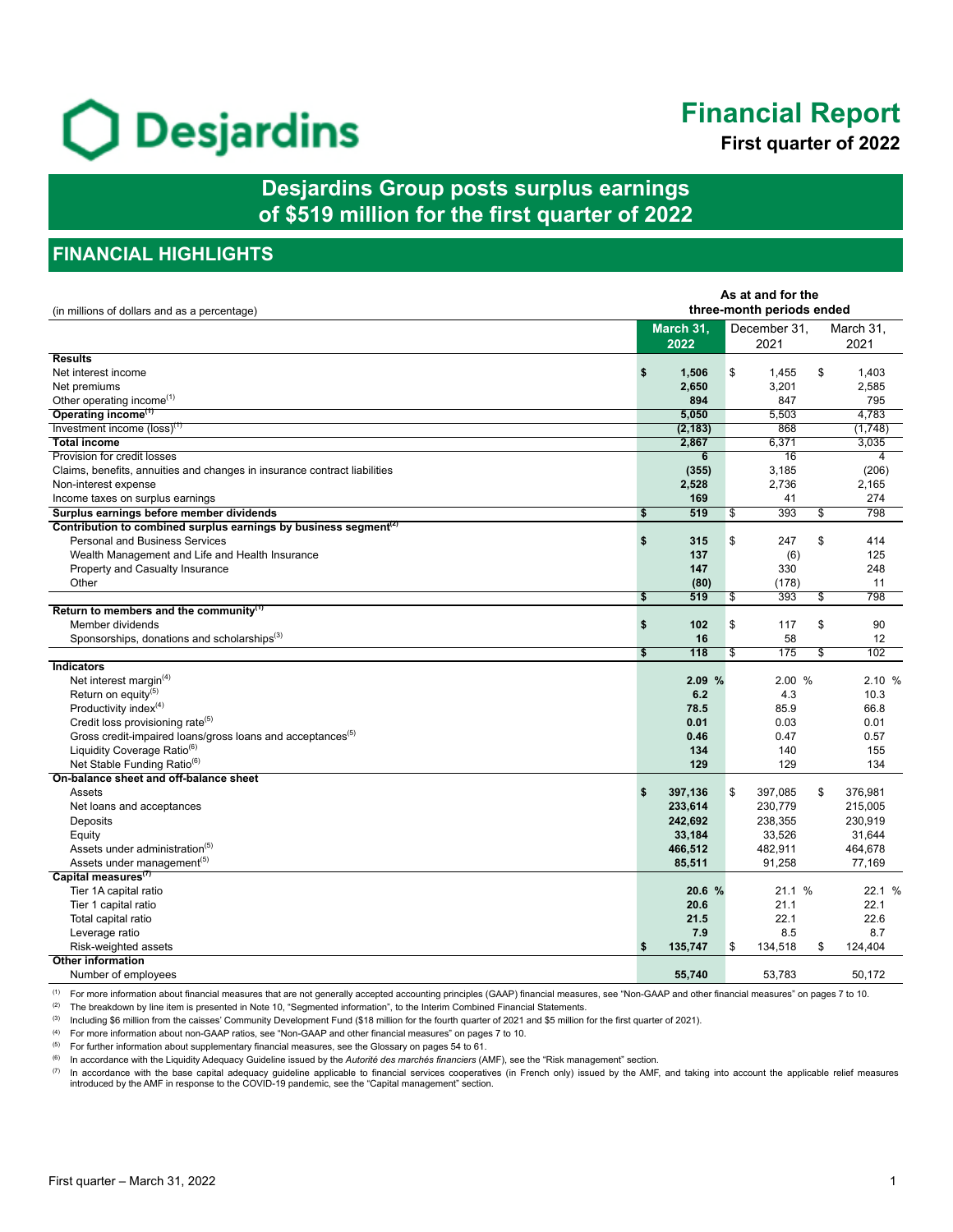# **MESSAGE FROM SENIOR MANAGEMENT**

Lévis, May 12, 2022 – For the first quarter ended March 31, 2022, Desjardins Group, the largest financial cooperative group in North America, posted surplus earnings before member dividends of \$519 million, down \$279 million compared to the corresponding quarter of 2021. This decrease in surplus earnings was mainly due to larger amounts invested in strategic projects, especially in relation to the digital shift and security, and a higher loss experience in the Property and Casualty Insurance segment. The reduction in surplus earnings was partially offset by gains in net interest income and other operating income<sup>(1)</sup>.

This result reflects the contribution of \$315 million made by the Personal and Business Services segment. The Wealth Management and Life and Health Insurance segment and the Property and Casualty Insurance segment contributed \$137 million and \$147 million, respectively, to surplus earnings.

The total amount returned to members and the community<sup>(1)</sup> was \$118 million in the first quarter of 2022, including a \$102 million provision for member dividends and \$16 million in the form of sponsorships, donations and scholarships, \$6 million of which was from the caisses' Community Development Fund, compared to a total amount returned to members and the community<sup>(1)</sup> of \$102 million for the corresponding period of 2021. In addition to this, commitments of \$2 million were made for the first quarter of 2022 in connection with the GoodSpark Fund, which seeks in particular to provide social and economic support to the regions. Since 2017, Desjardins Group has made commitments totalling \$149 million to the GoodSpark Fund.

Desjardins Group complies with Basel III rules and maintains very good capitalization. As at March 31, 2022, Desjardins Group's Tier 1A and total capital ratios were 20.6% and 21.5%, respectively, compared to 21.1% and 22.1%, respectively, as at December 31, 2021.

"These results and Desjardins Group's financial strength allow us to invest more in real solutions for our members and clients, particularly in technology and sustainable development. In fact, MediaCorp has recognized Desjardins as one of Canada's Greenest Employers. And we continue to innovate by adding electric charging stations and bike repair stations in our caisse network and by implementing incentives to make it easier for our employees to use fuelefficient cars" said Desjardins President and CEO Guy Cormier.

 $<sup>(1)</sup>$  For more information about non-GAAP financial measures, see "Non-GAAP and other financial measures" on pages 7 to 10.</sup>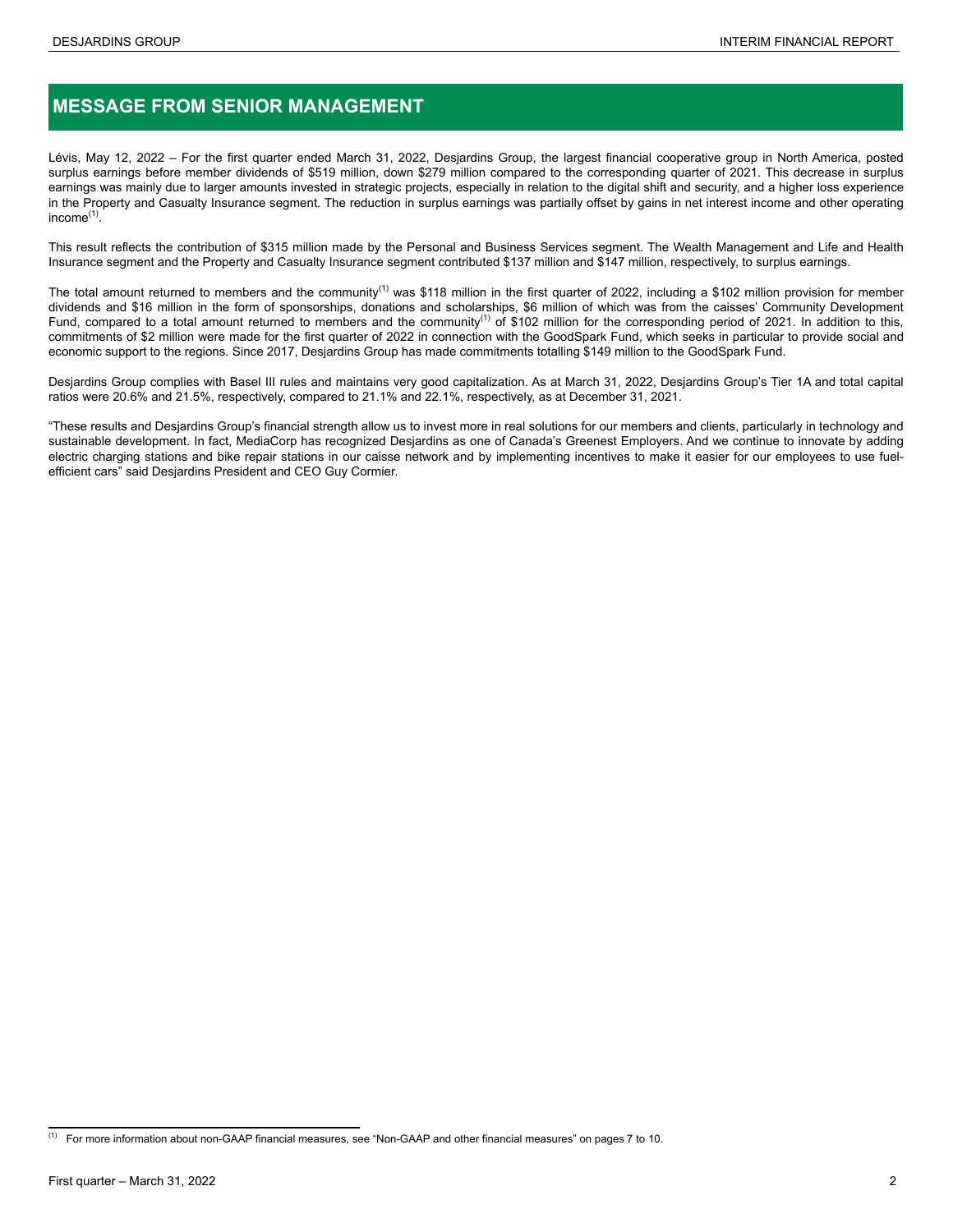# **ENHANCED DISCLOSURE TASK FORCE RECOMMENDATIONS INDEX**

On October 29, 2012, the Enhanced Disclosure Task Force (EDTF), established by the Financial Stability Board, released its report, "Enhancing the Risk Disclosures of Banks", in which it issued 32 recommendations aimed at improving risk disclosure and transparency.

Information regarding the EDTF recommendations is presented in the 2021 Annual Report, the interim financial report for the first quarter of 2022 and the documents "Supplemental Financial Information" and "Pillar 3 Report", which are available on Desjardins Group's website at [www.desjardins.com/ca/about](www.desjardins.com/ca/about-us/investor-relations)[us/investor-relations.](www.desjardins.com/ca/about-us/investor-relations) The documents "Supplemental Financial Information" and "Pillar 3 Report" are not incorporated by reference in this Management's Discussion and Analysis (MD&A).

Below is a summary of disclosures under the EDTF recommendations and the location of the disclosures (page number):

|                                         |                     |                                                                                             |                                         | <b>First quarter of 2022</b>                        |                                                               |                                      |  |  |  |
|-----------------------------------------|---------------------|---------------------------------------------------------------------------------------------|-----------------------------------------|-----------------------------------------------------|---------------------------------------------------------------|--------------------------------------|--|--|--|
| Type of risk                            | Recommen-<br>dation | <b>Disclosure</b>                                                                           | 2021<br><b>Annual Report</b>            | <b>Interim</b><br><b>Financial</b><br><b>Report</b> | <b>Supplemental</b><br><b>Financial</b><br><b>Information</b> | Pillar <sub>3</sub><br><b>Report</b> |  |  |  |
| General                                 | $\mathbf{1}$        | Summary of risk information                                                                 | <b>XXXV</b>                             | Current page                                        |                                                               |                                      |  |  |  |
|                                         | $\overline{2}$      | Risk terminology, risk measures and key                                                     |                                         |                                                     |                                                               |                                      |  |  |  |
|                                         |                     | parameters                                                                                  | 65-71, 117-124                          | 54-61                                               | 11                                                            | 71-73                                |  |  |  |
|                                         | 3                   | Principal and emerging risks                                                                | 54, 55, 62-64, 71-97                    | 12, 13                                              |                                                               |                                      |  |  |  |
|                                         | $\overline{4}$      | New regulatory ratios                                                                       | 54-57, 90, 93, 94,<br>209, 210          | 27-29, 40, 41, 43-45                                |                                                               |                                      |  |  |  |
| <b>Risk</b>                             | 5                   | Organizational risk management structure                                                    | 65-71                                   |                                                     |                                                               |                                      |  |  |  |
| governance,                             | 6                   | Risk management culture                                                                     | 67-71                                   |                                                     |                                                               |                                      |  |  |  |
| risk<br>management<br>and business      | $\overline{7}$      | Risks from business model and risk appetite                                                 | 14, 32, 36, 40, 44, 54,<br>58-59, 65-72 |                                                     |                                                               |                                      |  |  |  |
| models                                  | 8                   | Stress testing                                                                              | 54, 66, 71, 86-88                       |                                                     |                                                               |                                      |  |  |  |
| Capital                                 | 9                   | Minimum regulatory capital requirements                                                     | 54, 55                                  | 27                                                  |                                                               | 10-12, 65, 66                        |  |  |  |
| adequacy and<br>risk-weighted<br>assets | 10                  | Reconciliation of the accounting balance sheet and<br>the regulatory balance sheet          | 56-58, 209, 210                         | 28                                                  |                                                               | 14, 15, 23, 65                       |  |  |  |
|                                         | 11                  | Movements in regulatory capital                                                             | 56-58                                   | 29                                                  |                                                               |                                      |  |  |  |
|                                         | 12                  | Capital management and planning                                                             | 53-60                                   | 26-31                                               |                                                               |                                      |  |  |  |
|                                         | 13                  | Risk-weighted assets by business segments                                                   | 59, 72                                  |                                                     |                                                               | $5-8$                                |  |  |  |
|                                         | 14                  | Breakdown of capital requirements by type of risk<br>and by calculation method              | 58-60, 73, 74, 77, 78,<br>86-88         | 29, 30                                              |                                                               | $5-7, 9$                             |  |  |  |
|                                         | 15                  | Credit risk                                                                                 | 58-60                                   | 29, 30                                              |                                                               | 44-46.49                             |  |  |  |
|                                         | 16                  | Movements in risk-weighted assets by type of risk                                           | 59,60                                   | 30                                                  |                                                               | 5-9, 44                              |  |  |  |
|                                         | 17                  | Back testing and validation of credit models                                                | 77                                      |                                                     |                                                               | 49                                   |  |  |  |
| Liquidity                               | 18                  | Management of liquidity needs and reserve                                                   | 90-94                                   | 40-45                                               |                                                               | 67                                   |  |  |  |
| <b>Funding</b>                          | 19                  | Encumbered and unencumbered assets                                                          | 91-93, 95-97, 214-216                   | 42-44                                               |                                                               |                                      |  |  |  |
|                                         | 20                  | Residual contractual maturities of assets, liabilities<br>and off-balance sheet commitments | 94, 95, 216-220                         | 46, 48-51                                           |                                                               |                                      |  |  |  |
|                                         | 21                  | Funding sources and strategies                                                              | 53, 90, 95, 96                          | 40, 41, 46, 47                                      |                                                               |                                      |  |  |  |
| <b>Market risk</b>                      | 22                  | Reconciliation of market risk measures and balance<br>sheet                                 | 85, 86                                  | 36, 37                                              |                                                               |                                      |  |  |  |
|                                         | 23                  | Market risk factors                                                                         | 85-89, 192-196                          | 35-40                                               |                                                               |                                      |  |  |  |
|                                         | 24                  | Assumptions, limitations and validation procedures<br>for market risk models                | 86-88                                   | 37-39                                               |                                                               |                                      |  |  |  |
|                                         | 25                  | Extreme loss measures                                                                       | 54, 66, 86-88                           | 37-39                                               |                                                               |                                      |  |  |  |
| <b>Credit risk</b>                      | 26                  | Credit risk profile                                                                         | 52, 64, 66, 77, 78,<br>80-84            | 25, 32-35                                           | $6 - 10$                                                      | 25-49                                |  |  |  |
|                                         | 27                  | Policy for identifying gross credit-impaired loans                                          | 79, 136-155                             |                                                     |                                                               |                                      |  |  |  |
|                                         | 28                  | Reconciliation of gross credit-impaired loans and<br>allowance for credit losses            | 52, 79-84, 136-155,<br>168-175          | 25, 32, 33, 79-85                                   |                                                               | 34-43                                |  |  |  |
|                                         | 29                  | Counterparty risk related to derivatives                                                    | 84, 198-207                             |                                                     |                                                               | 50-58                                |  |  |  |
|                                         | 30                  | Credit risk mitigation techniques                                                           | 78, 84, 198-207                         |                                                     |                                                               | 27-31                                |  |  |  |
| Other risks                             | 31                  | Management of other risks                                                                   | 58-60, 62-64, 69-72,<br>98-103          | 30, 32                                              |                                                               |                                      |  |  |  |
|                                         | 32                  | Publicly known risk events                                                                  | 98, 99, 214-216                         |                                                     |                                                               |                                      |  |  |  |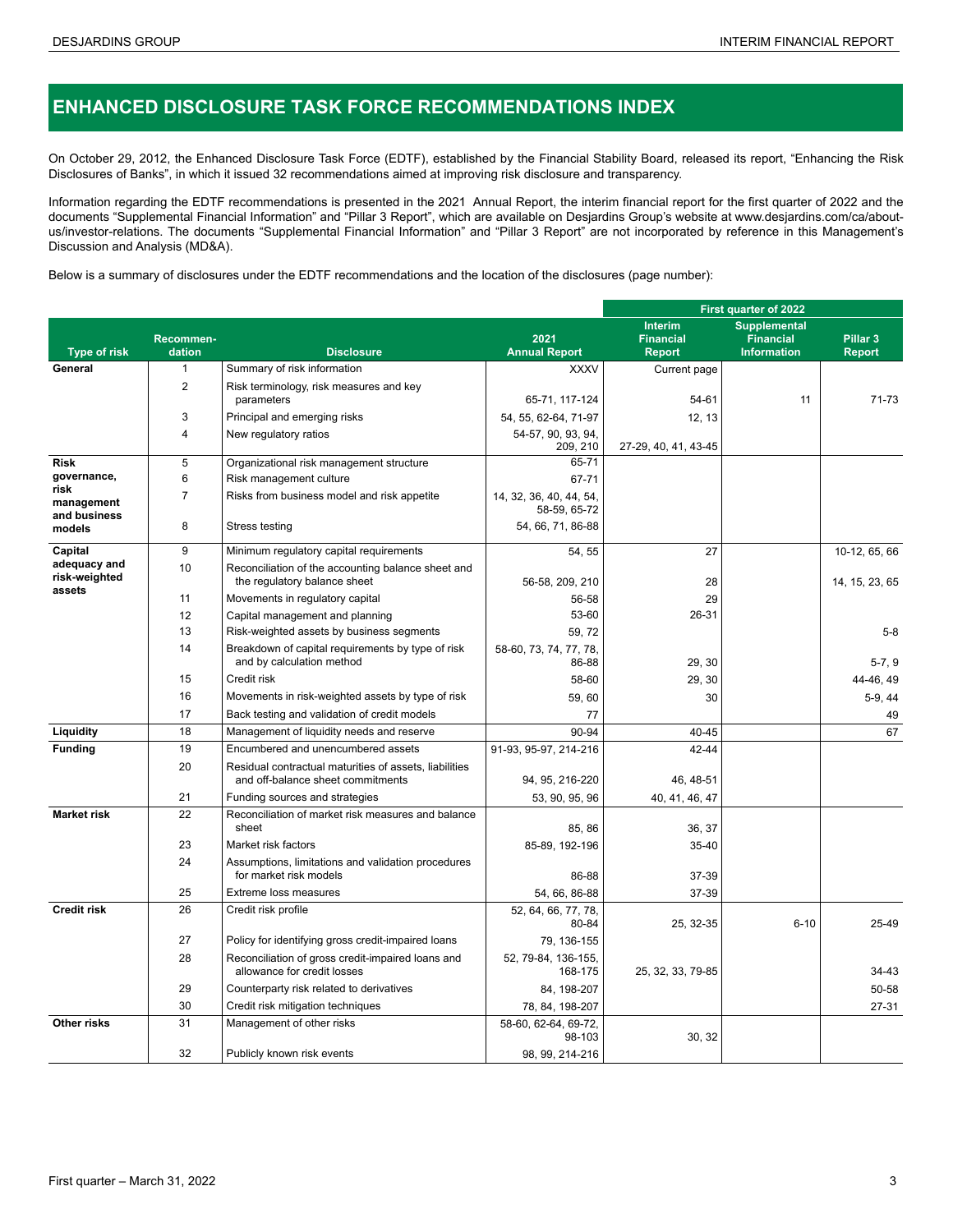# **MANAGEMENT'S DISCUSSION AND ANALYSIS**

Desjardins Group (hereinafter also referred to as Desjardins) comprises the Desjardins caisses in Québec and the Caisse Desjardins Ontario Credit Union Inc. (the caisses), the *Fédération des caisses Desjardins du Québec* (the Federation) and its subsidiaries, and the *Fonds de sécurité Desjardins*.

The Management's Discussion and Analysis (MD&A) dated May 12, 2022, presents the analysis of the results of and main changes to Desjardins Group's balance sheet for the period ended March 31, 2022, in comparison to previous periods. Desjardins Group reports financial information in compliance with *Regulation 52-109 respecting Certification of Disclosure in Issuers' Annual and Interim Filings* (Regulation 52-109) prescribed by the Canadian Securities Administrators (CSA). Unlike the Federation, Desjardins Group is not a reporting issuer, on a combined basis, under this or any other applicable securities regulation. Pursuant to Decision No. 2021-FS-0091 of the *Autorité des marchés financiers* (AMF) dated April 23, 2021, the Combined Financial Statements and MD&As of Desjardins Group will henceforth be filed by the Federation in place of the Consolidated Financial Statements and MD&As of the Federation, in order to meet the financial disclosure obligations of the Federation, as a reporting issuer, under *Regulation 51-102 respecting Continuous Disclosure Obligations* of the CSA, and the Federation will maintain controls and procedures with respect to the Combined Financial Statements and MD&As of Desjardins Group in compliance with Regulation 52-109. Since April 23, 2021, and pursuant to the AMF and CSA decision, the Federation has used the financial statements and MD&As of Desjardins Group for all relevant purposes under the applicable securities regulations. Information on the controls and procedures with respect to the Combined Financial Statements and MD&As of Desjardins Group may be found in the "Additional information" section of this MD&A.

This MD&A should be read in conjunction with the unaudited Condensed Interim Combined Financial Statements (the Interim Combined Financial Statements), including the notes thereto, as at March 31, 2022, and Desjardins Group's 2021 Annual Report (the 2021 Annual Report), which contains the MD&A and the audited Annual Combined Financial Statements (the Annual Combined Financial Statements).

Additional information about Desjardins Group is available on the SEDAR website at www.sedar.com (under the Desjardins Capital Inc. profile for the years ended prior to December 31, 2021, and since first quarter 2021, under the *Fédération des caisses Desjardins du Québec* profile). The Annual Information Form of the Federation (under the *Fédération des caisses Desjardins du Québec* profile) can be found on SEDAR as well. Further information is available on the Desjardins website at www.desjardins.com/ca/about-us/investor-relations. None of the information presented on these sites is incorporated by reference into this MD&A.

The Annual and Interim Combined Financial Statements have been prepared by Desjardins Group's management in accordance with the International Financial Reporting Standards (IFRS) issued by the International Accounting Standards Board (IASB), and the accounting requirements of the AMF in Québec, which do not differ from IFRS. IFRS represent Canadian generally accepted accounting principles (GAAP). These Interim Combined Financial Statements of Desjardins Group have been prepared in accordance with International Accounting Standard (IAS) 34, "Interim Financial Reporting". All the accounting policies have been applied as described in Note 2, "Significant accounting policies", to the Annual Combined Financial Statements.

This MD&A was prepared in accordance with the regulations in force on continuous disclosure obligations issued by the CSA. Unless otherwise indicated, all amounts are presented in Canadian dollars (\$) and are primarily from Desjardins Group's Annual and Interim Combined Financial Statements.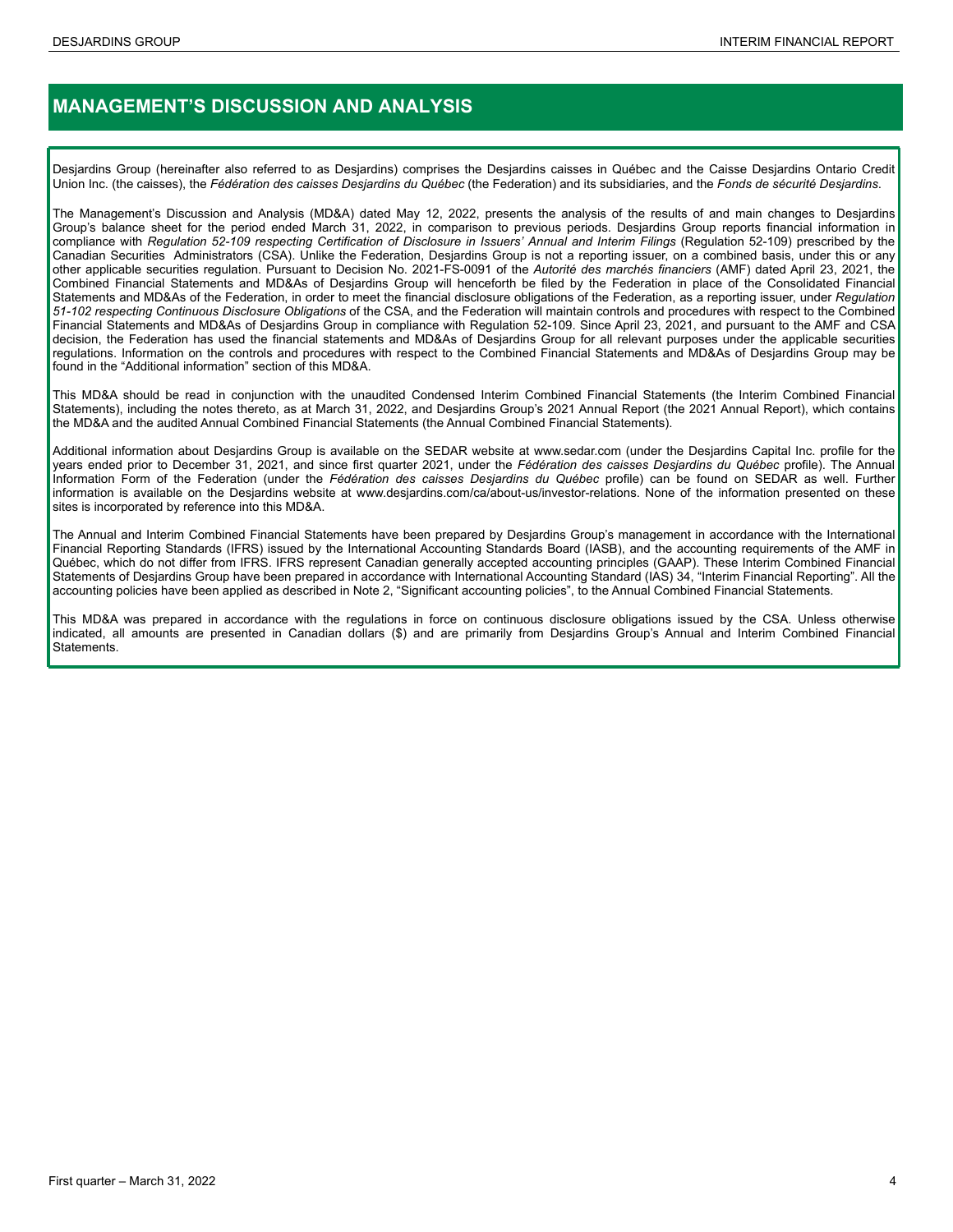#### **TABLE OF CONTENTS**

- **[Caution concerning forward-looking statements](#page-5-0) [25](#page-24-0) [Balance sheet review](#page-24-0)**
- 
- **[Non-GAAP and other financial measures](#page-6-0)** [25](#page-24-0) [Assets](#page-24-0)
- **[Desjardins Group profile](#page-9-0)** [26](#page-25-0) [Liabilities](#page-25-0)
- **[Changes in the regulatory environment](#page-10-0)** [26](#page-25-0) [Equity](#page-25-0)
- **[Economic environment and outlook](#page-11-0)** [26](#page-25-0) [Capital management](#page-25-0)

#### **[Review of financial results](#page-13-0)**

- [Analysis of results](#page-13-0) **[32](#page-31-0) [Risk management](#page-31-0)**
- [Comparison of the first quarters of 2022 and 2021](#page-14-0) [32](#page-31-0) [Risk management](#page-31-0)
	- [Surplus earnings](#page-14-0) [32](#page-31-0) [Credit risk](#page-31-0)
	- [Operating income](#page-14-0) [35](#page-34-0) [Market risk](#page-34-0)
	- [Investment income](#page-15-0) **16 Investment income** [40](#page-39-0) [Liquidity risk](#page-39-0)
	- [Total income](#page-16-0)
	- [Provision for credit losses](#page-16-0) **[52](#page-51-0) [Additional information](#page-51-0)**
	- [Claims, benefits, annuities and changes in insurance](#page-16-0) [52](#page-51-0) [Controls and procedures](#page-51-0)  [contract liabilities](#page-16-0) [52](#page-51-0) [Related party disclosures](#page-51-0)
	- [Non-interest expense and productivity index](#page-16-0) [52](#page-51-0) [Critical accounting policies and estimates](#page-51-0)
	- [Income taxes](#page-17-0) on surplus earnings [52](#page-51-0) [Future accounting changes](#page-51-0)
- - [Personal and Business Services](#page-17-0) N[o. 2021-FS-0091](#page-52-0)
	- [Wealth Management and Life and Health Insurance](#page-19-0)
	- [Property and Casualty Insurance](#page-20-0) **54 [Glossary](#page-53-0)**
	- [Other category](#page-22-0)
- [Summary of interim results](#page-23-0)

- **[Significant events](#page-6-0)** [25](#page-24-0) [Balance sheet management](#page-24-0)
	-
	-
	-
	-
	- [Off-balance sheet arrangements](#page-30-0)

- -
	-
- 

- 
- 
- 
- 
- [Results by business segment](#page-17-0) [53](#page-52-0) [Additional information required pursuant to the AMF's decision](#page-52-0)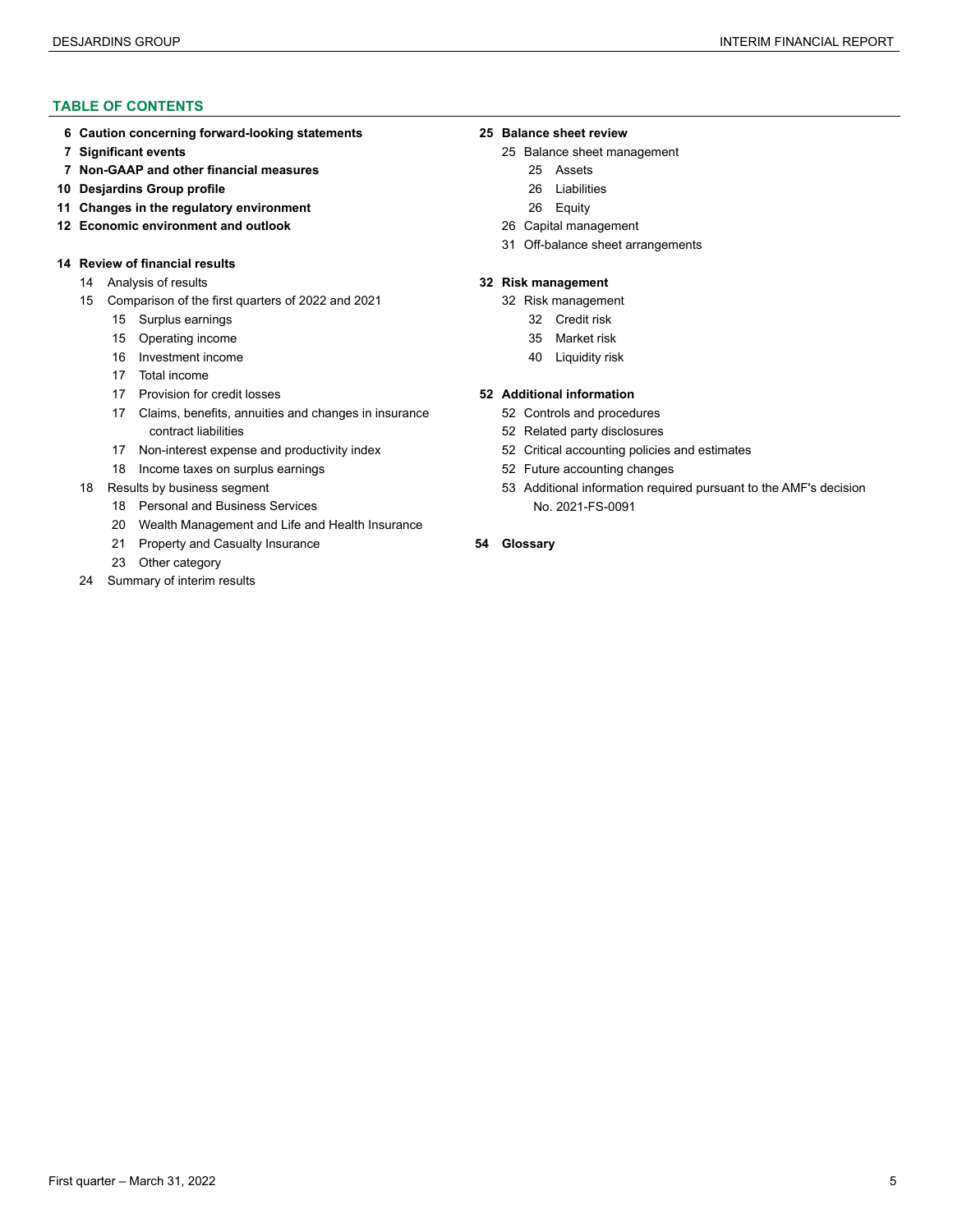#### <span id="page-5-0"></span>**CAUTION CONCERNING FORWARD-LOOKING STATEMENTS**

Desjardins Group's public communications often include oral or written forward-looking statements, within the meaning of applicable securities legislation, particularly in Québec, Canada and the United States. Forward-looking statements are contained in this MD&A and may be incorporated in other filings with Canadian regulators or in any other communications.

Forward-looking statements include, but are not limited to, comments about Desjardins Group's objectives regarding financial performance, priorities, operations, the review of economic conditions and financial markets, the outlook for the Québec, Canadian, U.S. and global economies, and the impact of the COVID-19 pandemic on its operations, its results and its financial position, as well as on economic conditions and financial markets. Such forwardlooking statements are typically identified by words or phrases such as "target", "objective", "expect", "expect", "count on", "anticipate", "intend", "estimate", "plan", "forecast", "aim", "propose", "should" and "may", words and expressions of similar import, and future and conditional verbs.

By their very nature, such statements involve assumptions, uncertainties and inherent risks, both general and specific. Desjardins Group cautions readers against placing undue reliance on forward-looking statements because a number of factors, many of which are beyond Desjardins Group's control and the effects of which can be difficult to predict, could influence, individually or collectively, the accuracy of the assumptions, predictions, forecasts or other forward-looking statements in this MD&A. It is also possible that these assumptions, predictions, forecasts or other forward-looking statements as well as Desjardins Group's objectives and priorities may not materialize or may prove to be inaccurate and that actual results differ. Furthermore, the uncertainty created by the COVID-19 pandemic has greatly increased this risk by adding to the difficulty of making assumptions, predictions, forecasts or other forwardlooking statements compared to previous periods.

The factors that may affect the accuracy of the forward-looking statements in this MD&A include those discussed in the "Risk management" section of Desjardins Group's 2021 annual MD&A and this MD&A for the first quarter of 2022, as well as under "COVID-19 pandemic" in Section 1.3, "Significant events" of Desjardins Group's 2021 annual MD&A and, in particular, credit, market, liquidity, operational, insurance, strategic and reputational risk, the risk related to pension plans, environmental or social risk, and legal and regulatory risk.

Such factors also include those related to the COVID-19 pandemic, the war in Ukraine, security breaches, government, corporate and household indebtedness, technological advancement and regulatory developments, interest rate fluctuations, climate change, and geopolitical uncertainty. Furthermore, there are factors related to general economic and business conditions in regions in which Desjardins Group operates; monetary policies; the critical accounting estimates and accounting standards applied by Desjardins Group; new products and services to maintain or increase Desjardins Group's market share; geographic concentration; acquisitions and joint arrangements; credit ratings and reliance on third parties. Other factors include interest rate benchmark reform, changes in tax laws, unexpected changes in consumer spending and saving habits, talent recruitment and retention for key positions, the ability to implement Desjardins Group's disaster recovery plan within a reasonable time, the potential impact of international conflicts on operations, public health crises, such as pandemics and epidemics, or any other similar disease affecting the local, national or global economy, as well as Desjardins Group's ability to anticipate and properly manage the risks associated with these factors despite a disciplined risk management environment. Additional information about these factors is found in the "Risk management" section of Desjardins Group's 2021 annual MD&A and of this MD&A for the first quarter of 2022, and under "COVID-19 pandemic" in Section 1.3, "Significant events", of Desjardins Group's 2021 annual MD&A.

It is important to note that the above list of factors that could influence future results is not exhaustive. Other factors could have an adverse effect on Desjardins Group's results. Additional information about these and other factors is found in the "Risk management" section of Desjardins Group's 2021 annual MD&A and of this MD&A for the first quarter of 2022.

Although Desjardins Group believes that the expectations expressed in these forward-looking statements are reasonable and founded on valid bases, it cannot guarantee that these expectations will materialize or prove to be correct. Desjardins Group cautions readers against placing undue reliance on forward-looking statements when making decisions, given that actual results, conditions, actions or future events could differ significantly from the targets, expectations, estimates or intentions advanced in them, explicitly or implicitly. Readers who rely on these forward-looking statements must carefully consider these risk factors and other uncertainties and potential events, including the uncertainty inherent in forward-looking statements.

The significant economic assumptions underlying the forward-looking statements in this document are described under "Economic environment and outlook" of Desjardins Group's 2021 annual MD&A and of this MD&A for the first quarter of 2022. Readers are cautioned to consider the foregoing factors when reading this section. When relying on forward-looking statements to make decisions about Desjardins Group, they should carefully consider these factors, as well as other uncertainties and contingencies. To develop our economic growth forecasts in general, and for the financial services sector in particular, we mainly use historical economic data provided by recognized and reliable organizations, empirical and theoretical relationships between economic and financial variables, expert judgment and identified upside and downside risks for the domestic and global economies. Given how the COVID-19 pandemic and the war in Ukraine have developed and their impact on the global economy and financial market conditions, as well as on Desjardins Group's business operations, financial results and financial position, there is greater uncertainty associated with our economic assumptions compared with periods prior to the onset of these events, as these assumptions are based on uncertain future developments and it is difficult to predict the extent of the long-term effects of these events.

Any forward-looking statements contained in this MD&A represent the views of management only as at the date hereof, and are presented for the purpose of assisting readers in understanding and interpreting Desjardins Group's financial position as at the dates indicated or its results for the periods then ended, as well as its strategic priorities and objectives as considered as at the date hereof. These forward-looking statements may not be appropriate for other purposes. Desjardins Group does not undertake to update any oral or written forward-looking statements that could be made from time to time by or on behalf of Desjardins Group, except as required under applicable securities legislation.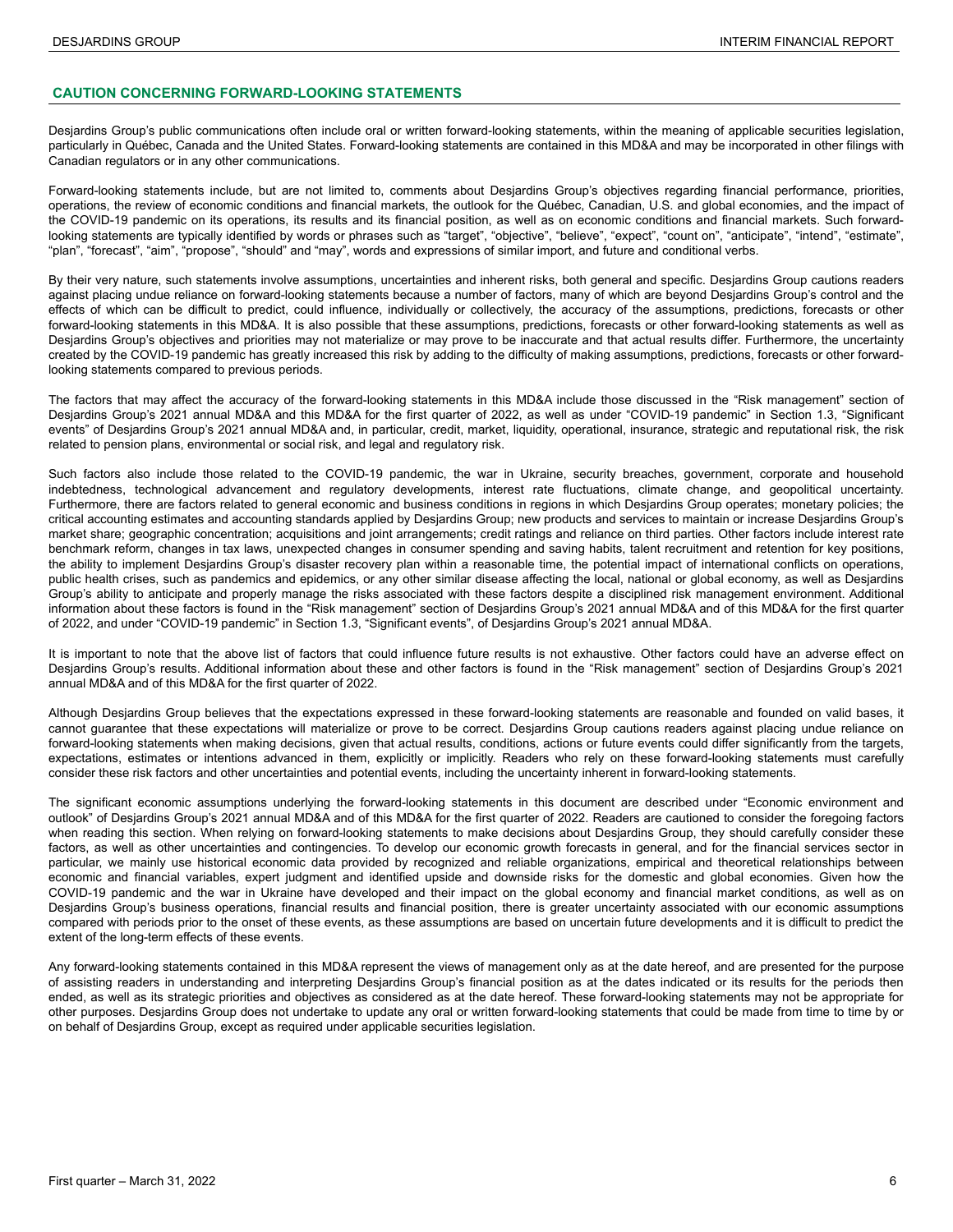#### <span id="page-6-0"></span>**SIGNIFICANT EVENTS**

#### **Two new Executive Divisions**

On February 24, 2022, the new Operations Executive Division was launched, with Di-Thai Hua, formerly Vice-President, Accès Desjardins, as the Executive Vice-President, Operations. This Executive Division is responsible for overseeing mainly Desjardins Group's operations, whether banking, administrative, procurement or real estate services, as well as the Federation's accounting operations.

On April 4, 2022, the new Cooperation, Director Support and President's Office Executive Division was inaugurated, headed by Isabelle Garon, formerly Vice-President, President's Office, Cooperation and Director Support. This Executive Division is responsible for cooperation and director support, as well as for the teams at *Fondation Desjardins* and the Corporate History and Identity Department. The creation of this new Executive Division shows the extent to which cooperation and cultural development are important to Desjardins Group.

#### **NON-GAAP AND OTHER FINANCIAL MEASURES**

To measure its performance, Desjardins Group uses different GAAP (IFRS) financial measures and other various financial measures, some of which are Non-GAAP financial measures. Regulation 52-112 respecting Non-GAAP and Other Financial Measures Disclosure (Regulation 52-112) provides guidance to issuers disclosing specified financial measures, including those used by Desjardins Group below:

- Non-GAAP financial measures
- Non-GAAP ratios
- Supplementary financial measures

#### **Non-GAAP financial measures**

Non-GAAP financial measures used by Desjardins Group, and which do not have a standardized definition, are not directly comparable to similar measures used by other companies, and may not be directly comparable to any GAAP measures. Investors, among others, may find these non-GAAP financial measures useful in analyzing Desjardins Group's overall performance or financial position. They are defined as follows:

#### Return to members and the community

By its very nature as a cooperative financial group, Desjardins Group's goal is to improve the economic and social well-being of people and communities. The amounts returned to members and the community are in the form of member dividends, sponsorships, donations and scholarships.

More detailed information about the amounts returned to members and the community may be found in the "Financial results and indicators" table on page 14 of this MD&A.

#### Income

#### Operating income

The concept of operating income is used to analyze financial results. This concept allows for better structuring of financial data and makes it easier to compare operating activities from one period to the next by excluding the volatility of results specific to investments, particularly regarding the extent of life and health insurance and Property and Casualty (P&C) Insurance operations, for which a very large proportion of investments are recognized at fair value through profit or loss. The analysis therefore breaks down Desjardins Group's income into two parts, namely operating income and investment income, which make up total income. This measure is not directly comparable to similar measures used by other companies.

Operating income includes net interest income, generated mainly by the Personal and Business Services segment and the Other category, net premiums and other operating income such as deposit and payment service charges, lending fees and credit card service revenues, income from brokerage and investment fund services, management and custodial service fees, foreign exchange income as well as other income. These items, taken individually, correspond to those presented in the Combined Financial Statements.

#### Investment income

Investment income includes net investment income on securities classified and designated as being at fair value through profit or loss, net investment income on securities classified as being at fair value through other comprehensive income, and net investment income on securities measured at amortized cost and other investment income, which are included under "Net investment income" in the Combined Statements of Income. Investment income also includes the overlay approach adjustment for insurance operations financial assets. The life and health insurance and P&C Insurance subsidiaries' matching activities, which include changes in fair value, gains and losses on disposals and interest and dividend income on securities, are presented with investment income, given that these assets back insurance liabilities, which are recognized under expenses related to claims, benefits, annuities and changes in insurance contract liabilities in the Combined Financial Statements. In addition, this investment income includes changes in the fair value of investments for the Personal and Business Services segment, recognized at fair value through profit or loss.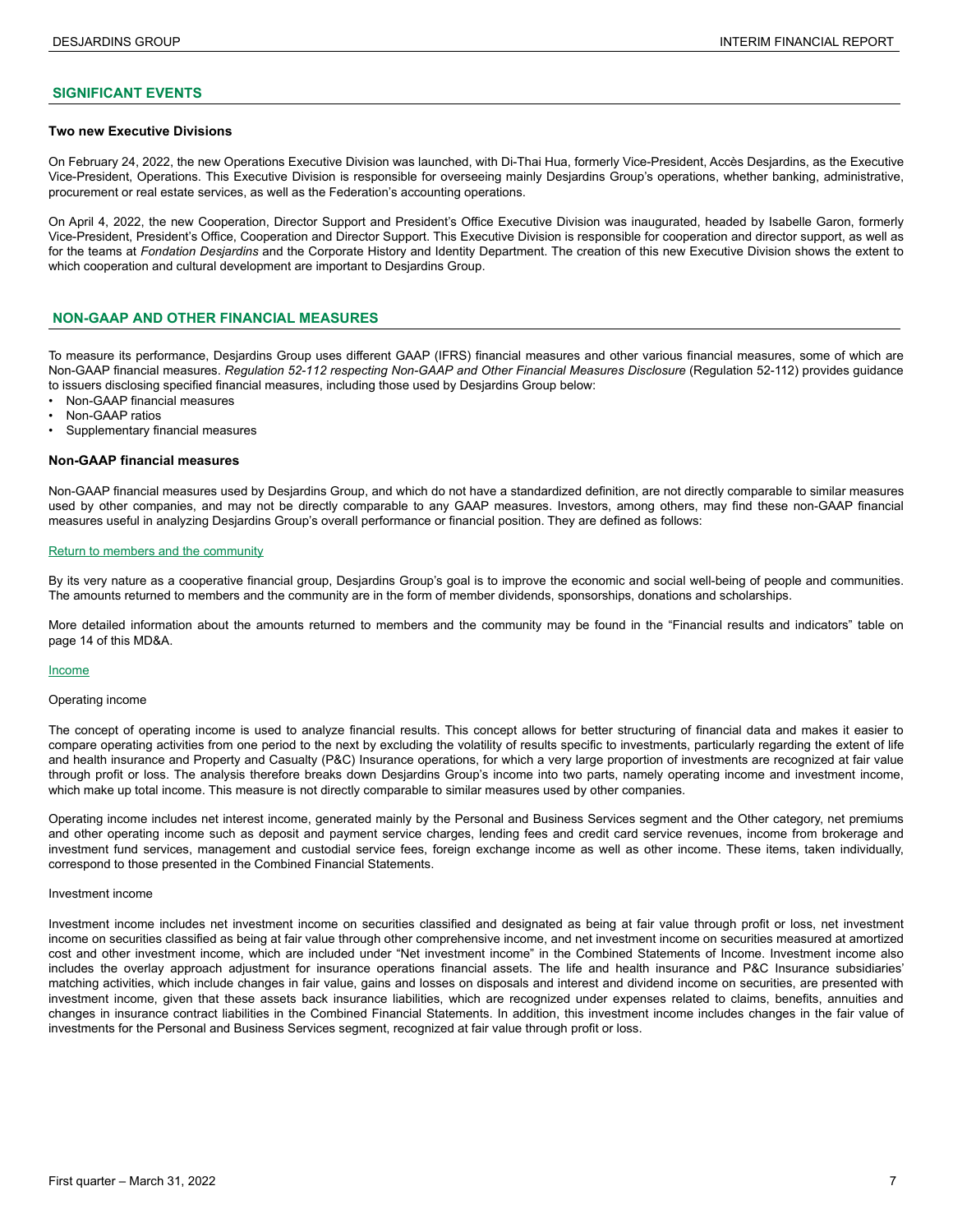The following table shows the correspondence of total income between the MD&A and the Combined Financial Statements.

#### **Correspondence of total income between the MD&A and the Combined Financial Statements <sup>7</sup>**

| (in millions of dollars)                                              | For the three-month<br>periods ended |                   |  |                      |  |                   |  |  |  |
|-----------------------------------------------------------------------|--------------------------------------|-------------------|--|----------------------|--|-------------------|--|--|--|
|                                                                       |                                      | March 31,<br>2022 |  | December 31,<br>2021 |  | March 31,<br>2021 |  |  |  |
| Presentation of income in the Combined Financial Statements           |                                      |                   |  |                      |  |                   |  |  |  |
| Net interest income                                                   | \$                                   | $1,506$ \$        |  | $1,455$ \$           |  | 1,403             |  |  |  |
| Net premiums                                                          |                                      | 2,650             |  | 3,201                |  | 2,585             |  |  |  |
| Other income                                                          |                                      |                   |  |                      |  |                   |  |  |  |
| Deposit and payment service charges                                   |                                      | 104               |  | 111                  |  | 99                |  |  |  |
| Lending fees and credit card service revenues                         |                                      | 227               |  | 168                  |  | 187               |  |  |  |
| Brokerage and investment fund services                                |                                      | 268               |  | 267                  |  | 273               |  |  |  |
| Management and custodial service fees                                 |                                      | 193               |  | 201                  |  | 169               |  |  |  |
| Net investment income $(\text{loss})^{(1)}$                           |                                      | (2, 336)          |  | 956                  |  | (1,602)           |  |  |  |
| Overlay approach adjustment for insurance operations financial assets |                                      | 153               |  | (88)                 |  | (146)             |  |  |  |
| Foreign exchange income                                               |                                      | 31                |  | 29                   |  | 30                |  |  |  |
| Other                                                                 |                                      | 71                |  | 71                   |  | 37                |  |  |  |
| Total income <sup>(2)</sup>                                           | \$                                   | 2,867 \$          |  | $6,371$ \$           |  | 3,035             |  |  |  |
| Presentation of income in the MD&A                                    |                                      |                   |  |                      |  |                   |  |  |  |
| Net interest income                                                   | \$                                   | $1,506$ \$        |  | $1.455$ \$           |  | 1,403             |  |  |  |
| Net premiums                                                          |                                      | 2,650             |  | 3,201                |  | 2,585             |  |  |  |
| Other operating income                                                |                                      |                   |  |                      |  |                   |  |  |  |
| Deposit and payment service charges                                   |                                      | 104               |  | 111                  |  | 99                |  |  |  |
| Lending fees and credit card service revenues                         |                                      | 227               |  | 168                  |  | 187               |  |  |  |
| Brokerage and investment fund services                                |                                      | 268               |  | 267                  |  | 273               |  |  |  |
| Management and custodial service fees                                 |                                      | 193               |  | 201                  |  | 169               |  |  |  |
| Foreign exchange income                                               |                                      | 31                |  | 29                   |  | 30                |  |  |  |
| Other                                                                 |                                      | 71                |  | 71                   |  | 37                |  |  |  |
| <b>Operating income</b>                                               |                                      | 5,050             |  | 5,503                |  | 4,783             |  |  |  |
| Investment income (loss)                                              |                                      |                   |  |                      |  |                   |  |  |  |
| Net investment income $(\text{loss})^{(1)}$                           |                                      | (2, 336)          |  | 956                  |  | (1,602)           |  |  |  |
| Overlay approach adjustment for insurance operations financial assets |                                      | 153               |  | (88)                 |  | (146)             |  |  |  |
| Investment income (loss)                                              |                                      | (2, 183)          |  | 868                  |  | (1,748)           |  |  |  |
| Total income <sup>(2)</sup>                                           | \$                                   | 2,867 \$          |  | 6,371 \$             |  | 3,035             |  |  |  |

(1) The breakdown of this line item is presented in Note 9, "Net interest income and net investment income (loss)", to the Interim Combined Financial Statements.<br>(2) To take interesting the interest interest in the life a

(2) To take into account the matching activities of the life and health insurance and property and casualty insurance subsidiaries, the change in this item must be analyzed together with the item "Claims, benefits, annuities and changes in insurance contract liabilities" in the Combined Statements of Income.

#### **Non-GAAP ratios**

Non-GAAP ratios that are used by Desjardins Group and do not have a standardized definition, are not directly comparable to similar measures used by other companies, and may not be directly comparable to any GAAP measures. Regulation 52-112 states, among other things, that any ratio that has at least one non-GAAP financial measure meets the definition of a non-GAAP ratio. Non-GAAP financial measures can be useful to investors in analyzing Desjardins Group's financial position or performance, and they are defined as follows:

#### **Productivity index**

The productivity index is used to measure efficiency and is equal to the ratio of non-interest expense to total income, net of expenses related to claims, benefits, annuities and changes in insurance contract liabilities, expressed as a percentage. The lower the ratio, the higher the productivity. Total income excluding claims is a non-GAAP financial measure. It is used to exclude volatility from the investment results of life and health insurance and P&C insurance operations where a very large proportion of the investments is recognized at fair value through profit or loss and is reflected by a similar change in actuarial liabilities included in "Claims, benefits, annuities and changes in insurance contract liabilities" in the Combined Statements of Income.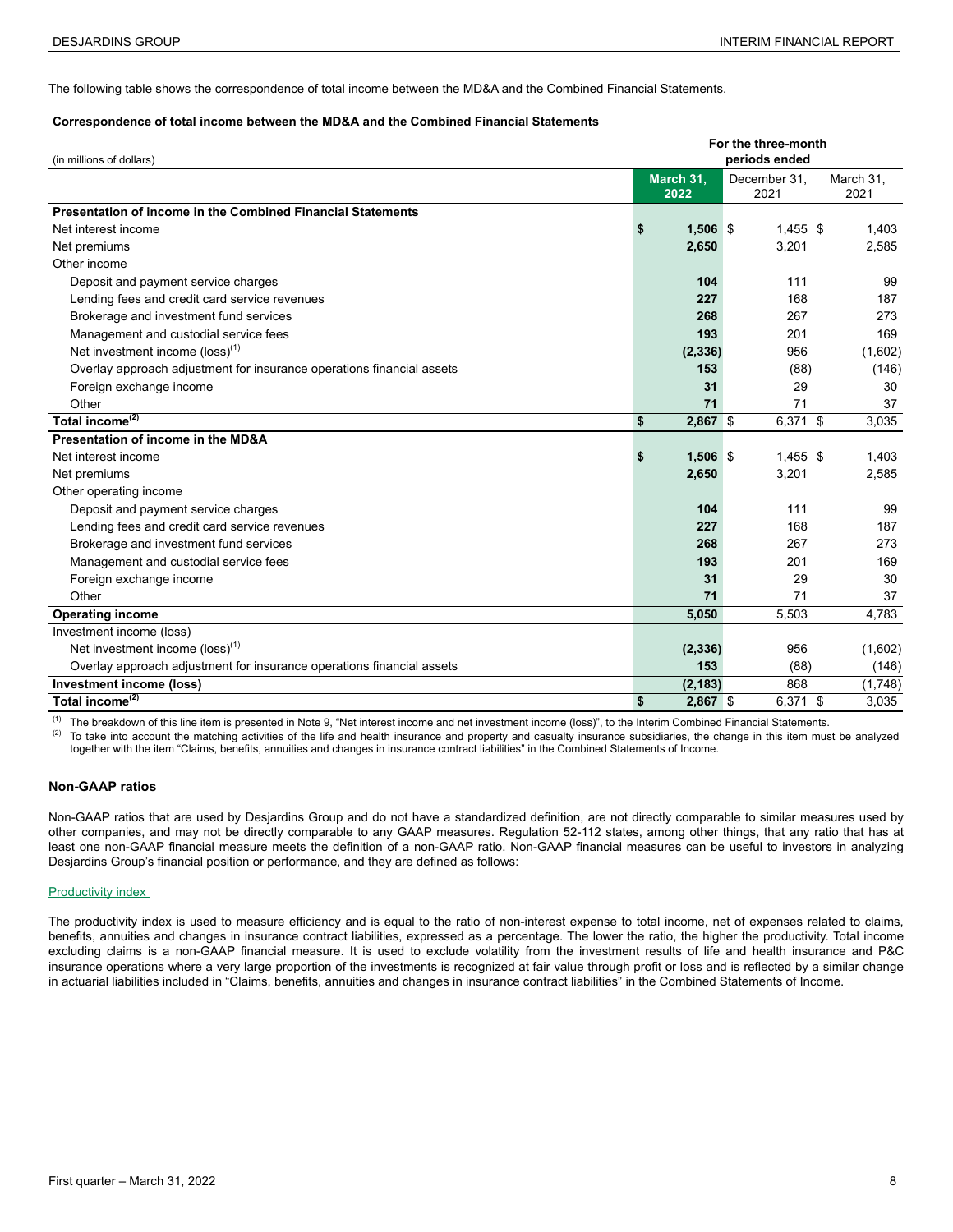The following table presents the calculation of the productivity index as presented in the MD&A.

#### **Productivity index**

| (in millions of dollars and as a percentage)                              |                   |   | For the three-month<br>periods ended |  |                   |
|---------------------------------------------------------------------------|-------------------|---|--------------------------------------|--|-------------------|
|                                                                           | March 31.<br>2022 |   | December 31.<br>2021                 |  | March 31.<br>2021 |
| Non-interest expense                                                      | 2,528             | Ф | 2.736                                |  | 2,165             |
| Total income                                                              | 2,867             |   | 6.371                                |  | 3,035             |
| Claims, benefits, annuities and changes in insurance contract liabilities | 355               |   | (3, 185)                             |  | 206               |
| Total income excluding claims                                             | 3.222             |   | 3.186                                |  | 3,241             |
| <b>Productivity index</b>                                                 | 78.5 %            |   | 85.9 %                               |  | 66.8 %            |

#### Net interest margin

Net interest margin is used to measure the profitability of interest-bearing assets, net of financing cost. It is equal to net interest income expressed as a percentage of average interest-bearing assets.

Average interest-bearing assets and average interest-bearing liabilities are non-GAAP financial measures that reflect Desjardins Group's financial position and are equal to the average of month-end balances for the period. Average interest-bearing assets include securities, cash and deposits with financial institutions, as well as loans. Average interest-bearing liabilities include deposits, subordinated notes and other interest-bearing liabilities. Average interestbearing assets and liabilities exclude insurance assets and liabilities as well as all other assets and liabilities not generating net interest income.

The "Net interest income on average assets and liabilities" table on page 16 of this MD&A provides more detailed information on net interest margin, average interest-bearing assets and average interest-bearing liabilities.

#### Loss ratio – Expense ratio – Combined ratio

These ratios are used to measure the performance of the Property and Casualty Insurance segment and more specifically:

- Loss ratio: Used as a measure of business quality.
- Expense ratio: Used as a measure of the effectiveness of non-interest expense management.
- Combined ratio: Used as a measure of business profitability excluding the impact of investment income.

The loss ratio is equal to incurred claims, net of reinsurance, expressed as a percentage of net premiums, excluding the market yield adjustment. Market yield adjustment is defined as the impact of changes in the discount rate on the provisions for claims and adjustment expenses, based on the change in the market-based yield of the underlying assets for these provisions. Claims expenses, net of reinsurance and excluding the market yield adjustment, are a non-GAAP financial measure. This measure is used to eliminate volatility due to economic conditions related to the impact of fluctuations in discount rates on provisions for claims and adjustment expenses, which are partially offset by an investment matching strategy.

The loss ratio is comprised of the following ratios:

- Current year loss ratio, which is the loss ratio excluding catastrophe and major event claims expenses for the current year as well as changes in prior year claims, net of related reinsurance, not including reinstatement premiums, as applicable.
- Loss ratio related to catastrophes and major events, which is the loss ratio including catastrophe and major event claims expenses for the current year, net of reinsurance and including the impact of reinstatement premiums, as applicable.
- Ratio of changes in prior year claims, which is the loss ratio including the effect of changes in prior year claims, net of related reinsurance, not including reinstatement premiums, as applicable.

The expense ratio is equal to non-interest expense excluding certain items, expressed as a percentage of net premiums. Non-interest expense excluding certain items is a non-GAAP financial measure, and is used to eliminate expenses related to the income excluded from the calculation of the ratio.

The combined ratio is equal to the sum of the loss ratio and the expense ratio.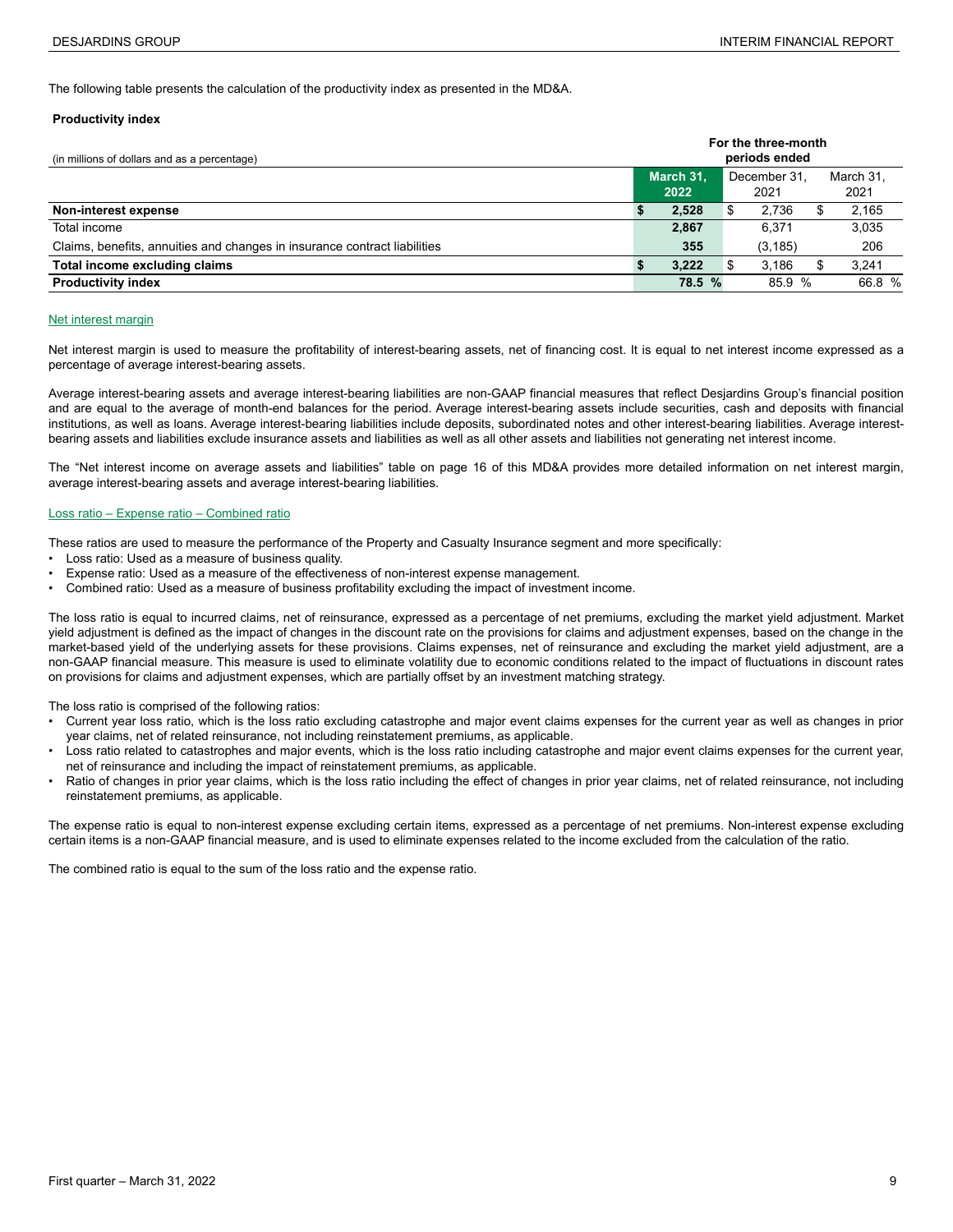<span id="page-9-0"></span>The following table presents the calculation of the loss ratio, the expense ratio and the combined ratio, as presented in the MD&A for the Property and Casualty Insurance segment.

#### **Loss ratio - Expense ratio - Combined ratio**

| (in millions of dollars and as a percentage)                                                | For the three-month<br>periods ended      |                       |    |        |                   |  |  |  |  |  |
|---------------------------------------------------------------------------------------------|-------------------------------------------|-----------------------|----|--------|-------------------|--|--|--|--|--|
|                                                                                             | March 31.<br>December 31.<br>2022<br>2021 |                       |    |        | March 31.<br>2021 |  |  |  |  |  |
| <b>Net premiums</b>                                                                         |                                           | 1,471                 | \$ | 1.513  | 1,427<br>S        |  |  |  |  |  |
| Claims, benefits, annuities, and changes in insurance contract liabilities                  | S                                         | 833                   | \$ | 661    | 685<br>\$         |  |  |  |  |  |
| Market yield adjustment (MYA)                                                               |                                           | 223                   |    | 45     | 117               |  |  |  |  |  |
| Claims, benefits, annuities and changes in insurance contract liabilities excluding the MYA | S                                         | 1,056                 | \$ | 706    | 802<br>\$         |  |  |  |  |  |
| Loss ratio                                                                                  |                                           | 71.8<br>$\frac{9}{6}$ |    | 46.7 % | 56.2 %            |  |  |  |  |  |
| Non-interest expense                                                                        | S                                         | 373                   | \$ | 404    | 327<br>S          |  |  |  |  |  |
| Other expenses excluded from the expense ratio <sup>(1)</sup>                               |                                           | (4)                   |    | (11)   | (2)               |  |  |  |  |  |
| Non-interest expense excluding certain items                                                |                                           | 369                   | \$ | 393    | \$<br>325         |  |  |  |  |  |
| <b>Expense ratio</b>                                                                        |                                           | 25.1%                 |    | 26.0 % | 22.8 %            |  |  |  |  |  |
| <b>Combined ratio</b>                                                                       |                                           | 96.9                  |    | 72.7   | 79.0              |  |  |  |  |  |

(1) Due mainly to investment management expenses.

#### **Supplementary financial measures**

In accordance with Regulation 52-112, supplementary financial measures are used to show historical or expected future financial performance, financial position or cash flow. In addition, these measures are not disclosed in the financial statements. Desjardins Group uses certain supplementary financial measures, and their composition is presented in the Glossary on pages 54 to 61.

#### **DESJARDINS GROUP PROFILE**

Desjardins Group is the largest financial cooperative group in North America, with assets of \$397.1 billion. As at March 31, 2022, the organization included 212 caisses in Québec*,* as well as the Caisse Desjardins Ontario Credit Union Inc., the *Fédération des caisses Desjardins du Québec* and its subsidiaries, and the *Fonds de sécurité Desjardins*. A number of its subsidiaries and components are active across Canada, and Desjardins Group maintains a presence in the U.S. through Desjardins Bank, National Association, and Desjardins Florida Branch.

Through its Personal and Business Services, Wealth Management and Life and Health Insurance, and Property and Casualty Insurance business segments, Desjardins Group offers a full range of financial services to members and clients designed to meet their needs. As one of the largest employers in the country, Desjardins Group capitalizes on the skills of over 55,700 employees and the commitment of close to 2,500 directors in the caisse network.

The Federation is a cooperative entity that is responsible for assuming orientation, framework, coordination, treasury and development activities for Desjardins Group and acts as a financial agent on Canadian and foreign financial markets. It provides its member caisses with a variety of services, including certain technical, financial and administrative services. It acts as a monitoring and control organization for the caisses and its mission includes risk management and capital management for Desjardins Group, as well as ensuring the financial soundness and sustainability of the Desjardins Cooperative Group (comprised of the Desjardins caisse network in Québec, the Federation and the *Fonds de sécurité Desjardins*), pursuant to the *Act respecting financial services cooperatives* (AFSC). The Federation is, among other things, the treasurer and official representative of Desjardins Group with the Bank of Canada and the Canadian banking system. The Federation also has the right to participate in the Visa Inc. and MasterCard Inc. payment systems in Canada on behalf of Desjardins Group. In addition, it manages majority interests in joint-stock companies through holding companies.

The AFSC provides that the entities comprising the Desjardins Cooperative Group may be amalgamated into a single legal entity to be wound up, as these entities cannot be wound up in any other manner. It should be mentioned that Caisse Desjardins Ontario Credit Union Inc. is excluded from this amalgamation-liquidation provided for in the Act.

Summary additional information on the entities that are not part of the Desjardins Cooperative Group or the subsidiaries of the entities that comprise it, but are included in Desjardins Group's financial statements may be found under "Additional information required pursuant to the AMF's Decision No.2021-FS-0091".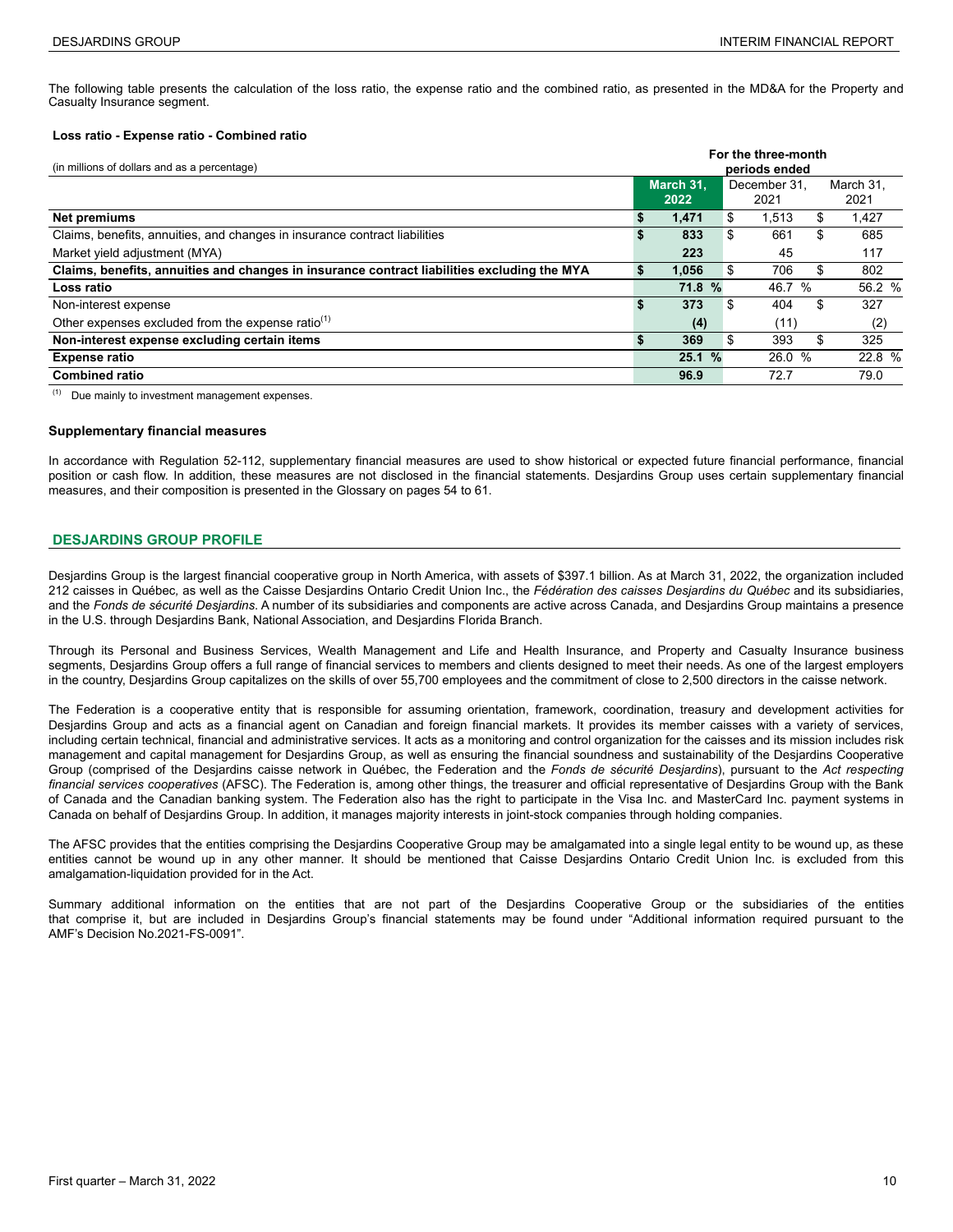### <span id="page-10-0"></span>**CHANGES IN THE REGULATORY ENVIRONMENT**

Desjardins Group closely monitors regulations for financial products and services, as well as new developments in fraud, corruption, tax evasion, protection of personal information, money laundering, terrorist financing, and domestic and international economic sanctions in order to mitigate any negative impact on its operations, and aims to comply with best practices in this regard. Additional information can be found in the "Regulatory environment" section of Desjardins Group's 2021 annual MD&A, and the "Capital management" section of this MD&A for the first quarter of 2022 presents further information on regulatory developments relating to capital. Since the release of Desjardins Group's 2021 annual MD&A, the changes in the regulatory environment described below must also be considered:

#### **Protection of data confidentiality and security**

Because of rapid changes in information technology, the protection of data confidentiality and data security are highly topical areas. Bill 64, *An Act to*  modernize legislative provisions as regards the protection of personal information, received Royal Assent after being passed by the National Assembly in September 2021, and it will come into force by being phased in over a three-year period. Desjardins Group is already taking action to implement the requested changes within the prescribed time period. It also continues to be on the lookout for announced regulatory changes to other Canadian privacy laws.

#### **Legislative and regulatory developments in insurance**

The Financial Services Regulatory Authority (FSRA) in Ontario launched a public consultation in March 2022 as it develops its approach to principles-based regulation. The move is intended to enhance consumer protection, facilitate innovation and lead to more efficient and effective regulation. Where possible, FSRA intends to move away from "prescriptive checklists" and encourage entities to internalize regulatory requirements and work towards achieving desired regulatory outcomes based on their size, complexity, and risk profile. FSRA states that "adopting principles-based regulation represents an important cultural change for both the regulator and the regulated". The move to principles-based regulation in Ontario may prompt other Canadian jurisdictions to consider similar advancements in their regulatory approaches.

The federal Minister of Emergency Preparedness has publicly committed to having a national flood insurance program in place. Desjardins continues to closely monitor developments in this matter.

#### **Interest rate benchmark reform**

Interest rate benchmark reform is a global initiative that includes Canada and is being led by the central banks and regulatory authorities. Its objective is to improve benchmark indices by making sure they comply with robust international standards. The gradual withdrawal of certain interest rate benchmarks, began on May 17, 2021, with the discontinuation of the six-month and 12-month Canadian Dollar Offered Rate (CDOR). In addition, on March 5, 2021, rate administrators announced that the publication of LIBOR would officially cease after December 31, 2021 for all currencies except certain USD LIBOR settings, which will not cease publication until after June 30, 2023. Subsequently, on July 29, 2021, USD LIBOR rate administrators officially recommended the use of the Secured Overnight Financing Rate (SOFR) for loans, which concludes the final phase of the transition plan that was initiated to promote the use of SOFRs. On December 16, 2021, the Canadian Alternative Reference Rate (CARR) working group issued a White Paper recommending that CDOR's publication cease after June 30, 2024. However, the decision to cease CDOR ultimately lies with the administrator of CDOR. Consequently, CARR's recommendations do not constitute an official statement that CDOR has ceased. Desjardins Group has set up a task force on interest rate benchmark reform internally to ensure a seamless transition from benchmark interest rates to risk-free rates, and is closely monitoring the preparation of the schedule for withdrawing CDOR and other benchmark interest rates.

#### **Bill 96, An Act respecting French, the official and common language of Québec**

On April 14, 2022, members of the National Assembly completed a detailed review of Bill 96, *An Act respecting French, the official and common language of Québec*. Bill 96 proposes major changes to the *Charter of the French Language* in order to make its requirements more stringent. The objectives are, in particular, to strengthen the presence and use of French in Québec, and to affirm that French is the only official language of Québec. The main points addressed include the status of the French language, the language of work, the language of commerce and business, the language of instruction, the francization of enterprises, and penal provisions and other sanctions. The implementation periods for the various provisions of the bill vary from 0 to 12 months once the bill has been assented to. Desjardins Group continues to monitor developments in this file and expects to implement the new provisions and comply with the new requirements according to the implementation schedule that will be set out in the final version of the bill.

#### **Regulators' strong interest in environmental, social and governance (ESG) factors**

Regulators paid significant attention to the issue of climate change in Canada in 2021 and continue to do so in 2022, with several consultations and surveys on climate change risk management and disclosure conducted by the Office of the Superintendent of Financial Institutions (OSFI), the AMF and the CSA. In particular, the CSA launched a consultation process on its proposed National Instrument *51-107 Climate Change Disclosure* and related Companion Policy which closed on January 17, 2022. The Bank of Canada and the OSFI also conducted a pilot project on climate change risk scenarios in 2021, the results of which will be known in 2022. Moreover, a bill regarding climate-aligned finance was tabled in the Senate in March 2022 to require banks to increase capital risk weights and capital reserve requirements for financing exposed to acute transition risks. Internationally, the IFRS Foundation established the International Sustainability Standards Board (ISSB) in 2021 and initiated a consultation in March 2022 on standards for sustainable development and climate disclosure requirements (open until July 2022). This suggests that climate change consideration and disclosure requirements will be strengthened in the future. Desjardins Group continues to closely monitor developments in this file. Desjardins is also ensuring that it follows best practices in ESG integration, monitoring and disclosure. This disclosure is reflected in the annual Social and Cooperative Responsibility report, which is aligned with the standards of the Global Reporting Initiative (GRI), the Sustainability Accounting Standards Board (SASB) and the recommendations of the Task Force on Climate-related Financial Disclosures (TCFD). The key elements of disclosure related to the TCFD recommendations are summarized under "Environmental or social risk" in Section 4.0, "Risk management" in the 2021 annual MD&A and detailed in the dedicated report "Climate action at Desjardins – 2021 TCFD report on Climate change-related risks and opportunities".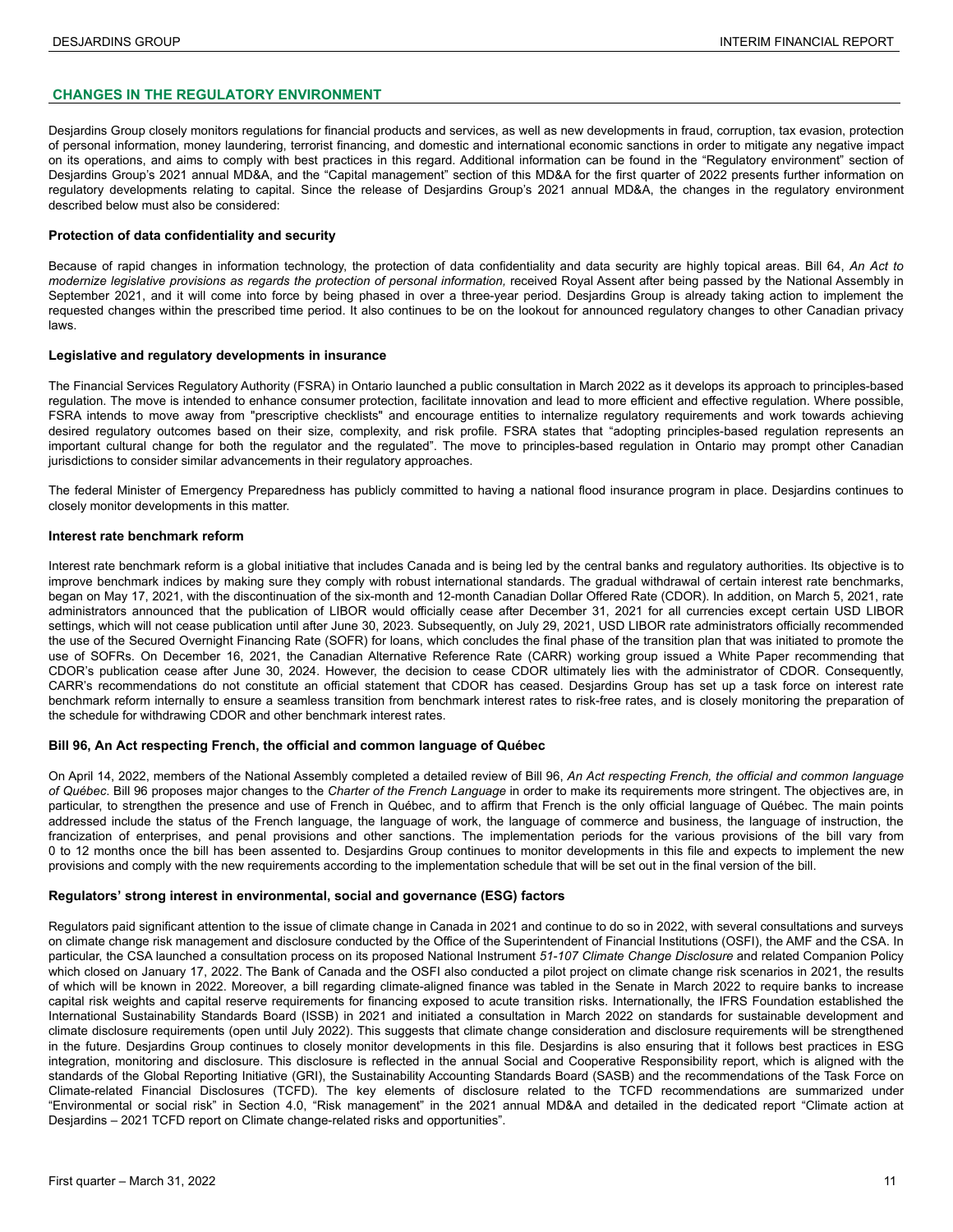#### <span id="page-11-0"></span>**Economic sanctions – Russia-Ukraine war**

Since the beginning of the Russia-Ukraine war on February 24, 2022, new international economic sanctions targeting designated individuals or entities (such as banks in particular) and industries have been adopted with regard to Belarus, Russia and Ukraine (the Crimean, Donetsk and Louhansk regions). In order to ensure compliance with this new and rapidly changing regulatory framework, Desjardins Group monitors the situation on a daily basis and takes the necessary measures in conjunction with the relevant operational teams, particularly with regard to investments and electronic funds transfers in connection with these sanctioned countries.

#### **ECONOMIC ENVIRONMENT AND OUTLOOK**

#### **Global economy**

Although the pandemic continues to influence economic conditions, as evidenced by the lockdowns in some major Chinese cities, all eyes are now more focused on the problems and risks posed by the war in Ukraine. The uncertainty this brings (particularly in financial markets), rising prices in energy and commodity markets and new constraints on supply chains are all undermining economic conditions. A sharp increase in oil prices to well over US\$100/barrel is causing, among other things, a significant jump in gasoline prices, effectively eroding household incomes and exacerbating problematic inflation that was already apparent in several economies.

The impacts of the war in Ukraine are being most keenly felt in Europe. Some euroland household confidence indices have fallen sharply. Euroland's real gross domestic product (GDP) is expected to have grown 2.9% in 2022, with a 2.2% increase projected for 2023. In China, COVID-19 continues to affect the economy, with many regional lockdowns still in place. This only risks to exacerbate global supply chain problems. China's GDP is expected to grow 4.6% in 2022, with another 5.0% projected for 2023. The global economy's projected growth for 2022 is now 3.1%, with another 3.3% increase forecast for 2023.

Following strong growth in 2021, the stock markets got off to a difficult start in 2022. The jump in bond rates and expectations of key policy rate hikes in January initially caused the indices to decline. Russia's invasion of Ukraine then provoked even greater financial volatility in February, with European markets being hit the hardest. Canada's S&P/TSX index was less affected, supported in particular by rising prices for hydrocarbons and other raw materials. Faced with considerable inflationary pressures, the Bank of Canada and the U.S. Federal Reserve quickly began raising rates in March, April and May 2022. They have also clearly signaled that there are several more hikes to come. In order to accelerate their monetary tightening, the central banks will also be reducing their asset holdings. This environment will keep the yield curve elevated and may limit how much the riskier financial assets will appreciate in 2022.

#### **United States**

In the United States, real GDP grew at a particularly vigorous pace in the last quarter of 2021 with a 6.9% annualized gain, followed by a setback in early 2022, in the form of a 1.4% annualized quarterly decline in the first quarter. Real consumption and business investment performed well, but growth was impaired by a smaller increase in business inventories and, above all, a decline in net exports. Starting in February, the U.S. economy was also shaken by the war in Ukraine. The main blow was the sharp rise in gasoline prices, which hit a new all-time high. Rising prices at the pump are also aggravating an already difficult situation with inflation, which climbed to 8.5% in March, its highest level since 1981. Fortunately, American households can count on a strong labour market.

Growth in annual real GDP is expected to slow in 2022 and 2023. Consumers and businesses are facing uncertainty due to the war in Ukraine, high inflation and interest rate hikes. Following a 5.7% gain in 2021, real GDP growth is expected to reach 2.6% in 2022 and 2.0% in 2023.

#### **Canada**

The Canadian economy was buffeted by considerable turbulence in the first quarter of 2022. A surge in the Omicron wave required the imposition of new restrictions, which were quickly expanded beginning in February. Protests against health measures in some cities and at border crossings disrupted foreign trade as well as production in some industries. After close to two years with key interest rates at historically low levels, the Bank of Canada began to tighten monetary policy in early March. Lastly, the war in Ukraine has, among other things, been driving significant increases in international prices for energy and several other commodities, and this is already affecting Canada. The total annual inflation rate continued to rise, reaching 6.7% in March for the highest level recorded in over 30 years.

The Canadian economy will nevertheless be able to count on some positive factors over the next few quarters. The lifting of most health measures will help some industries continue on a path to normal operations. In addition, the labour market is performing very well: the unemployment rate fell to 5.2% in April, for a new all-time low. This could positively affect consumer confidence and partially offset the negative impact of accelerating inflation. Lastly, the Canadian economy is expected to benefit from strong demand for commodities due to the sanctions imposed on Russia. In the wake of exceptional economic growth in the second half of 2021, Canadian real GDP is expected to grow at a more moderate pace in the first half of 2022. A 4.1% gain is expected for 2022 as a whole, followed by a 1.9% increase in 2023.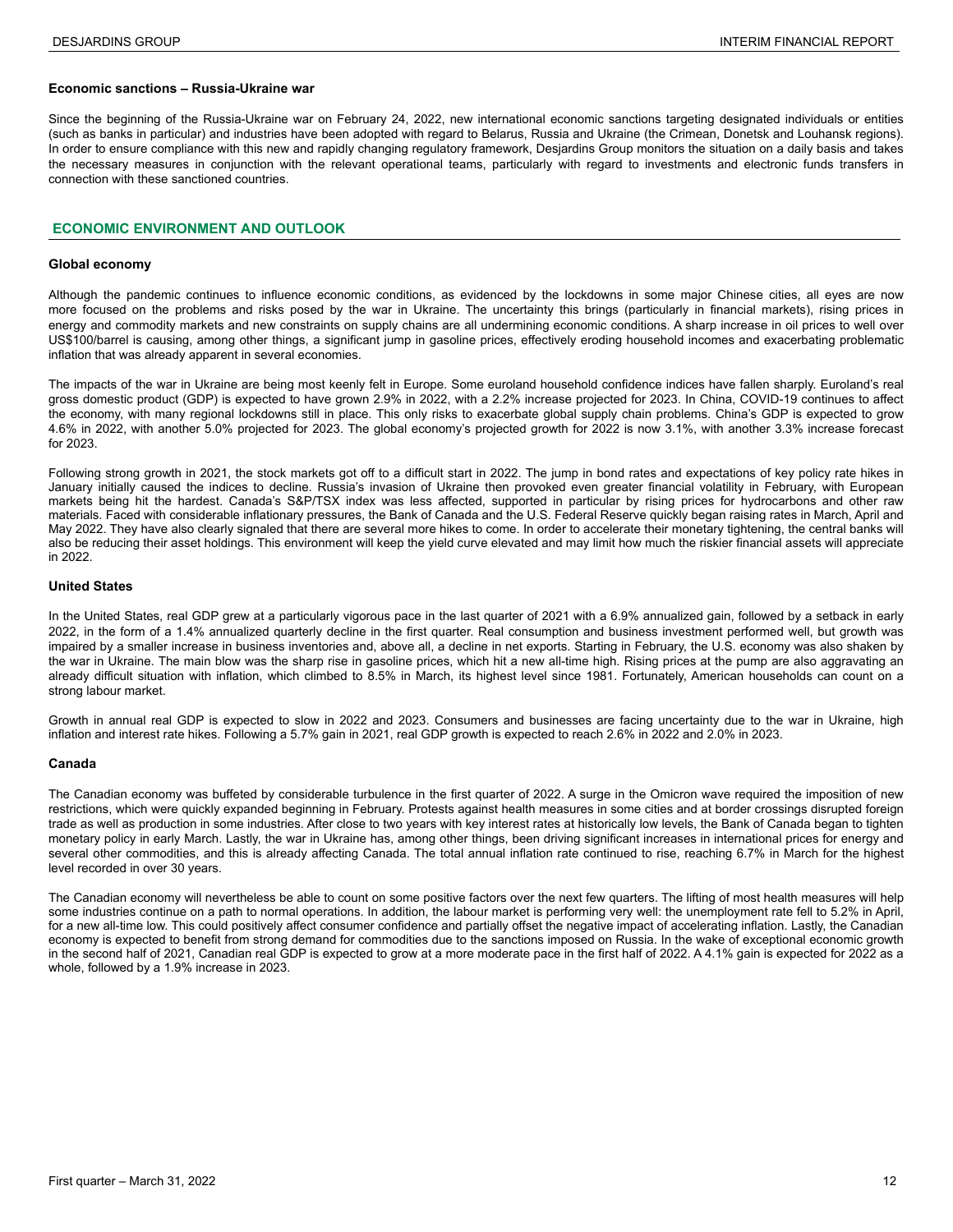#### **Québec**

Annualized real GDP growth held steady at 4.5% in the last quarter of 2021, for a strong finish to the year, but the pace of economic growth is expected to have slowed in the first quarter of 2022. Tighter health measures at the beginning of the year actually reduced employment in January and drove the unemployment rate up to 5.4%. This was followed by an easing of measures that drove a significant rebound in employment in February and March. Even if employment fell slightly in April, the unemployment rate also dropped to 3.9%, setting a new historic low. Despite high inflation, consumer spending will be supported by a strong labour market, rising incomes and high savings levels. The Québec government has already paid out \$740 million in early 2022, or from \$200 to \$400 for each low and middle-income household. An additional \$3.2 billion was distributed in the spring, such that each adult with an income of \$100,000 or less received \$500. In the housing market, expectations around interest rate hikes are causing a temporary rush to buy. A low inventory of properties for sale will continue to exert pressure on prices, at least for now. Among businesses, a rebound in investment and export growth could give way to a certain slowdown due to the uncertainties around the war between Russia and Ukraine.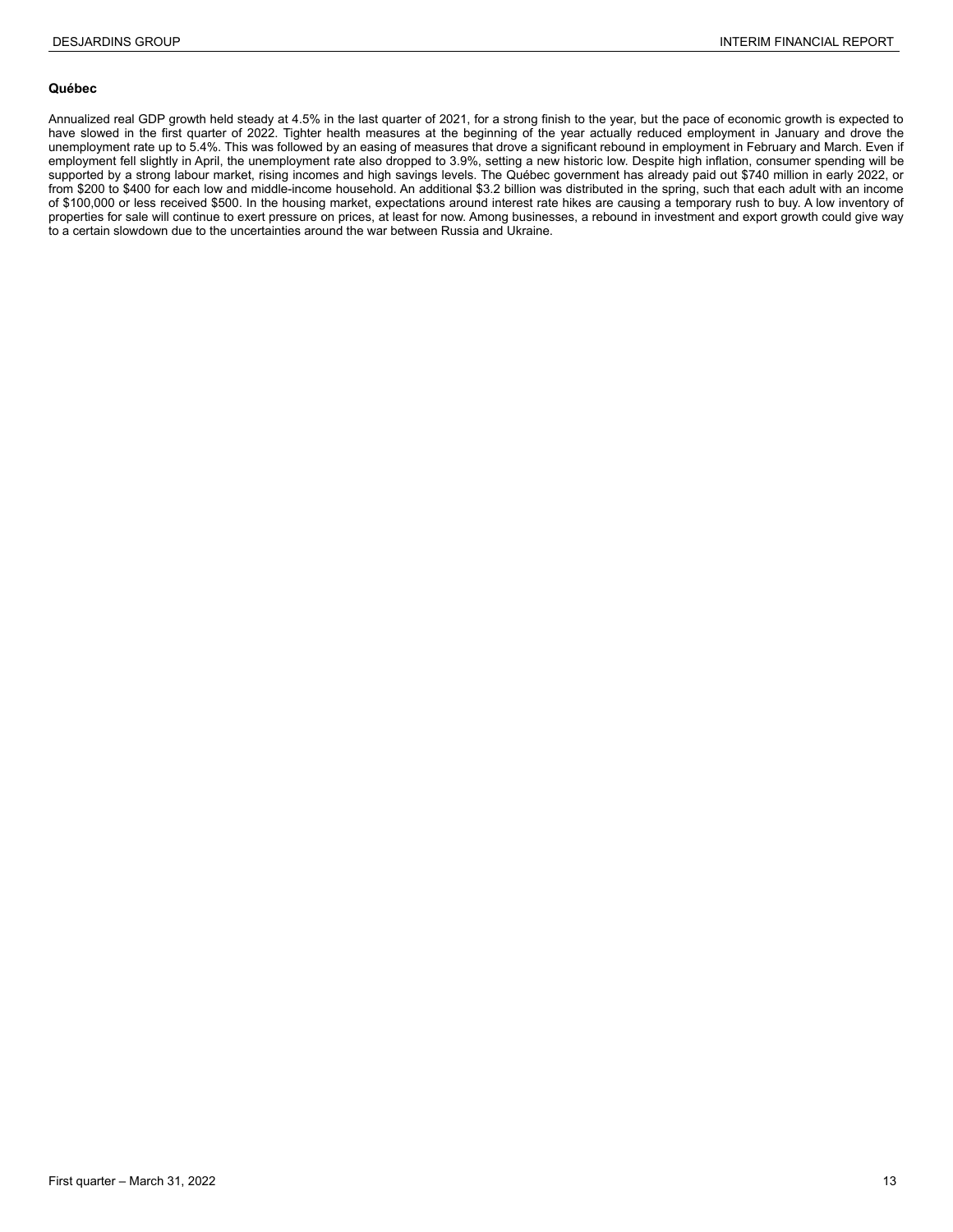# <span id="page-13-0"></span>**REVIEW OF FINANCIAL RESULTS**

## **ANALYSIS OF RESULTS**

#### **Financial results and indicators**

|                                                                              | For the three-month |           |    |               |    |           |  |  |  |  |  |
|------------------------------------------------------------------------------|---------------------|-----------|----|---------------|----|-----------|--|--|--|--|--|
| (in millions of dollars and as a percentage)                                 |                     |           |    | periods ended |    |           |  |  |  |  |  |
|                                                                              |                     | March 31, |    | December 31,  |    | March 31, |  |  |  |  |  |
|                                                                              |                     | 2022      |    | 2021          |    | 2021      |  |  |  |  |  |
| <b>Results</b>                                                               |                     |           |    |               |    |           |  |  |  |  |  |
| Net interest income                                                          | \$                  | 1,506     | \$ | 1,455         | \$ | 1,403     |  |  |  |  |  |
| Net premiums                                                                 |                     | 2,650     |    | 3,201         |    | 2.585     |  |  |  |  |  |
| Other operating income <sup>(1)</sup>                                        |                     |           |    |               |    |           |  |  |  |  |  |
| Deposit and payment service charges                                          |                     | 104       |    | 111           |    | 99        |  |  |  |  |  |
| Lending fees and credit card service revenues                                |                     | 227       |    | 168           |    | 187       |  |  |  |  |  |
| Brokerage and investment fund services                                       |                     | 268       |    | 267           |    | 273       |  |  |  |  |  |
| Management and custodial service fees                                        |                     | 193       |    | 201           |    | 169       |  |  |  |  |  |
| Foreign exchange income                                                      |                     | 31        |    | 29            |    | 30        |  |  |  |  |  |
| Other                                                                        |                     | 71        |    | 71            |    | 37        |  |  |  |  |  |
| Operating income <sup>(1)</sup>                                              |                     | 5,050     |    | 5,503         |    | 4,783     |  |  |  |  |  |
| Investment income $(\text{loss})^{(1)}$                                      |                     |           |    |               |    |           |  |  |  |  |  |
| Net investment income (loss)                                                 |                     | (2, 336)  |    | 956           |    | (1,602)   |  |  |  |  |  |
| Overlay approach adjustment for insurance operations financial assets        |                     | 153       |    | (88)          |    | (146)     |  |  |  |  |  |
| Investment income (loss) <sup>(1)</sup>                                      |                     | (2, 183)  |    | 868           |    | (1,748)   |  |  |  |  |  |
| <b>Total income</b>                                                          |                     | 2,867     |    | 6,371         |    | 3,035     |  |  |  |  |  |
| Provision for credit losses                                                  |                     | 6         |    | 16            |    | 4         |  |  |  |  |  |
| Claims, benefits, annuities and changes in insurance contract liabilities    |                     | (355)     |    | 3,185         |    | (206)     |  |  |  |  |  |
| Non-interest expense                                                         |                     | 2,528     |    | 2,736         |    | 2,165     |  |  |  |  |  |
| Income taxes on surplus earnings                                             |                     | 169       |    | 41            |    | 274       |  |  |  |  |  |
| Surplus earnings before member dividends                                     | \$                  | 519       | \$ | 393           | \$ | 798       |  |  |  |  |  |
| Contribution to combined surplus earnings by business segment <sup>(2)</sup> |                     |           |    |               |    |           |  |  |  |  |  |
| <b>Personal and Business Services</b>                                        | \$                  | 315       | \$ | 247           | \$ | 414       |  |  |  |  |  |
| Wealth Management and Life and Health Insurance                              |                     | 137       |    | (6)           |    | 125       |  |  |  |  |  |
| Property and Casualty Insurance                                              |                     | 147       |    | 330           |    | 248       |  |  |  |  |  |
| Other                                                                        |                     | (80)      |    | (178)         |    | 11        |  |  |  |  |  |
|                                                                              | \$                  | 519       | \$ | 393           | \$ | 798       |  |  |  |  |  |
| Return to members and the community(1)                                       |                     |           |    |               |    |           |  |  |  |  |  |
| Member dividends                                                             | \$                  | 102       | \$ | 117           | \$ | 90        |  |  |  |  |  |
| Sponsorships, donations and scholarships <sup>(3)</sup>                      |                     | 16        |    | 58            |    | 12        |  |  |  |  |  |
|                                                                              | \$                  | 118       | \$ | 175           | \$ | 102       |  |  |  |  |  |
| <b>Indicators</b>                                                            |                     |           |    |               |    |           |  |  |  |  |  |
| Net interest margin <sup>(4)</sup>                                           |                     | 2.09%     |    | 2.00 %        |    | 2.10 %    |  |  |  |  |  |
| Return on equity <sup>(5)</sup>                                              |                     | 6.2       |    | 4.3           |    | 10.3      |  |  |  |  |  |
| Productivity index <sup>(4)</sup>                                            |                     | 78.5      |    | 85.9          |    | 66.8      |  |  |  |  |  |
| Credit loss provisioning rate <sup>(5)</sup>                                 |                     | 0.01      |    | 0.03          |    | 0.01      |  |  |  |  |  |

(1) For more information about non-GAAP financial measures, see "Non-GAAP and other financial measures" on pages 7 to 10.

 $(2)$  The breakdown by line item is presented in Note 10, "Segmented information", to the Interim Combined Financial Statements.

(3) Including \$6 million from the caisses' Community Development Fund (\$18 million for the fourth quarter of 2021 and \$5 million for the first quarter of 2021).

(4) For more information about non-GAAP ratios, see "Non-GAAP and other financial measures" on pages 7 to 10.

 $(5)$  For further information about supplementary financial measures, see the Glossary on pages 54 to 61.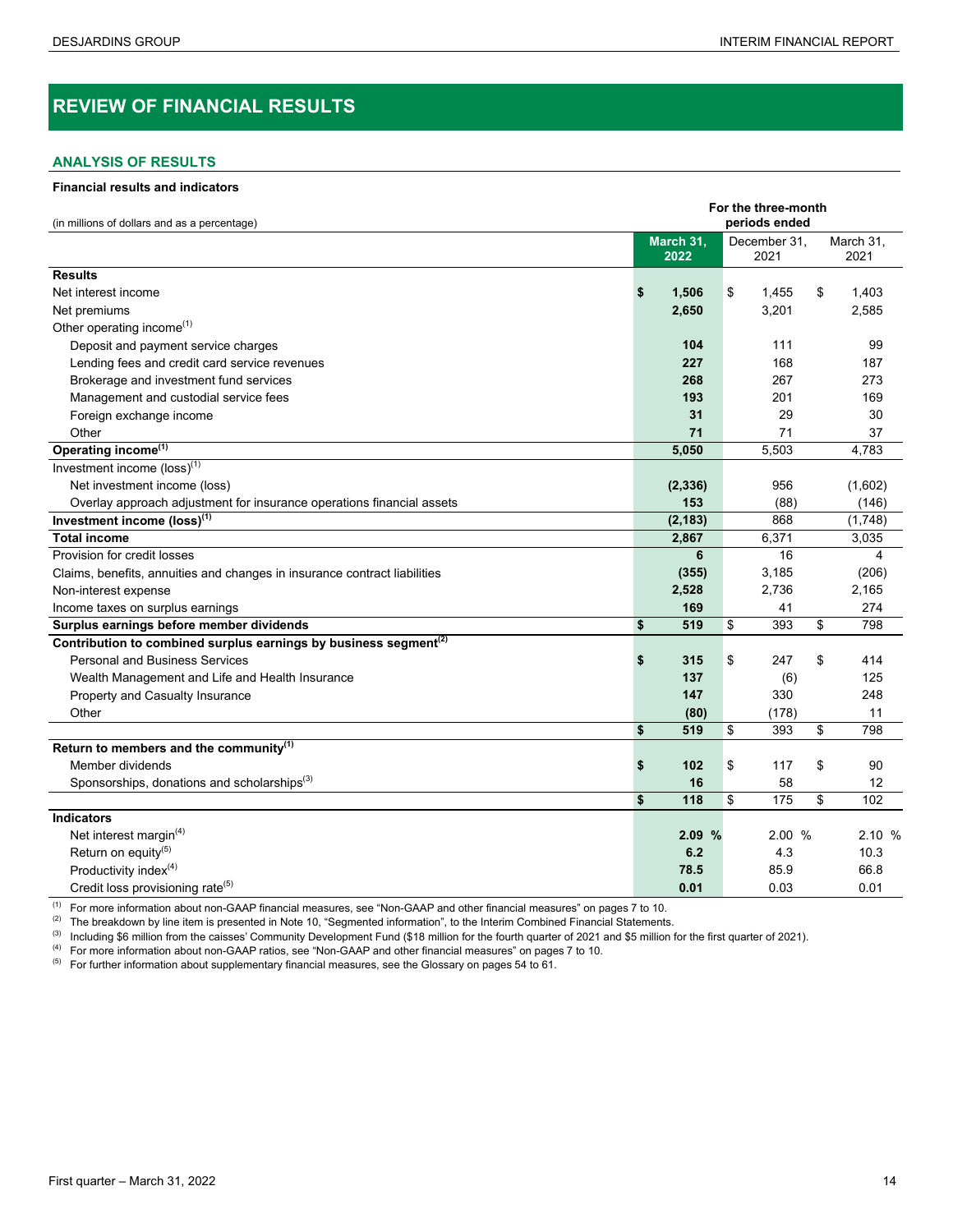#### <span id="page-14-0"></span>**COMPARISON OF THE FIRST QUARTERS OF 2022 AND 2021**

#### **Surplus earnings**

For the first quarter ended March 31, 2022, Desjardins Group posted surplus earnings before member dividends of \$519 million, for a \$279 million decrease compared to the corresponding quarter of 2021. This decrease in surplus earnings was mainly due to larger amounts invested in strategic projects, especially in relation to the digital shift and security, and a higher loss experience in the Property and Casualty Insurance segment. The reduction in surplus earnings was partially offset by gains in net interest income and other operating income<sup>(1)</sup>.

By its very nature as a cooperative financial group, Desjardins Group's mission is to improve the economic and social well-being of people and communities, which it continued to strive to achieve in the first quarter of 2022.

• A total of \$118 million was returned to members and the community<sup>(1)</sup>, for an increase of \$16 million compared to the first quarter of 2021.

- The provision for member dividends totalled \$102 million for the quarter ended March 31, 2022, up \$12 million compared to the corresponding quarter of 2021.
- An amount of \$16 million was returned in the form of sponsorships, donations and scholarships, compared to \$12 million for the same period in 2021, including \$6 million in the first quarter of 2022 and \$5 million in the first quarter of 2021 from the caisses' Community Development Fund.
- Commitments of \$2 million were made for the first quarter of 2022 with regard to the GoodSpark Fund, which seeks in particular to provide social and economic support to the regions. Since 2017, Desjardins Group has made commitments totalling \$149 million.

#### **Business segment contributions to surplus earnings**

- Personal and Business Services: **Surplus earnings of \$315 million,** down \$99 million, or 23.9%, compared to the same period in 2021, essentially due to the following:
	- Increase in non-interest expense, primarily due to larger amounts invested in Desjardins-wide strategic projects related, in particular, to the digital shift and security, as well as growth in activities aimed at enhancing the service offer to members and clients.
- $-$  Offset by higher net interest income and other operating income<sup>(1)</sup>.
- Wealth Management and Life and Health Insurance: **Surplus earnings of \$137 million,** up \$12 million, or 9.6%, compared to the first quarter in 2021, mainly due to the following:
	- Overall more favourable experience than for the comparative quarter, particularly in group insurance.
	- Higher gains on disposal of securities compared to 2021.
	- Offset by the markets' unfavourable impact on guaranteed investment funds compared to the markets' favourable impact during the first quarter of the previous year.
- Property and Casualty Insurance: **Surplus earnings of \$147 million,** down \$101 million, or 40.7%, compared to the first quarter of 2021, due to the following:
	- Higher current year loss ratio compared to the corresponding quarter, in property and automobile insurance.
	- $-$  Offset by higher investment income<sup>(1)</sup>, excluding the change in the fair value of matched bonds.
- **Return on equity was 6.2%,** compared to 10.3% for the quarter ended March 31, 2021, mainly because of the decrease in surplus earnings, as previously explained.

The following table presents the calculation of the return on equity.

#### **Return on equity**

| (in millions of dollars and as a percentage)           | For the three-month<br>periods ended |                   |  |                      |  |                   |  |  |
|--------------------------------------------------------|--------------------------------------|-------------------|--|----------------------|--|-------------------|--|--|
|                                                        |                                      | March 31.<br>2022 |  | December 31.<br>2021 |  | March 31.<br>2021 |  |  |
| Surplus earnings before member dividends               |                                      | 519               |  | 393                  |  | 798               |  |  |
| Non-controlling interests' share                       |                                      | (20)              |  | (40)                 |  | (30)              |  |  |
| Group's share before member dividends                  |                                      | 499               |  | 353                  |  | 768               |  |  |
| Average equity before non-controlling interests' share |                                      | 32.448            |  | 32.672               |  | 30.184            |  |  |
| Return on equity <sup>(1)(2)</sup>                     |                                      | 6.2 $%$           |  | 4.3 $%$              |  | 10.3%             |  |  |

(1) For further information about supplementary financial measures, see the Glossary on pages 54 to 61.

(2) Corresponds to an annualized calculation that takes into account the number of days in the period concerned. **<sup>3</sup>**

#### **Operating income(1)**

Operating income, which comprises net interest income, net premiums and other operating income, totalled \$5,050 million, up \$267 million, or 5.6%, compared to the first quarter of 2021.

Net interest income is the difference between interest income earned on assets, such as loans and securities, and the interest expense related to liabilities, such as deposits and subordinated notes. It is sensitive to interest rate fluctuations, funding and matching strategies, as well as to the composition of both interest-bearing and non-interest-bearing financial instruments.

<sup>(1)</sup> <sup>2</sup> For more information about non-GAAP financial measures, see "Non-GAAP and other financial measures" on pages 7 to 10.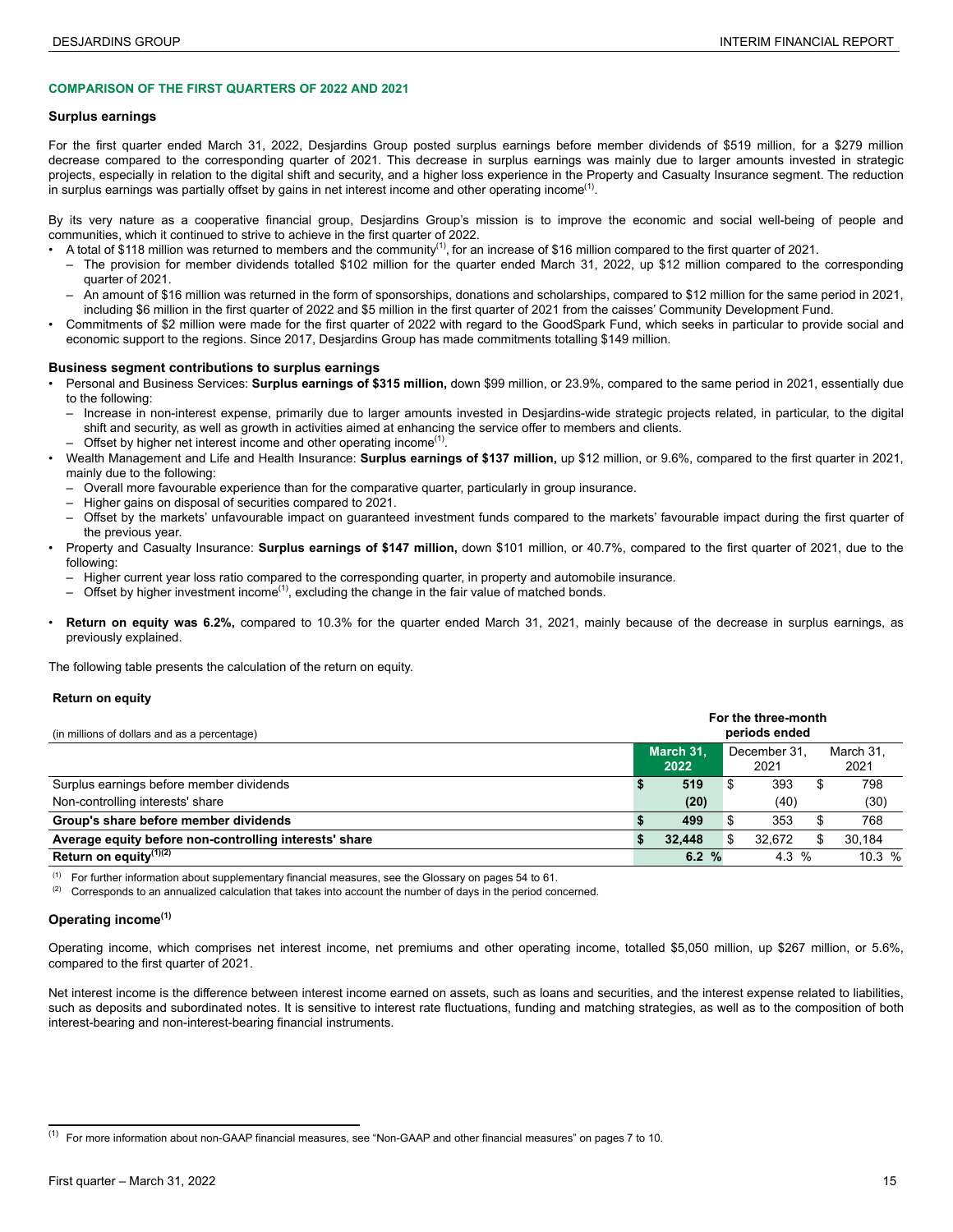<span id="page-15-0"></span>**Net interest income totalled \$1,506 million,** up \$103 million, or 7.3%, because of:

- Growth in average residential mortgages outstanding and loans to medium-sized businesses and large corporations.
- A decrease in the average cost of funds, resulting in lower interest expense despite an increase in deposit volume.
- Offset by the decline in the average return on loans due to a lower interest rate environment.
- **Net interest margin of 2.09%** for the quarter ended March 31, 2022, which is comparable to the corresponding period in 2021.

The table below presents the calculation of the net interest margin.

#### **Net interest income on average assets and liabilities**

(in millions of dollars and as a percentage) **For the three-month periods ended**

|                                             |    | <b>March 31, 2022</b> |    |                 |              |  |            | December 31, 2021 |              | March 31, 2021 |    |          |         |  |  |
|---------------------------------------------|----|-----------------------|----|-----------------|--------------|--|------------|-------------------|--------------|----------------|----|----------|---------|--|--|
|                                             |    | Average               |    |                 | Average      |  | Average    |                   | Average      | Average        |    |          | Average |  |  |
|                                             |    | balance               |    | <b>Interest</b> | rate         |  | balance    | Interest          | rate         | balance        |    | Interest | rate    |  |  |
| <b>Assets</b>                               |    |                       |    |                 |              |  |            |                   |              |                |    |          |         |  |  |
| Interest-bearing assets <sup>(1)</sup>      | S  | 291.851 \$            |    | 1,872           | 2.60%        |  | 289.164 \$ | 1.847             | $2.53\%$ \$  | 271.515 \$     |    | 1.825    | 2.73 %  |  |  |
| Other assets                                |    | 9.566                 |    |                 |              |  | 9.656      |                   |              | 9.993          |    |          |         |  |  |
| <b>Total assets</b>                         | \$ | 301,417 \$            |    | 1,872           | $2.52 \%$ \$ |  | 298.820 \$ | 1,847             | 2.45%        | 281,508 \$     |    | 1,825    | 2.63 %  |  |  |
| Liabilities and equity                      |    |                       |    |                 |              |  |            |                   |              |                |    |          |         |  |  |
| Interest-bearing liabilities <sup>(1)</sup> |    | 241,932 \$            |    | 366             | 0.61%        |  | 242.216 \$ | 392               | $0.64 \%$ \$ | 228.362 \$     |    | 422      | 0.75%   |  |  |
| Other liabilities                           |    | 40,173                |    |                 |              |  | 33.122     |                   |              | 30,558         |    |          |         |  |  |
| Equity                                      |    | 19,312                |    |                 |              |  | 23,481     |                   |              | 22,588         |    |          |         |  |  |
| <b>Total liabilities and equity</b>         | \$ | 301,417 \$            |    | 366             | $0.49 \%$ \$ |  | 298.819 \$ | 392               | $0.52 \%$ \$ | 281,508 \$     |    | 422      | 0.61%   |  |  |
| Net interest income                         |    |                       | \$ | 1,506           |              |  |            | \$<br>1,455       |              |                | \$ | 1,403    |         |  |  |
| Net interest margin $(2)$                   |    |                       |    |                 | 2.09%        |  |            |                   | 2.00%        |                |    |          | 2.10 %  |  |  |
|                                             |    |                       |    |                 |              |  |            |                   |              |                |    |          |         |  |  |

 $(1)$  For more information about non-GAAP financial measures, see "Non-GAAP and other financial measures" on pages 7 to 10.

 $(2)$  For more information about non-GAAP ratios, see "Non-GAAP and other financial measures" on pages 7 to 10.

**Net premiums totalled \$2,650 million,** up \$65 million, or 2.5%, compared to the first quarter of 2021, due to items from the following segments:

#### Wealth Management and Life and Health Insurance segment

- **Net insurance and annuity premiums of \$1,258 million, up \$29 million, or 2.4%, due to the following:** 
	- Increase of \$34 million in group insurance premiums and of \$16 million in individual insurance premiums.
	- Offset by decrease of \$21 million in annuity premiums essentially from group annuities.

#### Property and Casualty Insurance segment

• **Net premiums of \$1,471 million,** up \$44 million, or 3.1%, basically as a result of business growth and also growth in the average premium for property insurance and business insurance.

**Other operating income stood at \$894 million,** up \$99 million, or 12.5%, compared to the first quarter of 2021, due to the following:

- Increase in business volumes from payment activities at Desjardins Card Services.
- Increase in income from growth in assets under management.
- Smaller increase than in first quarter 2021 in the contingent consideration payable as part of the acquisition of the Canadian operations of State Farm Mutual Automobile Insurance Company (State Farm) arising from the favourable developments in claims taken over.
- Change in investment funds that benefited groups having signed agreements under The Personal banner. It should be remembered that this change was offset by the results of these groups.

#### **Investment income(1)** 3

**A loss of \$2,183 million, presented under "Investment income (loss)",** compared to a loss of \$1,748 million for the first quarter of 2021, mainly due to the following:

- Decrease in the fair value of assets backing liabilities related to life and health insurance operations.
- Change mostly due to fluctuations in the fair value of the bond portfolio mainly related to slightly higher market interest rates in the first quarter of 2022, compared to the corresponding quarter in 2021.
- It should be noted that this change in the fair value of bonds was offset by the lower cost of claims as a result of matching.
- Larger decrease in the fair value of matched bonds in the Property and Casualty Insurance segment compared to the corresponding quarter of 2021, chiefly because of a higher increase in market interest rates in the first quarter of 2022 than in the first quarter of 2021. It should be noted that this change in the fair value of bonds was offset by the lower cost of claims as a result of matching.
- Decrease in activities related to derivative financial instruments.
- Lower net gains on the disposal of securities compared to first quarter 2021.

<sup>(1)</sup> <sup>3</sup> For more information about non-GAAP financial measures, see "Non-GAAP and other financial measures" on pages 7 to 10.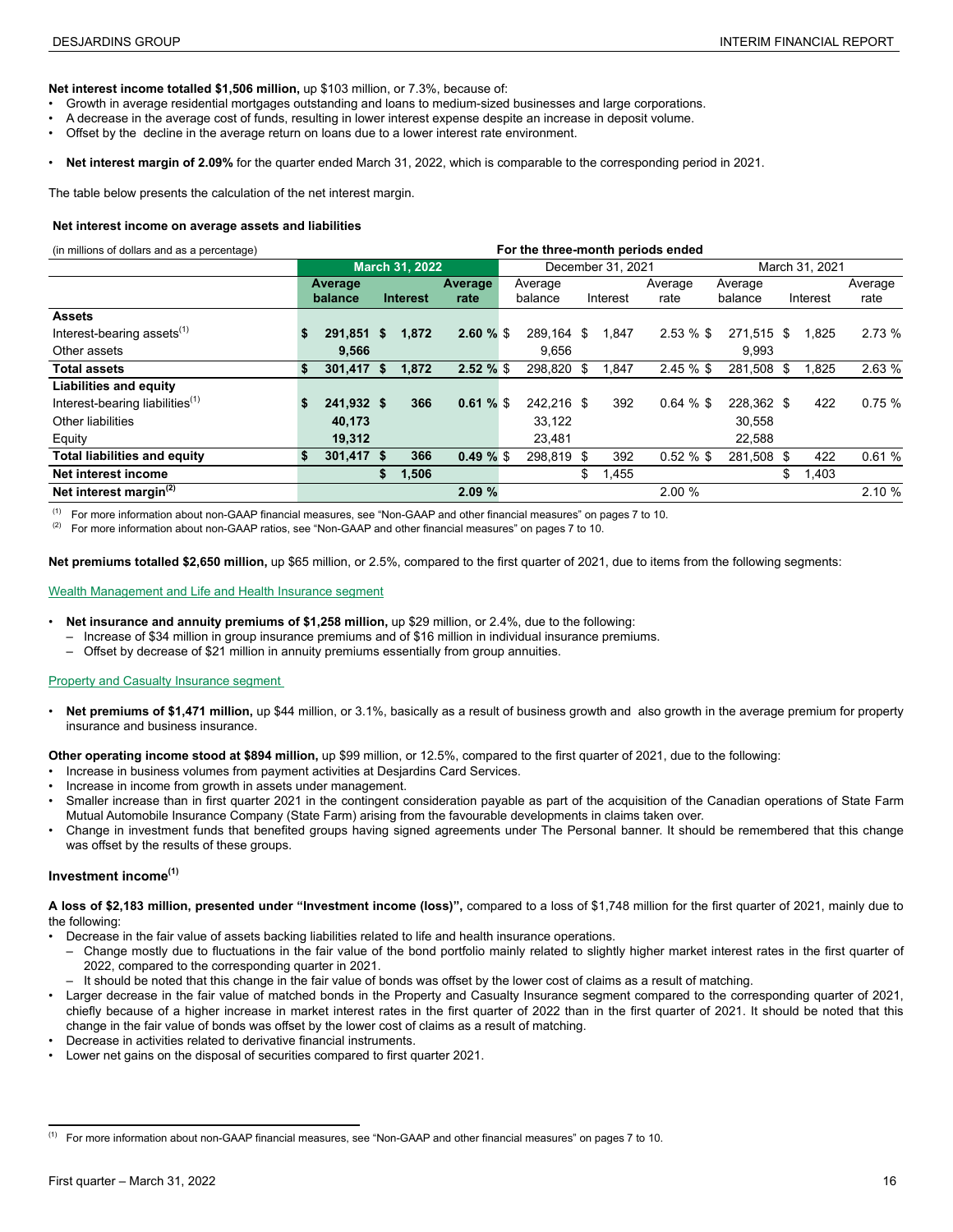#### <span id="page-16-0"></span>**Total income**

**Total income amounted to \$2,867 million,** down \$168 million, or 5.5%, compared to the same period in 2021. This decrease in total income was reflected in particular by a similar change in actuarial liabilities included under "Claims, benefits, annuities and changes in insurance contract liabilities".

#### **Provision for credit losses**

**The provision for credit losses totalled \$6 million,** up \$2 million, compared to the same period in 2021. The provision for the first quarter of 2022 mainly reflects the reversals of the provision for credit loss as a result of the improved macroeconomic outlook affecting personal loan portfolios and the decline in credit card portfolio outstandings, the impact of which was partially offset by an increase in credit card portfolio risk. It also reflects the decrease in net writeoffs compared to the corresponding period in 2021. The provision for credit losses for the first quarter of 2021 primarily reflected the impact of the decline in credit card portfolio outstandings and the lower risk for certain portfolios, as well as historically low net write-offs.

Desjardins Group continued to present a quality loan portfolio in 2022.

- Credit loss provisioning rate was 0.01% for the first quarter of 2022, namely the same rate as for the corresponding period in 2021.
- Ratio of gross credit-impaired loans, as a percentage of the total gross loans and acceptances portfolio, was 0.46%, compared to 0.57% as at March 31, 2021.

The following table presents the calculation of the credit loss provisioning rate.

#### **Credit loss provisioning rate**

| (in millions of dollars and as a percentage)       | For the three-month<br>periods ended      |         |      |          |  |                   |  |
|----------------------------------------------------|-------------------------------------------|---------|------|----------|--|-------------------|--|
|                                                    | March 31.<br>December 31.<br>2022<br>2021 |         |      |          |  | March 31.<br>2021 |  |
| <b>Provision for credit losses</b>                 |                                           | 6       |      | 16       |  | 4                 |  |
| Average gross loans                                |                                           | 232.977 |      | 229.653  |  | 214.224           |  |
| Average gross acceptances                          |                                           | 178     |      | 239      |  | 241               |  |
| Average gross loans and acceptances <sup>(1)</sup> |                                           | 233.155 |      | 229.892  |  | 214.465<br>\$     |  |
| Credit loss provisioning rate <sup>(1)(2)</sup>    |                                           | 0.01    | $\%$ | $0.03\%$ |  | 0.01%             |  |

(1) For further information about supplementary financial measures, see the Glossary on pages 54 to 61.<br>(2) Corresponds to an apply limit of calculation that takes into account the number of doug in the pariod cal

Corresponds to an annualized calculation that takes into account the number of days in the period concerned.

#### **Claims, benefits, annuities and changes in insurance contract liabilities**

Expenses related to claims, benefits, annuities and changes in insurance contract liabilities were down \$149 million, compared to the corresponding quarter of 2021. This decrease, which was offset by a similar decline in "Investment income (loss)", was due to items from the following segments:

Wealth Management and Life and Health Insurance segment

- **Cost of claims down \$285 million,** or 32.2%, essentially due to the following:
	- Decrease of \$331 million in actuarial liabilities under "Insurance contract liabilities", which included the effect of the decrease in the fair value of matched investments, presented under "Investment income (loss)", as well as the overall more favourable effect of group insurance experience, in particular.
	- Offset by the increase in benefits related to business growth and the higher cost of drugs and health care.

#### **Property and Casualty Insurance segment**

- **Cost of claims of \$833 million,** up \$148 million, or 21.6%, due to the following:
	- Loss ratio of 71.8% versus 56.2% for the corresponding period in 2021.
		- Higher current year loss ratio compared to first quarter 2021, i.e. 76.8% vs. 63.8%, in property insurance and automobile insurance.
		- Higher loss ratio related to catastrophes and major events than in the comparative quarter of 2021, i.e. 1.3% vs. nil. The first quarter of 2022 was affected by one major event, namely flooding in Québec and Ontario.
		- Less favourable ratio of changes in prior year claims than in the comparative quarter of 2021, i.e. (6.3)% vs. (7.6)%, essentially in automobile and business insurance.
	- Offset by the positive impact of the increase in the discount rates used to measure the larger provision for claims than in first quarter 2021. It should be remembered that this positive impact on the cost of claims was partially offset by a change in the fair value of matched bonds, presented under "Investment income".

#### **Non-interest expense and productivity index**

- **Non-interest expense totalled \$2,528 million,** up \$363 million, or 16.8%, compared to the first quarter of 2021, essentially because of:
	- Higher personnel expenses and increased technology, commission and marketing costs to support growth in operations.
	- Increase in amounts invested for the continued implementation of strategic projects, in particular, for creating innovative technology platforms,
	- protection of information, security and improving business processes, compared to the first quarter of 2021. – Growth in payment activities, including expenses related to the rewards program.
- **Productivity index at 78.5% for the first quarter of 2022,** compared to 66.8% for the corresponding period in 2021 mainly because of the larger amounts invested in strategic projects.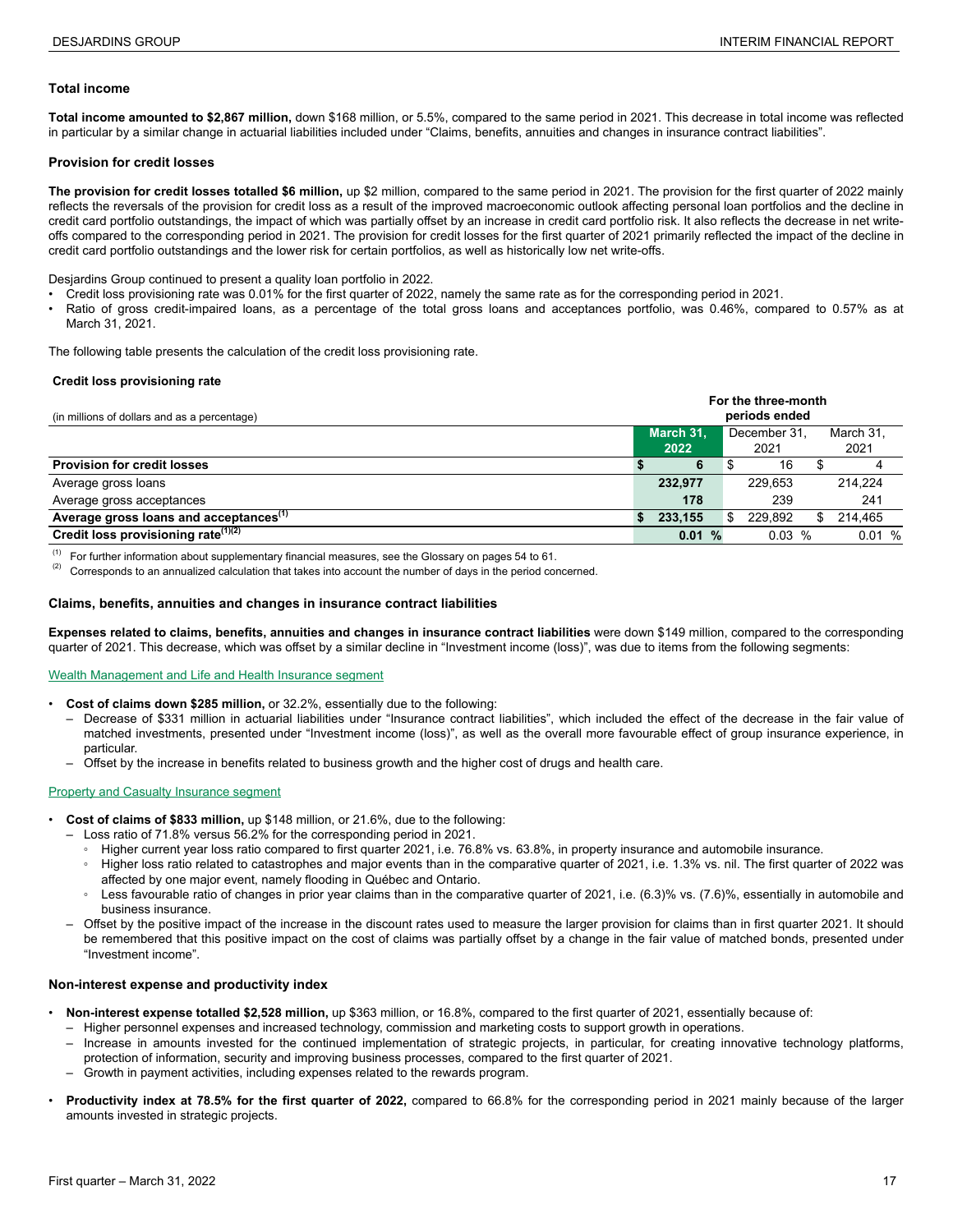#### <span id="page-17-0"></span>**Income taxes on surplus earnings**

- **Income taxes on surplus earnings before member dividends of \$169 million,** down \$105 million compared to the first quarter of 2021.
	- $-$  Effective tax rate<sup>(1)</sup> of 24.6% for the quarter ended March 31, 2022, down compared to 25.6% for the corresponding period in 2021.
	- In the first quarter of 2021, the income tax expense included the effect of the slower recognition of income tax benefits related to the remuneration of F capital shares, based on income tax recognition using the expected annual effective tax rate method.

#### **RESULTS BY BUSINESS SEGMENT**

Desjardins Group's financial reporting is organized by business segments, which are defined based on the needs of members and clients, the markets in which Desjardins operates, and on its internal management structure. Desjardins Group's financial results are divided into the following three business segments: Personal and Business Services, Wealth Management and Life and Health Insurance, and Property and Casualty Insurance. In addition to these three segments, there is also the Other category. This section presents an analysis of results for each of these segments.

Intersegment transactions are recognized at the exchange amount, which represents the amount agreed upon by the various legal entities and business units. The terms and conditions of these transactions are comparable to those offered on financial markets.

Additional information about each business segment, particularly its profile, services, 2021 achievements and industry, can be found on pages 32 to 44 of Desjardins Group's 2021 annual MD&A.

#### Personal and Business Services

Personal and Business Services is central to Desjardins Group's operations. Through a comprehensive, integrated line of products and services designed to meet the needs of individuals, businesses, institutions, non-profit organizations and cooperatives, Desjardins Group is a leader in financial services in Québec and a player on the financial services scene in Ontario as well.

Desjardins's offer includes everyday financial management, savings transactions, payment services, wealth management, financing, specialized services, access to capital markets, risk and development capital, business ownership transfers and advisory services, and through its distribution network, life and health insurance and property and casualty insurance products.

In addition, members and clients know that they can rely on the largest advisory force in Québec, made up of dedicated professionals who are there for them at every stage in their life or entrepreneurial growth.

To meet the constantly-changing expectations of its members and clients, Desjardins Group offers its services through the caisse network, the Desjardins Business centres and the Signature Service centres, as well as through complementary distribution networks and specialized mobile teams, by phone, online, via applications for mobile devices, and at ATMs.

 $<sup>(1)</sup>$  For further information about supplementary financial measures, see the Glossary on pages 54 to 61.</sup>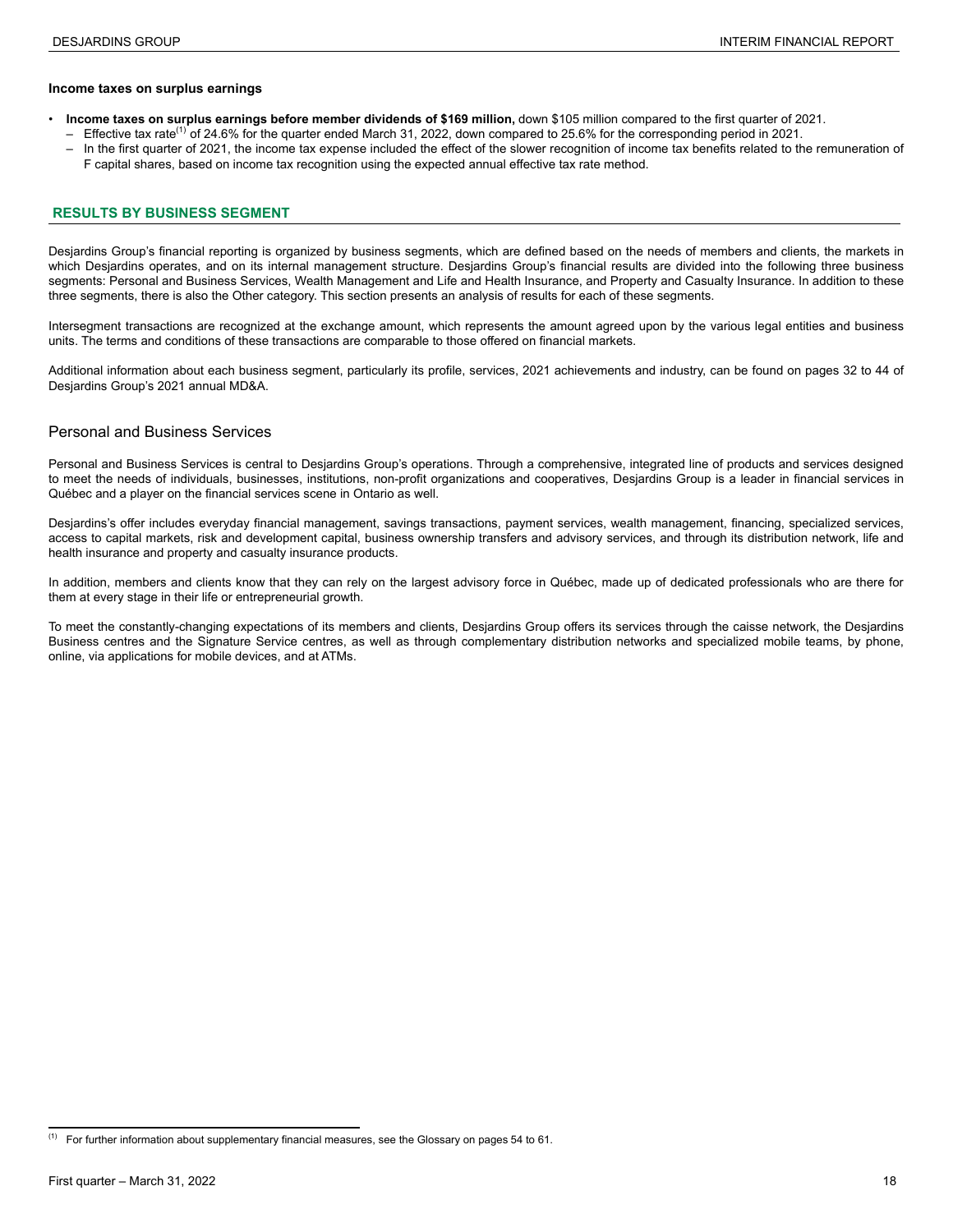#### **Personal and Business Services – Segment results**

| (in millions of dollars and as a percentage)                           |                   | For the three-month<br>periods ended |    |                   |  |
|------------------------------------------------------------------------|-------------------|--------------------------------------|----|-------------------|--|
|                                                                        | March 31,<br>2022 | December 31.<br>2021                 |    | March 31.<br>2021 |  |
| Net interest income                                                    | 1,282             | \$<br>1,250                          | \$ | 1,215             |  |
| Other operating income <sup>(1)</sup>                                  | 716               | 683                                  |    | 658               |  |
| Operating income <sup>(1)</sup>                                        | 1,998             | 1,933                                |    | 1,873             |  |
| Investment income <sup>(1)</sup>                                       | 68                | 6                                    |    | 102               |  |
| Total income                                                           | 2,066             | 1,939                                |    | 1,975             |  |
| Provision for credit losses                                            | 6                 | 17                                   |    | 6                 |  |
| Non-interest expense                                                   | 1,632             | 1,593                                |    | 1,411             |  |
| Income taxes on surplus earnings                                       | 113               | 82                                   |    | 144               |  |
| Surplus earnings before member dividends                               | 315               | 247                                  |    | 414               |  |
| Member dividends, net of income tax recovery                           | 75                | 86                                   |    | 66                |  |
| Net surplus earnings for the period after member dividends             | 240               | \$<br>161                            | \$ | 348               |  |
| <b>Indicators</b>                                                      |                   |                                      |    |                   |  |
| Average gross loans and acceptances <sup>(2)</sup>                     | 230,092           | \$<br>226,730                        | \$ | 209,470           |  |
| Average deposits <sup>(2)</sup>                                        | 206,745           | 198,526                              |    | 182,867           |  |
| Credit loss provisioning rate <sup>(2)</sup>                           | 0.01%             | 0.03%                                |    | 0.01%             |  |
| Gross credit-impaired loans/gross loans and acceptances <sup>(2)</sup> | 0.46              | 0.47                                 |    | 0.58              |  |

(1) For more information about non-GAAP financial measures, see "Non-GAAP and other financial measures" on pages 7 to 10.<br>(2) Eas further information about supplementary financial measures, see the Glossony on pages 54 to

For further information about supplementary financial measures, see the Glossary on pages 54 to 61.

#### **COMPARISON OF THE FIRST QUARTERS OF 2022 AND 2021 – PERSONAL AND BUSINESS SERVICES**

- **Surplus earnings before member dividends of \$315 million,** down \$99 million, or 23.9%, compared to the same period in 2021, essentially due to the following:
	- Increase in non-interest expense, mainly due to greater amounts invested in Desjardins-wide strategic projects related, in particular, to the digital shift and security, as well as to growth in activities aimed at enhancing the service offer to members and clients.
	- $-$  Offset by an increase in net interest income and other operating income<sup>(1)</sup>.
- **Operating income(1) of \$1,998 million,** up \$125 million, or 6.7%.
- **Net interest income of \$1,282 million,** up \$67 million, or 5.5%, as a result of:
	- Growth in average residential mortgages outstanding and in loans to medium-sized businesses and large corporations.
	- Decrease in the average cost of funds, resulting in lower interest expense despite a higher volume of deposits.
	- Offset by a decline in the average return on loans due to the low interest rate environment.
- **Other operating income(1) of \$716 million,** up \$58 million, or 8.8%, mainly due to growth in business volumes from payment activities at Desjardins Card Services.
- **Investment income(1) of \$68 million,** down \$34 million, or 33.3%. essentially because of:
	- Losses on disposal of securities in the first quarter of 2022, compared to gains in the first quarter of 2021.
	- Lower trading income as a result of developments on financial markets.
- **Total income of \$2,066 million,** up \$91 million, or 4.6%.
- **Provision for credit losses of \$6 million,** the same amount as in the first quarter of 2021. The provision for the first quarter of 2022 mainly reflects the reversals of the provision for credit loss as a result of the improved macroeconomic outlook affecting personal loan portfolios and the decline in credit card portfolio outstandings, the impact of which was partially offset by an increase in credit card portfolio risk. It also reflects the decrease in net writeoffs compared to the corresponding period in 2021. The provision for credit losses for the first quarter of 2021 primarily reflected the impact of the decline in credit card portfolio outstandings and the lower risk for certain portfolios, as well as historically low net write-offs.
- **Non-interest expense of \$1,632 million,** up \$221 million, or 15.7%, essentially due to:
	- Increase in amounts invested related, in particular, to the digital shift and security.
	- Growth in activities aimed at enhancing the service offer to members and clients, including those related to wealth management advisory services and AccèsD services.
	- Growth in payment activities, including expenses related to the rewards program.

<sup>(1)</sup> 5 For more information about non-GAAP financial measures, see "Non-GAAP and other financial measures" on pages 7 to 10.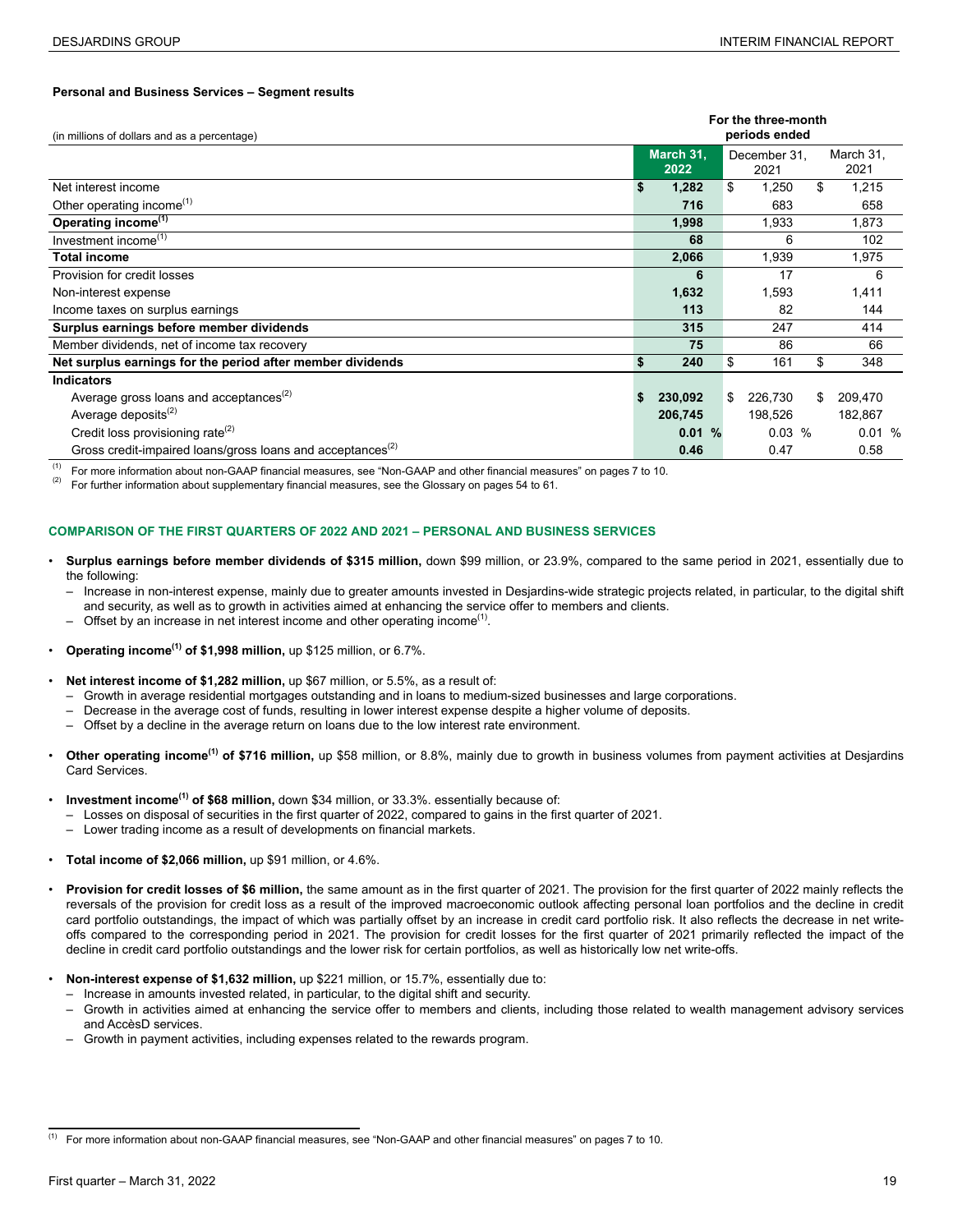#### <span id="page-19-0"></span>Wealth Management and Life and Health Insurance

The Wealth Management and Life and Health Insurance segment combines different categories of service offers aimed at growing and protecting the assets of Desjardins Group members and clients. These offers are intended for individuals and businesses, while its group insurance and savings plans meet the needs of employees through their company, or individuals who are part of any other group.

The segment designs several lines of individual insurance (life and health) coverage as well as investment solutions. It also includes asset management and trust services for institutional clients. This segment is a Canadian leader in responsible investing.

The Wealth Management and Life and Health Insurance segment's vast and diversified Canada-wide distribution networks are one of its greatest strengths:

- Desjardins caisse network.
- Desjardins agent networks.
- Desjardins Financial Security Life Assurance Company partner networks.
- External insurance and investment solution networks.
- Actuarial consulting firms and brokers.

To meet members' and clients' needs and preferences, certain product lines are also distributed directly via customer care centres, online or through applications for mobile devices. Online services are constantly being fine-tuned so that they meet clients' changing requirements.

Since September 1, 2021, the Wealth Management and Life and Health Insurance segment also includes operations resulting from the acquisition of the assets of investment firm Hexavest Inc., which serves a primarily institutional clientele located mainly in Canada and also internationally.

#### **Wealth Management and Life and Health Insurance – Segment results**

| For the three-month                                                       |     |            |  |               |  |           |  |  |
|---------------------------------------------------------------------------|-----|------------|--|---------------|--|-----------|--|--|
| (in millions of dollars)                                                  |     |            |  | periods ended |  |           |  |  |
|                                                                           |     | March 31,  |  | December 31.  |  | March 31. |  |  |
|                                                                           |     | 2022       |  | 2021          |  | 2021      |  |  |
| Net premiums                                                              | \$  | $1,258$ \$ |  | 1,766 \$      |  | 1,229     |  |  |
| Other operating income <sup>(1)</sup>                                     |     | 374        |  | 383           |  | 354       |  |  |
| Operating income <sup>(1)</sup>                                           |     | 1,632      |  | 2,149         |  | 1,583     |  |  |
| Investment income $(\text{loss})^{(1)}$                                   |     | (1, 961)   |  | 1,000         |  | (1,737)   |  |  |
| Total income (loss)                                                       |     | (329)      |  | 3,149         |  | (154)     |  |  |
| Claims, benefits, annuities and changes in insurance contract liabilities |     | (1, 169)   |  | 2,527         |  | (884)     |  |  |
| Non-interest expense                                                      |     | 664        |  | 656           |  | 576       |  |  |
| Income taxes on surplus earnings                                          |     | 39         |  | (28)          |  | 29        |  |  |
| Net surplus earnings for the period                                       | \$  | $137$ \$   |  | $(6)$ \$      |  | 125       |  |  |
| <b>Indicators</b>                                                         |     |            |  |               |  |           |  |  |
| Net sales of savings products <sup>(2)</sup>                              | \$. | $2,144$ \$ |  | $1,640$ \$    |  | 3,669     |  |  |
| Insurance sales <sup>(2)</sup>                                            |     | 136        |  | 86            |  | 179       |  |  |
| Net premiums                                                              |     | 1,258      |  | 1,766         |  | 1,229     |  |  |
| Group insurance premiums                                                  |     | 874        |  | 862           |  | 840       |  |  |
| Individual insurance premiums                                             |     | 238        |  | 248           |  | 222       |  |  |
| Annuity premiums                                                          |     | 146        |  | 656           |  | 167       |  |  |
| Segregated fund receipts <sup>(2)</sup>                                   |     | 955        |  | 888           |  | 1,860     |  |  |

(1) For more information about non-GAAP financial measures, see "Non-GAAP and other financial measures" on pages 7 to 10.

(2) For further information about supplementary financial measures, see the Glossary on pages 54 to 61.

#### **COMPARISON OF THE FIRST QUARTERS OF 2022 AND 2021 – WEALTH MANAGEMENT AND LIFE AND HEALTH INSURANCE**

- **Net surplus earnings of \$137 million,** up \$12 million, or 9.6%, compared to the first quarter of 2021, mainly due to the following:
	- Overall more favourable experience than for the comparative quarter of 2021, particularly in group insurance.
	- Higher gains on disposal of securities compared to 2021.
	- Offset by the markets' unfavourable impact on guaranteed investment funds compared to the markets' favourable impact during the first quarter of the previous year.
- **Operating income(1) <sup>6</sup> of \$1,632 million,** up \$49 million, or 3.1%.
- **Net premiums of \$1,258 million,** up \$29 million, or 2.4%, on account of the following:
	- Increase of \$34 million in group insurance premiums and of \$16 million in individual insurance premiums.
	- Offset by a decrease of \$21 million in annuity premiums essentially from group annuities.
- **Other operating income(1) of \$374 million,** up \$20 million, or 5.6%, mainly as a result of the increase in assets under management connected in particular with operations resulting from the acquisition of the assets of investment firm Hexavest Inc.

<sup>(1)</sup> <sup>6</sup> For more information about non-GAAP financial measures, see "Non-GAAP and other financial measures" on pages 7 to 10.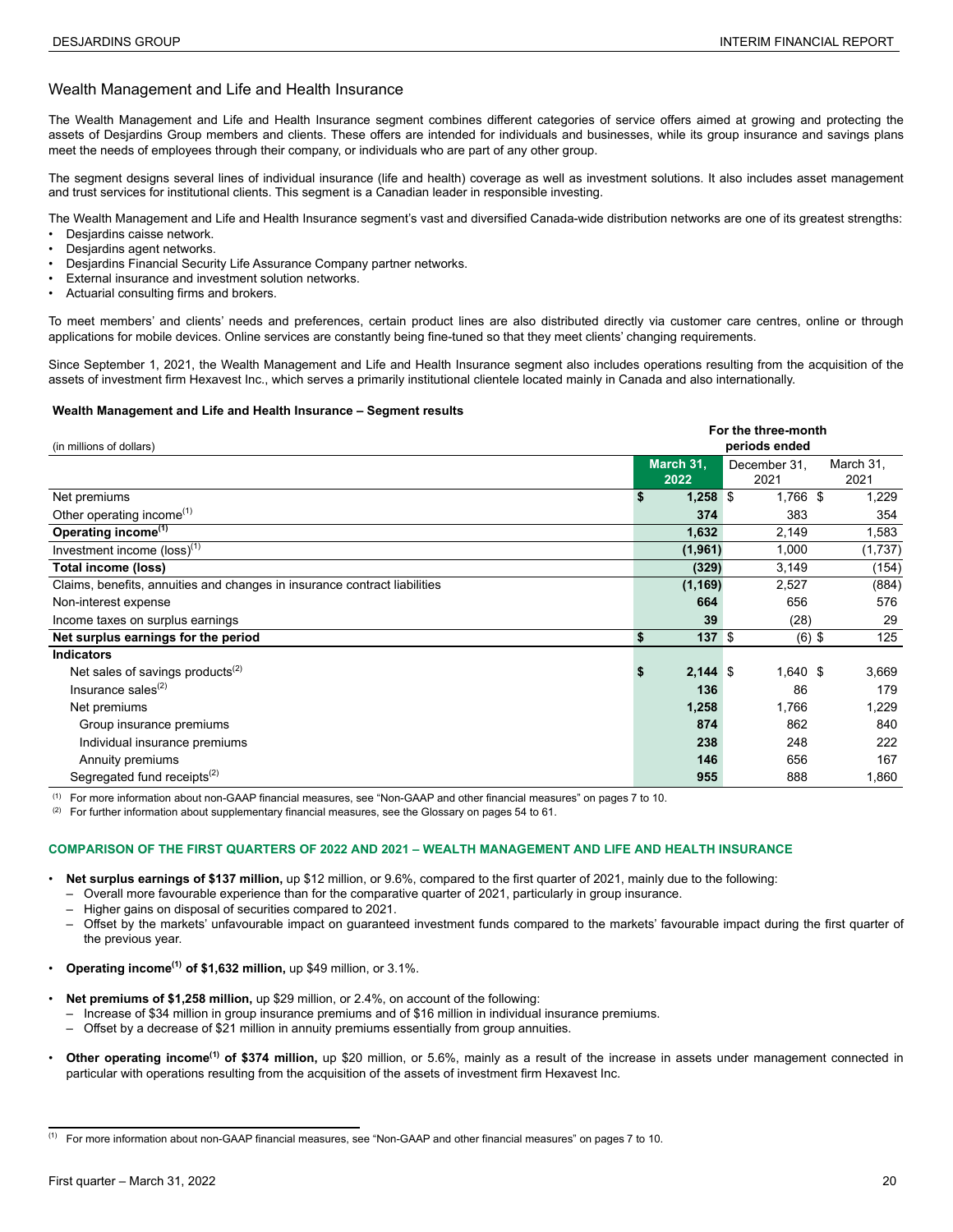- <span id="page-20-0"></span>**Loss of \$1,961 million, presented under "Investment income (loss)"<sup>(1)</sup>, compared to a loss of \$1,737 million in the first quarter of 2021, mainly** because of the following:
	- Decrease in the fair value of assets backing liabilities related to life and health insurance operations.
		- Change mostly due to fluctuations in the fair value of the bond portfolio mainly related to slightly higher market interest rates in the first quarter of 2022, compared to the corresponding quarter in 2021.
		- It should be noted that this change in the fair value of bonds was offset by the lower cost of claims as a result of matching.
	- Higher gains on the disposal of securities compared to 2021.
- **Loss of \$329 million, presented under "Total income (loss)",** compared to a loss of \$154 million in the first quarter of 2021.
- **Expenses related to claims, benefits, annuities and changes in insurance contract liabilities** down \$285 million, or 32.2**%,** essentially due to the following:
	- Decrease of \$331 million in actuarial liabilities, under "Insurance contract liabilities", which included the effect of the decrease in the fair value of matched investments, presented under "Investment income (loss)", as well as the overall more favourable effect of the group insurance experience, in particular.
	- Offset by the increase in benefits related to business growth and the higher cost of drugs and health care.
- **Non-interest expense of \$664 million,** up \$88 million, or 15.3%, primarily due to the following:
	- Increase in amounts invested for the continued implementation of Desjardins-wide strategic projects, in particular, for creating innovative technology platforms, protection of information, security and improving business processes.
	- Increase in administration costs to improve services for caisse members and clients.
	- Higher expenses as a result of growth in assets under management.

#### Property and Casualty Insurance

The Property and Casualty Insurance segment offers insurance products providing coverage for the assets of Desjardins Group members and clients and guarding them against disaster. This segment includes the operations of Desjardins General Insurance Group Inc. and its subsidiaries, offering a personal line of automobile and property insurance products across Canada and also providing businesses with insurance products. Its products are distributed through property and casualty insurance agents in the Desjardins caisse network in Québec and at the Desjardins Business centres, a number of client care centres (call centres), as well as through an exclusive agent network of close to 500 agencies in Ontario, Alberta and New Brunswick. This exclusive network distributes P&C insurance and several other financial products. Members and clients also have access to a multitude of services online and via applications for mobile devices.

Desjardins General Insurance Group Inc., which has more than 3.5 million clients, markets its products to the Canada-wide individual and business market under the Desjardins Insurance banner, and to the group market—including members of professional associations and unions, and employers' staff—under The Personal banner.

 $^{(1)}$  For more information about non-GAAP financial measures, see "Non-GAAP and other financial measures" on pages 7 to 10.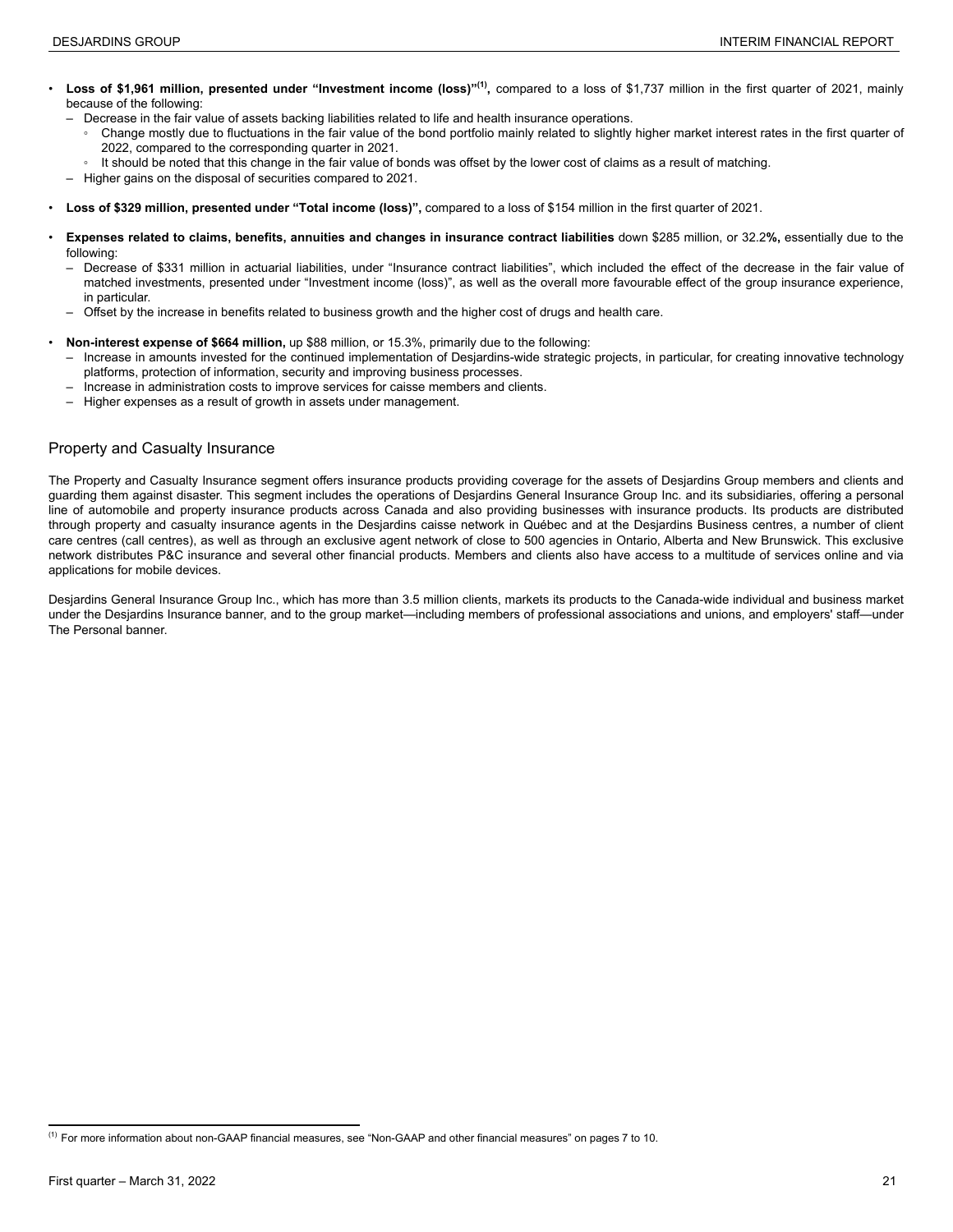#### **Property and Casualty Insurance – Segment results <sup>1</sup>**

|                                                                           | For the three-month |           |    |               |    |           |  |  |
|---------------------------------------------------------------------------|---------------------|-----------|----|---------------|----|-----------|--|--|
| (in millions of dollars and as a percentage)                              |                     |           |    | periods ended |    |           |  |  |
|                                                                           |                     | March 31, |    | December 31,  |    | March 31, |  |  |
|                                                                           |                     | 2022      |    | 2021          |    | 2021      |  |  |
| Net premiums                                                              | \$                  | 1,471     | \$ | 1,513         | \$ | 1,427     |  |  |
| Other operating income (loss) <sup>(1)</sup>                              |                     | (8)       |    | (51)          |    | (54)      |  |  |
| Operating income <sup>(1)</sup>                                           |                     | 1,463     |    | 1,462         |    | 1,373     |  |  |
| Investment income $(\text{loss})^{(1)}$                                   |                     | (63)      |    | 41            |    | (36)      |  |  |
| <b>Total income</b>                                                       |                     | 1,400     |    | 1,503         |    | 1,337     |  |  |
| Claims, benefits, annuities and changes in insurance contract liabilities |                     | 833       |    | 661           |    | 685       |  |  |
| Non-interest expense                                                      |                     | 373       |    | 404           |    | 327       |  |  |
| Income taxes on surplus earnings                                          |                     | 47        |    | 108           |    | 77        |  |  |
| Net surplus earnings for the period                                       | \$                  | 147       | \$ | 330           | \$ | 248       |  |  |
| Of which:                                                                 |                     |           |    |               |    |           |  |  |
| Group's share                                                             | \$                  | 127       | \$ | 291           | \$ | 218       |  |  |
| Non-controlling interests' share                                          |                     | 20        |    | 39            |    | 30        |  |  |
| <b>Indicators</b>                                                         |                     |           |    |               |    |           |  |  |
| Gross written premiums <sup>(2)</sup>                                     | \$                  | 1,319     | \$ | 1,422         | \$ | 1,315     |  |  |
| Loss ratio $^{(3)}$                                                       |                     | 71.8 %    |    | 46.7 %        |    | 56.2 %    |  |  |
| Current year loss ratio <sup>(3)</sup>                                    |                     | 76.8      |    | 57.5          |    | 63.8      |  |  |
| Loss ratio related to catastrophes and major events <sup>(3)</sup>        |                     | 1.3       |    | 1.6           |    |           |  |  |
| Ratio of favourable changes in prior year claims <sup>(3)</sup>           |                     | (6.3)     |    | (12.4)        |    | (7.6)     |  |  |
| Expense ratio $(3)$                                                       |                     | 25.1      |    | 26.0          |    | 22.8      |  |  |
| Combined ratio <sup>(3)</sup>                                             |                     | 96.9      |    | 72.7          |    | 79.0      |  |  |

(1) For more information about non-GAAP financial measures, see "Non-GAAP and other financial measures" on pages 7 to 10.<br>(2) For further information about supplementary financial measures, see the Classery on pages 54 to

(2) For further information about supplementary financial measures, see the Glossary on pages 54 to 61.<br>(3) For more information about non CAAP ratios, see "Non CAAP and other financial measures" on page

(3) For more information about non-GAAP ratios, see "Non-GAAP and other financial measures" on pages 7 to 10.

#### **COMPARISON OF THE FIRST QUARTERS OF 2022 AND 2021 – PROPERTY AND CASUALTY INSURANCE**

- **Net surplus earnings of \$147 million,** down \$101 million, or 40.7%, compared to first quarter 2021, due to:
	- Higher current year loss ratio compared to the corresponding quarter in property insurance and automobile insurance.
	- $-$  Offset by an increase in investment income<sup>(1)</sup>, excluding the change in the fair value of matched bonds.
- **Operating income(1) <sup>8</sup> of \$1,463 million,** up \$90 million, or 6.6%.
- **Net premiums of \$1,471 million,** up \$44 million, or 3.1%, basically as a result of business growth and also growth in the average premium for property insurance and business insurance.
- **Loss of \$8 million, presented under "Other operating income (loss)"<sup>(1)</sup>, compared to a \$54 million loss in the comparative quarter, due to:** 
	- Change in investment funds that benefited groups having signed agreements under The Personal banner. It should be remembered that this change was offset by the results of these groups.
	- Smaller increase than in the first quarter 2021 in the contingent consideration payable as part of the acquisition of the Canadian operations of State Farm arising from the favourable developments in claims taken over.
- **Loss of \$63 million, presented under "Investment income (loss)"(1) ,** compared to a loss of \$36 million in the first quarter of 2021, due to:
	- Larger decrease in the fair value of matched bonds compared to the corresponding quarter of 2021, mainly as a result of an increase in market interest rates during the first quarter of 2022 that was higher than in the first quarter of 2021. It should be mentioned that this change in the fair value of bonds was offset by a decrease in the cost of claims due to matching.
	- Offset by higher positive results for derivative financial instruments compared to those in the first quarter of 2021.
- **Total income of \$1,400 million,** up \$63 million, or 4.7%.
- **Cost of claims of \$833 million,** up \$148 million, or 21.6%, as a result of:
	- Loss ratio of 71.8% vs. 56.2% for the comparative quarter of 2021.
		- Higher current year loss ratio compared to first quarter 2021, i.e. 76.8% vs. 63.8%, in property insurance and automobile insurance.
		- Higher loss ratio related to catastrophes and major events than in the comparative quarter of 2021, i.e. 1.3% vs. nil. The first quarter of 2022 was affected by one major event, namely flooding in Québec and Ontario.
		- Less favourable ratio of changes in prior year claims than in the comparative quarter of 2021, i.e. (6.3)% vs. (7.6)%, essentially in automobile and business insurance.
	- Offset by the positive impact of the increase in the discount rates used to measure the larger provision for claims than in first quarter 2021. It should be mentioned that this positive impact on the cost of claims was partially offset by a change in the fair value of matched bonds, presented under "Investment income".

<sup>(1)</sup> <sup>8</sup> For more information about non-GAAP financial measures, see "Non-GAAP and other financial measures" on pages 7 to 10.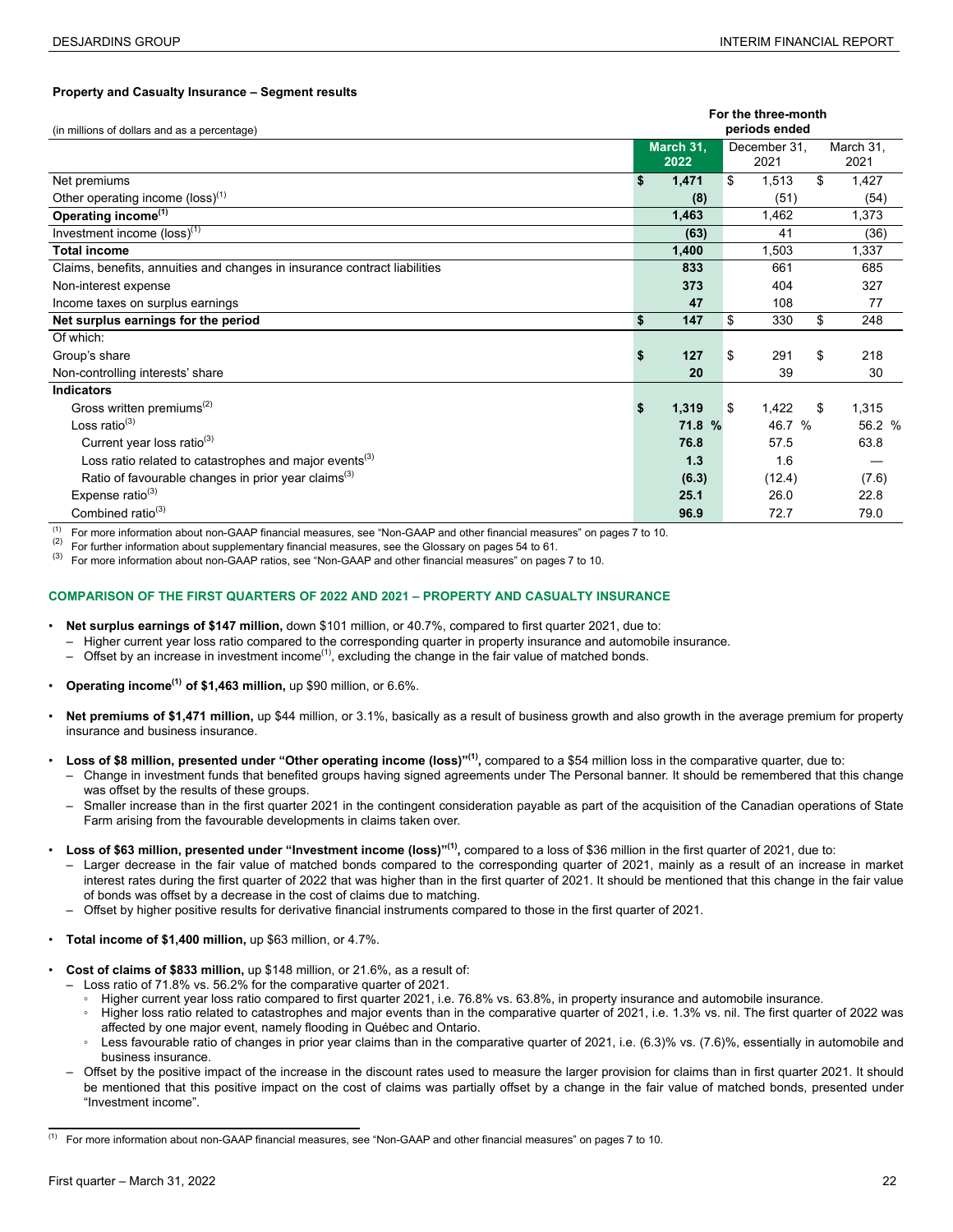- <span id="page-22-0"></span>• **Non-interest expense of \$373 million,** up \$46 million, or 14.1%, due essentially to:
	- Amounts invested for the continued implementation of Desjardins-wide strategic projects, in particular, for creating innovative technology platforms, protection of information, security and improving business processes.
	- Higher advertising expenses than for the corresponding quarter of 2021.

#### Other category

The Other category includes financial information that is not specific to a business segment. It mainly includes treasury activities and those related to financial intermediation between the liquidity surpluses and needs of the caisses. This category also includes the results for the support functions provided by the Federation to Desjardins Group as a whole, including finance, administration, risk management, human resources, communications and marketing, as well as the Desjardins Group Security Office. It also includes the operations of Desjardins Technology Group Inc., which encompasses all of Desjardins Group's IT operations. In addition to various adjustments required to prepare the Interim Combined Financial Statements, intersegment balance eliminations are classified in this category.

#### **Other category 9**

| (in millions of dollars)                                                  | For the three-month<br>periods ended |                   |                      |                   |  |  |  |  |  |  |  |
|---------------------------------------------------------------------------|--------------------------------------|-------------------|----------------------|-------------------|--|--|--|--|--|--|--|
|                                                                           |                                      | March 31.<br>2022 | December 31,<br>2021 | March 31.<br>2021 |  |  |  |  |  |  |  |
| Net interest income                                                       | S                                    | 224S              | 205S                 | 188               |  |  |  |  |  |  |  |
| Net premiums                                                              |                                      | (79)              | (78)                 | (71)              |  |  |  |  |  |  |  |
| Other operating income (loss) <sup>(1)</sup>                              |                                      | (188)             | (168)                | (163)             |  |  |  |  |  |  |  |
| Operating income (loss) <sup>(1)</sup>                                    |                                      | (43)              | (41)                 | (46)              |  |  |  |  |  |  |  |
| Investment income $(logs)^{(1)}$                                          |                                      | (227)             | (179)                | (77)              |  |  |  |  |  |  |  |
| Total income (loss)                                                       |                                      | (270)             | (220)                | (123)             |  |  |  |  |  |  |  |
| Provision for (recovery of) credit losses                                 |                                      |                   | (1)                  | (2)               |  |  |  |  |  |  |  |
| Claims, benefits, annuities and changes in insurance contract liabilities |                                      | (19)              | (3)                  | (7)               |  |  |  |  |  |  |  |
| Non-interest expense                                                      |                                      | (141)             | 83                   | (149)             |  |  |  |  |  |  |  |
| Income taxes on surplus earnings                                          |                                      | (30)              | (121)                | 24                |  |  |  |  |  |  |  |
| Net surplus earnings (deficit) for the period                             |                                      | $(80)$ \$         | $(178)$ \$           | 11                |  |  |  |  |  |  |  |

(1) For more information about non-GAAP financial measures, see "Non-GAAP and other financial measures" on pages 7 to 10.

#### **COMPARISON OF THE FIRST QUARTERS OF 2022 AND 2021 – CONTRIBUTION OF OTHER CATEGORY TO SURPLUS EARNINGS**

- **Net deficit of \$80 million,** compared to net surplus earnings of \$11 million for the first quarter of 2021.
	- In relation to treasury activities, market rate fluctuations as well as changes in hedging positions for matching activities had a favourable effect on net interest income, which had been reduced as a result of a greater negative effect on investment income<sup>(1)</sup>.
	- In the first quarter of 2021, the income tax expense included the effect of the slower recognition of income tax benefits related to the remuneration of F capital shares, based on income tax recognition using the expected annual effective tax rate method.
	- Non-interest expense included amounts invested for the continued implementation of Desjardins-wide strategic projects, in particular, for creating innovative technology platforms, protection of information, security and improving business processes, thereby enhancing the member and client experience, improving productivity and ensuring the implementation of best practices in security. It also included commitments made to the GoodSpark Fund, with the aim, in particular, of providing social and economic support to the regions.

 $^{(1)}$  For more information about non-GAAP financial measures, see "Non-GAAP and other financial measures" on pages 7 to 10.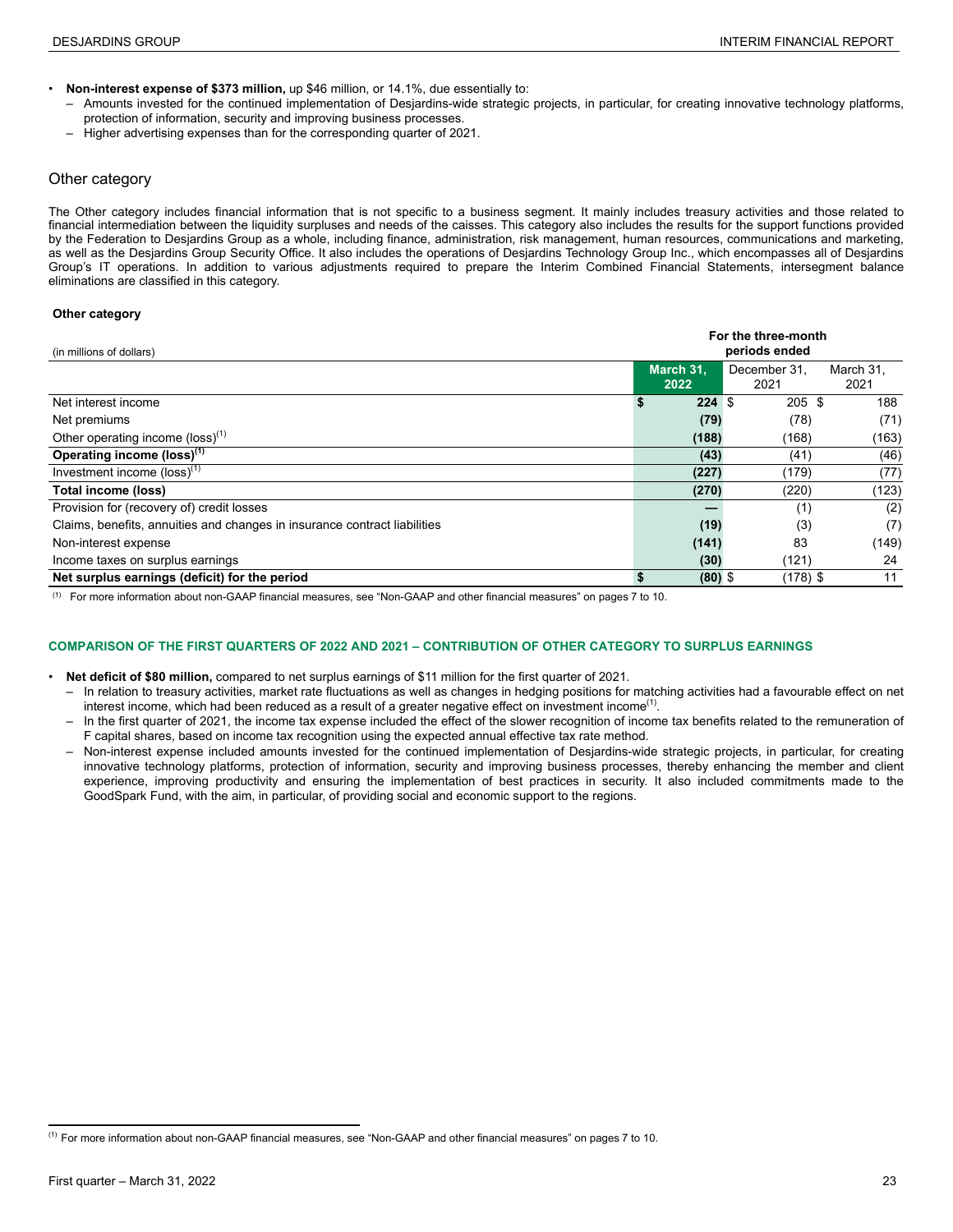#### <span id="page-23-0"></span>**SUMMARY OF INTERIM RESULTS**

The table below presents a summary of data related to the results for Desjardins Group's most recent eight quarters.

#### **Results of the most recent eight quarters**

| (in millions of dollars)                                                  | 2022           |                |            | 2021           |                  |                | 2020           |    |                |    |       |  |  |
|---------------------------------------------------------------------------|----------------|----------------|------------|----------------|------------------|----------------|----------------|----|----------------|----|-------|--|--|
|                                                                           | Q <sub>1</sub> | Q <sub>4</sub> |            | Q <sub>3</sub> | Q <sub>2</sub>   | Q <sub>1</sub> | Q <sub>4</sub> |    | Q <sub>3</sub> |    | Q2    |  |  |
| Net interest income                                                       | \$<br>1,506    | \$             | $1,455$ \$ | 1,476          | \$<br>$1,452$ \$ | $1,403$ \\$    | 1,455          | \$ | 1,464          | \$ | 1,368 |  |  |
| Net premiums                                                              | 2,650          |                | 3,201      | 2,905          | 2,587            | 2,585          | 2,626          |    | 2,534          |    | 2,238 |  |  |
| Other operating income <sup>(1)</sup>                                     |                |                |            |                |                  |                |                |    |                |    |       |  |  |
| Deposit and payment service charges                                       | 104            |                | 111        | 109            | 105              | 99             | 104            |    | 96             |    | 83    |  |  |
| Lending fees and credit card service revenues                             | 227            |                | 168        | 198            | 182              | 187            | 165            |    | 126            |    | 141   |  |  |
| Brokerage and investment fund services                                    | 268            |                | 267        | 283            | 285              | 273            | 243            |    | 235            |    | 235   |  |  |
| Management and custodial service fees                                     | 193            |                | 201        | 185            | 177              | 169            | 168            |    | 152            |    | 147   |  |  |
| Foreign exchange income                                                   | 31             |                | 29         | 34             | 28               | 30             | 21             |    | 22             |    | 14    |  |  |
| Other                                                                     | 71             |                | 71         | 60             | 53               | 37             | 48             |    | 14             |    | 58    |  |  |
| Operating income <sup>(1)</sup>                                           | 5,050          |                | 5,503      | 5,250          | 4,869            | 4,783          | 4,830          |    | 4,643          |    | 4,284 |  |  |
| Investment income $(\text{loss})^{(1)}$                                   |                |                |            |                |                  |                |                |    |                |    |       |  |  |
| Net investment income (loss)                                              | (2, 336)       |                | 956        | (90)           | 1,055            | (1,602)        | 646            |    | 304            |    | 2,624 |  |  |
| Overlay approach adjustment for insurance operations financial            |                |                |            |                |                  |                |                |    |                |    |       |  |  |
| assets                                                                    | 153            |                | (88)       | (24)           | (146)            | (146)          | (112)          |    | (143)          |    | (299) |  |  |
| Investment income (loss) <sup>(1)</sup>                                   | (2, 183)       |                | 868        | (114)          | 909              | (1,748)        | 534            |    | 161            |    | 2,325 |  |  |
| <b>Total income</b>                                                       | 2,867          |                | 6,371      | 5,136          | 5,778            | 3,035          | 5,364          |    | 4,804          |    | 6,609 |  |  |
| Provision for (recovery of) credit losses                                 | 6              |                | 16         | 52             | (3)              | 4              | 169            |    | 99             |    | 271   |  |  |
| Claims, benefits, annuities and changes in insurance contract liabilities | (355)          |                | 3,185      | 1,713          | 2,191            | (206)          | 1,781          |    | 1,775          |    | 3,606 |  |  |
| Non-interest expense                                                      | 2,528          |                | 2,736      | 2,288          | 2,377            | 2,165          | 2,332          |    | 1,954          |    | 2,012 |  |  |
| Income taxes on surplus earnings                                          | 169            |                | 41         | 267            | 278              | 274            | 206            |    | 247            |    | 191   |  |  |
| Surplus earnings before member dividends                                  | 519            |                | 393        | 816            | 935              | 798            | 876            |    | 729            |    | 529   |  |  |
| Member dividends, net of income tax recovery                              | 75             |                | 86         | 66             | 66               | 66             | 70             |    | 60             |    | 58    |  |  |
| Net surplus earnings for the period after member dividends                | \$<br>444      | \$             | 307 \$     | 750 \$         | 869 \$           | $732 $ \$      | 806 \$         |    | 669 \$         |    | 471   |  |  |
| Of which:                                                                 |                |                |            |                |                  |                |                |    |                |    |       |  |  |
| Group's share                                                             | 424            | \$             | 267 \$     | 716 \$         | 830 \$           | $702$   \$     | 763 \$         |    | 648 \$         |    | 464   |  |  |
| Non-controlling interests' share                                          | 20             |                | 40         | 34             | 39               | 30             | 43             |    | 21             |    | 7     |  |  |

(1) For more information about non-GAAP financial measures, see "Non-GAAP and other financial measures" on pages 7 to 10.

Quarterly income, expenses and surplus earnings before member dividends are affected by certain trends, including seasonal variations, and by changes in general economic conditions and the financial markets. Since the beginning of 2020, the quarters have been affected by the public health crisis related to the COVID-19 pandemic, leading to significant fluctuations in quarterly results, compared to those normally recorded by Desjardins. For more information about quarterly trends, see pages 47 to 49 of the 2021 annual MD&A.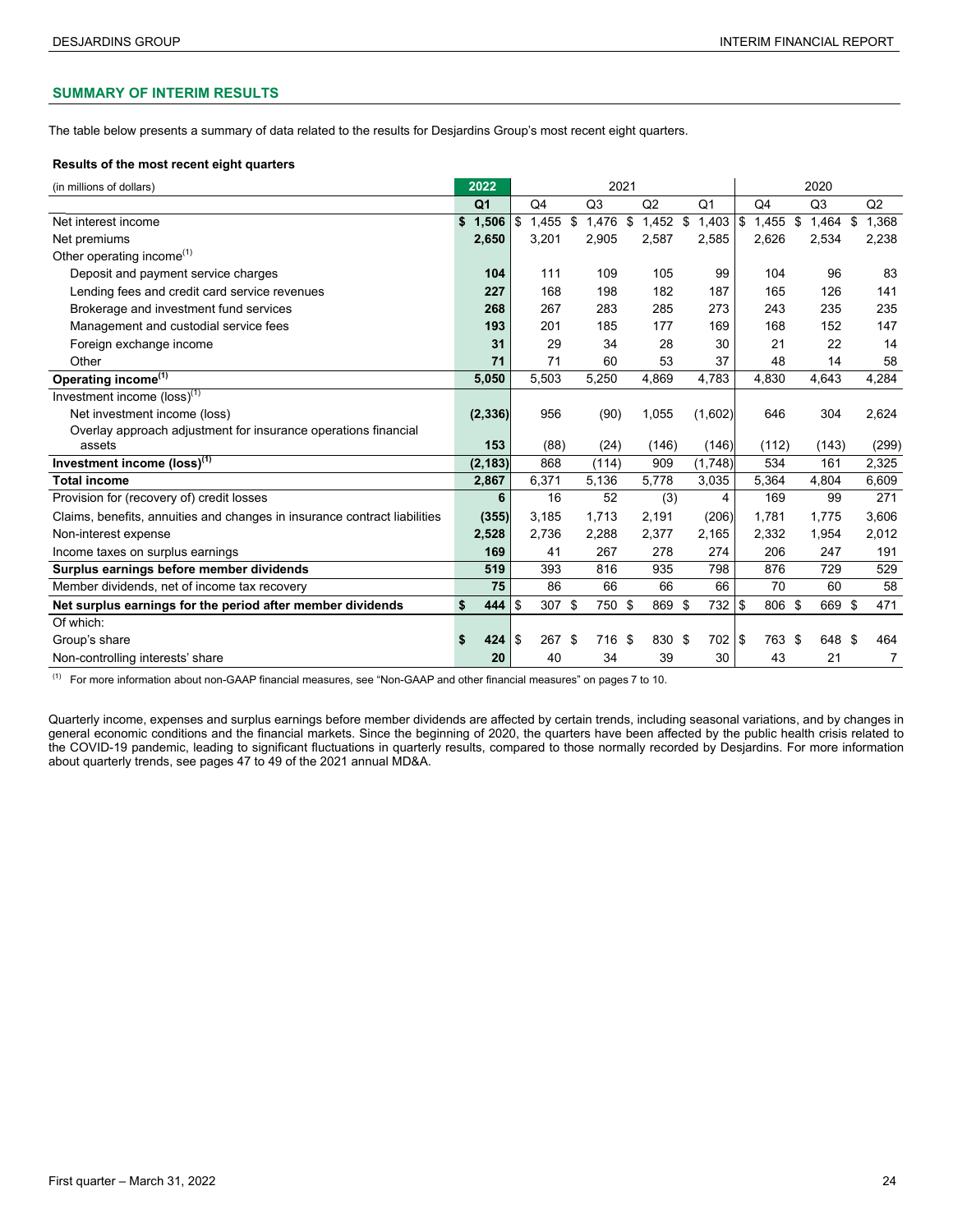# <span id="page-24-0"></span>**BALANCE SHEET REVIEW**

#### **BALANCE SHEET MANAGEMENT**

**Combined Balance Sheets**

|                                                                            |     | As at          |          |     | As at |                   |         |  |  |  |  |
|----------------------------------------------------------------------------|-----|----------------|----------|-----|-------|-------------------|---------|--|--|--|--|
| (in millions of dollars and as a percentage)                               |     | March 31, 2022 |          |     |       | December 31, 2021 |         |  |  |  |  |
| <b>Assets</b>                                                              |     |                |          |     |       |                   |         |  |  |  |  |
| Cash and deposits with financial institutions                              | S   | 13,728         | $3.5 \%$ |     |       | 16,328            | 4.1 %   |  |  |  |  |
| Securities                                                                 |     | 88,977         | 22.4     |     |       | 93,099            | 23.4    |  |  |  |  |
| Securities borrowed or purchased under reverse repurchase agreements       |     | 14,686         | 3.7      |     |       | 12,019            | 3.0     |  |  |  |  |
| Net loans and acceptances                                                  |     | 233,614        | 58.8     |     |       | 230,779           | 58.2    |  |  |  |  |
| Segregated fund net assets                                                 |     | 21,848         | 5.5      |     |       | 22,804            | 5.7     |  |  |  |  |
| Derivative financial instruments                                           |     | 5,293          | 1.3      |     |       | 5,828             | 1.5     |  |  |  |  |
| Other assets                                                               |     | 18,990         | 4.8      |     |       | 16,228            | 4.1     |  |  |  |  |
| <b>Total assets</b>                                                        | \$. | 397,136        | 100.0 %  |     |       | 397,085           | 100.0 % |  |  |  |  |
| <b>Liabilities and equity</b>                                              |     |                |          |     |       |                   |         |  |  |  |  |
| Deposits                                                                   | S   | 242,692        | 61.0     | %\$ |       | 238,355           | 60.0 %  |  |  |  |  |
| Commitments related to securities sold short                               |     | 10,930         | 2.8      |     |       | 11,342            | 2.9     |  |  |  |  |
| Commitments related to securities lent or sold under repurchase agreements |     | 29,013         | 7.3      |     |       | 31,177            | 7.9     |  |  |  |  |
| Derivative financial instruments                                           |     | 6,261          | 1.6      |     |       | 5,500             | 1.4     |  |  |  |  |
| Insurance contract liabilities                                             |     | 32,432         | 8.2      |     |       | 34,762            | 8.8     |  |  |  |  |
| Segregated fund net liabilities                                            |     | 21,847         | 5.5      |     |       | 22,796            | 5.7     |  |  |  |  |
| Other liabilities                                                          |     | 18,825         | 4.7      |     |       | 17,667            | 4.4     |  |  |  |  |
| Subordinated notes                                                         |     | 1,952          | 0.5      |     |       | 1,960             | 0.5     |  |  |  |  |
| Equity                                                                     |     | 33,184         | 8.4      |     |       | 33,526            | 8.4     |  |  |  |  |
| <b>Total liabilities and equity</b>                                        | \$  | 397,136        | 100.0 %  |     |       | 397,085           | 100.0 % |  |  |  |  |

#### **Assets**

As at March 31, 2022, Desjardins Group's total assets stood at \$397.1 billion, which was comparable to December 31, 2021.

Desjardins Group's cash and deposits with financial institutions were down \$2.6 billion, or 15.9%, and securities, including securities borrowed or purchased under reverse repurchase agreements, decreased by \$1.5 billion, or 1.4%.

Desjardins Group's outstanding loan portfolio, including acceptances, net of the provision for credit losses, increased by \$2.8 billion, or 1.2%. This growth was due to residential mortgages loans and business and government loans.

#### **Loans and acceptances <sup>0</sup>**

|                                                  | As at                 |         |           |                   | As at   |         |  |  |
|--------------------------------------------------|-----------------------|---------|-----------|-------------------|---------|---------|--|--|
| (in millions of dollars and as a percentage)     | <b>March 31, 2022</b> |         |           | December 31, 2021 |         |         |  |  |
| Residential mortgages                            |                       | 151.494 | 64.6 % \$ |                   | 149.695 | 64.6 %  |  |  |
| Consumer, credit card and other personal loans   |                       | 24.096  | 10.3      |                   | 24.386  | 10.5    |  |  |
| Business and government                          |                       | 58.971  | 25.1      |                   | 57.668  | 24.9    |  |  |
|                                                  |                       | 234.561 | 100.0%    |                   | 231.749 | 100.0 % |  |  |
| Allowance for credit losses                      |                       | (947)   |           |                   | (970)   |         |  |  |
| Total loans and acceptances by borrower category |                       | 233.614 |           |                   | 230.779 |         |  |  |

Desjardins Group's residential mortgages have increased by \$1.8 billion, or 1.2%, since December 31, 2021 as a result of sustained growth in housing activity, particularly in Québec. Outstanding business and government loans, including acceptances, were up \$1.3 billion, or 2.3%. Consumer, credit card and other personal loans outstanding were down \$0.3 billion, or 1.2%, since the end of 2021.

Information on the quality of Desjardins Group's credit portfolio can be found in the "Risk management" section, on pages 32 to 35 of this MD&A.

Segregated fund net assets were down \$1.0 billion, or 4.2%, on account of the decrease in the fair value of the portfolio due to volatile stock markets, which was partly offset by growth in contract holders.

Derivative financial instrument assets decreased by \$0.5 billion, or 9.2%, particularly because of the sharp increase in interest rates and fluctuating exchange rates.

Other assets increased by \$2.8 billion, or 17.0%, mainly as a result of the higher amounts receivable from clients, brokers and financial institutions.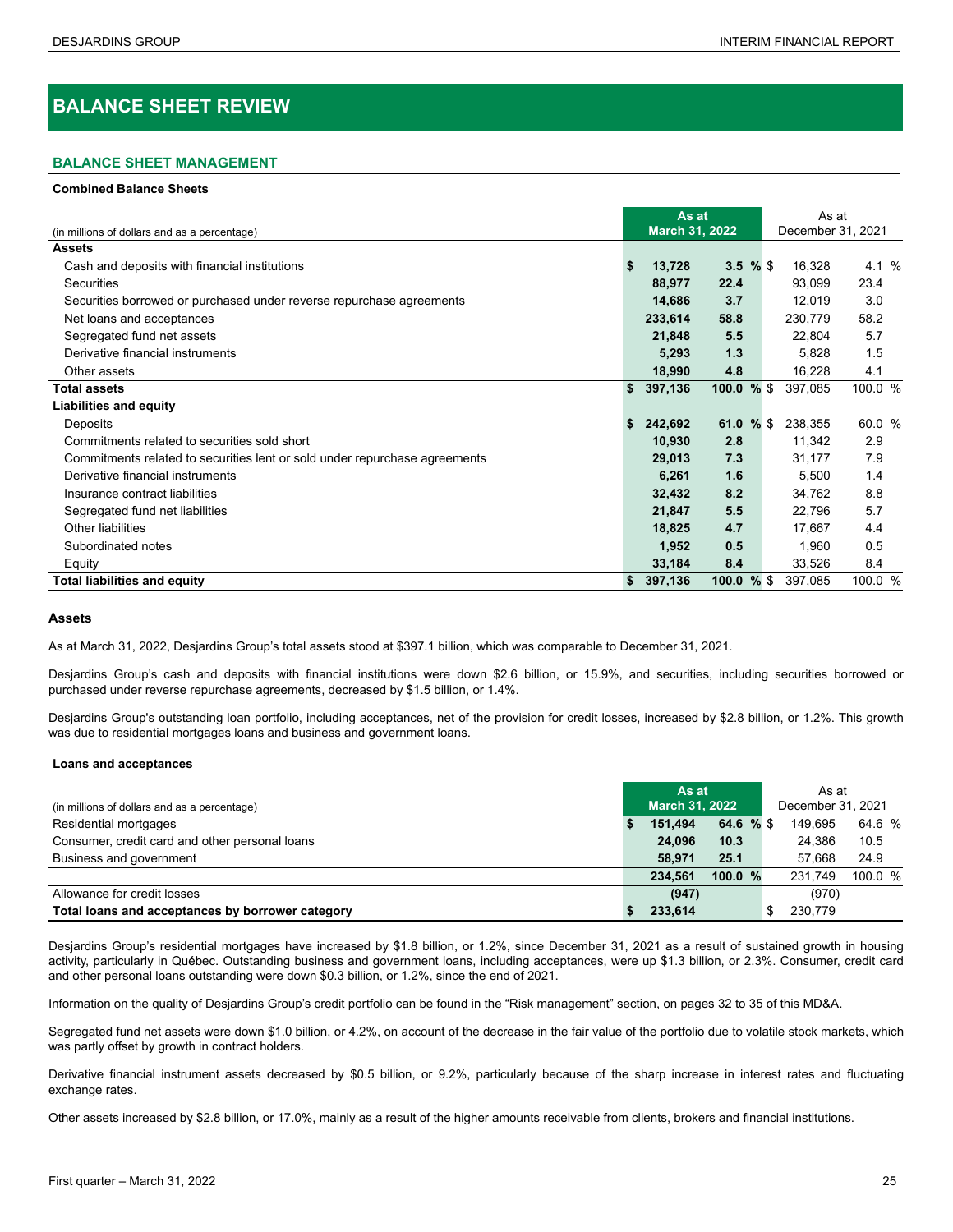#### <span id="page-25-0"></span>**Liabilities**

Desjardins Group's total liabilities amounted to \$364.0 billion as at March 31, 2022, up \$0.4 billion, or 0.1%, since December 31, 2021.

#### **Deposits <sup>8</sup>**

|                                              | As at |                       |              |  | As at             |           |
|----------------------------------------------|-------|-----------------------|--------------|--|-------------------|-----------|
| (in millions of dollars and as a percentage) |       | <b>March 31, 2022</b> |              |  | December 31, 2021 |           |
| Individuals                                  |       | 138.090               | 56.9%        |  | 136.332           | 57.2 %    |
| Business and government                      |       | 103.586               | 42.7         |  | 101.644           | 42.6      |
| Deposit-taking institutions                  |       | 1.016                 | 0.4          |  | 379               | 0.2       |
| <b>Total deposits</b>                        |       | 242.692               | 100.0 $%$ \$ |  | 238.355           | 100.0 $%$ |

Outstanding deposits grew by \$4.3 billion, or 1.8%. The increase in business and government deposits, which comprised 42.7% of Desjardins Group's total deposit portfolio partly accounted for this growth. In fact, these outstanding deposits were up \$1.9 billion, or 1.9%, chiefly because of growth in business member deposits in the caisse network. Various securities issued on U.S., Canadian and European markets made it possible to support the growth of Desjardins Group's funding requirements. Personal deposits outstanding, which accounted for 56.9% of the total deposit portfolio, increased by \$1.8 billion, or 1.3%, primarily because of growth in member deposits in the caisse network. Deposits from deposit-taking institutions were up by \$0.6 billion.

Commitments related to securities sold short and lent or sold under repurchase agreements were down by \$2.6 billion, or 6.1%, to reach a volume of \$39.9 billion.

Derivative financial instrument liabilities were up \$0.8 billion, or 13.8%, in particular because of the significant rise in interest rates and fluctuating exchange rates.

Desjardins Group's insurance contract liabilities were down by \$2.3 billion, or 6.7%, largely as a result of a change in actuarial liabilities arising from life and health insurance operations.

Segregated fund net liabilities were down by \$0.9 billion, or 4.2%, due to the decrease in the fair value of the portfolio caused by the volatility on the stock markets, offset in part by the growth in contract holders.

Other liabilities grew by \$1.2 billion, or 6.6%, due in particular to the higher amounts payable to clients, brokers and financial institutions, partially offset by the decrease in net defined benefit plan liabilities.

#### **Equity**

Equity has decreased by \$0.3 billion, or 1.0%, since December 31, 2021 because of the \$0.7 billion decrease in other comprehensive income, offset partially by net surplus earnings after member dividends totalling \$0.4 billion for the first three months of 2022.

Note 22, "Capital stock", and Note 23, "Share capital", to the Annual Combined Financial Statements provide additional information about Desjardins Group's capital stock and share capital.

#### **CAPITAL MANAGEMENT**

Capital management is crucial to the financial management of Desjardins Group. Its goal is to ensure that the capital level and structure of Desjardins Group and its components are consistent with their risk profile, distinctive nature and cooperative objectives. Capital management must also ensure that the capital structure is adequate in terms of protection for members, clients and creditors, and regulators' expectations and requirements. In addition, it must optimize the allocation of capital and internal capital flow mechanisms, and support growth, development and asset risk management at Desjardins Group. Additional information on the Integrated Capital Management Framework can be found in Section 3.2, "Capital management", of Desjardins Group's 2021 annual MD&A.

#### **Regulatory framework and internal policies**

Desjardins Group's capital management is the responsibility of the Federation's Board of Directors. To support it with this task, it has mandated the Management Committee, through the Finance and Risk Management Committee, to ensure that Desjardins Group has a sufficient capital base in light of the organization's strategic objectives and regulatory obligations. The Finance Executive Division is responsible for preparing, on an annual basis, a capitalization plan to forecast capital trends, devise strategies and recommend action plans for achieving capital objectives and targets.

The current situation and the forecasts show that, overall, Desjardins Group has a solid capital base that allows it to continue to be one of the bestcapitalized Canadian financial institutions.

Desjardins Group's regulatory capital ratios are calculated according to the AMF's base capital adequacy guideline applicable to financial services cooperatives. This guideline takes into account the global regulatory framework for more resilient banks and banking systems (Basel III) issued by the Bank for International Settlements.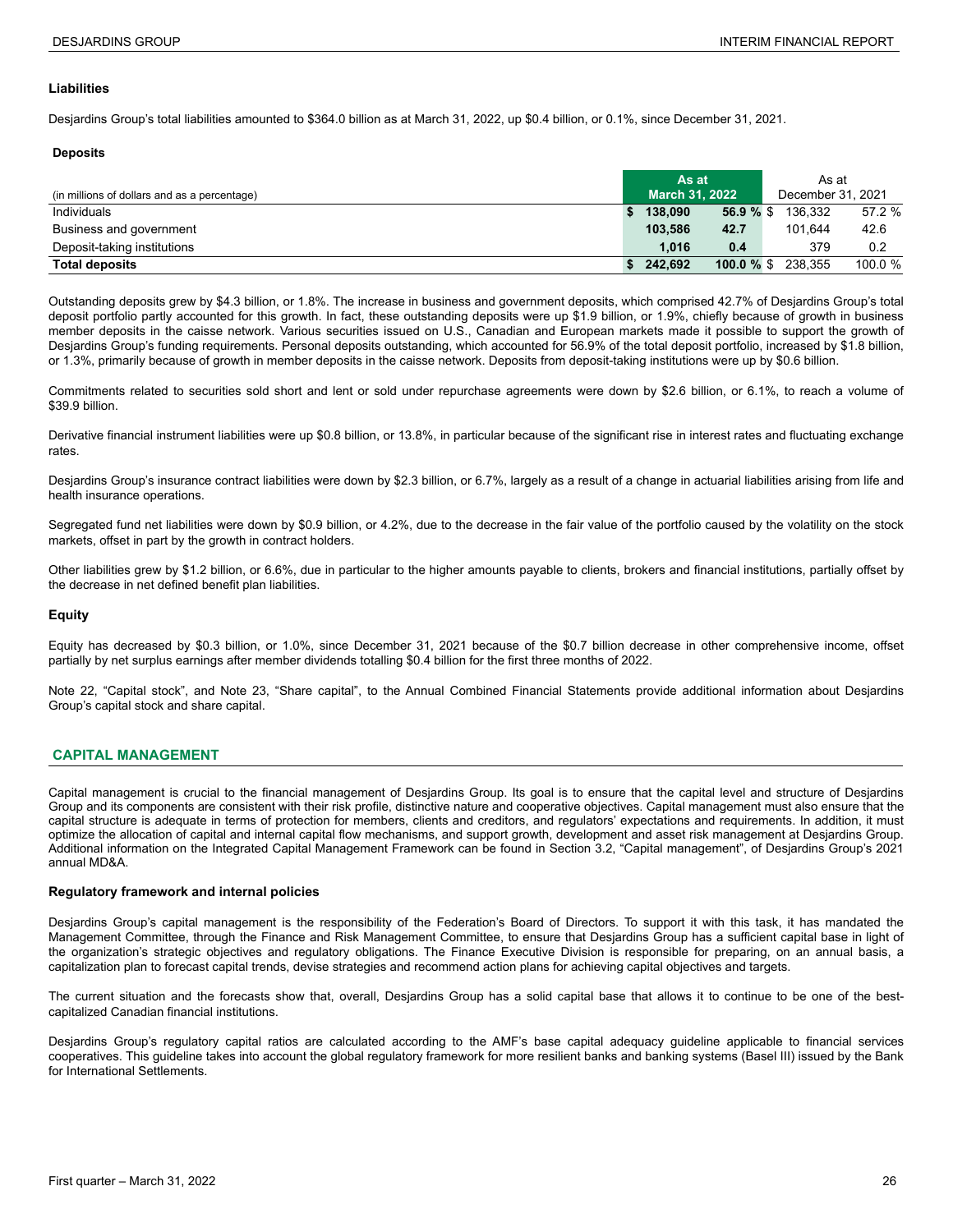Under this framework, a minimum amount of capital must be maintained on a combined basis by all the Desjardins Group components. Some of these components are subject to separate requirements regarding regulatory capital, liquidity and funding, which are set by regulatory authorities governing trusts, credit unions, insurers and securities, in particular. Desjardins Group oversees and manages the capital requirements of these entities to ensure efficient use of capital and continuous compliance with the applicable regulation.

In this regard, it should be mentioned that the life and health insurance subsidiaries under provincial jurisdiction are subject to the *Capital Adequacy Requirements Guideline* (CARLI) issued by the AMF. The property and casualty insurance subsidiaries under provincial jurisdiction must comply with the *Guideline on Capital Adequacy Requirements* issued by the AMF. The property and casualty insurance subsidiaries under federal jurisdiction must comply with the OSFI's *Minimum Capital Test Guideline* for federally regulated property and casualty insurance companies.

For the purpose of calculating capital, Desjardins Financial Corporation Inc., the holding corporation that mainly includes the insurance companies, has been deconsolidated and presented as a partial capital deduction under the rules for significant investments stated in the guideline. Furthermore, Desjardins Financial Corporation Inc. is subject to the AMF's CARLI guideline.

In addition, the *Total Loss Absorbing Capacity Guideline* (TLAC Guideline) issued by the AMF took effect on March 31, 2019. Since April 1, 2022, Desjardins Group has been required to maintain at all times a minimum loss absorbing capacity composed of unsecured external long-term debt that meets the target criteria, or regulatory capital instruments to support its recapitalization in the event of a failure.

Under the TLAC Guideline, Desjardins Group has been expected by the AMF to maintain a risk-based TLAC capital ratio of at least 21.5% of risk-weighted assets as well as a TLAC leverage ratio of at least 6.75% since April 1, 2022. For this purpose, Desjardins Group started issuing TLAC-eligible debt on October 1, 2019 in order to meet the minimum requirements.

The TLAC capital ratio is expressed as a percentage of regulatory capital and TLAC-eligible instruments to risk-weighted assets. The TLAC leverage ratio is calculated by dividing the sum total of regulatory capital and TLAC-eligible instruments by the exposure measure.

The following table presents a summary of the target regulatory ratios set by the AMF under Basel III.

#### Summary of ratios regulated by the AMF under Basel III<sup>(1)(2)</sup>

| (as a percentage) | <b>Minimum</b><br>ratio | Capital<br>conservation<br>buffer | Minimum ratio<br>including capital<br>conservation<br>buffer | <b>Supplement</b><br>applying to<br>$D-SIFls(3)(4)$ | Minimum ratio including<br>capital conservation<br>buffer and supplement<br>applying to D-SIFIs | <b>Capital and</b><br>leverage ratio as at<br><b>March 31, 2022</b> |
|-------------------|-------------------------|-----------------------------------|--------------------------------------------------------------|-----------------------------------------------------|-------------------------------------------------------------------------------------------------|---------------------------------------------------------------------|
| Tier 1A capital   | 4.5 $%$                 | 2.5%                              | 7.0%                                                         | $1.0 \%$                                            | 8.0%                                                                                            | 20.6%                                                               |
| Tier 1 capital    | 6.0                     | 2.5                               | 8.5                                                          | 1.0                                                 | 9.5                                                                                             | 20.6                                                                |
| Total capital     | 8.0                     | 2.5                               | 10.5                                                         | 1.0                                                 | 11.5                                                                                            | 21.5                                                                |
| Leverage ratio    | 3.5                     | N/A                               | 3.5                                                          | N/A                                                 | 3.5                                                                                             | 7.9                                                                 |

 $(1)$  The capital ratios are expressed as a percentage of regulatory capital to risk-weighted assets, as required in the guideline.

(2) The leverage ratio is calculated by dividing Tier 1 capital by the exposure measure, which is an independent measure of risk and includes: 1) on-balance sheet exposures, 2) securities financing transaction exposures, 3) derivative exposures, and 4) other off-balance sheet items.

(3) Supplement of 1% applicable to Desjardins Group as a domestic systemically important financial institution (D-SIFI).

(4) At its discretion, the AMF may also set higher target ratios when warranted by circumstances. In this regard, since March 31, 2019, the AMF could activate the countercyclical buffer when it considers that excess credit growth is associated with a build-up of system-wide risk. Based on this assessment, a countercyclical buffer requirement representing between 0% and 2.5% of total risk-weighted assets (RWA) will be put in place when circumstances warrant. This requirement will be lifted when the risk either crystallizes or dissipates.

#### **Regulatory developments**

Desjardins Group continues to monitor changes in capital requirements under the global standards developed by the Basel Committee on Banking Supervision (BCBS) and to assess their impact on the capital ratios and the leverage ratio. Additional information in this regard can be found in Desjardins Group's 2021 annual MD&A on page 55. This section also presents the measures issued by the AMF since March 31, 2020 aimed at minimizing the impacts of the COVID-19 pandemic and thereby supporting Québec's financial system. The "Changes in the regulatory environment" section also presents additional details on regulation as it affects all Desjardins Group operations.

On December 13, 2021, the AMF issued an updated base capital adequacy guideline applicable to financial services cooperatives (in French only), resulting from the Basel III regulatory reforms approved by the BCBS on December 7, 2017.

These reforms are basically aimed at reducing excessive variability of risk-weighted assets and enhancing the comparability and transparency of financial institution capital ratios:

- By enhancing the robustness and risk sensitivity of the standardized approaches for credit risk and operational risk.
- By limiting the use of the internal ratings-based (IRB) approach, first by limiting the use of certain variables for the calculation of capital requirements, and second, by removing the use of advanced approaches for certain portfolios.
- By adjusting the leverage ratio exposure measure.
- By replacing the existing threshold with a more robust and risk-sensitive floor based on the Basel III revised standardized approaches.

The capital adequacy guideline (in French only) is expected to come into effect on January 1, 2023. The changes aimed at completing the incorporation of the new Basel III provisions relating to the market risk framework, and enhancing the robustness and risk sensitivity of the standardized approaches for credit valuation adjustment (CVA) risk will be effective January 1, 2024.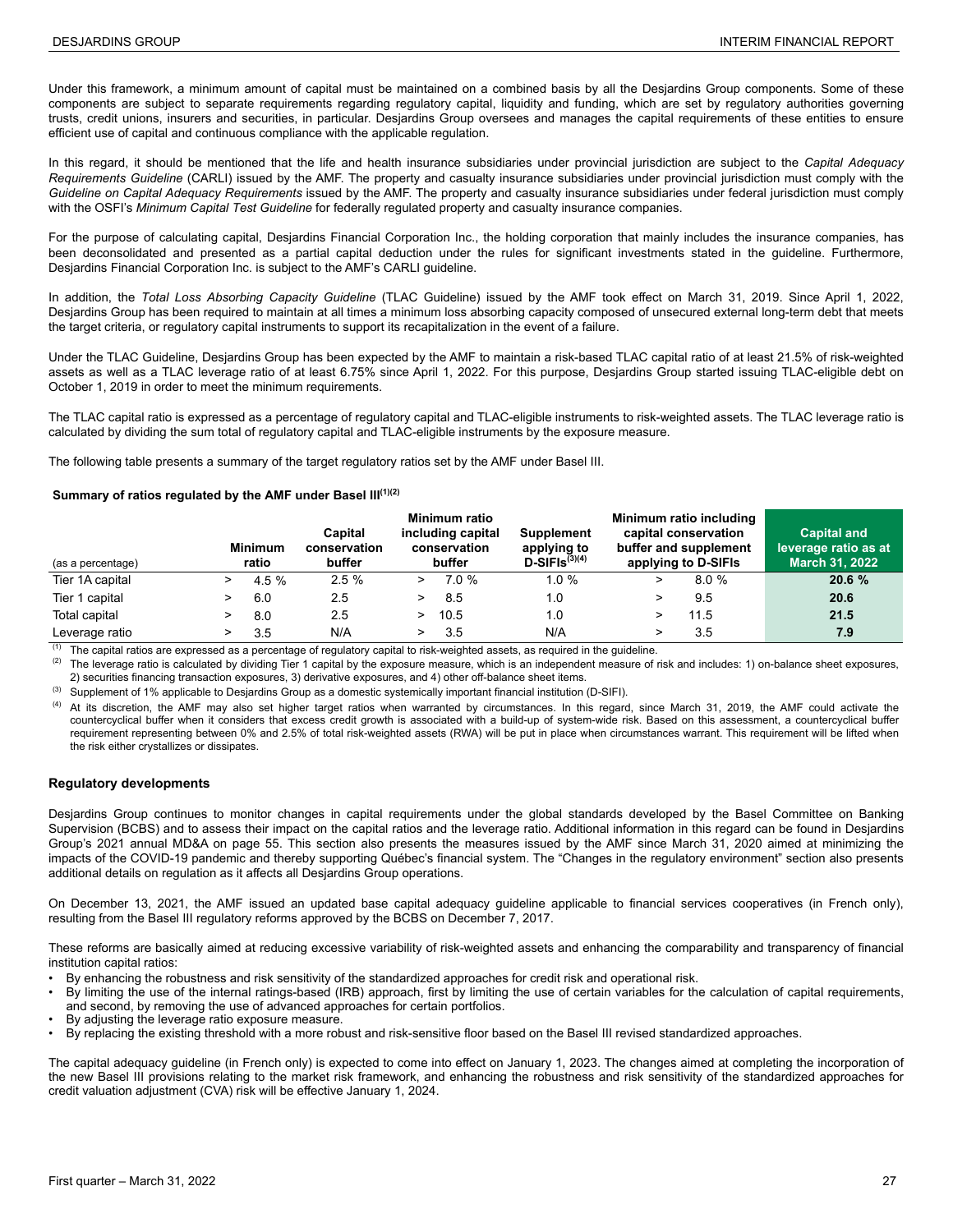#### **Compliance with requirements**

As at March 31, 2022, the Tier 1A, Tier 1 and total capital ratios of Desjardins Group, calculated in accordance with Basel III requirements, were 20.6%, 20.6% and 21.5%, respectively. The leverage ratio was 7.9%. Desjardins Group therefore has very good capitalization, with a Tier 1A capital ratio above the 15% target.

As at March 31, 2022, the Tier 1A capital ratio was down 56 basis points compared to December 31, 2021, essentially due to the decrease in accumulated other comprehensive income.

Desjardins Group and all its components that are subject to minimum regulatory requirements with respect to capitalization were in compliance with said requirements as at March 31, 2022.

#### **Regulatory capital**

The following tables present Desjardins Group's main capital components, regulatory capital balances, risk-weighted assets, capital ratios, and movements in capital during the period.

#### **Main capital components**

|                                  |                                                                                                                                                                                    | <b>Total capital</b>                                                                                 |                                                                                                                                         |
|----------------------------------|------------------------------------------------------------------------------------------------------------------------------------------------------------------------------------|------------------------------------------------------------------------------------------------------|-----------------------------------------------------------------------------------------------------------------------------------------|
|                                  | Tier 1 capital                                                                                                                                                                     | <b>Tier 2 capital</b>                                                                                |                                                                                                                                         |
|                                  | Tier $1A^{(1)}$                                                                                                                                                                    | Tier $1B^{(1)}$                                                                                      |                                                                                                                                         |
| <b>Eligible items</b>            | Reserves and undistributed<br>surplus earnings<br>Eligible accumulated other<br>comprehensive income<br>• F capital shares<br>Eligible portion of general allowance <sup>(4)</sup> | • Non-controlling interests <sup>(2)</sup>                                                           | General allowance<br>NVCC subordinated notes $^{(3)}$<br>Eligible qualifying shares                                                     |
| <b>Regulatory</b><br>adjustments | • Goodwill<br>• Software<br>Other intangible assets<br>Deferred tax assets essentially<br>resulting from loss carryforwards<br>Shortfall in allowance                              |                                                                                                      |                                                                                                                                         |
| <b>Deductions</b>                | Mainly significant investments in<br>financial entities $(5)$                                                                                                                      | • Investment in preferred shares<br>of a component deconsolidated<br>for regulatory capital purposes | Investment in preferred shares of a<br>component deconsolidated for<br>regulatory capital purposes<br>Subordinated financial instrument |

(1) The Tier 1A and Tier 1B ratios are the equivalent of the financial institutions' CET1 and AT1 ratios for financial services cooperatives regulated by the AMF.

(2) The amount of non-controlling interests is determined, in particular, based on the nature of the operations and the capitalization level of the investee.

(3) These notes meet the Non-Viability Contingent Capital (NVCC) requirements of the guideline. To be eligible, the notes must include a clause requiring the full and permanent conversion into a Tier 1A capital instrument at the point of non-viability.

(4) On March 31, 2020, the AMF issued transitional provisions stipulating that a portion of the general allowance initially included in Tier 2 capital could be included in Tier 1A capital. For more information, see Section 3.2, "Capital management", in the 2021 annual MD&A.

<sup>(5)</sup> Represent the portion of investments in the components deconsolidated for regulatory capital purposes (mainly Desjardins Financial Corporation Inc.) that exceeds 10% of capital net of regulatory adjustments. In addition, when the non-deducted balance, plus deferred tax assets net of corresponding deferred tax liabilities, exceeds 15% of the adjusted capital, the surplus is also deducted from this capital. The net non-deducted balance is subject to risk-weighting at a rate of 250%.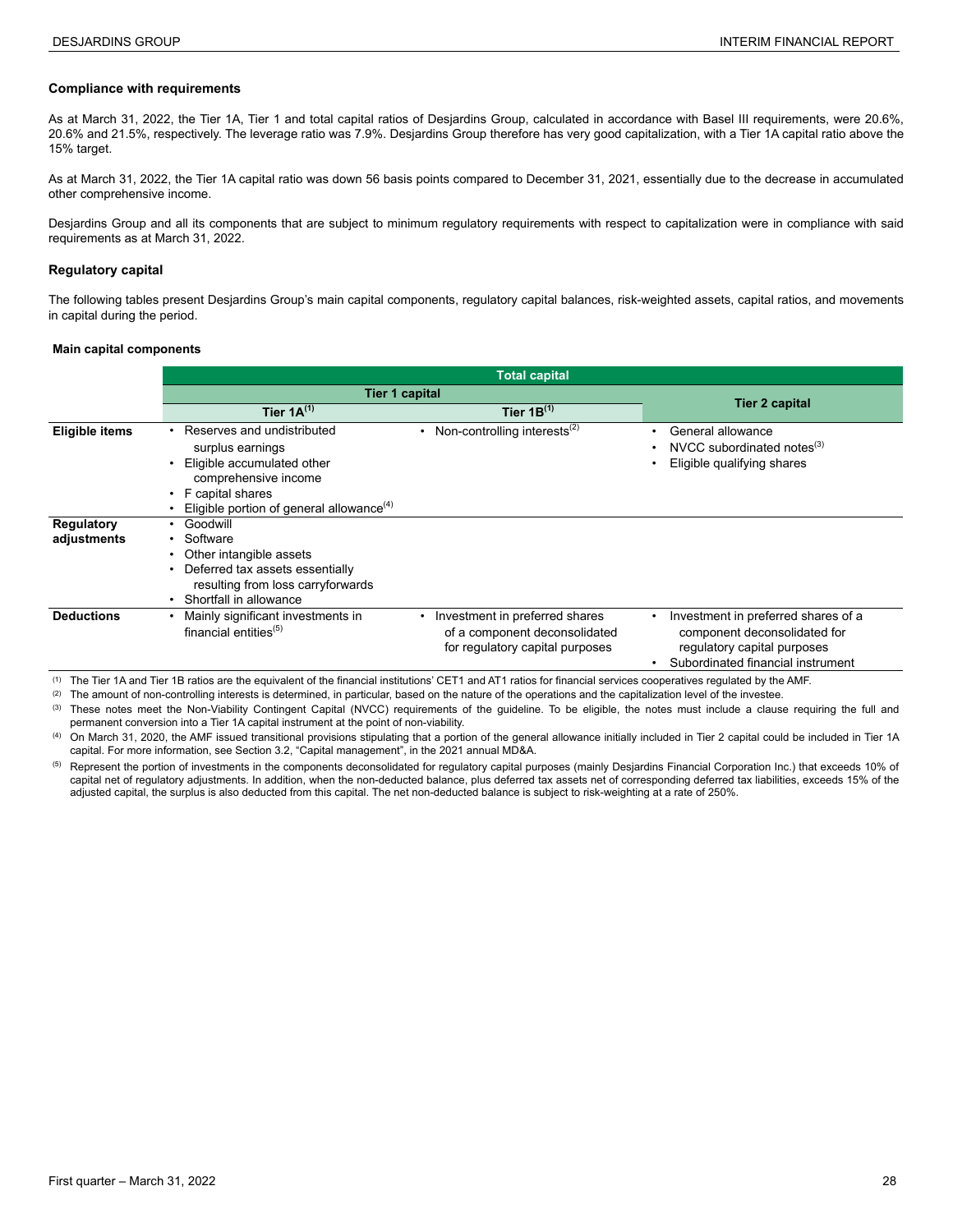# **Regulatory capital, risk-weighted assets and capital ratios(1) 3**

| (in millions of dollars and as a percentage) |    | As at<br>March 31.<br>2022 |    | As at<br>December 31.<br>2021 |
|----------------------------------------------|----|----------------------------|----|-------------------------------|
| Capital                                      |    |                            |    |                               |
| Tier 1A capital                              | \$ | 27,931                     | \$ | 28,437                        |
| Tier 1 capital                               |    | 27,931                     |    | 28,437                        |
| Total capital                                |    | 29,215                     |    | 29,721                        |
| <b>Risk-weighted assets</b>                  |    |                            |    |                               |
| Credit risk                                  | \$ | 117,868                    | S  | 117,168                       |
| Market risk                                  |    | 3,225                      |    | 2,874                         |
| Operational risk                             |    | 14,654                     |    | 14,476                        |
| Total risk-weighted assets                   | \$ | 135,747                    | \$ | 134,518                       |
| Ratios and leverage ratio exposure           |    |                            |    |                               |
| Tier 1A capital ratio                        |    | 20.6 %                     |    | 21.1%                         |
| Tier 1 capital ratio                         |    | 20.6                       |    | 21.1                          |
| Total capital ratio                          |    | 21.5                       |    | 22.1                          |
| Leverage ratio <sup>(2)</sup>                |    | 7.9                        |    | 8.5                           |
| Leverage ratio exposure $^{(2)}$             | S  | 352,070                    | S. | 336,136                       |

(1) Calculated in accordance with the guideline.<br>(2) As part of the temporary relief measures iss

As part of the temporary relief measures issued by the AMF since March 31, 2020, reserves with central banks and securities issued by sovereign borrowers that meet the eligibility criteria for high-quality liquid assets were excluded from the total exposure used when calculating the leverage ratio. Since January 1, 2022, eligible securities issued by sovereign borrowers have been reintegrated into the leverage ratio exposure measure, while reserves in central banks will remain excluded until further notice.

The Federation is able to issue Non-Viability Contingent Capital-eligible instruments on Canadian, U.S. and European markets, and carried out an issue of \$2.0 billion of such securities as at December 31, 2021. Therefore, should there be a trigger event as defined in the guideline, these notes would automatically and immediately be converted into Tier 1A capital of the Federation.

#### **Change in regulatory capital**

For the three-month period ended **<sup>6</sup>**

|                                                                         | March 31, |
|-------------------------------------------------------------------------|-----------|
| (in millions of dollars)                                                | 2022      |
| Tier 1A capital                                                         |           |
| Balance at beginning of period                                          | 28,437    |
| Increase in reserves and undistributed surplus earnings <sup>(1)</sup>  | 1,067     |
| Eligible accumulated other comprehensive income                         | (1, 402)  |
| Permanent shares and surplus shares subject to phase-out <sup>(2)</sup> | (84)      |
| Deductions                                                              | (87)      |
| Balance at end of period                                                | 27,931    |
| Total Tier 1 capital <sup>(3)</sup>                                     | 27,931    |
| <b>Tier 2 capital</b>                                                   |           |
| Balance at beginning of period                                          | 1,284     |
| Eligible instruments                                                    | (8)       |
| General allowance                                                       | 8         |
| Balance at end of period                                                | 1,284     |
| <b>Total capital</b>                                                    | 29,215    |

(1) Amount including the change in defined benefit pension plan liabilities.<br>(2) As these capital instruments no longer meet the eligibility criteria for cap

(2) As these capital instruments no longer meet the eligibility criteria for capital tiers, they have been excluded from them since January 1, 2022.

(3) No Tier 1B capital instrument has been issued to date.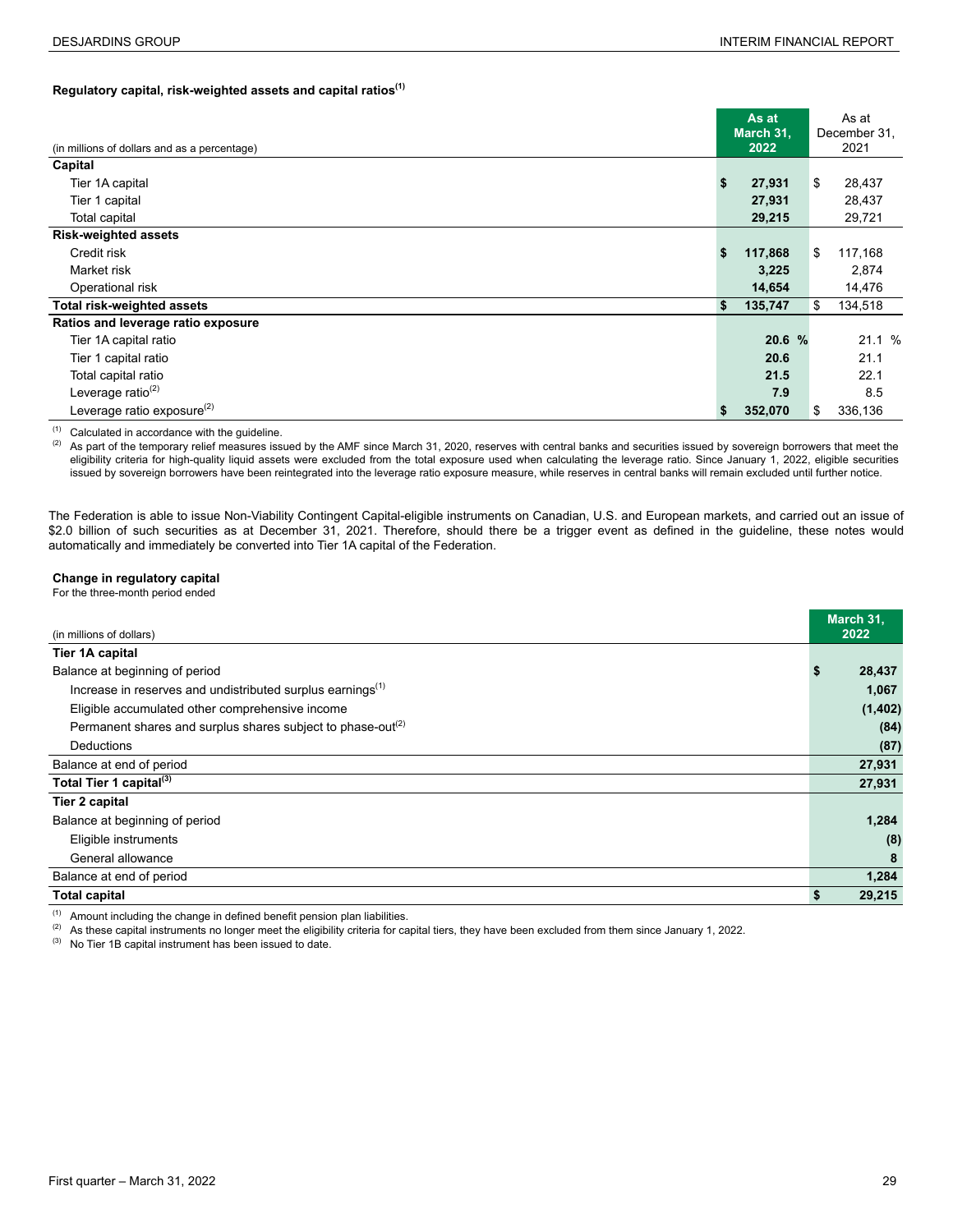#### **Risk-weighted assets (RWA)**

Desjardins Group calculates RWA for credit risk, market risk and operational risk.

#### Credit risk

- Desjardins uses the Internal Ratings-Based Approach for credit risk.
- This approach is used for credit risk related to retail exposures Personal as well as for most exposures in the asset classes consisting of sovereign borrowers, financial institutions, businesses and SMEs similar to other retail client exposures.
- The Standardized Approach is used to measure the credit risk of certain exposures related to components of lesser importance, as well as asset classes that are not significant in terms of amount and perceived risk profile.

#### Market risk

- Desjardins Group uses internal market risk models for trading portfolios.
- The Standardized Approach is used for foreign exchange risk and commodity risk in the banking book.

#### **Operational risk**

• Desjardins Group uses the Standardized Approach to calculate operational risk.

Desjardins is also subject to an RWA floor. When the RWA modelled are lower than the RWA calculated using the Standardized Approach multiplied by a factor set by the AMF, the difference is added to the denominator of the regulatory capital, as specified in the base capital adequacy guideline applicable to financial services cooperatives issued by the AMF.

RWA totalled \$135.7 billion as at March 31, 2022, up \$1.2 billion compared to the previous quarter.

For credit risk, changes in RWA for the first quarter of 2022 are divided into two segments: credit risk other than counterparty risk, and counterparty risk.

- In credit risk other than counterparty risk, the net increase of \$39 million in RWA was mainly the result of the following:
	- Changes in portfolio size, which caused a \$2.1 billion increase in RWA.
	- Changes in methods and policies resulting in a \$414 million decrease in RWA.
	- Changes in the portfolio's quality, which led to a \$735 million decrease in RWA.
	- Update of models causing an \$803 million decrease in RWA.
- In counterparty risk, a \$661 million increase in RWA was due to changes in portfolio size and quality.

In market risk, a \$351 million increase in RWA resulted from a change in risk levels.

An increase of \$178 million in RWA was noted in operational risk as a result of fluctuations in the income generated.

#### **Disclosure of systemically important financial institutions (SIFI) indicators**

In July 2013, the Basel Committee on Banking Supervision (BCBS) issued a revised version of the final rules for global systemically important financial institutions (G-SIFIs), including in particular G-SIFI assessment methodology. In order to apply this assessment exercise to Québec, the AMF issued a revision of the *Pillar 3 Disclosure Requirements Guideline* in January 2020, which was subsequently updated in January 2022. This version of the Guideline requires the public disclosure of the macro indicator table "Disclosure of SIFI indicators" for all deposit-taking institutions with a Basel III leverage ratio exposure measure exceeding EUR 200 billion and designated as SIFIs. Since Desjardins Group has been designated a domestic systemically important financial institution (D-SIFI) and it exceeded this threshold as at December 31, 2021, it has started to publicly disclose this table in 2022. The table will be disclosed every year for the quarter ended March 31.

The table contains 13 indicators used as a basis for the BCBS's assessment methodology to identify G-SIFIs. Based on the value of the indicators as well as the BCBS's and the AMF's prudential judgment, Desjardins Group could be designated as a G-SIFI. Given that the indicators are calculated using the specific methodology prescribed by the Basel Committee, the measures may not be comparable to other measures reported in this MD&A.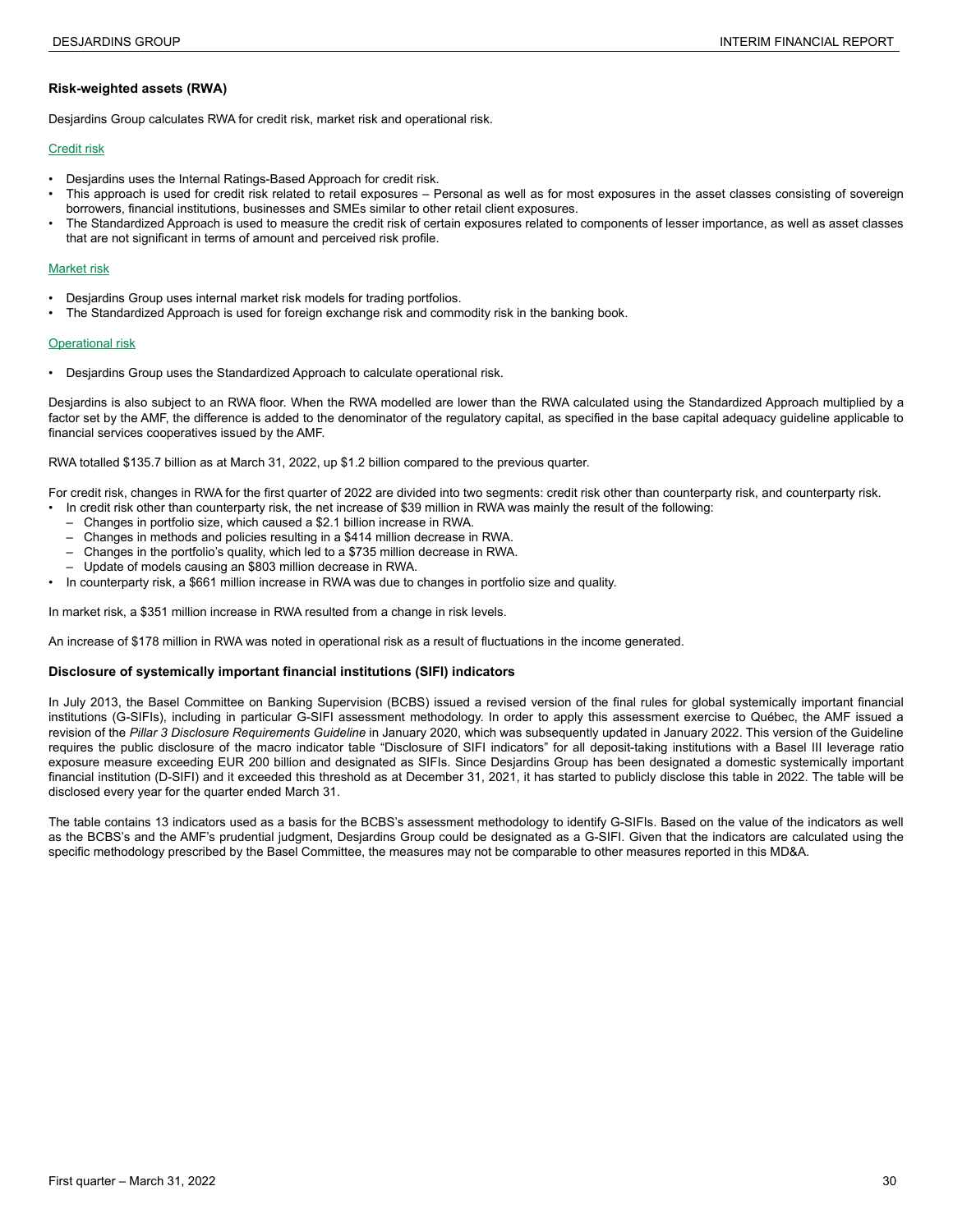## <span id="page-30-0"></span>**Disclosure of SIFI indicators(1) 6**

(in millions of dollars)

| Category                                  | <b>Indicator</b>                                                     | December 31,<br>2021 |
|-------------------------------------------|----------------------------------------------------------------------|----------------------|
| Cross-jurisdictional activity $(2)$       | Cross-jurisdictional claims                                          | \$<br>1,775          |
|                                           | Cross-jurisdictional liabilities                                     | 21,344               |
| Size <sup>(3)</sup>                       | Total exposures <sup>(4)</sup>                                       | 396,400              |
| Interconnectedness <sup>(5)</sup>         | Intra-financial system assets <sup>(4)</sup>                         | 28,835               |
|                                           | Intra-financial system liabilities <sup>(4)</sup>                    | 2,417                |
|                                           | Securities outstanding (issued by Desjardins) $(4)$                  | 29,103               |
| Substitutability/financial                | Assets under custody                                                 | 351,176              |
| institution infrastructure <sup>(6)</sup> | Payments activity                                                    | 1,158,349            |
|                                           | Underwritten transactions in debt and equity markets                 | 16,863               |
|                                           | Trading volume                                                       |                      |
|                                           | Trading volume – fixed income <sup>(7)</sup>                         | N/A                  |
|                                           | Trading volume – equities and other securities $(7)$                 | N/A                  |
| Complexity <sup>(8)</sup>                 | Notional amount of over-the-counter (OTC) derivatives <sup>(4)</sup> | 523,904              |
|                                           | Level 3 assets                                                       | 2,521                |
|                                           | Trading and available-for-sale securities <sup>(4)</sup>             | 4,299                |

(1) Global systemically important indicators are prepared based on the methodology prescribed in BCBS guidelines published in July 2018 and the BCBS January 2022 instructions, and are reported in accordance with the Pillar 3 Disclosure Requirements Guideline of January 2022.

(2) Represents an institution's level of interaction outside Canada.<br>
(3) Poppeopts the total on and off balance short experience of the

(3) Represents the total on- and off-balance sheet exposures of the institution determined as per the AMF's Basel III leverage ratio rules before regulatory adjustments.

Including insurance operations.

 $(5)$  Represents transactions with other financial institutions.

(6) Represents the extent to which Desjardins Group's services could be substituted by those of other institutions.<br>(7) Transaction volume indicators will be publicly disclosed as of the first quarter of 2023.

- (7) Transaction volume indicators will be publicly disclosed as of the first quarter of 2023.<br>(8) Includes the level of complexity and volume of an institution's trading activities repres
- Includes the level of complexity and volume of an institution's trading activities represented through derivative financial instruments, trading securities, investment securities and level 3 financial assets.

#### **OFF-BALANCE SHEET ARRANGEMENTS**

In the normal course of operations, Desjardins Group enters into various off-balance sheet arrangements, including assets under management and under administration on behalf of its members and clients, credit instruments, guarantees and structured entities, including securitization. Additional information can be found in Section 3.3, "Off-balance sheet arrangements", of Desjardins Group's 2021 annual MD&A.

Note 13, "Interests in other entities", and Note 29, "Commitments, guarantees and contingent liabilities", to Desjardins Group's Annual Combined Financial Statements contain information about structured entities, credit instruments and guarantees, while Note 8, "Derecognition of financial assets", to the Annual Combined Financial Statements provides information about the securitization of Desjardins Group's loans.

#### **Assets under management and under administration**

As at March 31, 2022, Desjardins Group administered, for the account of its members and clients, assets worth \$466.5 billion, for a decrease of \$16.4 billion, or 3.4%, since December 31, 2021. The financial assets entrusted to Desjardins Group as wealth manager totalled \$85.5 billion as at March 31, 2022, down \$5.7 billion, or 6.3%, since December 31, 2021. The decrease in assets under management and under administration is due mainly to the decline in assets as a result of changes in financial markets.

It should be noted that the assets under management and under administration by Desjardins Group are comprised essentially of financial assets in the form of investment funds, securities held in custody and assets accumulated by pension funds. They do not belong to Desjardins Group, but to its members and clients and, as a result, they are not recognized on the Combined Balance Sheets. The Wealth Management segment is primarily responsible for the activities related to assets under management and under administration.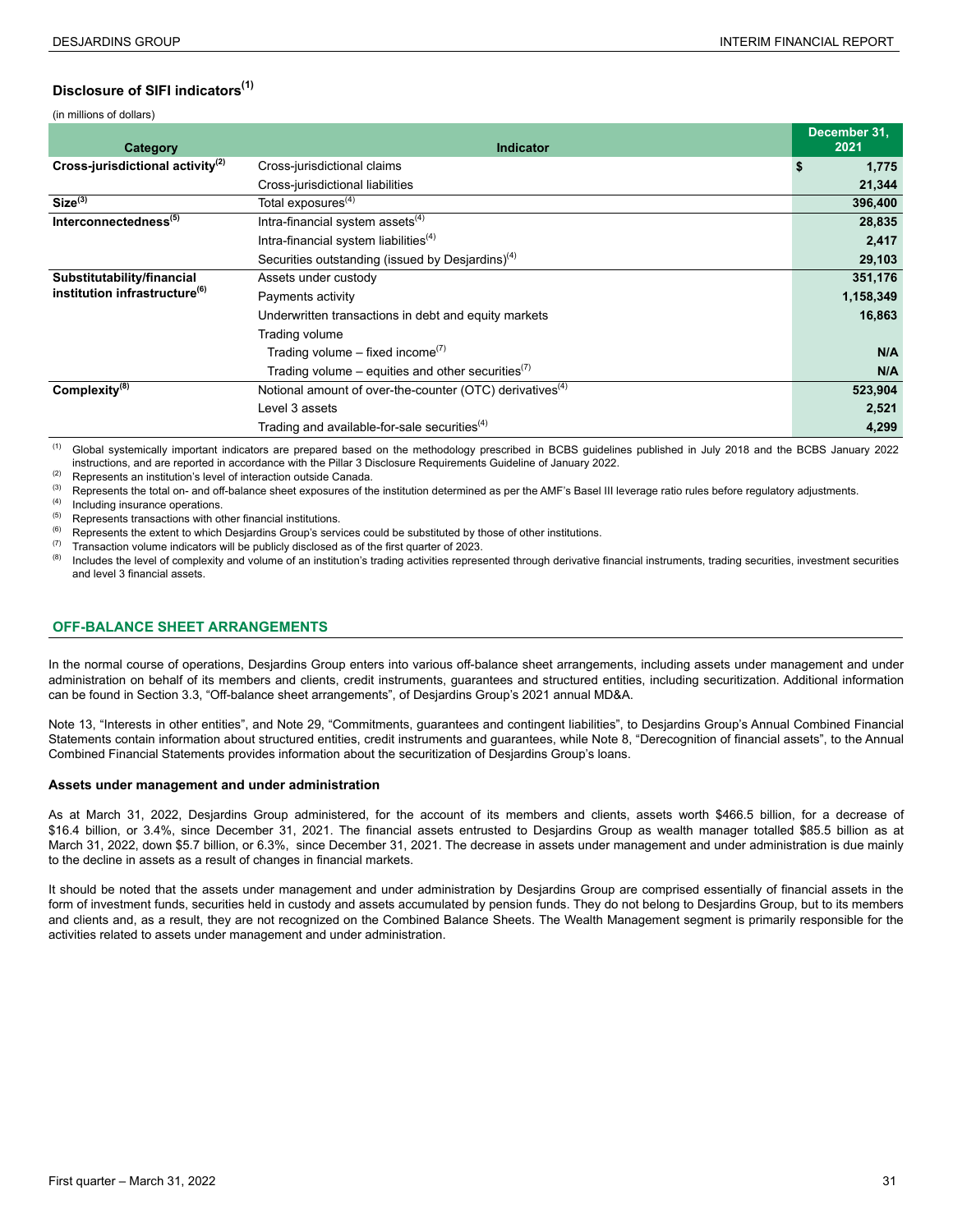# <span id="page-31-0"></span>**RISK MANAGEMENT**

#### **RISK MANAGEMENT**

Desjardins Group's objective in risk management is to optimize the risk-return trade-off by developing and applying integrated risk management strategies, frameworks, practices and procedures to all of the organization's business sectors and support functions. To this end, Desjardins developed an Integrated Risk Management Framework reflective of its business strategies and organizational risk-taking philosophy which is aimed, among other things, at giving its senior management and the Federation's Board of Directors an appropriate level of confidence and comfort regarding the understanding and management of the risks associated with the achievement of its objectives.

Desjardins Group is exposed to different types of risk in the normal course of its operations, including credit risk, market risk, liquidity risk, operational risk, insurance risk, strategic risk, reputational risk, risk related to pension plans, environmental or social risk and risk related to the regulatory and legal environment.

Strict and effective management of these risks is a priority for Desiardins Group, its purpose being to support its major orientations, particularly regarding its financial soundness as well as its sustained and profitable growth, while complying with regulatory requirements. Desjardins Group considers risk an inextricable part of its development, and consequently strives to promote a proactive approach in which each of its business segments, employees and managers is responsible for risk management.

In the first three months of fiscal 2022, Desjardins Group's governance structure, frameworks and practices for risk management, and the nature and description of the risks to which it is exposed (including operational risk, insurance risk, strategic risk, reputational risk, risk related to pension plans, environmental or social risk and risk related to the regulatory and legal environment) did not change significantly from those described on pages 65 to 103 of Desjardins Group's 2021 annual MD&A. In addition to these types of risk, other risk factors, which are beyond Desjardins Group's control, could have an impact on its future results. These principal risks and emerging risks, as well as other risk factors, did not change significantly from those described on pages 62 to 64 of Desjardins Group's 2021 annual MD&A.

A significant risk of the war in Ukraine is the possibility of a more generalized conflict directly involving North Atlantic Treaty Organization (NATO) countries, which would have very serious economic and humanitarian consequences. Even if it does not get to this point, the war in Ukraine could further deteriorate economic conditions, in particular through a new upsurge in energy, raw materials and food prices. A total halt in Russian oil and natural gas exports to Western Europe could plunge this region into a recession and make the global economy even more vulnerable. The war could also undermine household, business and investor confidence even more, in addition to exacerbating supply chain problems and inflationary pressures.

Desjardins Group is continuing to monitor the COVID-19 pandemic and its associated risks. Much work has been done by Desjardins to deal with this, and the impact and developments of the COVID-19 pandemic are still subject to ongoing supervision.

In order to mitigate this impact, Desjardins Group has increased the frequency of its risk management activities, which are set out in Section 4 "Risk management" of Desjardins Group's 2021 annual MD&A. For more information about the impact of the COVID-19 pandemic and the measures implemented by Desjardins Group, please see "COVID-19 pandemic" under Section 1.3 "Significant events" in Desjardins Group's 2021 annual MD&A, which presents certain factors that could add to the risks described above and those presented in Desjardins Group's 2021 annual MD&A.

#### **CREDIT RISK**

*Credit risk is the risk of losses resulting from a borrower's, guarantor's, issuer's or counterparty's failure to honour its contractual obligations, whether or not such obligations appear on the Combined Balance Sheets.*

Desjardins Group is exposed to credit risk first through its direct personal, business and government loans. It is also exposed through various other commitments, including letters of credit and transactions involving derivative financial instruments as well as securities transactions.

In the context of an evolving COVID-19 pandemic situation, Desjardins Group is continuing to offer its members and clients advice to support them. Although future repercussions are still uncertain, the credit portfolio is being monitored to take impacts into consideration.

In addition, the provision for credit losses was adjusted to take into account the war between Russia and Ukraine, which is increasing the uncertainty of the various economic indicators. Even though trade between these two countries and Canada only represented 0.3% of Canada's trade last year, this war might further impact our business members by exacerbating existing issues, i.e., the evolution of the COVID-19 pandemic situation, inflation, the labour shortage and disruptions in the supply chain. These issues should not have a significant impact in the short term, but a gradual impact on certain sectors is expected over the next few years.

#### **Quality of loan portfolio**

As at March 31, 2022, in accordance with Note 5, "Loans and allowance for credit losses", to the Interim Combined Financial Statements, the loss allowance for expected credit losses on loans totalled \$947 million, down \$23 million compared to December 31, 2021. This decrease was mainly due to the improved macroeconomic outlook affecting retail loan portfolios and by the decrease in credit card portfolio outstandings, the impact of which was partially offset by an increase in credit card portfolio risk since the beginning of fiscal 2022. For more information about the methodology and assumptions used to estimate the loss allowance for expected credit losses, please refer to Note 5, "Loans and allowance for credit losses", to the Interim Combined Financial Statements.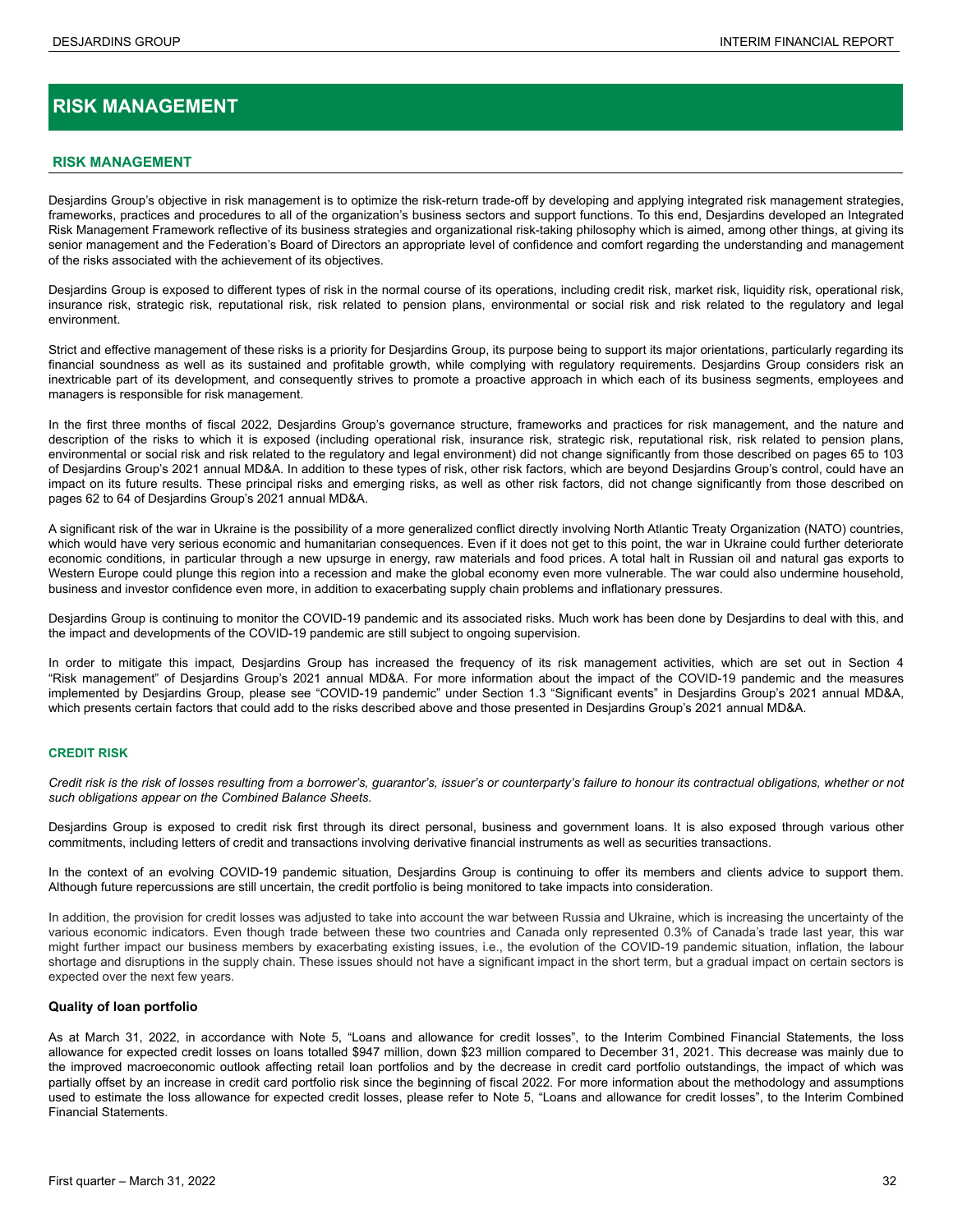Gross credit-impaired loans outstanding are considered Stage 3 loans of the impairment model. The ratio of gross credit-impaired loans, as a percentage of the total gross loans and acceptances portfolio, was 0.46% for the first quarter of 2022, compared to 0.47% as at December 31, 2021. The allowance for credit losses on credit-impaired loans totalled \$268 million as at March 31, 2022, resulting in a provisioning rate of 25.0% for credit-impaired loans.

The following table presents the aging of gross loans that are past due but not credit-impaired.

#### **Gross loans past due but not credit-impaired**

As at March 31, 2022

|                                                | 1 to    |       | 30 to   |     |         | 60 to | 90 days |    |              |
|------------------------------------------------|---------|-------|---------|-----|---------|-------|---------|----|--------------|
| (in millions of dollars)                       | 29 days |       | 59 days |     | 89 days |       | or more |    | <b>Total</b> |
| Residential mortgages                          |         | 1.146 |         | 119 |         | 15    |         |    | 1.281        |
| Consumer, credit card and other personal loans |         | 441   |         | 125 |         | 45    |         | 39 | 650          |
| Business and government                        |         | 168   |         | 21  |         |       |         |    | 197          |
|                                                |         | .755  |         | 265 |         | 65    |         | 43 | 2.128        |

As at December 31, 2021

|                                                |         | l to  |         | 30 to |         | 60 to | 90 days |                               |       |
|------------------------------------------------|---------|-------|---------|-------|---------|-------|---------|-------------------------------|-------|
| (in millions of dollars)                       | 29 days |       | 59 days |       | 89 days |       | or more |                               | Total |
| Residential mortgages                          |         | 1.352 |         | 114   |         | 20    |         | $\overbrace{\phantom{12333}}$ | .486  |
| Consumer, credit card and other personal loans |         | 498   |         | 132   |         | 48    |         | 36                            | 714   |
| Business and government                        |         | 171   |         | 15    |         | 14    |         |                               | 200   |
|                                                |         | 2.021 |         | 261   |         | 82    |         | 36                            | 2.400 |

The following tables present gross credit-impaired loans by Desjardins Group borrower category and the change in gross credit-impaired loans.

#### **Gross credit-impaired loans by borrower category**

|                                                | <b>As at March 31, 2022</b>  |  |                               |               |                               |                      |  |               |          | As at December 31, 2021 |             |       |
|------------------------------------------------|------------------------------|--|-------------------------------|---------------|-------------------------------|----------------------|--|---------------|----------|-------------------------|-------------|-------|
|                                                | <b>Gross carrying amount</b> |  |                               |               |                               | <b>Allowance for</b> |  |               |          |                         |             |       |
|                                                | <b>Gross loans</b>           |  |                               | credit losses |                               | Net credit-          |  | Gross credit- |          |                         | Net credit- |       |
|                                                | <b>Gross credit-</b><br>and  |  |                               |               | <i>impaired</i><br>on credit- |                      |  |               | impaired |                         | impaired    |       |
| (in millions of dollars and as a percentage)   | acceptances                  |  | impaired loans <sup>(1)</sup> |               |                               | impaired loans       |  | loans         |          | loans                   |             | loans |
| Residential mortgages                          | 151,494                      |  | 202                           | $0.13 \%$ \$  |                               | 17                   |  | 185           | S        | 209                     | S           | 189   |
| Consumer, credit card and other personal loans | 24,096                       |  | 162                           | 0.67          |                               | 85                   |  | 77            |          | 148                     |             | 68    |
| Business and government                        | 58,971                       |  | 708                           | 1.20          |                               | 166                  |  | 542           |          | 731                     |             | 552   |
| <b>Total loans</b>                             | 234.561                      |  | .072                          | $0.46 \%$ \$  |                               | 268                  |  | 804           | S        | 1.088                   | S           | 809   |

 $\frac{(1)}{(1)}$  For more information on the gross credit-impaired loans/gross loans and acceptances ratio, which is a supplemental financial measure, see the Glossary on pages 54 to 61.

#### **Change in gross credit-impaired loans**

| (in millions of dollars)                                      | For the three-month<br>periods ended |  |                      |                   |  |  |  |  |  |
|---------------------------------------------------------------|--------------------------------------|--|----------------------|-------------------|--|--|--|--|--|
|                                                               | March 31.<br>2022                    |  | December 31.<br>2021 | March 31.<br>2021 |  |  |  |  |  |
| Gross credit-impaired loans at the beginning of the period    | $1,088$ \$                           |  | $1,185$ \$           | 1,323             |  |  |  |  |  |
| Gross loans that became credit-impaired since the last period | 625                                  |  | 579                  | 608               |  |  |  |  |  |
| Loans returned to unimpaired status                           | (592)                                |  | (618)                | (699)             |  |  |  |  |  |
| Write-offs and recoveries                                     | (49)                                 |  | (55)                 | (56)              |  |  |  |  |  |
| Other changes                                                 |                                      |  | (3)                  | 60                |  |  |  |  |  |
| Gross credit-impaired loans at the end of the period          | $1.072$ \$                           |  | $1.088$ \$           | 1.236             |  |  |  |  |  |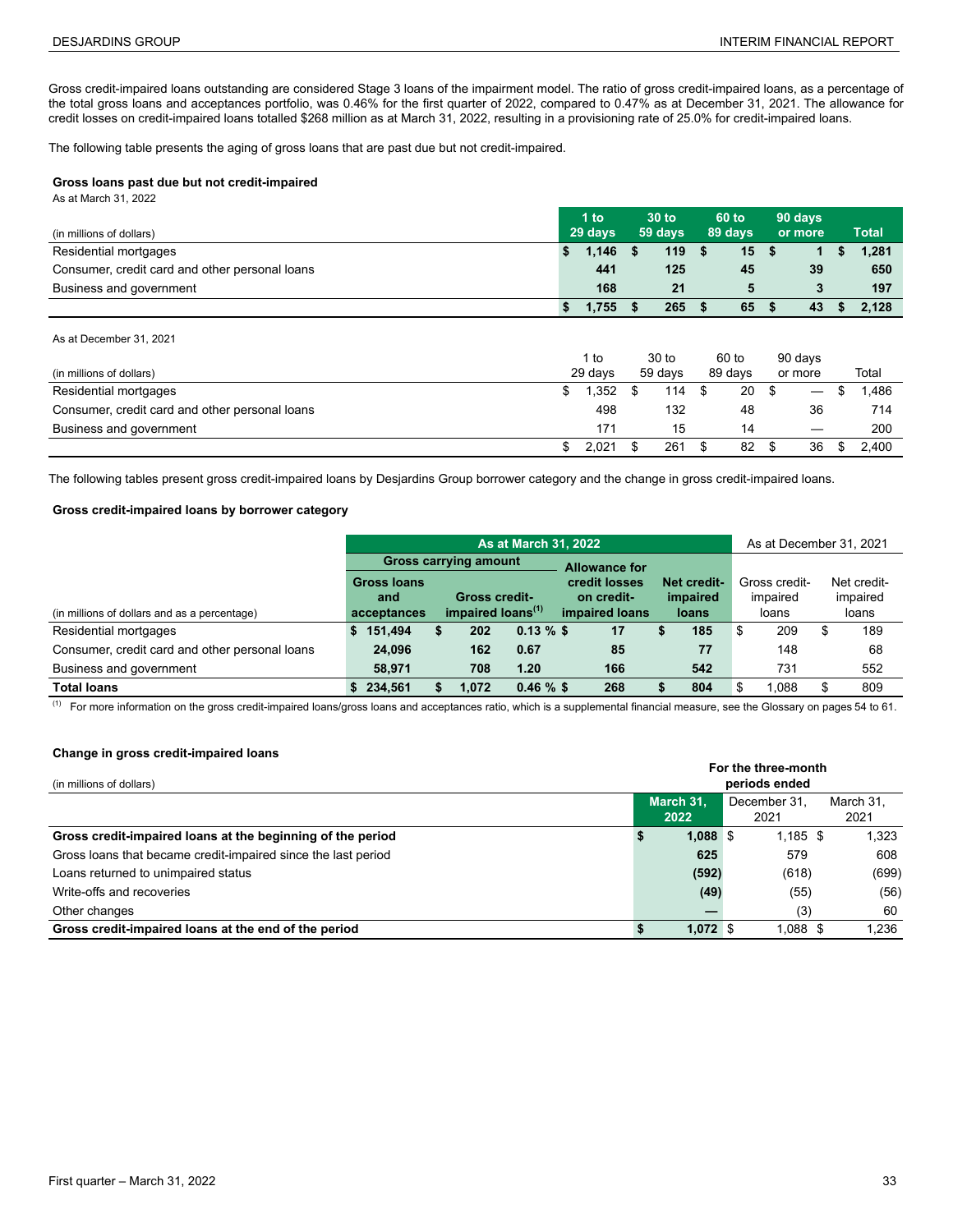The following tables are presented to meet the disclosure requirements of the *Residential Hypothecary Lending Guideline* issued by the AMF. They present the residential mortgage portfolio of the caisse network in Québec and the Caisse Desjardins Ontario Credit Union Inc. by product type and geographic area, as well as the corresponding loan-to-value ratios.

#### **Residential mortgage portfolio(1)**

Caisse network in Québec and Caisse Desjardins Ontario Credit Union Inc.(2) **4**

|                                              | <b>As at March 31, 2022</b>                      |               |                                |               |                          |                    |       |           |  |
|----------------------------------------------|--------------------------------------------------|---------------|--------------------------------|---------------|--------------------------|--------------------|-------|-----------|--|
|                                              | <b>Home equity lines</b><br><b>Guaranteed or</b> |               |                                |               |                          |                    |       |           |  |
| (in millions of dollars and as a percentage) | insured loans <sup>(3)</sup>                     |               | Uninsured loans <sup>(4)</sup> |               | of credit <sup>(5)</sup> |                    | Total |           |  |
| Québec                                       | 27.399                                           | $97.4 \%$ \$  | 83.815                         | $95.3 \%$ \$  | 5.493                    | 94.7 % \$ 116.707  |       | 95.8%     |  |
| Ontario                                      | 698                                              | 2.5           | 4.111                          | 4.7           | 307                      | 5.3                | 5.116 | 4.2       |  |
| Other $^{(6)}$                               | 19                                               | 0.1           | 37                             |               |                          |                    | 56    |           |  |
| All geographic areas                         | 28.116                                           | $100.0 \%$ \$ | 87.963                         | $100.0 \%$ \$ | 5.800                    | 100.0 % \$ 121,879 |       | 100.0 $%$ |  |

|                                              | As at December 31, 2021                                                                    |        |               |        |               |                          |                    |       |         |  |
|----------------------------------------------|--------------------------------------------------------------------------------------------|--------|---------------|--------|---------------|--------------------------|--------------------|-------|---------|--|
|                                              | Home equity lines<br>Guaranteed or<br>insured loans <sup>(3)</sup><br>Uninsured $loans(4)$ |        |               |        |               |                          |                    |       |         |  |
| (in millions of dollars and as a percentage) |                                                                                            |        |               |        |               | of credit <sup>(5)</sup> |                    | Total |         |  |
| Québec                                       |                                                                                            | 27.650 | 97.4 % \$     | 82.443 | 95.3 % \$     | 5.463                    | 94.7 % \$ 115.556  |       | 95.8 %  |  |
| Ontario                                      |                                                                                            | 724    | 2.5           | 4.029  | 4.7           | 304                      | 5.3                | 5.057 | 4.2     |  |
| Other $^{(6)}$                               |                                                                                            | 20     | 0.1           | 36     |               |                          |                    | 57    |         |  |
| All geographic areas                         |                                                                                            | 28.394 | $100.0 \%$ \$ | 86,508 | $100.0 \%$ \$ | 5.768                    | 100.0 % \$ 120,670 |       | 100.0 % |  |

|                                              | As at March 31, 2021 |                              |               |                                |                   |                          |                    |       |         |  |
|----------------------------------------------|----------------------|------------------------------|---------------|--------------------------------|-------------------|--------------------------|--------------------|-------|---------|--|
|                                              |                      | Guaranteed or                |               |                                | Home equity lines |                          |                    |       |         |  |
| (in millions of dollars and as a percentage) |                      | insured loans <sup>(3)</sup> |               | Uninsured loans <sup>(4)</sup> |                   | of credit <sup>(5)</sup> |                    | Total |         |  |
| Québec                                       |                      | 27.899                       | 97.2 % \$     | 74.026                         | $95.3 \%$ \$      | 5.303                    | 94.6 % \$ 107.228  |       | 95.8 %  |  |
| Ontario                                      |                      | 786                          | 2.7           | 3.612                          | 4.7               | 302                      | 5.4                | 4.700 | 4.2     |  |
| Other $^{(6)}$                               |                      | 19                           | 0.1           | 33                             |                   |                          |                    | 53    |         |  |
| All geographic areas                         |                      | 28.704                       | $100.0 \%$ \$ | 77.671                         | $100.0 \%$ \$     | 5.606                    | 100.0 % \$ 111,981 |       | 100.0 % |  |

<sup>(1)</sup> Represents all loans secured by a property with up to four units. Residential mortgages on properties with up to four units held outside of the caisse network in Québec and Caisse Desjardins Ontario Credit Union Inc. totalled \$153 million as at March 31, 2022. They totalled \$151 million and \$128 million as at December 31, 2021 and March 31, 2021, respectively.

(2) Caisse Desjardins Ontario Credit Union Inc. is not legally subject to the AMF rules but is instead subject to the Financial Services Regulatory Authority of Ontario (FSRA) rules.

<sup>(3)</sup> Term mortgages and amortized portion of home equity lines of credit for which Desjardins Group has a full or partial guarantee or insurance from a mortgage insurer (public or private) or a government.

(4) Conventional term mortgages including the conventional amortized portion of home equity lines of credit and amortized consumer loans secured by a property with up to four units.

(5) Unamortized portion of home equity lines of credit and consumer lines of credit secured by a property with up to four units.

(6) Represents the geographic areas of Canada other than Québec and Ontario.

### **Average loan-to-value (LTV) ratio for uninsured residential mortgage loans granted during the quarter**

Caisse network in Québec and Caisse Desjardins Ontario Credit Union Inc.(1)

|                               |                      | <b>As at March 31, 2022</b> |           |                      | As at December 31, 2021 |           | As at March 31, 2021 |                      |           |  |
|-------------------------------|----------------------|-----------------------------|-----------|----------------------|-------------------------|-----------|----------------------|----------------------|-----------|--|
|                               |                      | Home equity                 |           |                      | Home equity             |           | Home equity          |                      |           |  |
|                               |                      | lines of credit             |           | lines of credit      |                         |           |                      |                      |           |  |
| (average loan to value ratio, | <b>Uninsured</b>     | and related                 | Total     | Jninsured            | and related             | Total     | Uninsured            | and related          | Total     |  |
| by geographic area)           | loans <sup>(2)</sup> | Ioans <sup>(3)</sup>        | uninsured | loans <sup>(2)</sup> | loans <sup>(3)</sup>    | uninsured | loans <sup>(2)</sup> | loans <sup>(3)</sup> | uninsured |  |
| Québec                        | 66.5 %               | 68.4 %                      | 67.9 %    | 66.9 %               | 68.1 %                  | 67.8 %    | 66.8 %               | 71.3 %               | 69.9 %    |  |
| Ontario                       | 69.7                 | 65.5                        | 67.4      | 67.8                 | 68.2                    | 68.0      | 70.7                 | 70.9                 | 70.8      |  |
| Other $(4)$                   | 79.0                 | 79.8                        | 79.4      | 54.8                 | 80.0                    | 73.3      | 77.4                 | 80.0                 | 77.7      |  |
| All geographic areas          | 66.7 %               | 68.3 %                      | 67.9 %    | 67.0 %               | 68.1 %                  | 67.8 %    | 67.1%                | 71.3 %               | 70.0 %    |  |

(1) Caisse Desjardins Ontario Credit Union Inc. is not legally subject to the AMF rules but is subject instead to the FSRA rules.

<sup>(2)</sup> Conventional term mortgages and amortized consumer loans secured by a property with up to four units.

<sup>(3)</sup> Home equity lines of credit including related amortized loans and consumer lines of credit secured by a property with up to four units.

(4) Represents the geographic areas of Canada other than Québec and Ontario.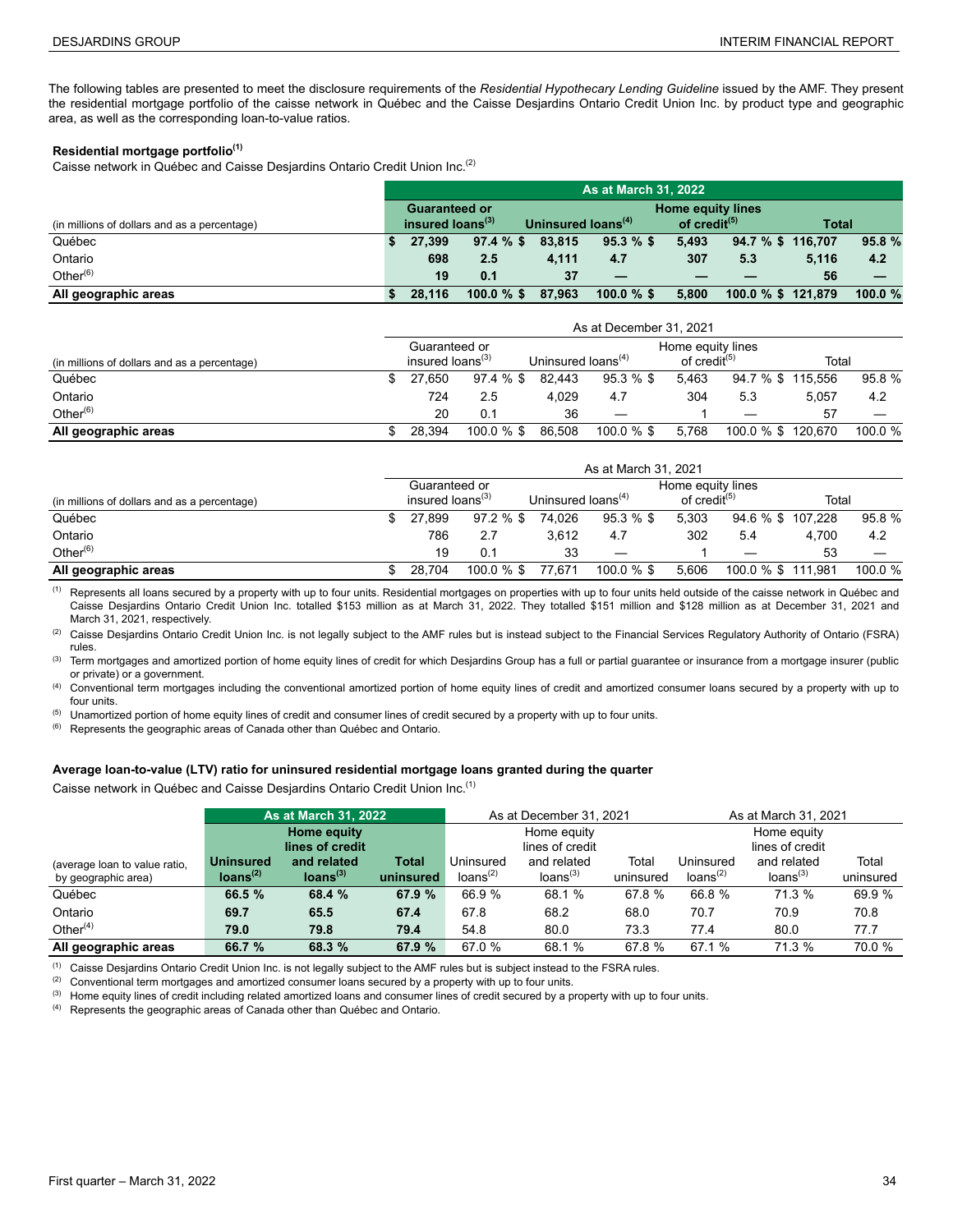<span id="page-34-0"></span>The following table presents Desjardins Group's residential mortgage portfolio by remaining amortization period.

#### **Remaining amortization period for residential mortgages**

Caisse network in Québec and Caisse Desjardins Ontario Credit Union Inc.(1) **0**

|                                                                                                                | <b>Total amortized loans</b> |                                |             |                            |               |                         |         |  |
|----------------------------------------------------------------------------------------------------------------|------------------------------|--------------------------------|-------------|----------------------------|---------------|-------------------------|---------|--|
| (in millions of dollars in gross loans and as a percentage of the total<br>by remaining amortization category) |                              | As at<br><b>March 31, 2022</b> |             | As at<br>December 31, 2021 |               | As at<br>March 31, 2021 |         |  |
| 0 to 10 years                                                                                                  |                              | 3.640                          | $3.1 \%$ \$ | 3.615                      | $3.1 \%$ \$   | 3,403                   | 3.2%    |  |
| 10 to 20 years                                                                                                 |                              | 22.896                         | 19.7        | 22.472                     | 19.6          | 20.726                  | 19.5    |  |
| 20 to 25 years                                                                                                 |                              | 79,092                         | 68.2        | 78,666                     | 68.5          | 72,561                  | 68.2    |  |
| 25 to 30 years                                                                                                 |                              | 9.329                          | 8.0         | 9.010                      | 7.8           | 8,303                   | 7.8     |  |
| 30 to 35 years                                                                                                 |                              | 882                            | 0.8         | 895                        | 0.8           | 1.060                   | 1.0     |  |
| 35 years and more                                                                                              |                              | 240                            | 0.2         | 244                        | 0.2           | 322                     | 0.3     |  |
| All amortization periods                                                                                       | \$                           | 116.079                        | 100.0 %     | 114.902                    | $100.0 \%$ \$ | 106.375                 | 100.0 % |  |

(1) Caisse Desjardins Ontario Credit Union Inc. is not legally subject to the AMF rules but is subject instead to the FSRA rules.

#### **International exposures**

As at March 31, 2022, Desjardins Group credit risk exposures outside of Canada and the U.S. represented less than 1% of the total exposures.

#### **Counterparty and issuer risk**

*Counterparty and issuer risk is a credit risk relative to different types of securities, derivative financial instrument and securities lending transactions.*

The Risk Management Executive Division sets the maximum exposure for each counterparty and issuer based on quantitative and qualitative criteria. In addition, limits are set for certain financial instruments. The amounts are then allocated to different components based on their needs. Growth in Desjardins Group's securities portfolio increases exposure to economic losses when credit spreads widen. This exposure impacts net profit or loss.

A large proportion of Desjardins Group's exposure is to the different levels of government in Canada, Québec public and parapublic entities and major Canadian banks. For most of these counterparties and issuers, the credit rating is A- or higher. Apart from the U.S. sovereign debt holdings and commitments with major international banks, Desjardins Group's exposure to foreign entities is low.

#### **MARKET RISK**

Market risk refers to the risk of changes in the fair value of financial instruments resulting from fluctuations in the parameters affecting this value, in *particular, interest rates, exchange rates, credit spreads and their volatility.*

Desjardins Group is exposed to market risk through its trading activities, which result primarily from short-term transactions conducted with the intention of profiting from current price movements or to provide arbitrage revenue. Desjardins Group is also exposed to market risk through its non-trading activities, which group together mainly asset/liability management transactions in the course of its traditional banking activities as well as investment portfolios related to its insurance operations. Desjardins Group and its components have adopted policies that set out the principles, limits and procedures to use in managing market risk.

#### **Governance**

Desjardins Group's components are primarily structured into different legal entities to deliver products and services that can be distributed to Desjardins Group members and clients. These legal entities manage financial instruments exposed to market risk and are subject to different regulatory environments such as the banking, securities brokerage, wealth management, life and health insurance and property and casualty insurance industries. The board of directors of these entities delegate to various committees the responsibility of setting up systems and procedures to establish measures adapted to their operations and regulatory environments. These measures, together with the appropriate follow-up procedures, are incorporated into their respective policies and guidelines. The function of the Risk Management Executive Division is to monitor these measures and ensure compliance with the said policies. The main measures used and their follow-up processes are described below.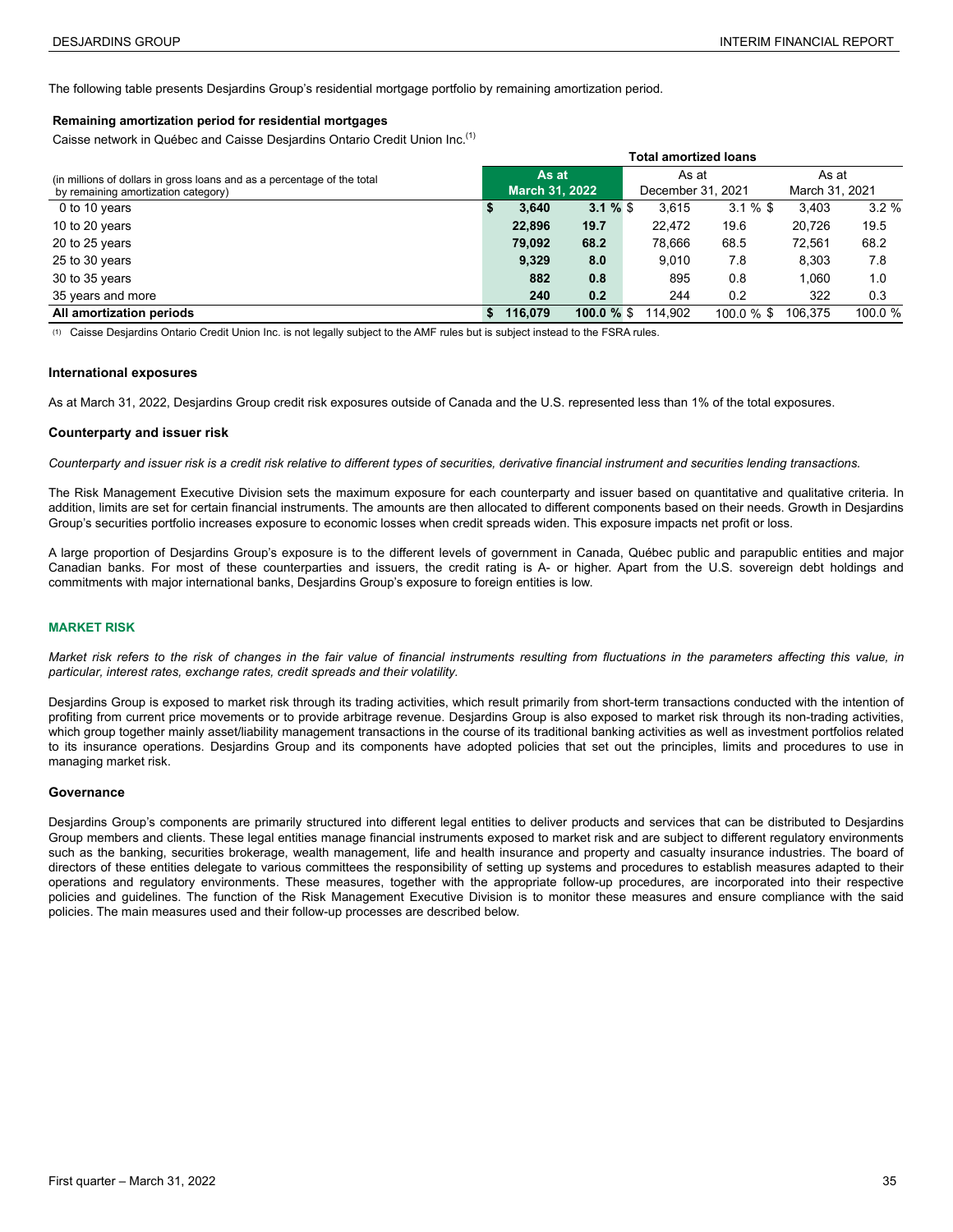## **Link between market risk and the Combined Balance Sheets**

The following table presents the link between the main Combined Balance Sheet data and the positions included in trading activities and non-trading activities. The principal market risks associated with non-trading activities are also indicated in the table.

#### **Link between market risk and the Combined Balance Sheets**

As at March 31, 2022 **<sup>8</sup>**

|                                                      |    | <b>Exposed to market risk</b><br><b>Combined</b> |      |                       |    |                              | <b>Not exposed</b> |           | <b>Principal risks</b>   |
|------------------------------------------------------|----|--------------------------------------------------|------|-----------------------|----|------------------------------|--------------------|-----------|--------------------------|
|                                                      |    | <b>Balance</b>                                   |      | <b>Trading</b>        |    | Non-trading                  |                    | to market | associated with          |
| (in millions of dollars)                             |    | <b>Sheets</b>                                    |      | $activities^{(1)(2)}$ |    | $activeities$ <sup>(3)</sup> |                    | risk      | non-trading activities   |
| <b>Assets</b>                                        |    |                                                  |      |                       |    |                              |                    |           |                          |
| Cash and deposits with financial institutions        | S. | 13,728                                           | - \$ |                       | \$ | 13,728 \$                    |                    |           | Interest rate            |
| Securities                                           |    |                                                  |      |                       |    |                              |                    |           |                          |
| Securities at fair value through profit or loss      |    | 36,409                                           |      | 10,485                |    | 25,924                       |                    |           | Interest rate            |
| Securities at fair value through other comprehensive |    |                                                  |      |                       |    |                              |                    |           |                          |
| income                                               |    | 52,518                                           |      |                       |    | 52,518                       |                    | –         | Interest rate, FX, price |
| Securities at amortized cost                         |    | 50                                               |      |                       |    | 50                           |                    |           | Interest rate            |
| Securities borrowed or purchased under reverse       |    |                                                  |      |                       |    |                              |                    |           |                          |
| repurchase agreements                                |    | 14,686                                           |      | 12,460                |    | 2,226                        |                    |           | Interest rate            |
| Net loans and acceptances                            |    | 233,614                                          |      |                       |    | 233,614                      |                    |           | Interest rate            |
| Segregated fund net assets                           |    | 21,848                                           |      |                       |    | 21,848                       |                    | —         | Interest rate, price     |
| Derivative financial instruments                     |    | 5,293                                            |      | 365                   |    | 4,928                        |                    | —         | Interest rate, FX, price |
| Other assets                                         |    | 18,990                                           |      |                       |    |                              |                    | 18,990    |                          |
| <b>Total assets</b>                                  | \$ | 397,136                                          | \$   | 23,310                | \$ | 354,836                      | \$                 | 18,990    |                          |
| <b>Liabilities and equity</b>                        |    |                                                  |      |                       |    |                              |                    |           |                          |
| Deposits                                             | S  | 242,692 \$                                       |      |                       | S  | 242,692                      | - \$               |           | Interest rate            |
| Commitments related to securities sold short         |    | 10,930                                           |      | 10,341                |    | 589                          |                    |           | Interest rate            |
| Commitments related to securities lent or sold under |    |                                                  |      |                       |    |                              |                    |           |                          |
| repurchase agreements                                |    | 29,013                                           |      | 25,988                |    | 3,025                        |                    |           | Interest rate            |
| Derivative financial instruments                     |    | 6,261                                            |      | 518                   |    | 5,743                        |                    | –         | Interest rate, FX, price |
| Insurance contract liabilities                       |    | 32,432                                           |      |                       |    | 32,432                       |                    |           | Interest rate            |
| Segregated fund net liabilities                      |    | 21,847                                           |      |                       |    | 21,847                       |                    |           | Interest rate, price     |
| Other liabilities                                    |    | 18,825                                           |      |                       |    | 757                          |                    | 18,068    | Interest rate            |
| Subordinated notes                                   |    | 1,952                                            |      |                       |    | 1,952                        |                    |           | Interest rate            |
| Equity                                               |    | 33,184                                           |      |                       |    |                              |                    | 33,184    |                          |
| <b>Total liabilities and equity</b>                  |    | 397,136                                          | \$   | 36,847                | \$ | 309,037                      | \$                 | 51,252    |                          |

Footnotes to this table are presented on the next page.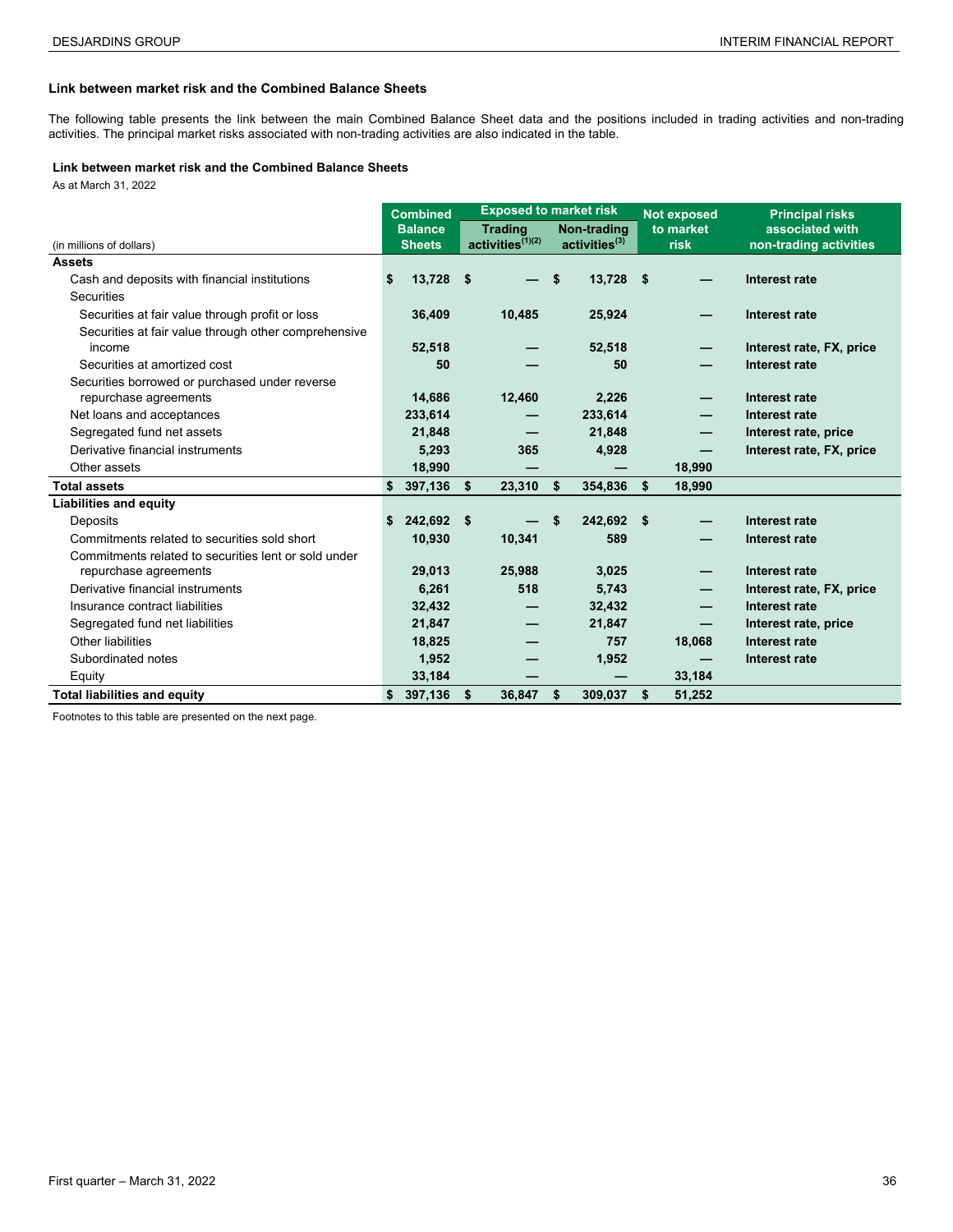#### **Link between market risk and the Combined Balance Sheets (continued)**

As at December 31, 2021

|                                                      | Combined                        | Exposed to market risk |                                  |    | Not exposed                   | Principal risks          |                                           |
|------------------------------------------------------|---------------------------------|------------------------|----------------------------------|----|-------------------------------|--------------------------|-------------------------------------------|
| (in millions of dollars)                             | <b>Balance</b><br><b>Sheets</b> |                        | Trading<br>$activities^{(1)(2)}$ |    | Non-trading<br>$active^{(3)}$ | to market<br>risk        | associated with<br>non-trading activities |
| <b>Assets</b>                                        |                                 |                        |                                  |    |                               |                          |                                           |
| Cash and deposits with financial institutions        | \$<br>16,328                    | -\$                    |                                  | \$ | 16,328                        | \$                       | Interest rate                             |
| Securities                                           |                                 |                        |                                  |    |                               |                          |                                           |
| Securities at fair value through profit or loss      | 39,772                          |                        | 11,276                           |    | 28,496                        |                          | Interest rate                             |
| Securities at fair value through other comprehensive |                                 |                        |                                  |    |                               |                          |                                           |
| income                                               | 53,286                          |                        |                                  |    | 53,286                        |                          | Interest rate, FX, price                  |
| Securities at amortized cost                         | 41                              |                        |                                  |    | 41                            |                          | Interest rate                             |
| Securities borrowed or purchased under reverse       |                                 |                        |                                  |    |                               |                          |                                           |
| repurchase agreements                                | 12,019                          |                        | 10,909                           |    | 1,110                         |                          | Interest rate                             |
| Net loans and acceptances                            | 230,779                         |                        |                                  |    | 230,779                       |                          | Interest rate                             |
| Segregated fund net assets                           | 22,804                          |                        |                                  |    | 22,804                        | $\overline{\phantom{0}}$ | Interest rate, price                      |
| Derivative financial instruments                     | 5,828                           |                        | 377                              |    | 5,451                         | $\qquad \qquad$          | Interest rate, FX, price                  |
| Other assets                                         | 16,228                          |                        |                                  |    |                               | 16,228                   |                                           |
| <b>Total assets</b>                                  | \$<br>397,085                   | \$                     | 22,562                           | \$ | 358,295                       | \$<br>16,228             |                                           |
| <b>Liabilities and equity</b>                        |                                 |                        |                                  |    |                               |                          |                                           |
| Deposits                                             | \$<br>238,355                   | -\$                    |                                  | \$ | 238,355                       | \$                       | Interest rate                             |
| Commitments related to securities sold short         | 11,342                          |                        | 10,764                           |    | 578                           |                          | Interest rate                             |
| Commitments related to securities lent or sold under |                                 |                        |                                  |    |                               |                          |                                           |
| repurchase agreements                                | 31,177                          |                        | 28,312                           |    | 2,865                         |                          | Interest rate                             |
| Derivative financial instruments                     | 5,500                           |                        | 290                              |    | 5,210                         |                          | Interest rate, FX, price                  |
| Insurance contract liabilities                       | 34,762                          |                        |                                  |    | 34,762                        |                          | Interest rate                             |
| Segregated fund net liabilities                      | 22,796                          |                        |                                  |    | 22,796                        | $\qquad \qquad$          | Interest rate, price                      |
| Other liabilities                                    | 17,667                          |                        |                                  |    | 1,048                         | 16,619                   | Interest rate                             |
| Subordinated notes                                   | 1,960                           |                        |                                  |    | 1,960                         |                          | Interest rate                             |
| Equity                                               | 33,526                          |                        |                                  |    |                               | 33,526                   |                                           |
| <b>Total liabilities and equity</b>                  | \$<br>397,085                   | \$                     | 39,366                           | \$ | 307,574                       | \$<br>50.145             |                                           |

(1) Trading activity positions for which the risk measure is VaR and SVaR.<br>(2) The amounts presented under trading activities take inter company eliminates

(2) The amounts presented under trading activities take inter-company eliminations into account.<br>(3) Positions mainly related to non-trading banking activities and insurance activities

Positions mainly related to non-trading banking activities and insurance activities.

#### **Management of market risk related to trading activities – VaR**

The market risk of trading portfolios is managed on a day-to-day basis under specific frameworks, which set out the risk factors that must be measured and the limit for each of these factors as well as the total. Tolerance limits are also provided for various stress testing. Compliance with these limits is monitored daily and a market risk dashboard is produced on a daily basis and reported to senior management. Any limit exceeded is immediately analyzed and the appropriate action is taken.

The main tool used to measure this risk is VaR. VaR is an estimate of the potential loss over a certain period of time at a given confidence level. A Monte Carlo VaR is calculated daily on the trading portfolios, using a 99% confidence level and a holding horizon of one day (holding horizon extended up to 10 days for regulatory capital calculations). It is therefore reasonable to expect a loss exceeding the VaR figure once every 100 days. The calculation of VaR is based on historical data for a one-year interval.

In addition to aggregate VaR, Desjardins Group calculates an aggregate stressed VaR (SVaR). It is calculated in the same way as aggregate VaR, except for the use of historical data. Therefore, instead of using the interval of the past year, aggregate SVaR takes into account the historical data for a crisis period of one year, which includes the financial crisis of 2008. However, a ratio of aggregate SVaR to VaR is calculated on a daily basis to ensure that the stress period selected is still adequate. In addition, this stress period is reviewed periodically, as well as stress testing.

The incremental risk charge (IRC) supplements the VaR and SVaR measures and represents an estimate of default and migration risks of unsecuritized products held in the trading portfolio, exposed to interest rate risk, and measured over a one-year horizon at a 99.9% confidence level.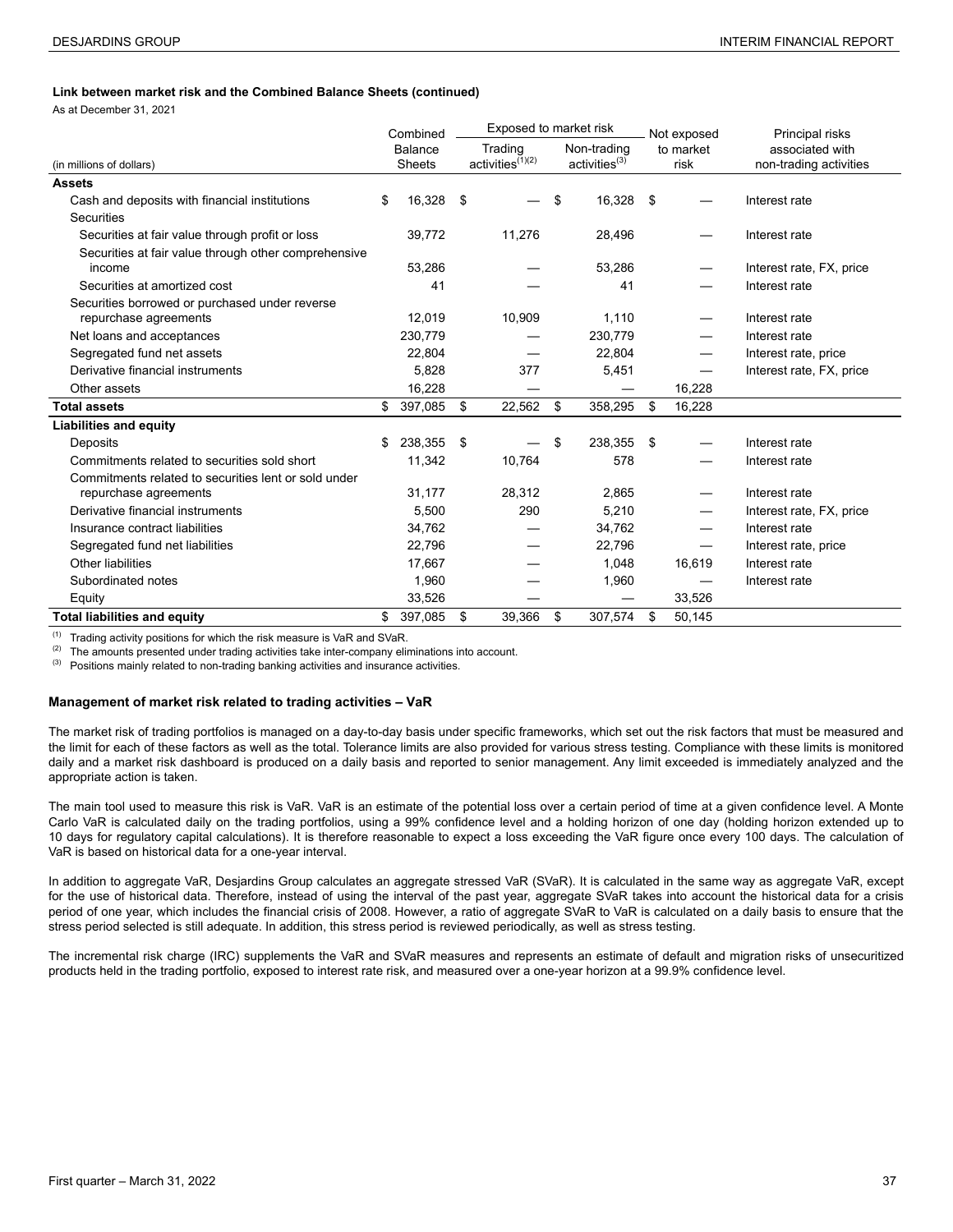The table below presents the aggregate VaR and the aggregate SVaR of trading activities by risk category, as well as the IRC. Equity price risk, foreign exchange risk, interest rate risk and specific interest rate risk are the four market risk categories to which Desjardins Group is exposed. These risk factors are taken into account in measuring the market risk of the trading portfolio. They are reflected in the VaR table presented below. The definition of a trading portfolio meets the various criteria defined in the AMF standard.

#### **Market risk measures for the trading portfolio**

|                                            | For the quarter ended |                   |         |                   |  |                       |    |                    | For the quarters ended |                  |      |                  |      |                   |  |         |  |
|--------------------------------------------|-----------------------|-------------------|---------|-------------------|--|-----------------------|----|--------------------|------------------------|------------------|------|------------------|------|-------------------|--|---------|--|
|                                            |                       |                   |         |                   |  | <b>March 31, 2022</b> |    |                    | December 31, 2021      |                  |      |                  |      | March 31, 2021    |  |         |  |
|                                            |                       | As at             |         |                   |  |                       |    |                    |                        | As at            |      |                  |      | As at             |  |         |  |
|                                            |                       | March 31.         |         |                   |  |                       |    |                    |                        | December         |      |                  |      | March 31.         |  |         |  |
| (in millions of dollars)                   |                       | 2022              | Average |                   |  | <b>High</b>           |    | Low                |                        | 31.2021          |      | Average          |      | 2021              |  | Average |  |
| Equities                                   | \$                    | 0.6               | - \$    | 0.4 <sup>5</sup>  |  | 0.9                   | \$ | 0.3 <sup>5</sup>   |                        | 0.4              | - \$ | 0.5 <sup>5</sup> |      | 0.6 <sup>5</sup>  |  | 0.8     |  |
| Foreign exchange                           |                       | 0.9               |         | 0.4               |  | 1.3                   |    | 0.1                |                        | 0.2              |      | 0.4              |      | 0.8               |  | 1.3     |  |
| Interest rate                              |                       | 3.8               |         | 4.0               |  | 5.8                   |    | 2.7                |                        | 3.4              |      | 3.5              |      | 3.0               |  | 4.7     |  |
| Specific interest rate risk <sup>(1)</sup> |                       | 2.1               |         | 2.7               |  | 4.4                   |    | 1.6                |                        | 3.1              |      | 2.5              |      | 1.4               |  | 2.0     |  |
| Diversification effect <sup>(2)</sup>      |                       | (3.3)             |         | (3.5)             |  | N/A <sup>(3)</sup>    |    | N/A <sup>(3)</sup> |                        | (3.7)            |      | (3.4)            |      | (2.5)             |  | (3.4)   |  |
| <b>Aggregate VaR</b>                       | S.                    | 4.1               | -\$     | 4.0 <sup>5</sup>  |  | 5.9 <sup>5</sup>      |    | 2.7 <sup>°</sup>   |                        | 3.4 <sup>5</sup> |      | 3.5 <sup>5</sup> |      | 3.3 <sup>5</sup>  |  | 5.4     |  |
| <b>Aggregate SVaR</b>                      | \$                    | 10.6 <sup>5</sup> |         | 9.6 <sup>5</sup>  |  | 13.7 <sup>5</sup>     |    | 6.6 <sup>°</sup>   |                        | 7.7              | \$   | 9.0 <sup>5</sup> |      | 17.3 <sup>5</sup> |  | 14.9    |  |
| Incremental risk charge (IRC)              | \$                    | 90.3              | -S      | 75.7 <sup>5</sup> |  | 97.2 <sup>5</sup>     |    | 61.7 $$$           |                        | 72.5             | -S   | 72.1             | - \$ | 64.5 \$           |  | 59.9    |  |

(1) Specific risk is the risk directly related to the issuer of a financial security, independent of market events. A portfolio approach is used to distinguish specific risk from general market risk. This approach consists of creating a sub-portfolio that contains the positions involving the specific risk of an issuer, such as provinces, municipalities and companies, and a sub-portfolio that contains the positions considered to be without issuer risk, such as governments in the local currency.

(2) Represents the risk reduction related to diversification, namely the difference between the sum of the VaR of the various market risks and the aggregate VaR.

(3) The highs and lows of the various market risk categories can refer to different dates. It is not relevant to calculate a diversification effect.

The average of the trading portfolio's aggregate VaR was \$4.0 million for the quarter ended March 31, 2022, up \$0.5 million compared to the quarter ended December 31, 2021. The average of the aggregate SVaR was \$9.6 million for the quarter ended March 31, 2022, up \$0.6 million compared to the quarter ended December 31, 2021. The average of the incremental risk charge totalled \$75.7 million, up \$3.6 million compared to the previous quarter.

Aggregate VaR and aggregate SVaR are appropriate measures for a trading portfolio but they must be interpreted by taking into account certain limits, in particular the following ones:

- These measures do not allow future losses to be predicted if actual market fluctuations differ markedly from those used to do the calculations.
- These measures are used to determine the potential losses for a one-day holding period, and not the losses on positions that cannot be liquidated or hedged during this one-day period.
- These measures do not provide information on potential losses beyond the selected confidence level of 99%.

Given these limitations, the process of monitoring trading activities using VaR is supplemented by stress testing and by establishing limits in this regard.

#### **Back testing**

Back testing, which is a daily comparison of the VaR with the profits and losses (P&L) on portfolios, is conducted to validate the VaR model used by ensuring that results correspond statistically to those of the VaR model. In addition, an independent modelling validation unit works on the model every year.

Desjardins Group performs back testing daily, applying a hypothetical P&L and an actual P&L to its trading portfolios. The hypothetical P&L is calculated by determining the difference in value resulting from changes in market conditions between two consecutive days. The portfolio mix between these two days remains static.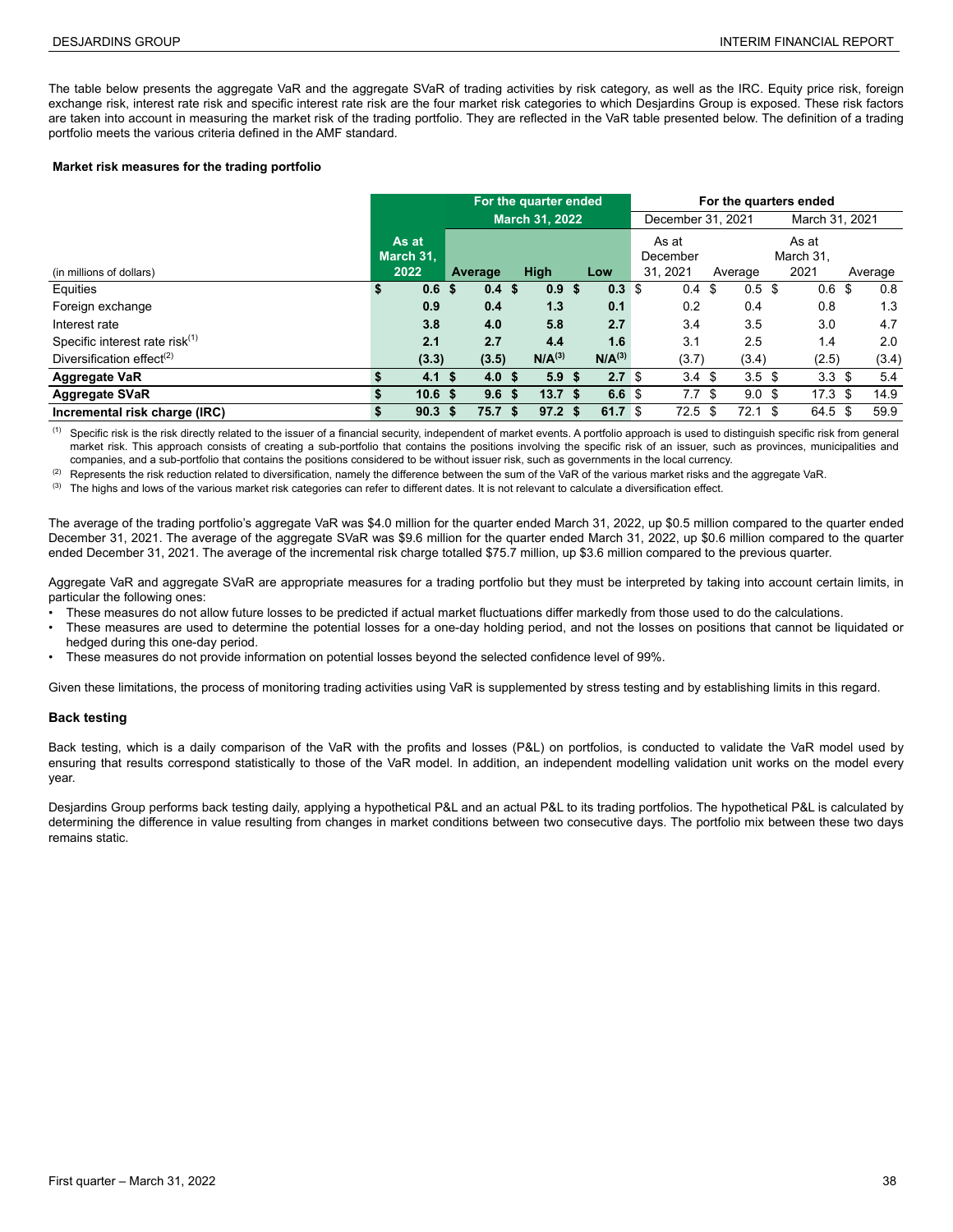The following graph shows changes in VaR for trading activities as well as the hypothetical P&L related to these activities. During the first quarter of 2022, two overages of hypothetical P&L were observed in relation to the VaR on March 18 and 24. These overages were a result of exposures to rate hikes, which actually happened, in part because of expected central banks' rate movements in connection with inflation and also because of the Russia-Ukraine war. No overage of actual P&L was observed in relation to the VaR for Desjardins Group.





#### **Stress testing**

Certain events that are considered highly unlikely and that may have a significant impact on trading portfolios may occur from time to time. These events are at the tail-end of a distribution and are the result of extreme situations. Use of a stress-testing program is required to assess the impact of these potential situations.

The stress-testing program used for trading portfolios includes historical, hypothetical and sensitivity scenarios based, for instance, on events such as 9/11 or the 2008 credit crisis. Using such stress testing, changes can be monitored in the market value of positions held depending on various scenarios. Most stress-testing is predictive. For a given stress test, shocks are applied to certain risk factors (interest rates, exchange rates and commodities) and the effects of these shocks are passed on to all the risk factors taking historical correlations into account. The running of each stress test is considered to be independent of the others. In addition, certain stress testing is subject to limit tracking. Stress-testing results are analyzed and reported daily using a dashboard, together with VaR calculations, in order to detect vulnerability to such events. The stress-testing program is reviewed periodically to ensure that it is kept current.

#### **Structural interest rate risk management**

Desjardins Group is exposed to structural interest rate risk, which represents the potential impact of interest rate fluctuations on net interest income and the economic value of equity. This risk is the main component of market risk for Desjardins Group's traditional non-trading banking activities, such as accepting deposits and granting loans, as well as for its securities portfolios used for long-term investment purposes and as liquidity reserves.

Interest rate sensitivity is based on the earlier of the repricing or the maturity date of the assets, liabilities and derivative financial instruments used to manage structural interest rate risk. The situation presented reflects the position on the date indicated and can change significantly in subsequent quarters depending on the preferences of Desjardins Group members and clients, and the application of policies on structural interest rate risk management.

Some Combined Balance Sheet items are considered non-interest-rate-sensitive instruments, including investments in equities, non-performing loans, noninterest-bearing deposits, non-maturity deposits with an interest rate not referenced to a specific rate (such as the prime rate), and equity. As dictated in its policies, Desjardins Group's management practices are based on prudent assumptions with respect to the maturity profile used in its models to determine the interest rate sensitivity of such instruments.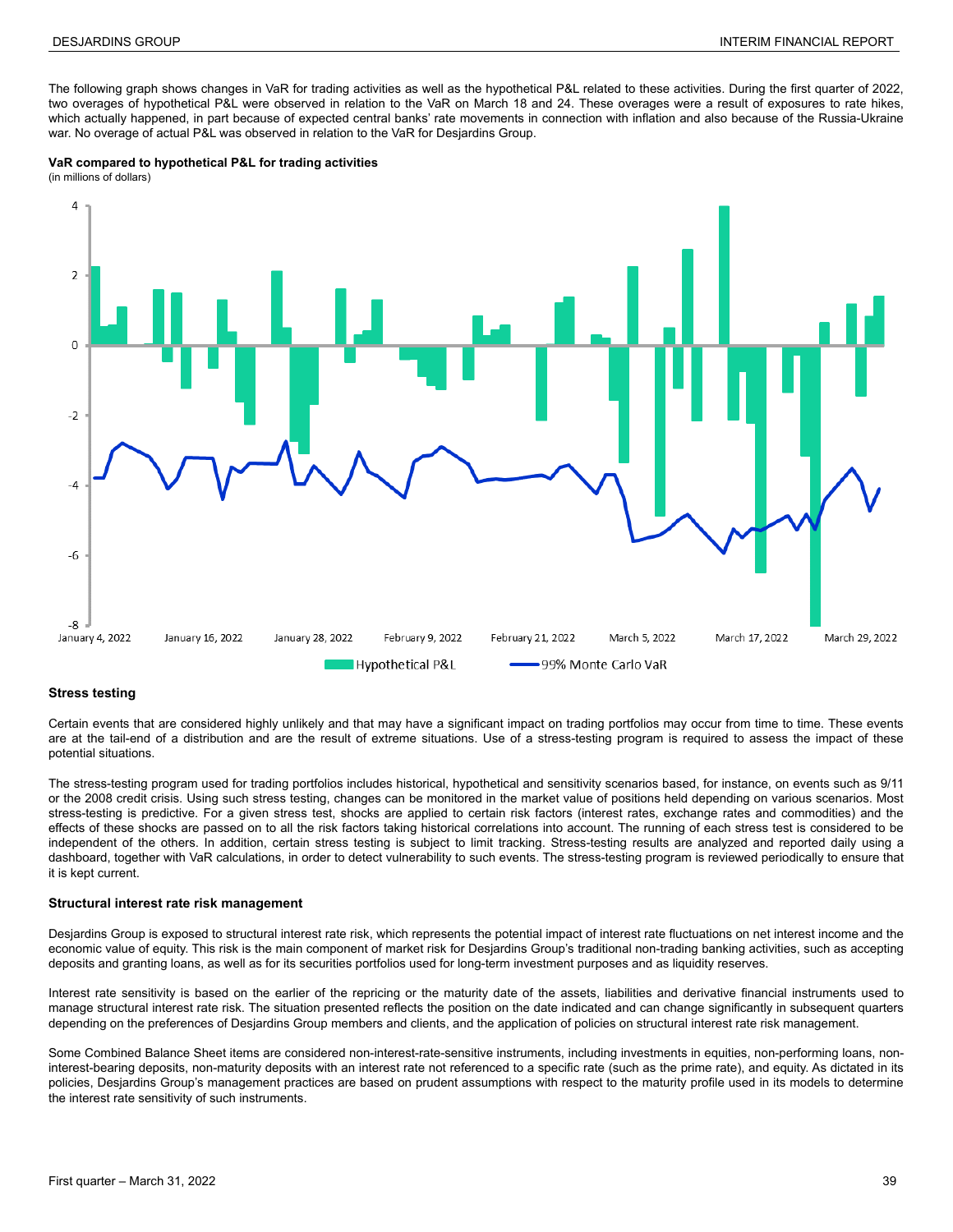In addition to the total sensitivity gap, the main structural interest rate risk factors are:

- Trend in interest rate level and volatility;
- Changes in the shape of the yield curve;
- Member and client behaviour in their choice of products;
- Financial intermediation margin;
- Optionality of the various financial products offered.

In order to mitigate these risk factors, sound and prudent management is applied to optimize net interest income while reducing the negative incidence of interest rate movements. The established policies describe the principles, limits and procedures that apply to structural interest rate risk management. Stress testing is used to measure the effect of different variables on changes in net interest income and the economic value of equity. These policies specify the structural interest rate risk factors, the risk measures selected, the risk tolerance levels and the management limits as well as the procedures in the event that limits are exceeded. Structural interest rate risk is assessed at the required frequency based on portfolio volatility (daily, monthly and quarterly).

The assumptions used in the stress testing are based on an analysis of historical data and on the effects of various interest rate environments on changes in such data. These assumptions concern changes in the structure of assets and liabilities, including modelling for non-maturity deposits and equity, in member and client behaviour, and in pricing. Desjardins Group's Asset/Liability Committee (ALCO) is responsible for analyzing and approving the global matching strategy on a monthly basis while respecting the parameters defined in structural interest rate risk management policies.

The table below presents the potential impact before income taxes, with regard to structural interest rate risk management associated with banking activities, of a sudden and sustained 100- and 25-basis-point increase or decrease in interest rates on net interest income and the economic value of equity for Desjardins Group, respectively. The impact related to insurance activities is presented in Note 1 of this table.

### **Interest rate sensitivity (before income taxes)(1) 4**

|                                                                                                                                | As at<br><b>March 31, 2022</b>            |            |                                                |      | As at                              | December 31, 2021 | As at<br>March 31, 2021              |                                                       |                                      |  |
|--------------------------------------------------------------------------------------------------------------------------------|-------------------------------------------|------------|------------------------------------------------|------|------------------------------------|-------------------|--------------------------------------|-------------------------------------------------------|--------------------------------------|--|
| (in millions of dollars)                                                                                                       | <b>Net</b><br>interest<br>income $^{(2)}$ |            | <b>Economic</b><br>value of<br>equity $^{(3)}$ |      | Net<br>interest<br>income $^{(2)}$ |                   | Economic<br>value of<br>equity $(3)$ | Net<br>interest<br>income <sup><math>(2)</math></sup> | Economic<br>value of<br>equity $(3)$ |  |
| Impact of a 100-basis-point increase in interest rates<br>Impact of a 25-basis-point decrease in interest rates <sup>(4)</sup> |                                           | 35S<br>(7) |                                                | 6 \$ | 17S                                |                   | $(160)$ \$<br>37                     | 35S<br>(13)                                           | (154)<br>37                          |  |

Interest rate sensitivity related to insurance activities is not reflected in the amounts above. For these activities, a 100-basis-point increase in interest rates would result in a \$159 million decrease in the economic value of equity before taxes as at March 31, 2022, and in a \$218 million and \$162 million decrease as at December 31, 2021 and March 31, 2021, respectively. A 25-basis-point decrease in interest rates would result in a \$41 million increase in the economic value of equity before taxes as at March 31, 2022, and in a \$53 million and \$44 million increase as at December 31, 2021 and March 31, 2021, respectively.

 $(2)$  Represents the interest rate sensitivity of net interest income for the next 12 months.

(3) Represents the sensitivity of the present value of assets, liabilities and off-balance sheet instruments.

The results of the impact of a decrease in interest rates take into consideration the use of a floor to avoid negative interest rates.

#### **Foreign exchange risk management**

*Foreign exchange risk refers to the potential loss resulting from changes in the market value of on-balance-sheet financial instruments (cash products) or off-balance-sheet financial instruments (forward products) due to fluctuations in foreign exchange rates.* 

Desjardins Group and its components are exposed to foreign exchange risk, particularly with respect to the U.S. dollar and the euro, arising from their intermediation activities with members and clients, and their financing and investment activities. Desjardins Group frameworks set foreign exchange risk exposure limits, which are monitored by the Risk Management Executive Division and by the insurance components for their respective operations. To ensure that this risk is properly controlled, Desjardins Group and its components also use, among other things, derivative financial instruments such as foreign exchange forward contracts/forward exchange contracts and currency swaps. Desjardins Group's residual exposure to this risk is low because it reduces its foreign exchange risk by using derivative financial instruments.

#### **LIQUIDITY RISK**

*Liquidity risk refers to Desjardins Group's capacity to raise the necessary funds (by increasing liabilities or converting assets) to meet a financial obligation, whether or not it appears on the Combined Balance Sheets.*

Desjardins Group manages liquidity risk in order to ensure that it has timely and cost-effective access to the funds needed to meet its financial obligations as they become due, in both routine and crisis situations. Managing this risk involves maintaining a sufficient level of liquid securities, ensuring stable and diversified sources of funding, monitoring indicators and having a contingency plan in the event of a liquidity crisis.

Liquidity risk management is a key component of the overall risk management strategy. Desjardins Group has established policies describing the principles, limits, risk appetite thresholds as well as the procedures that apply to liquidity risk management. These policies are reviewed on a regular basis to ensure that they are appropriate for the operating environment and prevailing market conditions. They are also updated to reflect regulatory requirements and sound liquidity risk management practices. Given that the insurance companies are subject to specific regulatory requirements, they manage their liquidity risks based on their own needs while following Desjardins Group guidelines. The securities held by these components are not taken into account in the valuation of Desjardins Group's liquidity reserves.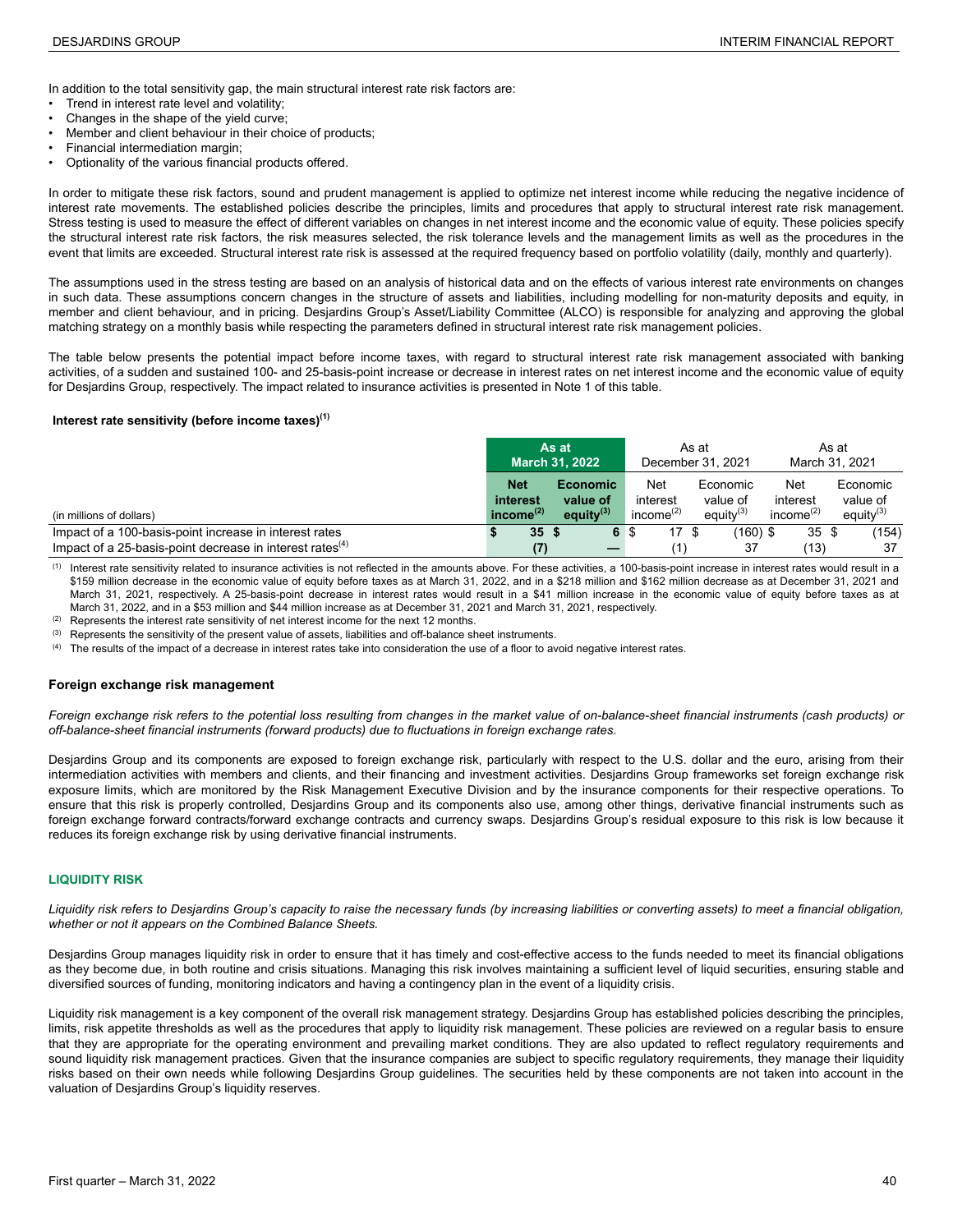Desjardins Group's Treasury ensures stable and diversified sources of institutional funding by type, source and maturity. It uses a wide range of financial products and borrowing programs on various markets for its funding needs. Through these operations, the funding needs of Desjardins Group components can be satisfied under conditions comparable to those offered on capital markets.

Furthermore, Desjardins Group issues covered bonds and securitizes CHMC-insured loans in the course of its normal operations. Desjardins Group is also eligible for the Bank of Canada's various intervention programs and loan facilities for Emergency Lending Assistance advances.

The implementation of Basel III strengthens international minimum liquidity requirements through the application of a liquidity coverage ratio (LCR), a net stable funding ratio (NSFR) and the use of Net Cumulative Cash Flow (NCCF). Under its liquidity risk management policy, Desjardins Group produces these two ratios as well as the NCCF, and reports them on a regular basis to the AMF.

#### **Liquidity risk measurement and monitoring**

Desjardins Group determines its liquidity needs by reviewing its current operations and evaluating its future forecasts for balance sheet growth and institutional funding conditions. Various analyses are used to determine the actual liquidity levels of assets and the stability of liabilities based on observed behaviours or contractual maturities. Maintaining liquidity reserves of high-quality assets is required to offset potential cash outflows following a disruption in capital markets, or events that would restrict its access to funding or result in a serious run on deposits.

The minimum liquid asset levels to be maintained by Desjardins Group are specifically prescribed by policies. Daily management of these securities and the reserve level to be maintained is centralized at Desjardins Group Treasury and is subject to monitoring by the Risk Management function under the supervision of the Finance and Risk Management Committee. Securities eligible for liquidity reserves must meet high security and negotiability criteria and provide assurance of their adequacy in the event of a severe liquidity crisis. The securities held are largely Canadian government securities.

In addition to complying with regulatory ratios, a Desjardins-wide stress testing program has been set up. This program incorporates the concepts put forward by the Basel Committee on Banking Supervision (BCBS) in *Basel III: International Framework for Liquidity Risk Measurement, Standards and Monitoring*. The scenarios make it possible to:

- Measure the extent of potential cash outflows in a crisis situation.
- Implement liquidity ratios and levels to be maintained across Desjardins Group.
- Assess the potential marginal cost of such events, depending on the type, severity and level of the crisis.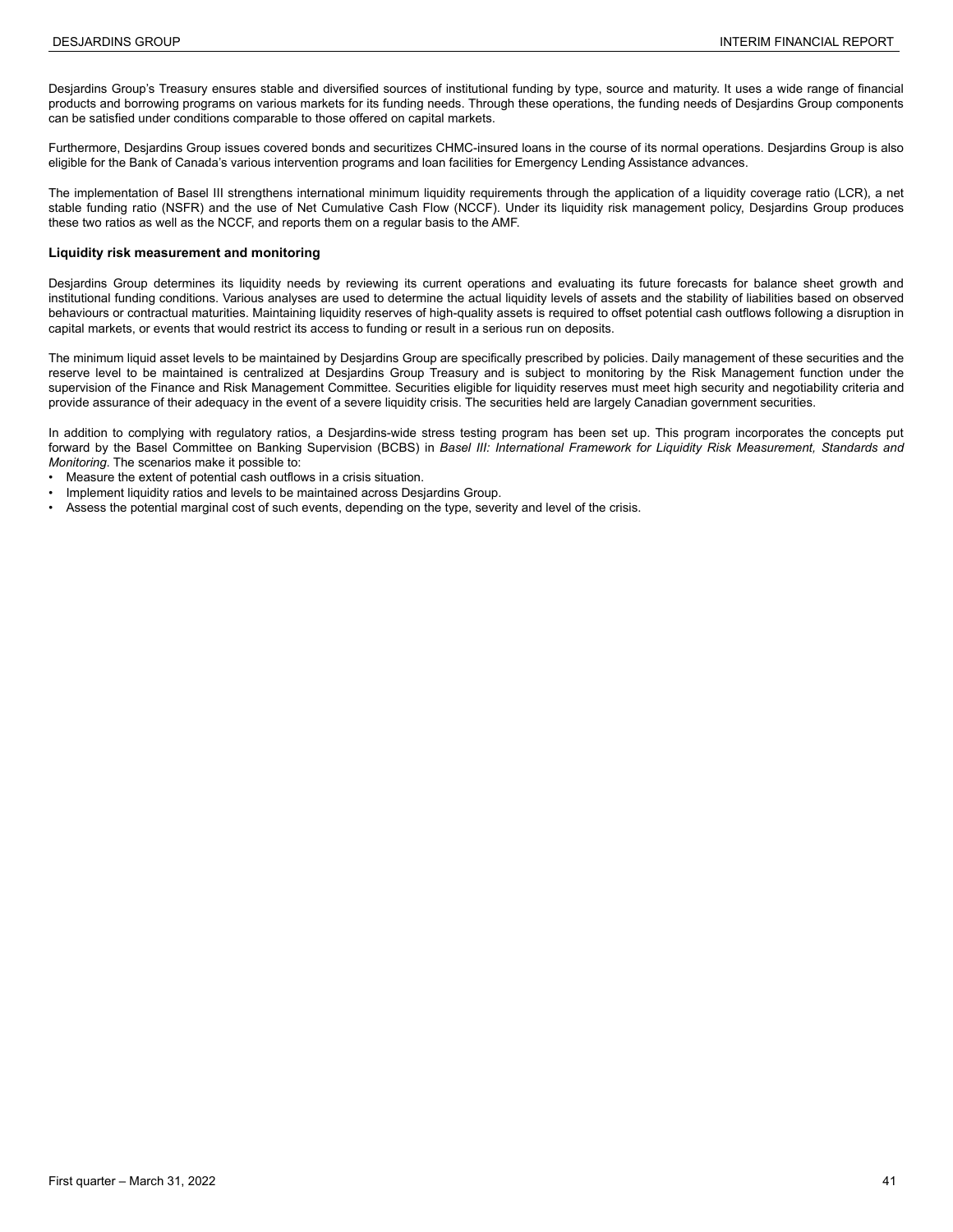#### **Liquid assets**

The tables below present a summary of Desjardins Group's liquid assets, which do not include assets held by the insurance subsidiaries because those assets are committed to cover insurance liabilities and not the liquidity needs of Desjardins Group's other components. Liquid assets constitute Desjardins Group's primary liquidity reserve for all its operations. Encumbered liquid assets mainly include liquid assets that are pledged as collateral or cannot be used as a result of regulatory, legal, operational or other restrictions.

#### **Liquid assets(1)**

As at March 31, 2022

| (in millions of dollars)                                                                                                                          |    | <b>Liquid assets</b><br>held by<br><b>Desjardins</b><br><b>Group</b> | <b>Securities held</b><br>as collateral -<br><b>Securities</b><br>financing and<br>derivatives<br>trading |    | <b>Total</b><br>liquid assets |    | <b>Encumbered</b><br>liquid assets |    | <b>Unencumbered</b><br>liquid assets |
|---------------------------------------------------------------------------------------------------------------------------------------------------|----|----------------------------------------------------------------------|-----------------------------------------------------------------------------------------------------------|----|-------------------------------|----|------------------------------------|----|--------------------------------------|
| Cash and deposits with financial institutions                                                                                                     | S. | 12,484                                                               | \$                                                                                                        | \$ | 12,484                        | \$ | 612                                | \$ | 11,872                               |
| <b>Securities</b>                                                                                                                                 |    |                                                                      |                                                                                                           |    |                               |    |                                    |    |                                      |
| Issued or quaranteed by Canada, provinces and<br>municipal corporations in Canada, school or public<br>corporations in Canada, and foreign public |    |                                                                      |                                                                                                           |    |                               |    |                                    |    |                                      |
| administrations                                                                                                                                   |    | 52,496                                                               | 14.166                                                                                                    |    | 66,662                        |    | 37.353                             |    | 29,309                               |
| Other securities in Canada                                                                                                                        |    | 5.169                                                                | 914                                                                                                       |    | 6.083                         |    | 2.156                              |    | 3.927                                |
| Issued or quaranteed by foreign issuers                                                                                                           |    | 557                                                                  | $\overline{2}$                                                                                            |    | 559                           |    |                                    |    | 552                                  |
| Loans                                                                                                                                             |    |                                                                      |                                                                                                           |    |                               |    |                                    |    |                                      |
| Insured residential mortgage-backed securities                                                                                                    |    | 7,891                                                                |                                                                                                           |    | 7,891                         |    | 3,349                              |    | 4,542                                |
| Total                                                                                                                                             | S  | 78.597                                                               | 15.082                                                                                                    | S  | 93.679                        | S  | 43.477                             | S  | 50.202                               |

As at December 31, 2021

|                                                                                                                                                                      | Liquid assets<br>held by | Securities held<br>as collateral-<br>Securities<br>financing and |                        |                             |                               |
|----------------------------------------------------------------------------------------------------------------------------------------------------------------------|--------------------------|------------------------------------------------------------------|------------------------|-----------------------------|-------------------------------|
|                                                                                                                                                                      | Desjardins               | derivatives<br>trading                                           | Total<br>liquid assets | Encumbered<br>liquid assets | Unencumbered<br>liquid assets |
| (in millions of dollars)                                                                                                                                             | Group                    |                                                                  |                        |                             |                               |
| Cash and deposits with financial institutions                                                                                                                        | \$<br>15,250             | \$                                                               | \$<br>15,250           | \$<br>535                   | \$<br>14,715                  |
| <b>Securities</b>                                                                                                                                                    |                          |                                                                  |                        |                             |                               |
| Issued or guaranteed by Canada, provinces and<br>municipal corporations in Canada, school or public<br>corporations in Canada, and foreign public<br>administrations | 54,112                   | 11.780                                                           | 65.892                 | 39.947                      | 25,945                        |
| Other securities in Canada                                                                                                                                           | 4.648                    | 754                                                              | 5.402                  | 2.304                       | 3.098                         |
| Issued or quaranteed by foreign issuers                                                                                                                              | 505                      |                                                                  | 506                    |                             | 499                           |
| Loans                                                                                                                                                                |                          |                                                                  |                        |                             |                               |
| Insured residential mortgage-backed securities                                                                                                                       | 7,213                    |                                                                  | 7,213                  | 2,839                       | 4,374                         |
| Total                                                                                                                                                                | \$<br>81,728             | \$<br>12.535                                                     | \$<br>94.263           | \$<br>45.632                | \$<br>48.631                  |

 $(1)$  Excluding assets held by insurance subsidiaries.

#### **Unencumbered liquid assets by entity(1)**

|                          |   | As at                 |     | As at             |
|--------------------------|---|-----------------------|-----|-------------------|
| (in millions of dollars) |   | <b>March 31, 2022</b> |     | December 31, 2021 |
| Federation               |   | 30.033                | \$  | 30,934            |
| Caisse network           |   | 17,207                |     | 15,638            |
| Other entities           |   | 2,962                 |     | 2,059             |
| Total                    | Ð | 50,202                | \$. | 48,631            |

(1) Excluding assets held by insurance subsidiaries. Substantially all unencumbered liquid assets presented in this table are issued in Canadian dollars.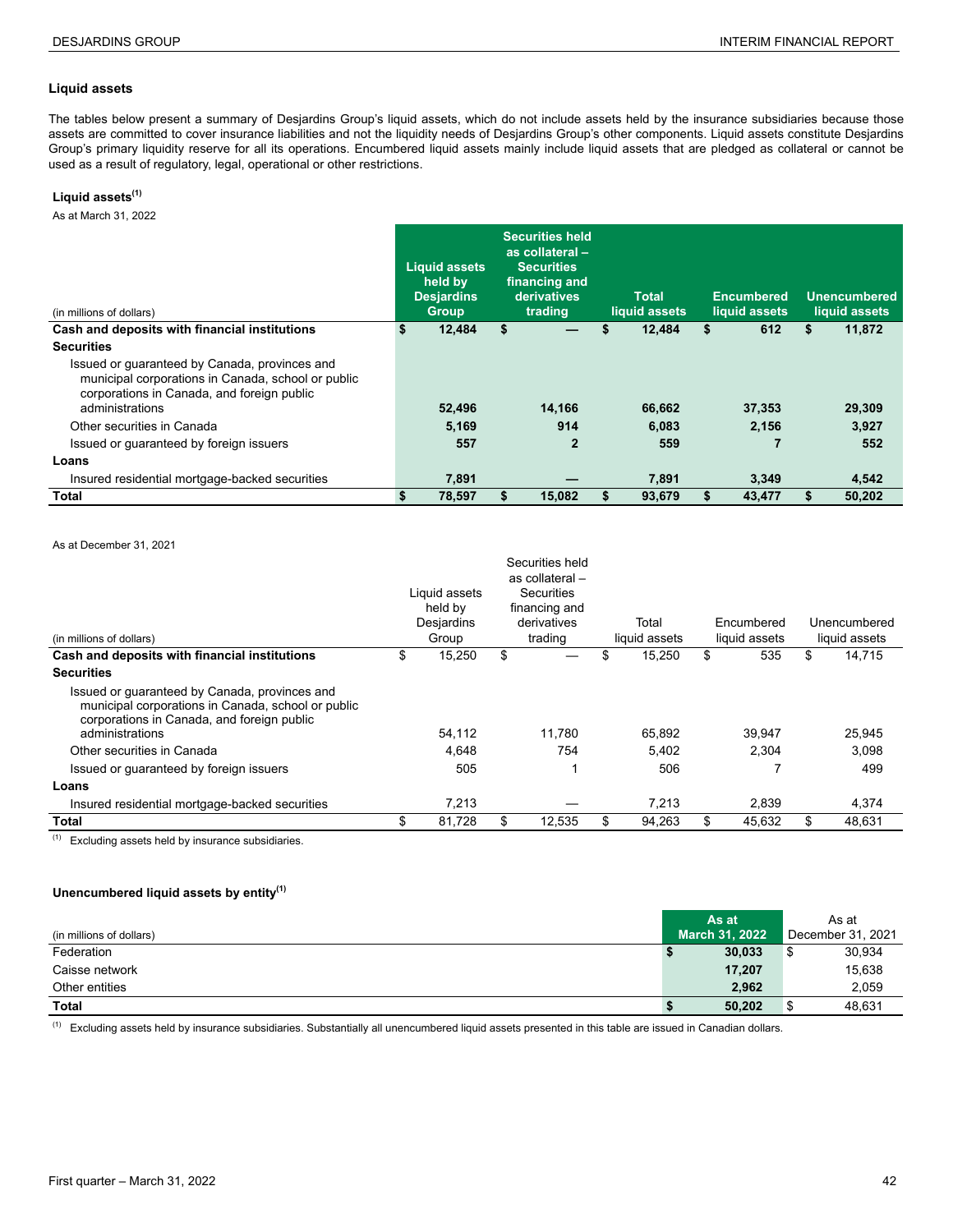#### **Encumbered assets**

In the normal course of its operations, Desjardins Group pledges securities, loans and other assets as collateral, mainly with regard to financing operations, participation in clearing and payments systems, and operations related to provisions for claims and adjustment expenses. The following table presents, for all assets on the Combined Balance Sheets and securities held as collateral, those that are encumbered as well as those that may be pledged as collateral as part of financing or other transactions.

#### **Encumbered assets**

As at March 31, 2022 **0**

|                                                | <b>Combined</b> |   |                   |               |      |                          |   | <b>Breakdown of total assets</b> |   |                            |             |
|------------------------------------------------|-----------------|---|-------------------|---------------|------|--------------------------|---|----------------------------------|---|----------------------------|-------------|
|                                                | <b>Balance</b>  |   | <b>Securities</b> |               |      | <b>Encumbered assets</b> |   |                                  |   | <b>Unencumbered assets</b> |             |
|                                                | <b>Sheet</b>    |   | held as           | <b>Total</b>  |      | <b>Pledged as</b>        |   |                                  |   | Available as               |             |
| (in millions of dollars)                       | assets          |   | collateral        | assets        |      | collateral               |   | Other $(1)$                      |   | collateral                 | Other $(2)$ |
| Cash and deposits with financial institutions  | 13,728<br>S.    | S |                   | 13,728<br>S.  | - 56 |                          | S | 612                              | S | $11.872$ \$                | 1.244       |
| Securities                                     | 88.977          |   | 21.964            | 110.941       |      | 45.803                   |   | 1,377                            |   | 33,006                     | 30,755      |
| Securities borrowed or purchased under reverse |                 |   |                   |               |      |                          |   |                                  |   |                            |             |
| repurchase agreements                          | 14.686          |   | —                 | 14.686        |      |                          |   |                                  |   |                            | 14,686      |
| Net loans and acceptances                      | 233,614         |   | $\qquad \qquad -$ | 233,614       |      | 25,738                   |   |                                  |   | 68.903                     | 138,973     |
| Segregated fund net assets                     | 21.848          |   | $\qquad \qquad -$ | 21,848        |      |                          |   |                                  |   |                            | 21,848      |
| Other assets                                   | 24,283          |   |                   | 24,283        |      |                          |   |                                  |   | –                          | 24,283      |
| <b>Total</b>                                   | \$397,136       | S | 21.964            | 419.100<br>S. |      | 71,541                   |   | 1.989                            |   | 113.781                    | 231,789     |

As at December 31, 2021

|                                                | Combined    |     |            |     |         |                                       | Breakdown of total assets |     |                     |             |
|------------------------------------------------|-------------|-----|------------|-----|---------|---------------------------------------|---------------------------|-----|---------------------|-------------|
|                                                | Balance     |     | Securities |     |         | Encumbered assets                     |                           |     | Unencumbered assets |             |
|                                                | Sheet       |     | held as    |     | Total   | Pledged as                            |                           |     | Available as        |             |
| (in millions of dollars)                       | assets      |     | collateral |     | assets  | collateral                            | Other $(1)$               |     | collateral          | Other $(2)$ |
| Cash and deposits with financial institutions  | 16,328<br>S | \$  |            | S   | 16,328  | \$<br>$\hspace{0.1mm}-\hspace{0.1mm}$ | \$<br>535                 | \$  | 14,715              | \$<br>1,078 |
| Securities                                     | 93,099      |     | 17.968     |     | 111,067 | 46,436                                | 1,315                     |     | 29,482              | 33,834      |
| Securities borrowed or purchased under reverse |             |     |            |     |         |                                       |                           |     |                     |             |
| repurchase agreements                          | 12,019      |     |            |     | 12,019  |                                       |                           |     |                     | 12,019      |
| Net loans and acceptances                      | 230,779     |     |            |     | 230.779 | 26,304                                |                           |     | 63.954              | 140,521     |
| Segregated fund net assets                     | 22.804      |     |            |     | 22.804  |                                       |                           |     |                     | 22,804      |
| Other assets                                   | 22.056      |     |            |     | 22.056  |                                       |                           |     |                     | 22,056      |
| Total                                          | \$ 397.085  | \$. | 17.968     | \$. | 415.053 | 72.740                                | .850                      | \$. | 108.151             | 232.312     |

(1) Assets that cannot be used for legal or other reasons.

(2) "Other" unencumbered assets include those of the insurance companies as well as assets that in management's opinion would not be immediately available for collateral or financing purposes in their current form. Some of these other assets could eventually be assigned to the central bank as collateral.

#### **Liquidity coverage ratio**

The liquidity coverage ratio (LCR) was developed by the BCBS to promote the short-term resilience of the liquidity risk profile of financial institutions, and incorporated into the *Liquidity Adequacy Guideline* issued by the AMF. The LCR is the ratio of a stock of unencumbered high-quality liquid assets (HQLA) to net cash outflows over the next 30 days in the event of an acute liquidity stress scenario.

Under the AMF's *Liquidity Adequacy Guideline*, HQLA qualifying for the purpose of calculating the LCR consist of assets that can be converted quickly into cash at little or no loss of value on financial markets. For Desjardins Group, such high-quality liquid assets are comprised essentially of cash and highly rated securities issued or guaranteed by various levels of government. The AMF guideline also prescribes weightings for cash inflows and outflows.

Desjardins Group's average LCR was 134% for the quarter ended March 31, 2022, compared to 140% for the previous quarter. The AMF stipulates that this ratio is not to be less than the minimum requirements of 100% in the absence of stressed conditions. This ratio is proactively managed by Desjardins Group's Treasury, and an appropriate level of high-quality liquid assets is maintained for adequate coverage of the theoretical cash outflows associated with the standardized crisis scenario within the Basel III framework. Desjardins Group's main sources of theoretical cash outflows are a potential serious run on deposits by members of Desjardins caisses and a sudden drying-up of the short-term institutional funding sources used on a day-to-day basis by Desjardins Group.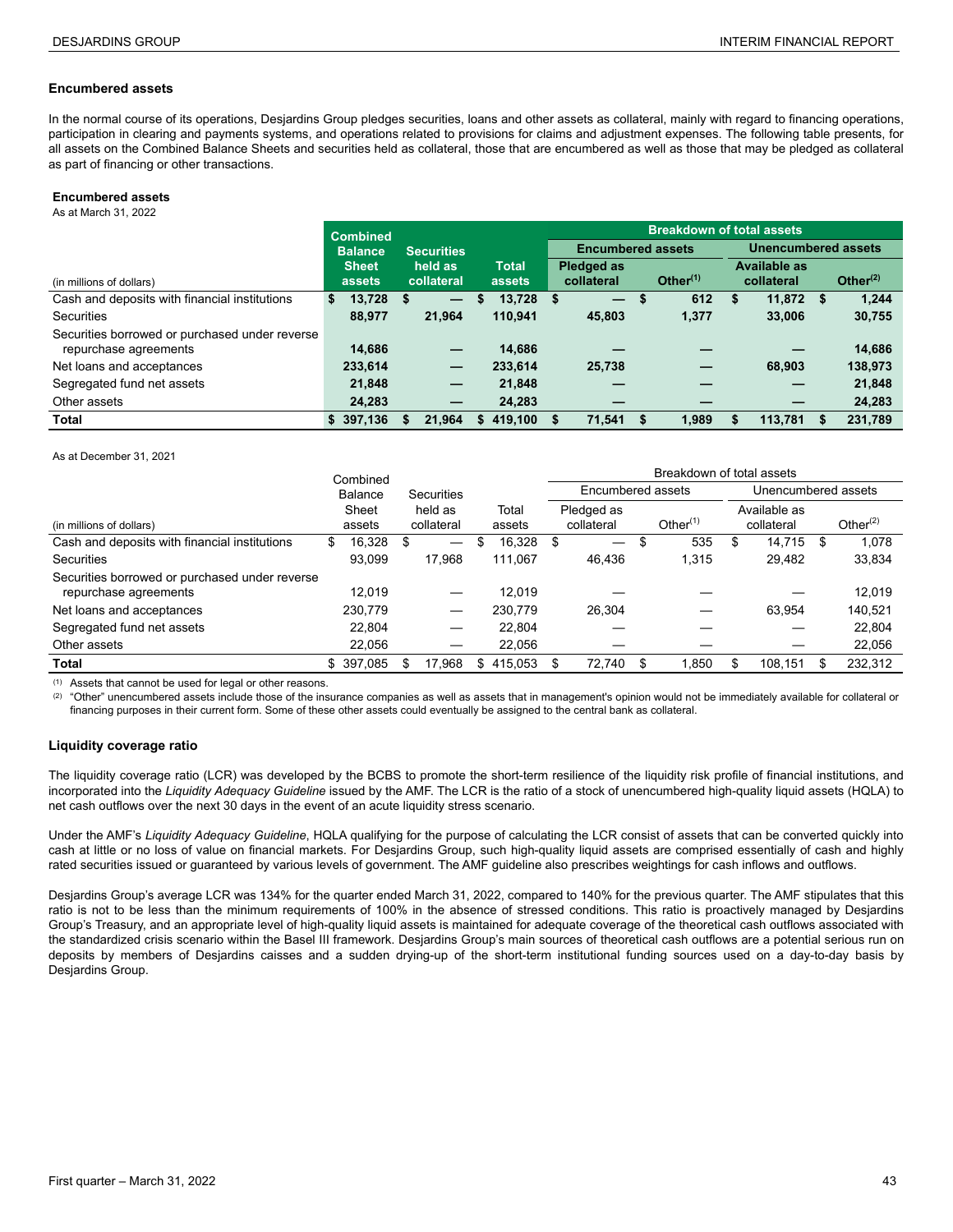The table below presents quantitative information regarding the LCR, based on the template recommended in the AMF's *Liquidity Adequacy Guideline* for disclosure requirements.

#### **Liquidity coverage ratio(1)**

|                                                                                        |                                                                             |                       |                                                                            | For the quarter                                                     |
|----------------------------------------------------------------------------------------|-----------------------------------------------------------------------------|-----------------------|----------------------------------------------------------------------------|---------------------------------------------------------------------|
|                                                                                        | For the quarter ended                                                       |                       | ended                                                                      |                                                                     |
|                                                                                        |                                                                             | <b>March 31, 2022</b> |                                                                            | December 31, 2021                                                   |
| (in millions of dollars and as a percentage)                                           | <b>Total</b><br>non-weighted<br>value $^{(2)}$<br>(average <sup>(4)</sup> ) |                       | <b>Total</b><br>weighted value <sup>(3)</sup><br>(average <sup>(4)</sup> ) | Total<br>weighted value <sup>(3)</sup><br>(average <sup>(4)</sup> ) |
| <b>High-quality liquid assets</b>                                                      |                                                                             |                       |                                                                            |                                                                     |
| Total high-quality liquid assets                                                       | N/A                                                                         | \$                    | 40,897                                                                     | \$<br>44.895                                                        |
| <b>Cash outflows</b>                                                                   |                                                                             |                       |                                                                            |                                                                     |
| Retail deposits and small business deposits, including:                                | \$<br>104,758                                                               |                       | 6,906                                                                      | 6,792                                                               |
| Stable deposits                                                                        | 51,001                                                                      |                       | 1,530                                                                      | 1,495                                                               |
| Less stable deposits                                                                   | 53,757                                                                      |                       | 5,376                                                                      | 5,297                                                               |
| Unsecured wholesale funding, including:                                                | 38,025                                                                      |                       | 17,777                                                                     | 19,619                                                              |
| Operational deposits (all counterparties) and deposits in cooperative bank<br>networks | 11,605                                                                      |                       | 2,780                                                                      | 2,703                                                               |
| Non-operational deposits (all counterparties)                                          | 19,373                                                                      |                       | 7,950                                                                      | 8,436                                                               |
| Unsecured debt                                                                         | 7,047                                                                       |                       | 7.047                                                                      | 8,480                                                               |
| Secured wholesale funding                                                              | N/A                                                                         |                       | 97                                                                         | 156                                                                 |
| Additional requirements, including:                                                    | 15,018                                                                      |                       | 2,965                                                                      | 3,142                                                               |
| Outflows related to exposures on derivatives and other collateral required             | 1,037                                                                       |                       | 919                                                                        | 1,133                                                               |
| Outflows related to funding loss on debt products                                      | 121                                                                         |                       | 121                                                                        | 123                                                                 |
| Credit and liquidity facilities                                                        | 13,860                                                                      |                       | 1,925                                                                      | 1,886                                                               |
| Other contractual funding liabilities                                                  | 4,316                                                                       |                       | 2,655                                                                      | 2,019                                                               |
| Other contingent funding liabilities                                                   | 98,628                                                                      |                       | 2,477                                                                      | 2,513                                                               |
| <b>Total cash outflows</b>                                                             | N/A                                                                         | \$                    | 32,877                                                                     | \$<br>34,241                                                        |
| Cash inflows                                                                           |                                                                             |                       |                                                                            |                                                                     |
| Secured loans (e.g. reverse repurchase agreements)                                     | \$<br>6.149                                                                 | \$                    | 514                                                                        | \$<br>363                                                           |
| Inflows related to completely effective exposures                                      | 3,323                                                                       |                       | 1,661                                                                      | 1,805                                                               |
| Other cash inflows                                                                     | 52                                                                          |                       | 52                                                                         |                                                                     |
| <b>Total cash inflows</b>                                                              | \$<br>9,524                                                                 | \$                    | 2,227                                                                      | \$<br>2,168                                                         |

|                                  | <b>Total adiusted</b><br>value $(5)$ | Total adjusted<br>value $(5)$ |
|----------------------------------|--------------------------------------|-------------------------------|
| Total high-quality liquid assets | 40.897                               | 44,895                        |
| Total net cash outflows          | 30.650                               | 32.073                        |
| Liquidity coverage ratio         | 134 %                                | 140 %                         |

(1) Excluding the insurance subsidiaries.<br>(2) The non-weighted values of cash inflo

(2) The non-weighted values of cash inflows and outflows represent unpaid balances either maturing or falling due and payable within 30 days.

(3) Weighted values are calculated after the "haircuts" prescribed for high-quality liquid assets and the rates prescribed for cash inflows and outflows have been applied.

 $(4)$  The ratio is presented based on the average daily data for the quarter.

(5) The total adjusted value takes into account, if applicable, the caps prescribed by the AMF for high-quality liquid assets and cash inflows.

#### **Net stable funding ratio**

The net stable funding ratio (NSFR) was developed by the BCBS to promote the medium- and long-term resilience of the liquidity risk profile of financial institutions, and incorporated into the AMF's *Liquidity Adequacy Guideline*. The NSFR requires financial institutions to maintain a stable funding and capitalization profile in relation to the composition of their assets and off-balance sheet activities. This ratio limits overreliance on short-term wholesale funding, encourages better assessment of funding risk across all on- and off-balance sheet items, and promotes funding stability.

The NSFR presents the amount of available stable funding (ASF) relative to the amount of required stable funding (RSF). The amount of ASF designates the portion of capital and liabilities considered stable over a one-year horizon. Liabilities with the longest contractual maturities are the most significant contributors to the increase in the ratio. The amount of RSF is measured based on the broad characteristics of the liquidity risk profile of assets and offbalance sheet exposures. The amounts of ASF and RSF are weighted to reflect the degree of stability of liabilities and the liquidity of assets. According to the AMF's *Liquidity Adequacy Guideline*, this ratio should be equal to at least 100% on an on-going basis.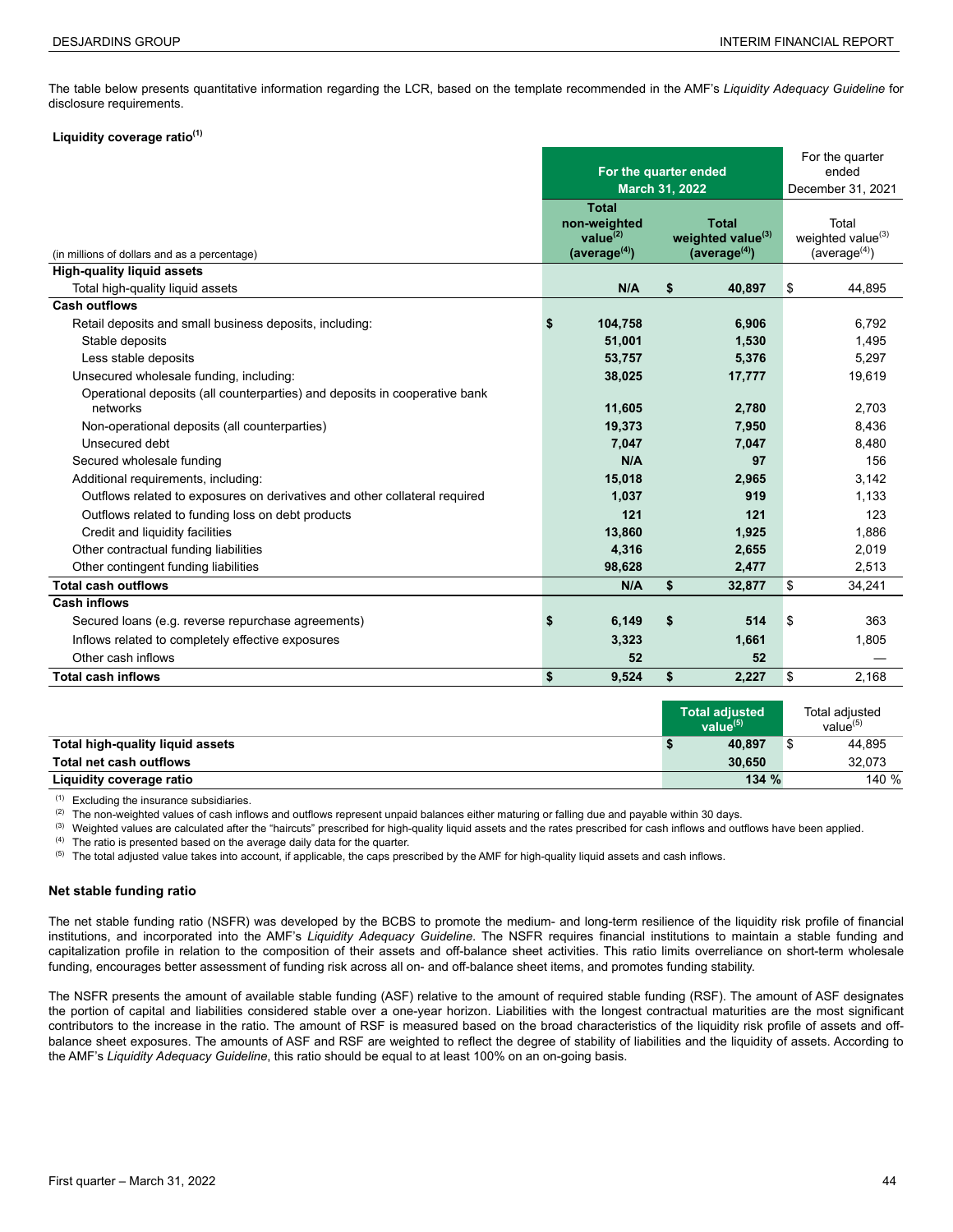The table below presents quantitative information regarding the NSFR, based on the template recommended in the AMF's *Liquidity Adequacy Guideline* for disclosure requirements.

#### **Net Stable Funding Ratio(1)**

|                                                                                                                                                                                                 |                                       | As at<br>December |                           |                   |                   |                   |
|-------------------------------------------------------------------------------------------------------------------------------------------------------------------------------------------------|---------------------------------------|-------------------|---------------------------|-------------------|-------------------|-------------------|
|                                                                                                                                                                                                 | Unweighted value by residual maturity | 31, 2021          |                           |                   |                   |                   |
| (in millions of dollars and as a percentage)                                                                                                                                                    | <b>No</b><br>maturity                 | < 6 months        | 6 months<br>to $<$ 1 year | $\geq 1$ year     | Weighted<br>value | Weighted<br>value |
| Available Stable Funding (ASF) item                                                                                                                                                             |                                       |                   |                           |                   |                   |                   |
| Capital                                                                                                                                                                                         | 32,215 \$<br>\$                       |                   | \$                        | \$<br>\$          | 32,215            | \$<br>32,567      |
| Regulatory capital                                                                                                                                                                              | 32,215                                |                   |                           |                   | 32,215            | 32,567            |
| Other capital instruments                                                                                                                                                                       |                                       |                   |                           |                   |                   |                   |
| Retail deposits and deposits from small business customers                                                                                                                                      | 81,233                                | 45,655            | 12,787                    | 30,138            | 157,920           | 156,057           |
| Stable deposits                                                                                                                                                                                 | 46,172                                | 7,555             | 4,306                     | 9,653             | 64,785            | 64,427            |
| Less stable deposits                                                                                                                                                                            | 35,061                                | 38,100            | 8,481                     | 20,485            | 93,135            | 91,630            |
| Wholesale funding                                                                                                                                                                               | 28,302                                | 43,649            | 1,737                     | 16,147            | 31,634            | 29,110            |
| Operational deposits                                                                                                                                                                            | 10,940                                |                   | -                         | $\qquad \qquad -$ | 5,470             | 4,354             |
| Other wholesale funding                                                                                                                                                                         | 17,362                                | 43,649            | 1,737                     | 16,147            | 26,164            | 24,756            |
| Liabilities with matching interdependent assets                                                                                                                                                 |                                       | 869               | 845                       | 10,824            |                   |                   |
| Other liabilities                                                                                                                                                                               | 20,362                                | 10,017            | 6,171                     |                   |                   |                   |
| <b>NSFR</b> derivative liabilities                                                                                                                                                              | N/A                                   |                   | 6,171                     |                   | N/A               | N/A               |
| All other liabilities and equity not included in the above                                                                                                                                      | 20,362                                | 10,017            |                           |                   |                   |                   |
| <b>Total ASF</b>                                                                                                                                                                                | N/A                                   | N/A               | N/A                       | $N/A$ \$          | 221,769           | \$<br>217,734     |
| <b>Required Stable Funding (RSF) item</b>                                                                                                                                                       |                                       |                   |                           |                   |                   |                   |
| Total NSFR high-quality liquid assets (HQLA)                                                                                                                                                    | N/A                                   | N/A               | N/A                       | $N/A$ \$          | 767               | \$<br>750         |
| Deposits held by other financial institutions for operational                                                                                                                                   | \$<br>— \$                            | — \$              | — \$                      |                   |                   |                   |
| Performing loans and securities                                                                                                                                                                 | 19,472                                | 40,920            | 18,076                    | 158,150           | 153,180           | 150,387           |
| Performing loans to financial institutions secured by Level 1                                                                                                                                   |                                       | 12,493            |                           |                   | 625               | 518               |
| Performing loans to financial institutions secured by<br>non-Level 1 HQLA and unsecured performing loans to<br>financial institutions                                                           |                                       | 2,685             |                           | 476               | 744               | 591               |
| Performing loans to non-financial corporate clients, loans to<br>retail and small business customers, and loans to<br>sovereigns, central banks and public sector entities (PSEs),<br>of which: | 13,792                                | 19,944            | 9,824                     | 54,656            | 70,573            | 69,244            |
| Loans with a risk weight of less than or equal to 35% under                                                                                                                                     |                                       |                   |                           |                   |                   |                   |
| the Basel II Standardized Approach for credit risk                                                                                                                                              |                                       | 6,621             | 5,816                     | 12,463            | 8,101             | 7,866             |
| Performing residential mortgages, of which:                                                                                                                                                     | 5,655                                 | 4,619             | 7,559                     | 100,933           | 78,510            | 77,491            |
| Loans with a risk weight of less than or equal to 35% under<br>the Basel II Standardized Approach for credit risk<br>Securities that are not in default and do not qualify as HQLA,             | 5,655                                 | 4,619             | 7,559                     | 100,933           | 78,510            | 77,491            |
| including exchange-traded equities                                                                                                                                                              | 25                                    | 1,179             | 693                       | 2,085             | 2,728             | 2,543             |
| Assets with matching interdependent liabilities                                                                                                                                                 |                                       | 869               | 845                       | 10,824            |                   |                   |
| Other assets $(2)$                                                                                                                                                                              |                                       |                   | 26,711                    |                   | 15,550            | 14,426            |
| Physical traded commodities, including gold                                                                                                                                                     |                                       | N/A               | N/A                       | N/A               |                   |                   |
| Assets posted as initial margin for derivative contracts and                                                                                                                                    |                                       |                   |                           |                   |                   |                   |
| contributions to default funds of central counterparties <sup>(2)</sup>                                                                                                                         | N/A                                   |                   | 570                       |                   | 484               | 388               |
| NSFR derivative assets $^{(2)}$                                                                                                                                                                 | N/A                                   |                   | 5,213                     |                   | 309               | 274               |
| NSFR derivative liabilities before deduction of variation margin<br>posted <sup>(2)</sup>                                                                                                       | N/A                                   |                   | 6,171                     |                   |                   |                   |
| All other assets not included in the above categories                                                                                                                                           |                                       | 11                | 4                         | 14,742            | 14,757            | 13,764            |
| Off-balance sheet items                                                                                                                                                                         | N/A                                   |                   | 111,955                   |                   | 2,667             | 2,688             |
| <b>Total RSF</b>                                                                                                                                                                                | N/A                                   | N/A               | N/A                       | $N/A$ \$          | 172,164           | 168,251<br>\$     |
| <b>Net Stable Funding Ratio</b>                                                                                                                                                                 | N/A                                   | N/A               | N/A                       | N/A               | 129 %             | 129 %             |

(1) Excluding the insurance subsidiaries.

(2) The amounts in these lines include the categories of residual maturities of less than 6 months, 6 months to less than 1 year and 1 year or more.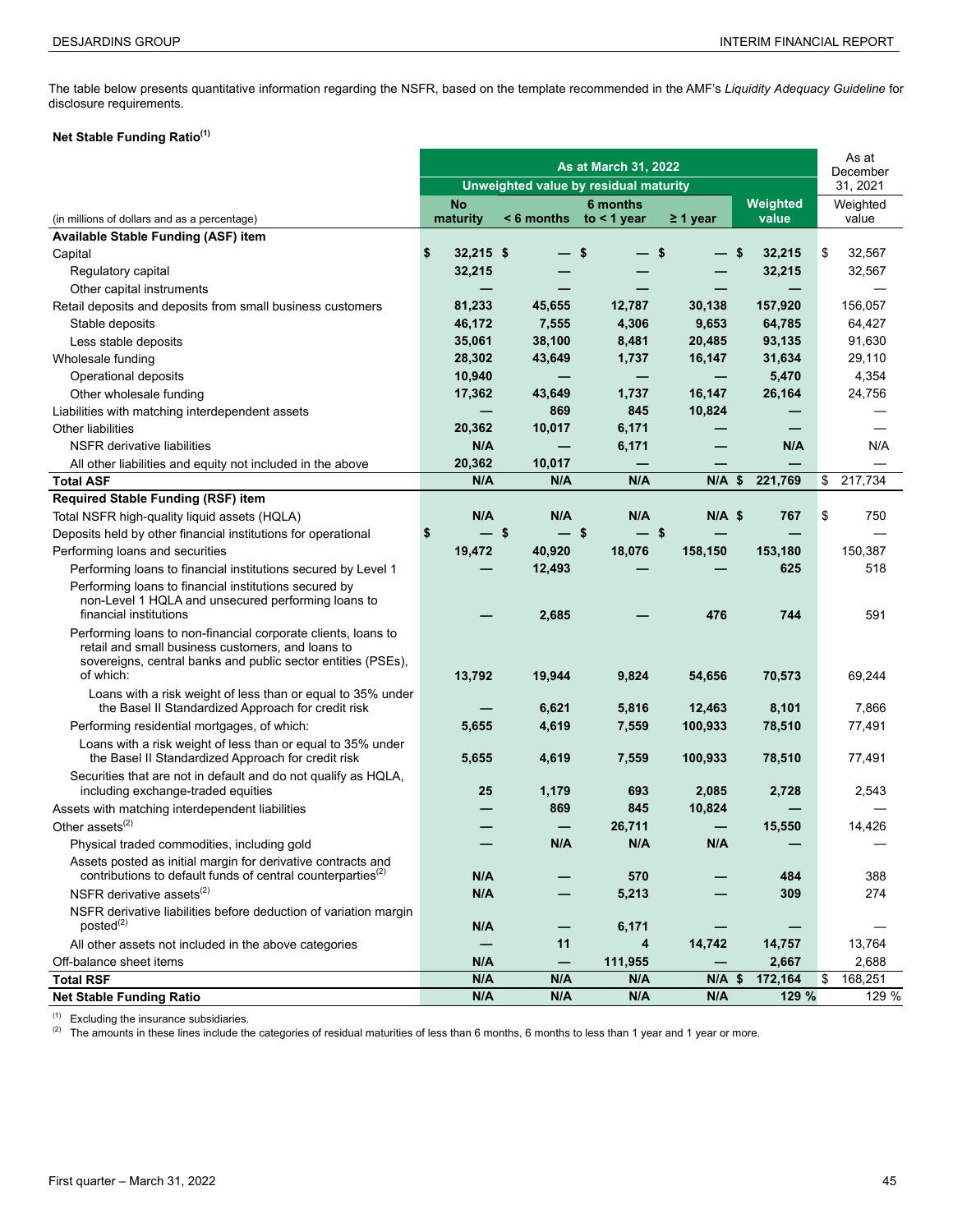#### **Sources of funding**

Core funding, which includes capital, long-term liabilities and a diversified deposit portfolio, is the foundation upon which Desjardins Group's liquidity position depends. The solid base of deposits from individuals combined with wholesale funding, diversified in terms of both the programs used as well as the staggering of contractual maturities, allows Desjardins Group to maintain high regulatory liquidity ratios while ensuring their stability. Total deposits, including wholesale funding, presented on the Combined Balance Sheets amounted to \$242.7 billion as at March 31, 2022, up \$4.3 billion since December 31, 2021. Additional information on deposits is presented in the "Balance sheet management" section.

#### Funding programs and strategies

As Desjardins Group's treasurer, the Federation meets the needs of the organization's members and clients. Its first priority is to implement appropriate strategies to identify, measure and manage risks, and these strategies are regulated by policies. In the first three months of 2022, the Federation succeeded in maintaining a liquidity level sufficient to meet Desjardins Group's needs through its strict treasury policy, solid institutional funding and the contribution of the caisse network. Short-term wholesale funding is used to finance very liquid assets while long-term wholesale funding is mainly used to finance less liquid assets and to support reserves of liquid assets.

In order to secure long-term funding at the lowest cost on the market, the Federation maintains an active presence in the federally-guaranteed mortgage loan securitization market under the *National Housing Act* (NHA) Mortgage-Backed Securities Program*.* In addition, to ensure stable funding, it diversifies its sources from institutional markets. It therefore resorts to the capital markets when conditions are favourable, and makes public and private issues of term notes on Canadian, U.S. and European markets, as required.

The main programs currently used by the Federation are as follows:

#### **Main funding programs**

| As at March 31, 2022 |  |
|----------------------|--|
|                      |  |

|                                                     | Maximum authorized amount |
|-----------------------------------------------------|---------------------------|
| Medium-term notes (Canadian) <sup>(1)</sup>         | \$10 billion              |
| Covered bonds (multi-currency)                      | \$26 billion              |
| Short-term notes (European)                         | €3 billion                |
| Short-term notes (U.S.)                             | US\$15 billion            |
| Medium-term and subordinated notes (multi-currency) | €7 billion                |
| NVCC subordinated notes (Canadian)                  | \$3 billion               |

 $(1)$  Includes the sustainable bonds program.

The following table presents the remaining terms to maturity of wholesale funding.

#### **Remaining contractual term to maturity of wholesale funding <sup>4</sup>**

|                              | <b>As at March 31, 2022</b> |           |    |                          |    |          |    |                                 |    |                        |    |          |    |                          |    |              | As at |                      |
|------------------------------|-----------------------------|-----------|----|--------------------------|----|----------|----|---------------------------------|----|------------------------|----|----------|----|--------------------------|----|--------------|-------|----------------------|
|                              |                             | Less than |    | 1 to $3$                 |    | $3$ to 6 |    | 6 to 12                         |    | $Total -$<br>Less than |    | 1 to $2$ |    | Over 2                   |    |              |       | December<br>31, 2021 |
| (in millions of dollars)     |                             | 1 month   |    | months                   |    | months   |    | months                          |    | 1 year                 |    | years    |    | years                    |    | <b>Total</b> |       | Total                |
| Bearer discount notes        | \$                          | 1,508     | S  | 1,059                    | \$ | 10       | \$ | 27                              | \$ | 2,604                  | \$ | —        | \$ | $\overline{\phantom{m}}$ | S  | 2,604        | \$    | 2,414                |
| Commercial paper             |                             | 3,155     |    | 3,358                    |    | 670      |    | 840                             |    | 8,023                  |    | –        |    |                          |    | 8,023        |       | 10,270               |
| Medium-term notes            |                             |           |    | $\overline{\phantom{m}}$ |    | 1,296    |    | $\qquad \qquad - \qquad \qquad$ |    | 1,296                  |    | 798      |    | 5,273                    |    | 7,367        |       | 8.414                |
| Mortgage loan securitization |                             |           |    | 479                      |    | 389      |    | 844                             |    | 1.712                  |    | 2.283    |    | 8,511                    |    | 12.506       |       | 12,431               |
| Covered bonds                |                             | 488       |    | 490                      |    | 1,250    |    |                                 |    | 2,228                  |    | 3,008    |    | 4,055                    |    | 9,291        |       | 8.460                |
| Subordinated notes           |                             |           |    |                          |    |          |    |                                 |    |                        |    |          |    | 1.952                    |    | 1,952        |       | 1,960                |
| <b>Total</b>                 | S.                          | 5,151     | S  | 5.386                    | S. | 3.615    | S. | 1.711                           | \$ | 15.863                 | S  | 6,089    | S  | 19.791                   | S. | 41.743       | S     | 43,949               |
| Including:                   |                             |           |    |                          |    |          |    |                                 |    |                        |    |          |    |                          |    |              |       |                      |
| Secured                      | \$                          | 488       | \$ | 969                      | S. | 1,638    | \$ | 844                             | S  | 3,939                  | \$ | 5,291    | S. | 14,518                   | S. | 23,748       | \$    | 22,851               |
| Unsecured                    |                             | 4.663     |    | 4.417                    |    | 1.977    |    | 867                             |    | 11.924                 |    | 798      |    | 5.273                    |    | 17.995       |       | 21.098               |

Desjardins Group's total wholesale funding presented in the table above was carried out by the Federation. Total wholesale funding decreased by \$2.2 billion compared to December 31, 2021. This drop was mainly due to the decline in commercial paper and medium-term notes, partly offset by the increase in covered bonds. Desjardins Group does not foresee any event, commitment or requirement that could have a major impact on its ability to raise funds through wholesale funding or its members' deposits.

In addition, Desjardins Group diversifies its funding sources in order to limit its reliance on a single currency. The "Wholesale funding by currency" table presents a breakdown of borrowings on markets and subordinated notes by currency. These funds are obtained primarily through short- and medium-term notes, mortgage loan securitization, covered bonds and subordinated notes.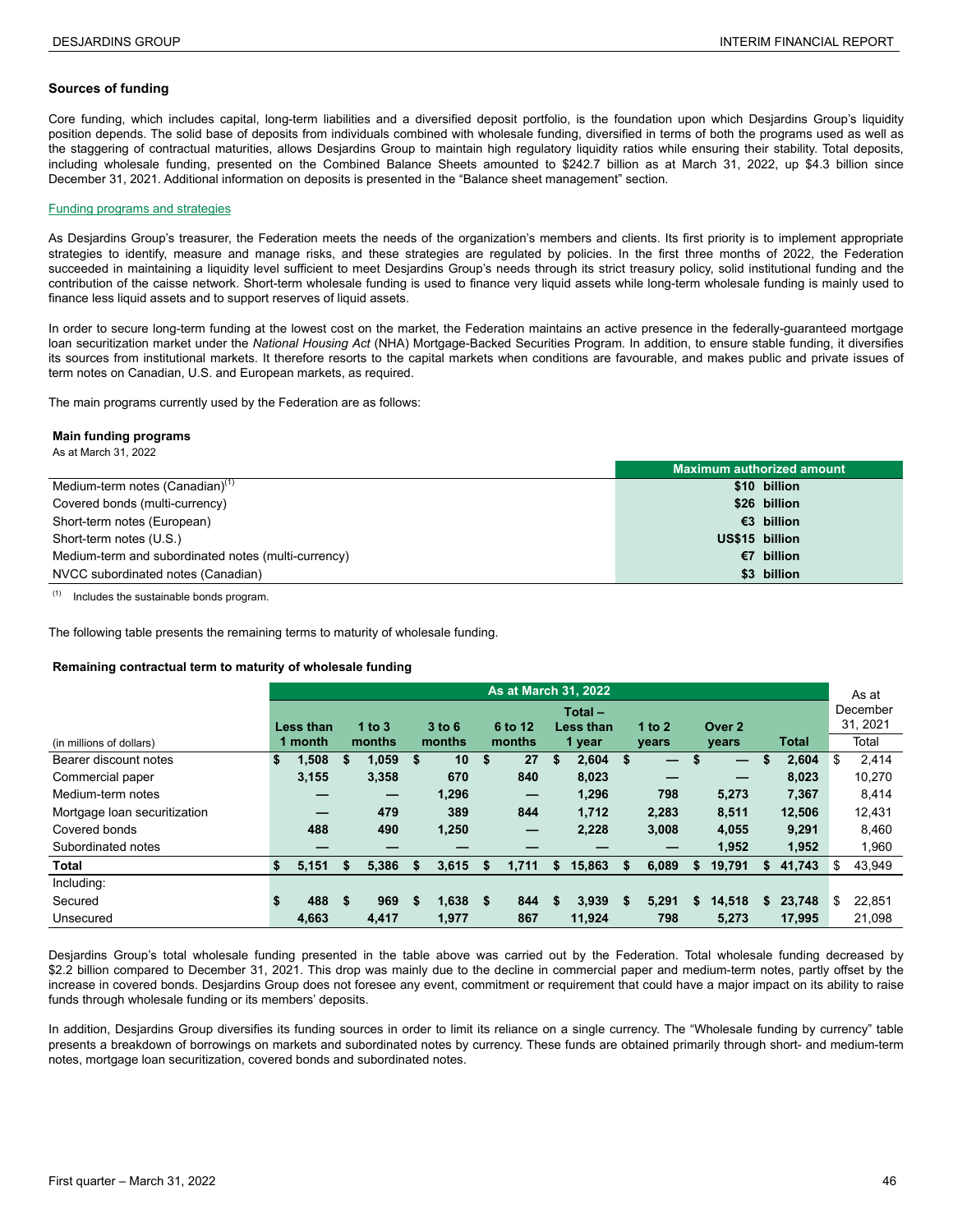#### **Wholesale funding by currency**

|                                              | As at                 |               |  | As at             |         |
|----------------------------------------------|-----------------------|---------------|--|-------------------|---------|
| (in millions of dollars and as a percentage) | <b>March 31, 2022</b> |               |  | December 31, 2021 |         |
| Canadian dollars                             | 21.960                | 52.7%         |  | 22.767            | 51.8 %  |
| U.S. dollars                                 | 14.046                | 33.6          |  | 14.167            | 32.2    |
| Other                                        | 5.737                 | 13.7          |  | 7.015             | 16.0    |
| Total                                        | 41.743                | $100.0 \%$ \$ |  | 43.949            | 100.0 % |

Moreover, the Federation participated in new issues under the NHA Mortgage-Backed Securities Program for a total amount of \$460 million in the first three months of 2022. On February 8, 2022, the Federation also made an issue totalling 750 million euros under its legislative covered bond program.

Outstanding notes issued under the Federation's medium-term funding programs amounted to \$29.2 billion as at March 31, 2022, compared to \$29.3 billion as at December 31, 2021. The outstanding notes for these issues are presented under "Deposits – Business and government" on the Combined Balance Sheets.

Overall, these transactions made it possible to adequately meet the liquidity needs of Desjardins Group, to better diversify its sources of funding and to further extend the average term.

#### **Credit ratings of securities issued and outstanding**

Desjardins Group's credit ratings affect its ability to access sources of funding on capital markets, as well as the conditions of such funding. They are also a factor considered in certain Desjardins Group transactions involving counterparties.

Rating agencies assign credit ratings and related ratings outlooks based on their own proprietary methodology, which includes a number of analytical criteria, including factors that are not under Desjardins Group's control. The rating agencies evaluate Desjardins Group on a combined basis and recognize its capitalization, its consistent financial performance, its significant market shares in Québec and the quality of its assets. Consequently, the credit ratings of the Federation, a reporting issuer, are backed by Desjardins Group's financial strength.

The Federation has first-class credit ratings that are among the best of the major Canadian and international banking institutions.

As at the date of this MD&A, the credit ratings and outlooks of rating agencies were as follows:

#### **Credit ratings of securities issued and outstanding**

|                                                   |               |               |                | <b>STANDARD &amp;</b> |
|---------------------------------------------------|---------------|---------------|----------------|-----------------------|
|                                                   | <b>DBRS</b>   | <b>FITCH</b>  | <b>MOODY'S</b> | <b>POOR'S</b>         |
| Fédération des caisses Desjardins du Québec       |               |               |                |                       |
| Counterparty/Deposits <sup>(1)</sup>              | AA            | AA            | Aa1            | $A+$                  |
| Short-term debt                                   | $R-1$ (high)  | $F1+$         | $P-1$          | $A-1$                 |
| Medium- and long-term debt, existing senior $(2)$ | AA            | AA            | Aa2            | $A+$                  |
| Medium- and long-term debt, senior <sup>(3)</sup> | AA (low)      | AA-           | A <sub>1</sub> | А-                    |
| NVCC subordinated notes                           | A (low)       | A             | A <sub>2</sub> | BBB+                  |
| Covered bonds                                     |               | <b>AAA</b>    | Aaa            |                       |
| Outlook                                           | <b>Stable</b> | <b>Stable</b> | <b>Stable</b>  | <b>Stable</b>         |

(1) Represents Moody's long-term deposit rating and counterparty risk rating, S&P's issuer credit rating, DBRS's long-term deposit rating, and Fitch's long-term issuer default rating, long-term deposit rating and derivative counterparty rating.

(2) Includes senior medium- and long-term debt issued before March 31, 2019, as well as senior medium- and long-term debt issued on or after this date and which is excluded from the internal recapitalization (bail-in) regime applicable to Desjardins Group.

(3) Includes senior medium- and long-term debt issued on or after March 31, 2019, which qualifies for the internal recapitalization (bail-in) regime applicable to Desjardins Group.

Desjardins Group regularly monitors the additional level of obligations that its counterparties would require in the event of a credit rating downgrade for the Federation. This monitoring enables Desjardins Group to assess the impact of such a downgrade on its funding capabilities and its ability to perform transactions in the normal course of its operations as well as ensure that it has the additional liquid assets and collateral to meet its obligations. Currently, Desjardins Group is not obliged to provide additional collateral in the event of its credit rating being lowered three notches by one or more credit rating agencies.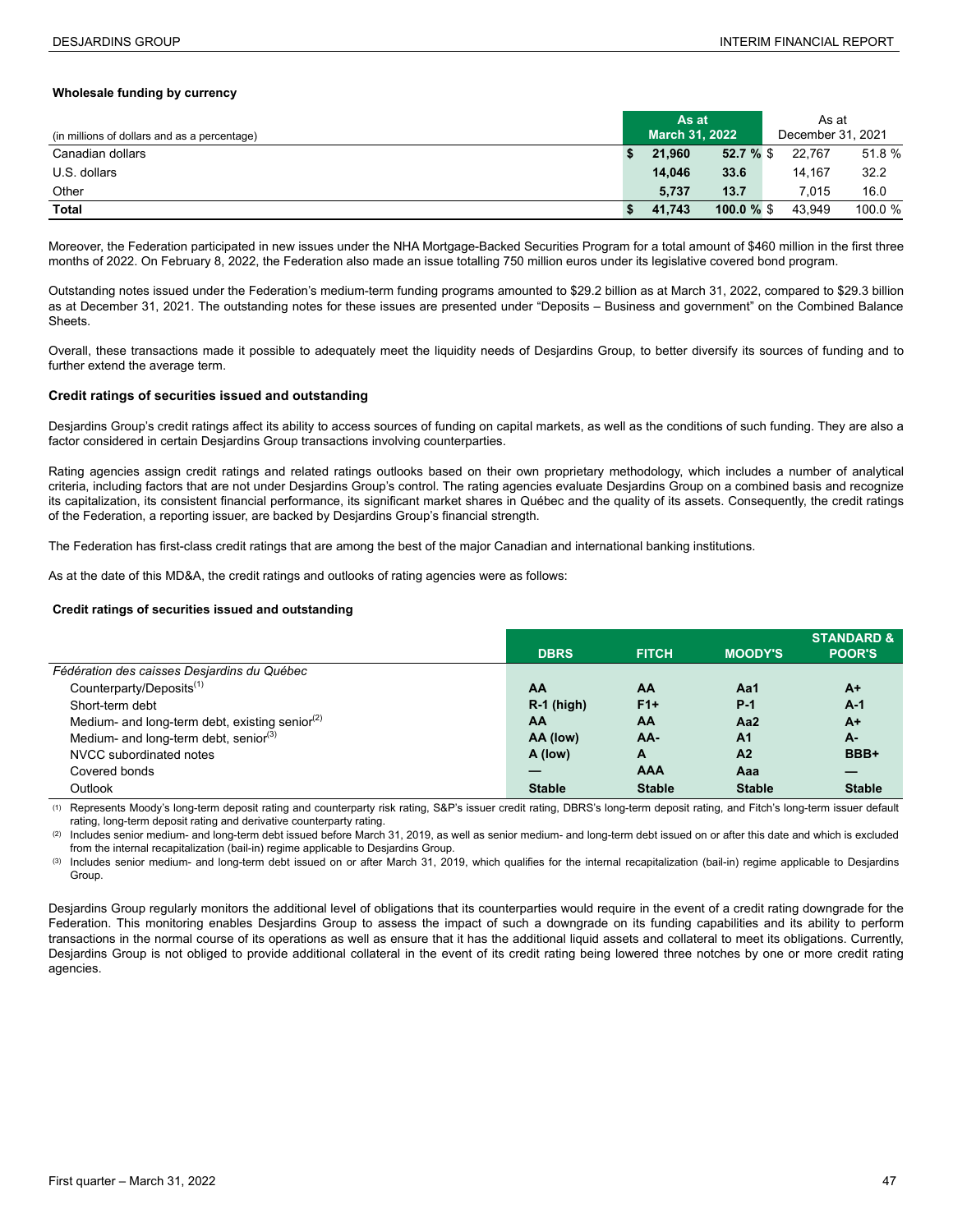#### **Contractual maturities of on-balance sheet items and off-balance sheet commitments**

The following table presents assets and liabilities recorded on the Combined Balance Sheets and off-balance sheet commitments at their carrying amount and classified according to their residual contractual maturities. The classification of maturities is an information source for liquidity and funding risk, but it differs from the analysis performed by Desjardins Group to determine the expected maturity of the items for liquidity risk management purposes. Many factors other than contractual maturity are taken into consideration to measure expected future cash flows and liquidity risk.

The value of the credit commitments presented in this table represents the maximum amount of additional credit that Desjardins Group could be required to grant if the commitments were fully used. The value of guarantees and standby letters of credit amounts to the maximum cash outflows that Desjardins Group could be required to make in the event of complete default of the parties to the guarantees, without taking any possible recovery into account. These commitments and guarantees do not necessarily represent future liquidity needs because a large portion of these instruments will expire or be cancelled without giving rise to any cash outflows.

Note 16, "Insurance contract liabilities", to the Annual Combined Financial Statements provides additional information on the contractual maturities of actuarial liabilities and provisions for claims and adjustment expenses.

#### **Residual contractual maturities of on-balance sheet items and off-balance sheet commitments**

As at March 31, 2022 **<sup>4</sup>**

|                                                                               | <b>Less</b><br>than | $1$ to $3$   | 3 to 6                              | 6 to 9         | 9 to 12 | 1 to 2         | $2$ to $5$ | <b>Over</b>                     | <b>No</b><br>stated |                                                                                            |
|-------------------------------------------------------------------------------|---------------------|--------------|-------------------------------------|----------------|---------|----------------|------------|---------------------------------|---------------------|--------------------------------------------------------------------------------------------|
| (in millions of dollars)                                                      | 1 month             | months       | months<br>months<br>months<br>vears |                |         | vears          | 5 years    | maturity                        | <b>Total</b>        |                                                                                            |
| <b>Assets</b>                                                                 |                     |              |                                     |                |         |                |            |                                 |                     |                                                                                            |
| Cash and deposits with financial<br>institutions                              | $$13,221$ \$        | 507 \$       |                                     | \$             |         | \$             |            |                                 | \$                  | 13,728<br>\$                                                                               |
| <b>Securities</b>                                                             |                     |              |                                     |                |         |                |            |                                 |                     |                                                                                            |
| Securities at fair value through<br>profit or $loss^{(1)}$                    | 317                 | 454          | 620                                 | 873            | 964     | 1,874          | 6,430      | 19,057                          | 5,820               | 36,409                                                                                     |
| Securities at fair value through<br>other comprehensive income <sup>(1)</sup> | 761                 | 396          | 670                                 | 1,083          | 768     | 6,204          | 24,448     | 18,116                          | 72                  | 52,518                                                                                     |
| Securities at amortized cost                                                  |                     | $\mathbf{1}$ | 1                                   |                |         | $\overline{2}$ | 4          | 42                              |                     | 50                                                                                         |
| Securities borrowed or purchased                                              |                     |              |                                     |                |         |                |            |                                 |                     |                                                                                            |
| under reverse repurchase<br>agreements                                        | 13,317              | 541          | 828                                 |                |         |                |            |                                 |                     | 14,686                                                                                     |
| Loans                                                                         |                     |              |                                     |                |         |                |            |                                 |                     |                                                                                            |
| Residential mortgages <sup>(2)</sup>                                          | 2,491               | 3,263        | 5,390                               | 6.680          | 6,186   | 21,620         | 89,620     | 9,419                           | 6,825               | 151,494                                                                                    |
| Consumer, credit card and other<br>personal loans <sup>(2)</sup>              | 64                  | 93           | 210                                 | 245            | 284     | 1,328          | 5,216      | 7,799                           | 8,857               | 24,096                                                                                     |
| Business and government <sup>(2)</sup>                                        | 12,862              | 6,146        | 4,929                               | 5,558          | 4,720   | 4,729          | 11,191     | 2,428                           | 6,320               | 58,883                                                                                     |
| Allowance for credit losses                                                   |                     |              |                                     |                |         |                |            |                                 | (947)               | (947)                                                                                      |
| Segregated fund net assets                                                    |                     |              |                                     |                |         |                |            |                                 | 21,848              | 21,848                                                                                     |
| Client's liability under acceptances                                          | 37                  | 41           | 10                                  |                |         |                |            | -                               |                     | 88                                                                                         |
| Premiums receivable                                                           | 170                 | 65           | 14                                  | $\overline{2}$ |         |                |            | $\qquad \qquad - \qquad \qquad$ | 2,397               | 2,648                                                                                      |
| Derivative financial instruments                                              | 256                 | 284          | 227                                 | 406            | 284     | 1,604          | 2,022      | 210                             |                     | 5,293                                                                                      |
| Amounts receivable from clients.                                              |                     |              |                                     |                |         |                |            |                                 |                     |                                                                                            |
| brokers and financial institutions                                            | 3,369               | 8            |                                     |                |         |                |            |                                 | 1,457               | 4,834                                                                                      |
| Reinsurance assets                                                            | 26                  | 46           | 56                                  | 50             | 50      | 126            | 254        | 972                             |                     | 1,580                                                                                      |
| Right-of-use assets                                                           |                     |              |                                     |                |         |                |            |                                 | 553                 | 553                                                                                        |
| Investment property                                                           |                     |              |                                     |                |         |                |            |                                 | 929                 | 929                                                                                        |
| Property, plant and equipment                                                 |                     |              |                                     |                |         |                |            |                                 | 1,514               | 1,514                                                                                      |
| Goodwill                                                                      |                     |              |                                     |                |         |                |            |                                 | 157                 | 157                                                                                        |
| Intangible assets                                                             |                     |              |                                     |                |         |                |            |                                 | 506                 | 506                                                                                        |
| Investments in companies accounted<br>for using the equity method             |                     |              |                                     |                |         |                |            |                                 | 1,394               | 1,394                                                                                      |
| Net defined benefits plan assets                                              |                     |              |                                     |                |         |                |            |                                 | 673                 | 673                                                                                        |
| Deferred tax assets                                                           |                     |              |                                     |                |         |                |            |                                 | 851                 | 851                                                                                        |
| Other assets                                                                  | 680                 | 493          | 142                                 | 9              | 117     | 21             | 48         | 10                              | 1,831               | 3,351                                                                                      |
| <b>Total assets</b>                                                           | \$47,571            |              |                                     |                |         |                |            |                                 |                     | \$ 12,338 \$ 13,097 \$ 14,906 \$ 13,373 \$ 37,508 \$139,233 \$ 58,053 \$ 61,057 \$ 397,136 |

See page 51 for footnotes.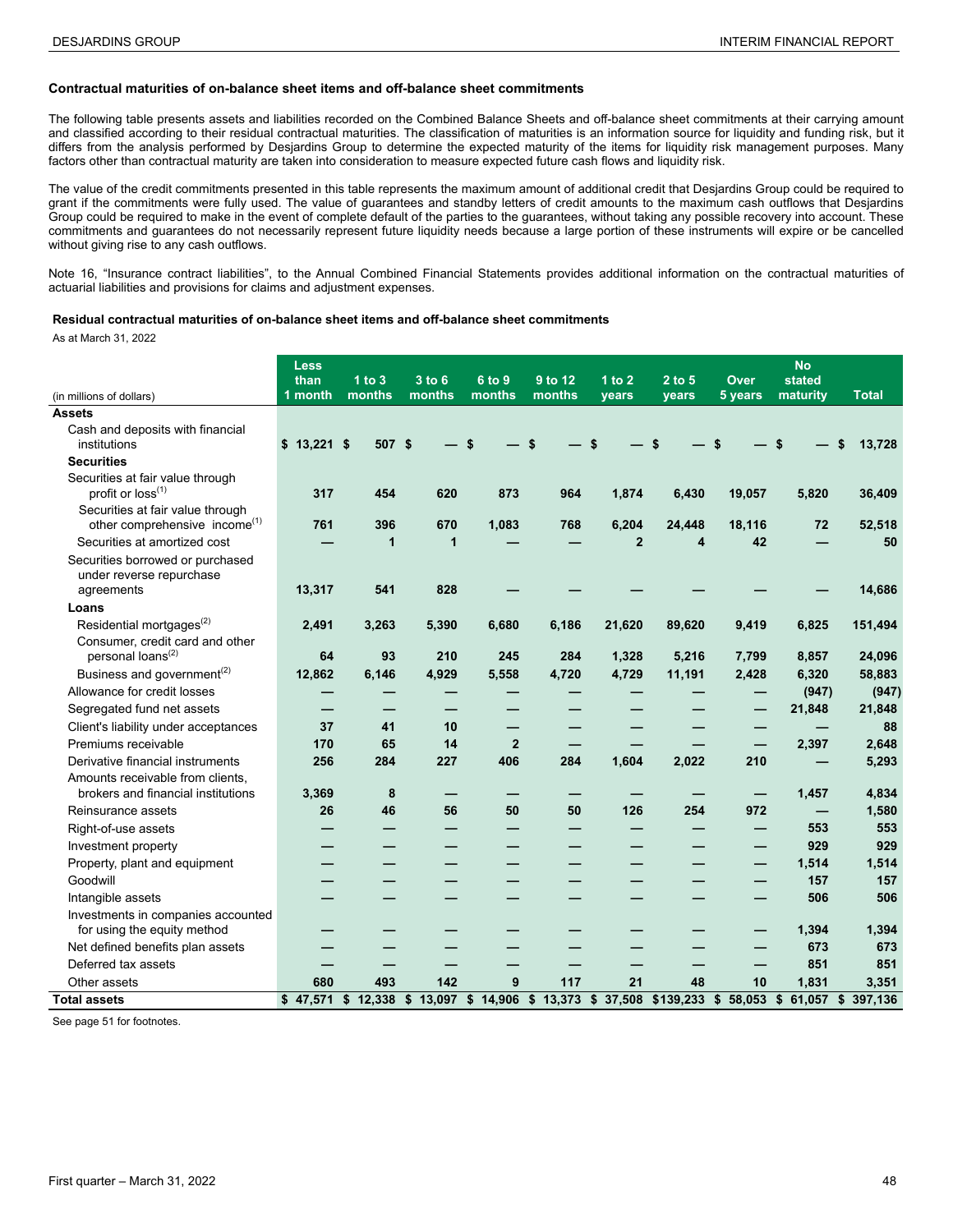# **Residual contractual maturities of on-balance sheet items and off-balance sheet commitments (continued)**

|  | As at March 31, 2022 |  |
|--|----------------------|--|
|  |                      |  |

|                                                                                  | <b>Less</b><br>than | $1$ to $3$       | $3$ to $6$       | 6 to 9                                 | 9 to 12<br>1 to $2$ |                         | $2$ to $5$         | Over    | <b>No stated</b>                              |               |
|----------------------------------------------------------------------------------|---------------------|------------------|------------------|----------------------------------------|---------------------|-------------------------|--------------------|---------|-----------------------------------------------|---------------|
| (in millions of dollars)                                                         | 1 month             | months<br>months |                  | months                                 | months              | vears                   | vears              | 5 years | maturity                                      | <b>Total</b>  |
| <b>Liabilities and equity</b>                                                    |                     |                  |                  |                                        |                     |                         |                    |         |                                               |               |
| <b>Deposits</b>                                                                  |                     |                  |                  |                                        |                     |                         |                    |         |                                               |               |
| Individuals $^{(3)}$                                                             | \$<br>$8.520$ \$    | 5.518            | 4.924<br>- \$    | -\$<br>7,309                           | -\$                 | 4,528 \$ 14,617         | $$15,019$ \$       | 268 \$  | 77,387 \$                                     | 138,090       |
| Business and government <sup>(3)</sup>                                           | 6,972               | 5,848            | 4,149            | 2,214                                  | 1.059               | 7,358                   | 15,071             | 4,150   | 56,765                                        | 103,586       |
| Deposit-taking institutions <sup>(3)</sup>                                       | 556                 | 1                | 3                | $\mathbf{2}$                           | $\overline{2}$      | $\overline{\mathbf{4}}$ | 4                  |         | 444                                           | 1,016         |
| Acceptances                                                                      | 37                  | 41               | 10               |                                        |                     |                         |                    |         |                                               | 88            |
| Commitments related to securities<br>sold short <sup>(4)</sup>                   | 569                 | 661              | 86               | 176                                    | 95                  | 1,384                   | 2,475              | 5.477   | $\overline{7}$                                | 10,930        |
| Commitments related to securities<br>lent or sold under repurchase<br>agreements | 28,854              | 159              |                  |                                        |                     |                         |                    |         |                                               | 29,013        |
| Derivative financial instruments                                                 | 181                 | 149              | 515              | 208                                    | 355                 | 1,891                   | 2,591              | 371     |                                               | 6,261         |
| Amounts payable to clients, brokers<br>and financial institutions                | 3.449               | $\mathbf{1}$     |                  |                                        |                     |                         |                    |         | 6.683                                         | 10,133        |
| Lease liabilities                                                                | 6                   | 12               | 18               | 18                                     | 17                  | 68                      | 178                | 295     | 8                                             | 620           |
| Insurance contract liabilities                                                   | 454                 | 789              | 1,000            | 899                                    | 919                 | 2,258                   | 4,644              | 18,613  | 2,856                                         | 32,432        |
| Segregated fund net liabilities                                                  |                     |                  |                  |                                        |                     |                         |                    |         | 21,847                                        | 21,847        |
| Net defined benefit plan liabilities                                             |                     |                  |                  |                                        |                     |                         |                    |         | 757                                           | 757           |
| Deferred tax liabilities                                                         |                     |                  |                  |                                        |                     |                         |                    |         | 226                                           | 226           |
| Other liabilities                                                                | 3,083               | 671              | 100              | 69                                     | 196                 | 297                     | 99                 | 32      | 2.454                                         | 7,001         |
| Subordinated notes                                                               |                     |                  |                  |                                        |                     |                         | 12                 | 1,940   |                                               | 1,952         |
| Total equity                                                                     |                     |                  |                  |                                        |                     |                         |                    |         | 33,184                                        | 33,184        |
| <b>Total liabilities and equity</b>                                              |                     |                  |                  | \$52,681 \$13,850 \$10,805 \$10,895 \$ |                     |                         |                    |         | 7,171 \$27,877 \$40,093 \$31,146 \$202,618 \$ | 397,136       |
| Off-balance sheet commitments                                                    |                     |                  |                  |                                        |                     |                         |                    |         |                                               |               |
| Credit commitments <sup>(5)</sup>                                                | $1,048$ \$<br>\$    | 601              | \$<br>$1,029$ \$ | 509 \$                                 | 320                 | \$                      | 3,302 \$ 10,287 \$ | 123     | \$<br>106,761                                 | 123,980<br>\$ |
| Indemnification commitments related<br>to securities lending                     |                     |                  |                  |                                        |                     |                         |                    |         | 2,152                                         | 2,152         |
| Documentary letters of credit                                                    | 3                   | $\overline{7}$   | $\overline{2}$   | 3                                      | 1                   |                         |                    |         | 1                                             | 17            |
| Guarantees and standby letters of<br>credit                                      | 110                 | 387              | 358              | 298                                    | 201                 | 36                      | 34                 | 43      | 9                                             | 1,476         |
| Credit default swaps                                                             |                     |                  |                  |                                        |                     |                         |                    | 388     |                                               | 388           |

See page 51 for footnotes.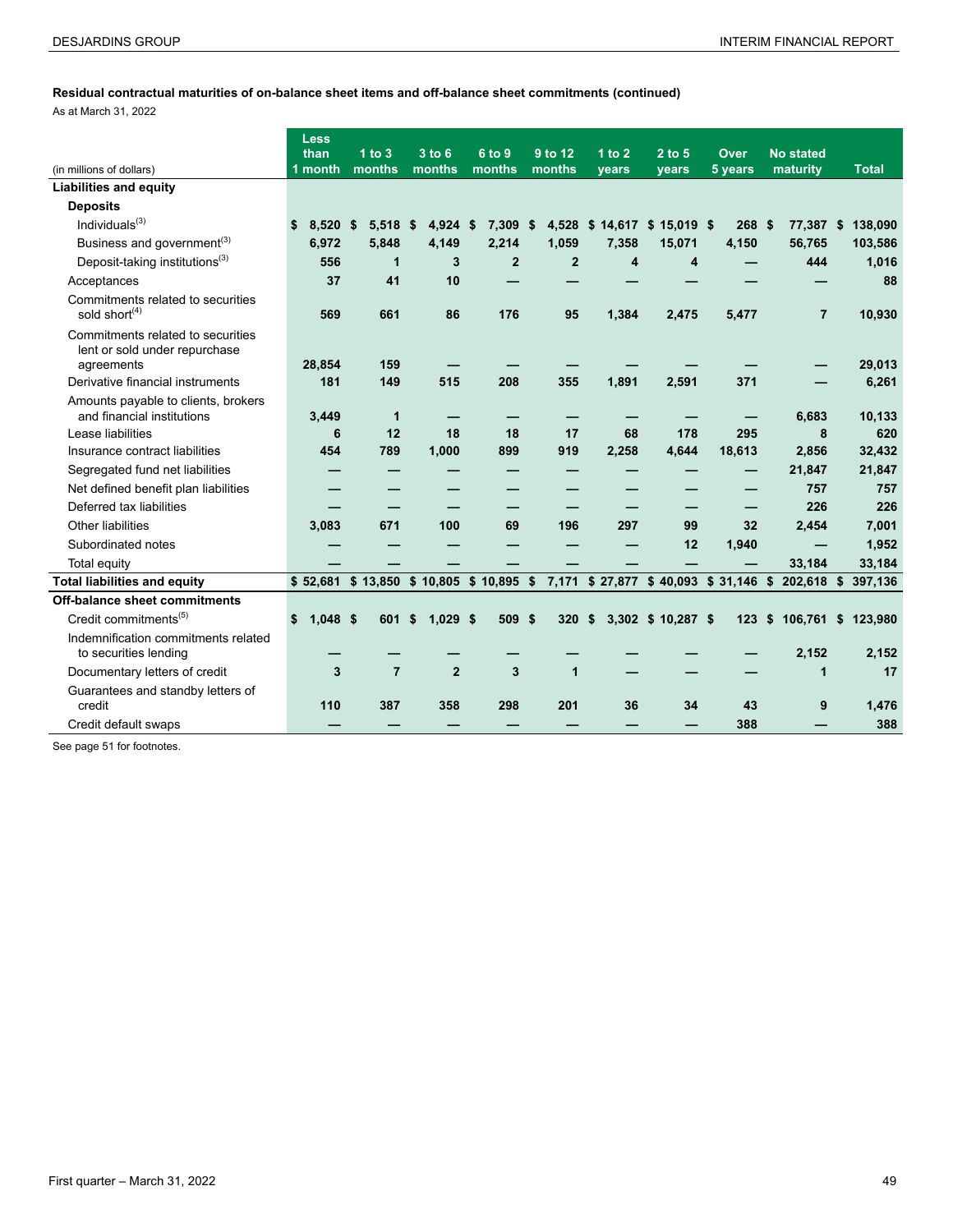÷,

# **Residual contractual maturities of on-balance sheet items and off-balance sheet commitments (continued)**

| As at December 31, 2021 |
|-------------------------|
|-------------------------|

|                                                                               | Less            |                    |                      |                  |                   |                   |                                                                             |                 |                       |                  |
|-------------------------------------------------------------------------------|-----------------|--------------------|----------------------|------------------|-------------------|-------------------|-----------------------------------------------------------------------------|-----------------|-----------------------|------------------|
| (in millions of dollars)                                                      | than<br>1 month | 1 to $3$<br>months | $3$ to $6$<br>months | 6 to 9<br>months | 9 to 12<br>months | 1 to $2$<br>years | $2$ to 5<br>years                                                           | Over<br>5 years | No stated<br>maturity | Total            |
| <b>Assets</b>                                                                 |                 |                    |                      |                  |                   |                   |                                                                             |                 |                       |                  |
| Cash and deposits with financial<br>institutions                              | $$15,867$ \$    | 461 \$             |                      | \$               | \$                | \$                | \$                                                                          | \$              | \$                    | \$<br>16,328     |
| <b>Securities</b>                                                             |                 |                    |                      |                  |                   |                   |                                                                             |                 |                       |                  |
| Securities at fair value through<br>profit or loss <sup>(1)</sup>             | 60              | 591                | 1,196                | 319              | 1,105             | 1,726             | 5,933                                                                       | 22,649          | 6,193                 | 39,772           |
| Securities at fair value through<br>other comprehensive income <sup>(1)</sup> | 403             | 665                | 265                  | 683              | 1,147             | 7,353             | 24,363                                                                      | 18,335          | 72                    | 53,286           |
| Securities at amortized cost                                                  |                 |                    | $\mathbf{1}$         | 1                |                   | 1                 | 4                                                                           | 34              |                       | 41               |
| Securities borrowed or purchased<br>under reverse repurchase<br>agreements    | 10,859          | 1,103              | 57                   |                  |                   |                   |                                                                             |                 |                       | 12,019           |
| Loans                                                                         |                 |                    |                      |                  |                   |                   |                                                                             |                 |                       |                  |
| Residential mortgages <sup>(2)</sup>                                          | 2,688           | 3,460              | 6,964                | 6.040            | 7,046             | 20,561            | 86,855                                                                      | 9,318           | 6,763                 | 149,695          |
| Consumer, credit card and other<br>personal loans <sup>(2)</sup>              | 61              | 89                 | 186                  | 253              | 308               | 1,375             | 5,450                                                                       | 7,730           | 8,934                 | 24,386           |
| Business and government <sup>(2)</sup>                                        | 12,516          | 5,665              | 5,399                | 4,880            | 5,341             | 4,735             | 10,774                                                                      | 2,527           | 5,563                 | 57,400           |
| Allowance for credit losses                                                   |                 |                    |                      |                  |                   |                   |                                                                             |                 | (970)                 | (970)            |
| Segregated fund net assets                                                    |                 |                    |                      |                  |                   |                   |                                                                             |                 | 22,804                | 22,804           |
| Clients' liability under acceptances                                          | 233             | 35                 |                      |                  |                   |                   |                                                                             |                 |                       | 268              |
| Premiums receivable                                                           | 169             | 64                 | 14                   | 2                |                   |                   |                                                                             |                 | 2,590                 | 2,839            |
| Derivative financial instruments                                              | 238             | 206                | 421                  | 204              | 381               | 1,879             | 2,207                                                                       | 292             |                       | 5,828            |
| Amounts receivable from clients,<br>brokers and financial institutions        | 1,769           | 3                  |                      |                  |                   |                   |                                                                             |                 | 785                   | 2,557            |
| Reinsurance assets                                                            | 27              | 48                 | 58                   | 50               | 47                | 124               | 255                                                                         | 973             |                       | 1,582            |
| Right-of-use assets                                                           |                 |                    |                      |                  |                   |                   |                                                                             |                 | 530                   | 530              |
| Investment property                                                           |                 |                    |                      |                  |                   |                   |                                                                             |                 | 926                   | 926              |
| Property, plant and equipment                                                 |                 |                    |                      |                  |                   |                   |                                                                             |                 | 1,531                 | 1,531            |
| Goodwill                                                                      |                 |                    |                      |                  |                   |                   |                                                                             |                 | 157                   | 157              |
| Intangible assets                                                             |                 |                    |                      |                  |                   |                   |                                                                             |                 | 497                   | 497              |
| Investments in companies accounted<br>for using the equity method             |                 |                    |                      |                  |                   |                   |                                                                             |                 | 1,380                 | 1,380            |
| Net defined benefits plan assets <sup>(6)</sup>                               |                 |                    |                      |                  |                   |                   |                                                                             |                 | 62                    | 62               |
| Deferred tax assets                                                           |                 |                    |                      |                  |                   |                   |                                                                             |                 | 789                   | 789              |
| Other assets <sup>(6)</sup>                                                   | 710             | 362                | 185                  | 13               | 20                | 21                | 50                                                                          | 12              | 2,005                 | 3,378            |
| <b>Total assets</b>                                                           |                 |                    |                      |                  |                   |                   | \$45,600 \$12,752 \$14,746 \$12,445 \$15,395 \$37,775 \$135,891 \$61,870 \$ |                 |                       | 60,611 \$397,085 |

See page 51 for footnotes.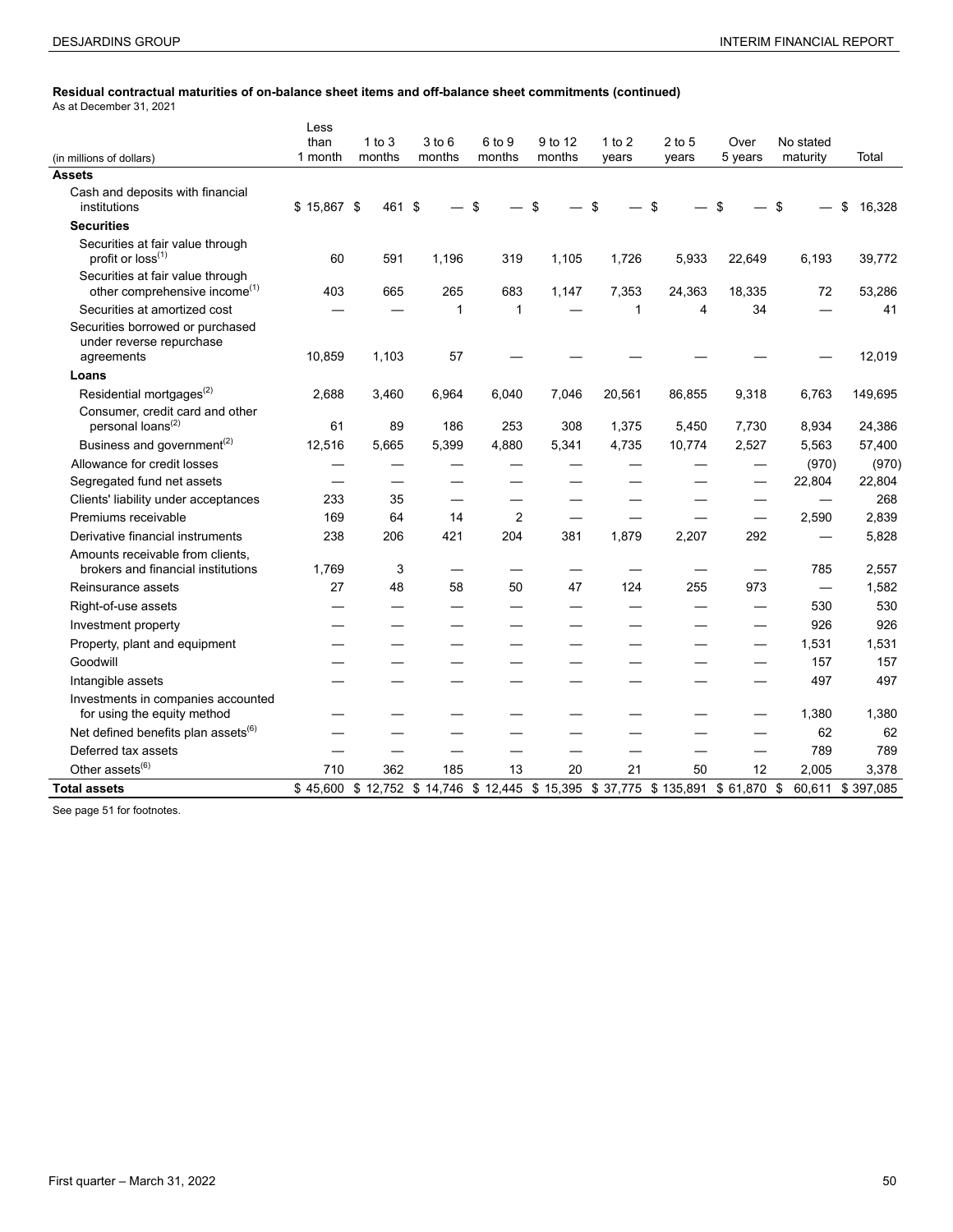#### **Residual contractual maturities of on-balance sheet items and off-balance sheet commitments (continued)**

As at December 31, 2021

|                                                                    | Less    |                |          |                               |                  |                |                            |      |           |         |           |        |                                     |
|--------------------------------------------------------------------|---------|----------------|----------|-------------------------------|------------------|----------------|----------------------------|------|-----------|---------|-----------|--------|-------------------------------------|
|                                                                    | than    |                | 1 to $3$ | $3$ to $6$                    | 6 to 9           | 9 to 12        | $1$ to $2$                 |      | $2$ to 5  | Over    | No stated |        |                                     |
| (in millions of dollars)                                           | 1 month |                | months   | months                        | months           | months         | years                      |      | years     | 5 years | maturity  |        | Total                               |
| <b>Liabilities and equity</b>                                      |         |                |          |                               |                  |                |                            |      |           |         |           |        |                                     |
| <b>Deposits</b>                                                    |         |                |          |                               |                  |                |                            |      |           |         |           |        |                                     |
| Individuals $^{(3)}$                                               | \$      | 4.858          | -\$      | 4,425 \$ 10,317 \$            | 4,962 \$         |                | 7,389 \$14,429 \$          |      | 13,352 \$ | 390 \$  |           |        | 76,210 \$136,332                    |
| Business and government <sup>(3)</sup>                             |         | 7,622          | 8,001    | 2,366                         | 3,411            | 1,597          | 6,334                      |      | 15,431    | 3,823   |           | 53,059 | 101,644                             |
| Deposit-taking institutions <sup>(3)</sup>                         |         | 20             | 1        | 1                             | 3                | 2              | 5                          |      | 4         |         |           | 343    | 379                                 |
| Acceptances                                                        |         | 233            | 35       |                               |                  |                |                            |      |           |         |           |        | 268                                 |
| Commitments related to securities<br>sold short <sup>(4)</sup>     |         | 147            | 536      | 133                           | 40               | 8              | 1,240                      |      | 2,637     | 6,597   |           | 4      | 11,342                              |
| Commitments related to securities<br>lent or sold under repurchase |         |                |          |                               |                  |                |                            |      |           |         |           |        |                                     |
| agreements                                                         |         | 31,177         |          |                               |                  |                |                            |      |           |         |           |        | 31,177                              |
| Derivative financial instruments                                   |         | 155            | 187      | 377                           | 260              | 348            | 1,822                      |      | 2,198     | 153     |           |        | 5,500                               |
| Amounts payable to clients, brokers<br>and financial institutions  |         | 1,040          | 2        |                               |                  |                |                            |      |           |         |           | 6.896  | 7,938                               |
| Lease liabilities                                                  |         | 6              | 10       | 16                            | 15               | 15             | 60                         |      | 162       | 303     |           | 9      | 596                                 |
| Insurance contract liabilities                                     |         | 462            | 807      | 1.036                         | 911              | 856            | 2,219                      |      | 4,681     | 20,728  |           | 3,062  | 34,762                              |
| Segregated fund net liabilities                                    |         |                |          |                               |                  |                |                            |      |           |         |           | 22,796 | 22,796                              |
| Net defined benefit plan liabilities                               |         |                |          |                               |                  |                |                            |      |           |         |           | 1,048  | 1,048                               |
| Deferred tax liabilities                                           |         |                |          |                               |                  |                |                            |      |           |         |           | 301    | 301                                 |
| <b>Other liabilities</b>                                           |         | 2,933          | 1,013    | 677                           | 57               | 52             | 149                        |      | 109       | 29      |           | 2,497  | 7,516                               |
| Subordinated notes                                                 |         |                |          |                               |                  |                |                            |      |           | 1,960   |           |        | 1,960                               |
| Total equity                                                       |         |                |          |                               |                  |                |                            |      |           |         |           | 33,526 | 33,526                              |
| <b>Total liabilities and equity</b>                                |         |                |          | \$48,653 \$15,017 \$14,923 \$ |                  |                | 9,659 \$10,267 \$26,258 \$ |      |           |         |           |        | 38,574 \$33,983 \$199,751 \$397,085 |
| Off-balance sheet commitments                                      |         |                |          |                               |                  |                |                            |      |           |         |           |        |                                     |
| Credit commitments <sup>(5)</sup>                                  | \$      | 744 \$         | 81       | \$<br>739                     | \$<br>$1,002$ \$ | 742 \$         | 2,596                      | - \$ | 10,408 \$ |         |           |        | 126 \$111,022 \$127,460             |
| Indemnification commitments related<br>to securities lending       |         |                |          |                               |                  |                |                            |      |           |         |           | 2,382  | 2,382                               |
| Documentary letters of credit                                      |         | $\overline{7}$ | 2        | 6                             | $\mathbf{1}$     | $\overline{2}$ |                            |      |           |         |           |        | 18                                  |
| Guarantees and standby letters of<br>credit                        |         | 219            | 224      | 337                           | 303              | 200            | 25                         |      | 34        | 41      |           | 17     | 1,400                               |
| Credit default swaps                                               |         |                |          |                               |                  |                |                            |      | 645       |         |           |        | 645                                 |

(1) Equity securities are classified under "No stated maturity".

(2) Amounts repayable on demand are classified under "No stated maturity".

(3) Deposits payable on demand or after notice are considered as having "No stated maturity".

(4) Amounts are presented by remaining contractual maturity of the underlying security.

(5) Includes personal lines of credit, lines of credit secured by real or immovable property, and credit card lines for which the amounts committed are unconditionally revocable at any time at Desjardins Group's discretion.

(6) The data as at December 31, 2021 were reclassified to conform to the current year's presentation.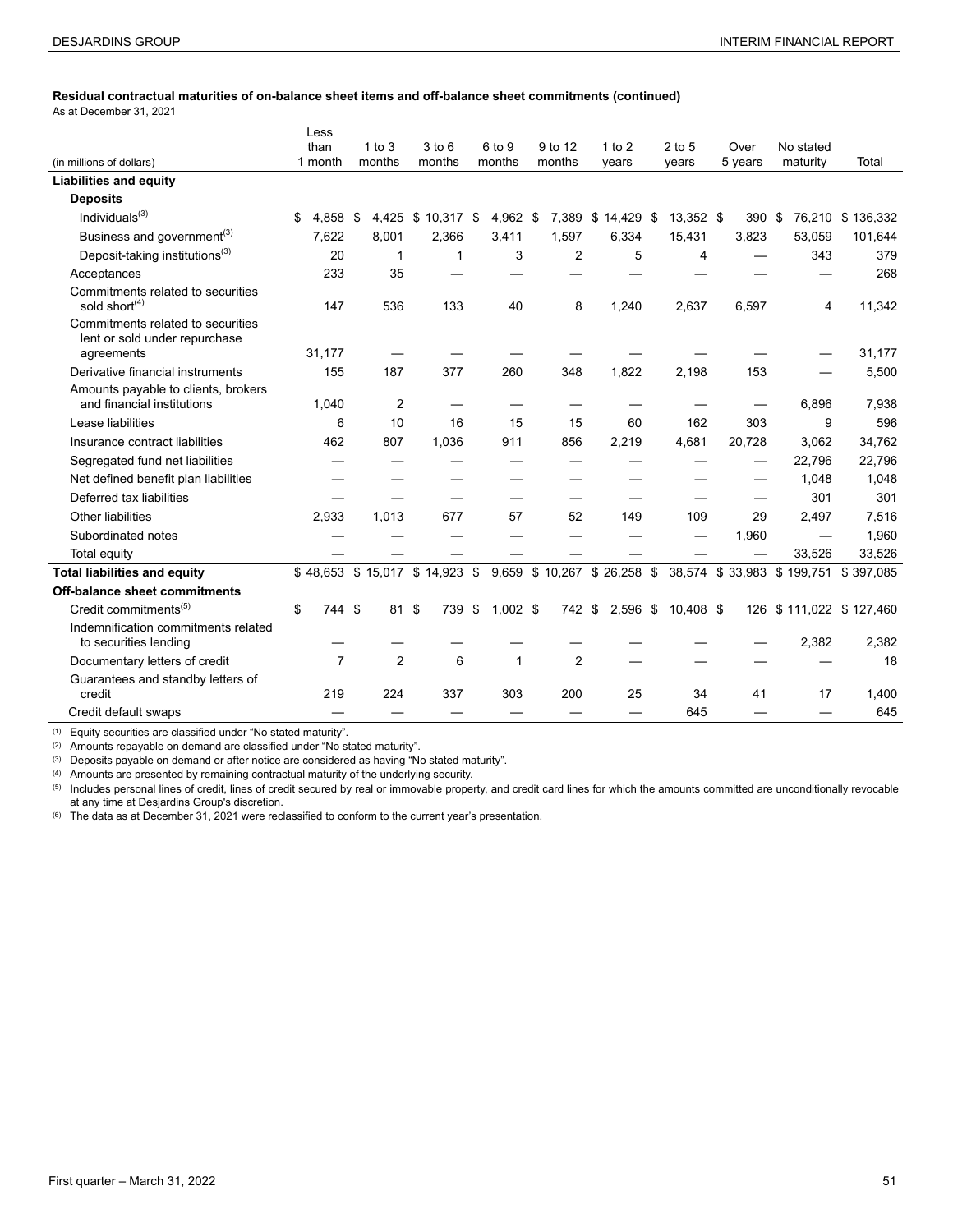## **ADDITIONAL INFORMATION**

#### **CONTROLS AND PROCEDURES**

During the three-month period ended March 31, 2022, Desjardins Group did not make any changes to its policies, procedures and other processes with regard to internal control that had materially affected, or may materially affect, its internal control over financial reporting. The parties involved and their responsibilities regarding such internal control are described on page 104 of Desjardins Group's 2021 annual MD&A.

#### **RELATED PARTY DISCLOSURES**

In the normal course of operations, Desjardins Group offers financial services to related parties, including its associates, joint ventures and other related companies, and enters into agreements for operating services with them. It also pays its key management personnel compensation under normal market conditions.

Furthermore, Desjardins Group provides its financial products and services, under normal market conditions, to its directors, its key management personnel and the persons related to them.

Desjardins Group has set up a process to obtain assurance that all transactions with its officers and the persons related to them have been carried out as arm's length transactions and in compliance with the legislative framework for its various components. These policies and procedures have not changed significantly since December 31, 2021.

Additional information on related party transactions is provided in Note 32, "Related party disclosures", to the Annual Combined Financial Statements.

#### **CRITICAL ACCOUNTING POLICIES AND ESTIMATES**

A description of the accounting policies used by Desjardins Group is essential to understanding the Annual and Interim Combined Financial Statements. The significant accounting policies are described in Note 2, "Significant accounting policies", to Desjardins Group's Annual Combined Financial Statements on pages 136 to 155 of the 2021 Annual Report.

Some of these policies are of particular importance in presenting Desjardins Group's financial position and operating results because they require management to make judgments as well as estimates and assumptions that affect the reported amounts of some assets, liabilities, income and expenses, as well as related information. Explanations of the significant accounting policies that have required management to make difficult, subjective or complex judgments, often about matters that are inherently uncertain, are provided on pages 105 to 111 of the 2021 annual MD&A. There was no material change made to these accounting policies during the first three months of 2022. However, the COVID-19 pandemic situation continues to result in sources of uncertainty affecting the judgments as well as the estimates and assumptions made by management in applying these accounting policies for the three-month period ended March 31, 2022. This concerns in particular the loss allowance for expected credit losses. For more information about the significant judgments made to estimate the loss allowance for expected credit losses, please refer to Note 5, "Loans and allowance for credit losses", to the Interim Combined Financial Statements.

#### **FUTURE ACCOUNTING CHANGES**

Accounting standards issued by the IASB but not yet effective as at December 31, 2021 are described in Note 2, "Significant accounting policies", to Desjardins Group's Annual Combined Financial Statements, on page 155 of the 2021 Annual Report. The IASB did not issue any new accounting standards or any new amendments to any existing standards during the three-month period ended March 31, 2022 that would have a significant impact on Desjardins Group's financial statements.

#### **Update – IFRS 17, "Insurance contracts"**

The progress made in the work to implement IFRS 17 has allowed Desjardins Group to conclude on certain elections and requirements set out in the standard.

At the date of transition, Desjardins Group will apply the requirements in IFRS 17 on a retrospective basis for groups of short-term contracts while it will apply the fair value approach for virtually all groups of long-term contracts. In addition, the general model, the premium allocation approach and the variable fee approach will be used to measure and recognize insurance contracts.

The requirements in IFRS 17 allow reassessing the designation or classification of financial assets related to insurance operations accounted for under IFRS 9 at the date of initial application of IFRS 17. Desjardins Group elected not to restate the comparative figures in its Combined Financial Statements to reflect the changes in designation or classification of these financial assets that would be made as at January 1, 2023.

Desjardins Group continues to assess the impact of adopting this standard, which will apply to annual periods beginning on January 1, 2023.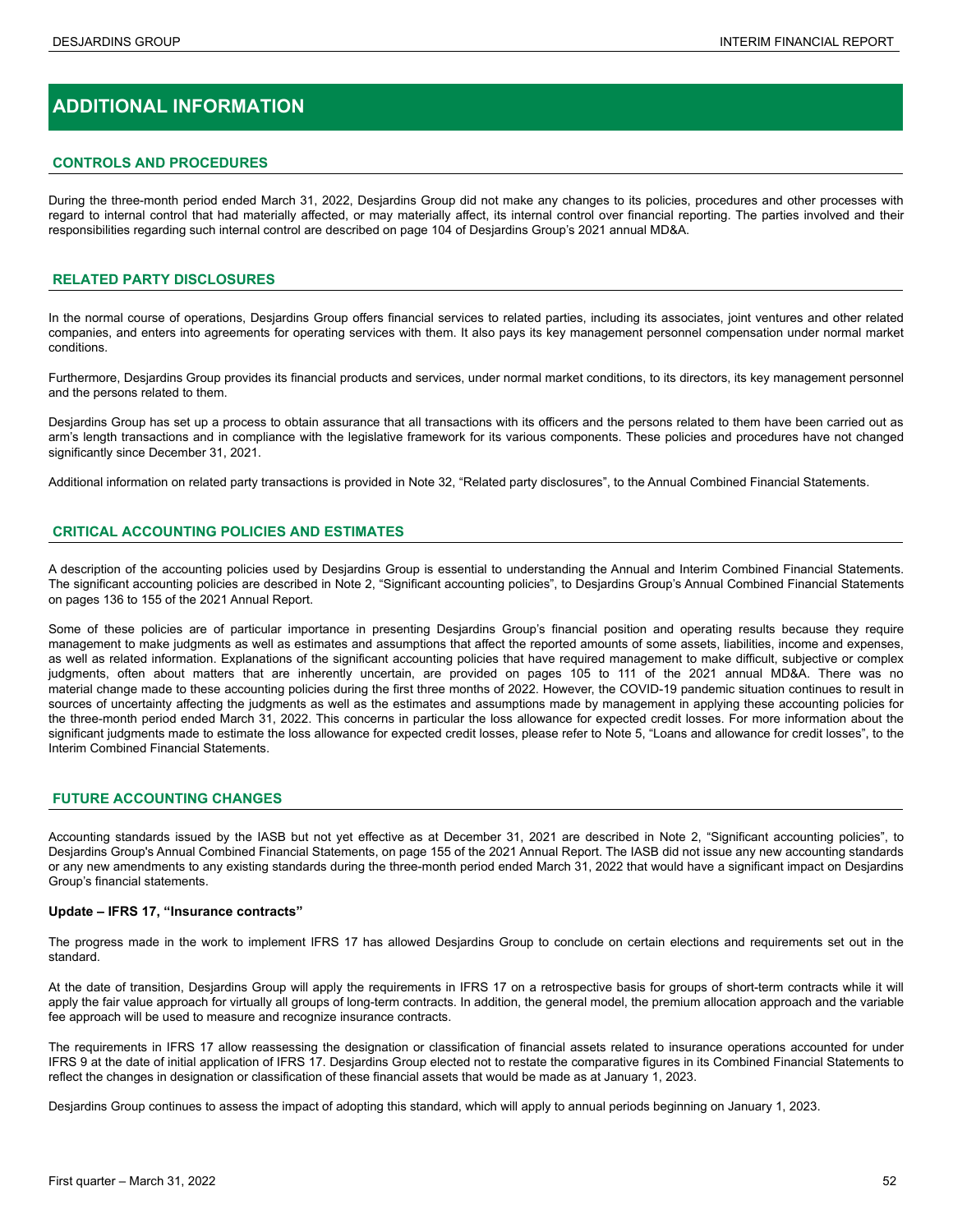#### **ADDITIONAL INFORMATION REQUIRED PURSUANT TO THE AMF'S DECISION NO. 2021-FS-0091**

In addition to the entities comprising the Desjardins Cooperative Group (as defined under "Desjardins Group profile") and the subsidiaries of such entities, Desjardins Group's Combined Financial Statements include the Caisse Desjardins Ontario Credit Union Inc. (CDO). The CDO's financial information compared to that of Desjardins Group is presented in the table below.

#### **CDO financial information**

|                                              |            | <b>As at March 31, 2022</b>                                            |               |       | As at December 31, 2021 |                                                          |      |
|----------------------------------------------|------------|------------------------------------------------------------------------|---------------|-------|-------------------------|----------------------------------------------------------|------|
| (in millions of dollars and as a percentage) | <b>CDO</b> | <b>Desjardins</b><br>Group<br><b>Combined</b><br><b>Balance Sheets</b> | $\frac{9}{6}$ | CDO   |                         | Desjardins<br>Group<br>Combined<br><b>Balance Sheets</b> | %    |
| Total assets                                 | 10,064     | 397.136                                                                | $2.5 \%$ \$   | 9,864 | \$                      | 397,085                                                  | 2.5% |
| <b>Total liabilities</b>                     | 9.218      | 363,952                                                                | 2.5           | 9.047 |                         | 363,559                                                  | 2.5  |
| Total equity                                 | 846        | 33,184                                                                 | 2.5           | 817   |                         | 33,526                                                   | 2.4  |

|                                                            | For the three-month periods ended |           |                                                                    |             |  |     |      |                                                             |             |  |                |    |                                                      |      |  |
|------------------------------------------------------------|-----------------------------------|-----------|--------------------------------------------------------------------|-------------|--|-----|------|-------------------------------------------------------------|-------------|--|----------------|----|------------------------------------------------------|------|--|
|                                                            | <b>March 31, 2022</b>             |           |                                                                    |             |  |     |      | December 31, 2021                                           |             |  | March 31, 2021 |    |                                                      |      |  |
|                                                            |                                   |           | <b>Desjardins</b><br>Group<br><b>Combined</b><br><b>Statements</b> |             |  |     |      | <b>Desiardins</b><br>Group<br>Combined<br><b>Statements</b> |             |  |                |    | Desjardins<br>Group<br>Combined<br><b>Statements</b> |      |  |
| (in millions of dollars and as a percentage)               | <b>CDO</b>                        | of Income |                                                                    | %           |  | CDO |      | of Income                                                   | %           |  | CDO            |    | of Income                                            | $\%$ |  |
| Total income                                               | 102 <sub>2</sub>                  |           | 2.867                                                              | $3.6 \%$ \$ |  | 61  | - \$ | 6.371                                                       | $1.0 \%$ \$ |  | 78             | -S | 3.035                                                | 2.6% |  |
| Surplus earnings before member dividends                   | 48                                |           | 519                                                                | 9.2         |  | 31  |      | 393                                                         | 7.9         |  | 41             |    | 798                                                  | 5.1  |  |
| Net surplus earnings for the period after member dividends | 46                                |           | 444                                                                | 10.4        |  | 28  |      | 307                                                         | 9.1         |  | 38             |    | 732                                                  | 5.2  |  |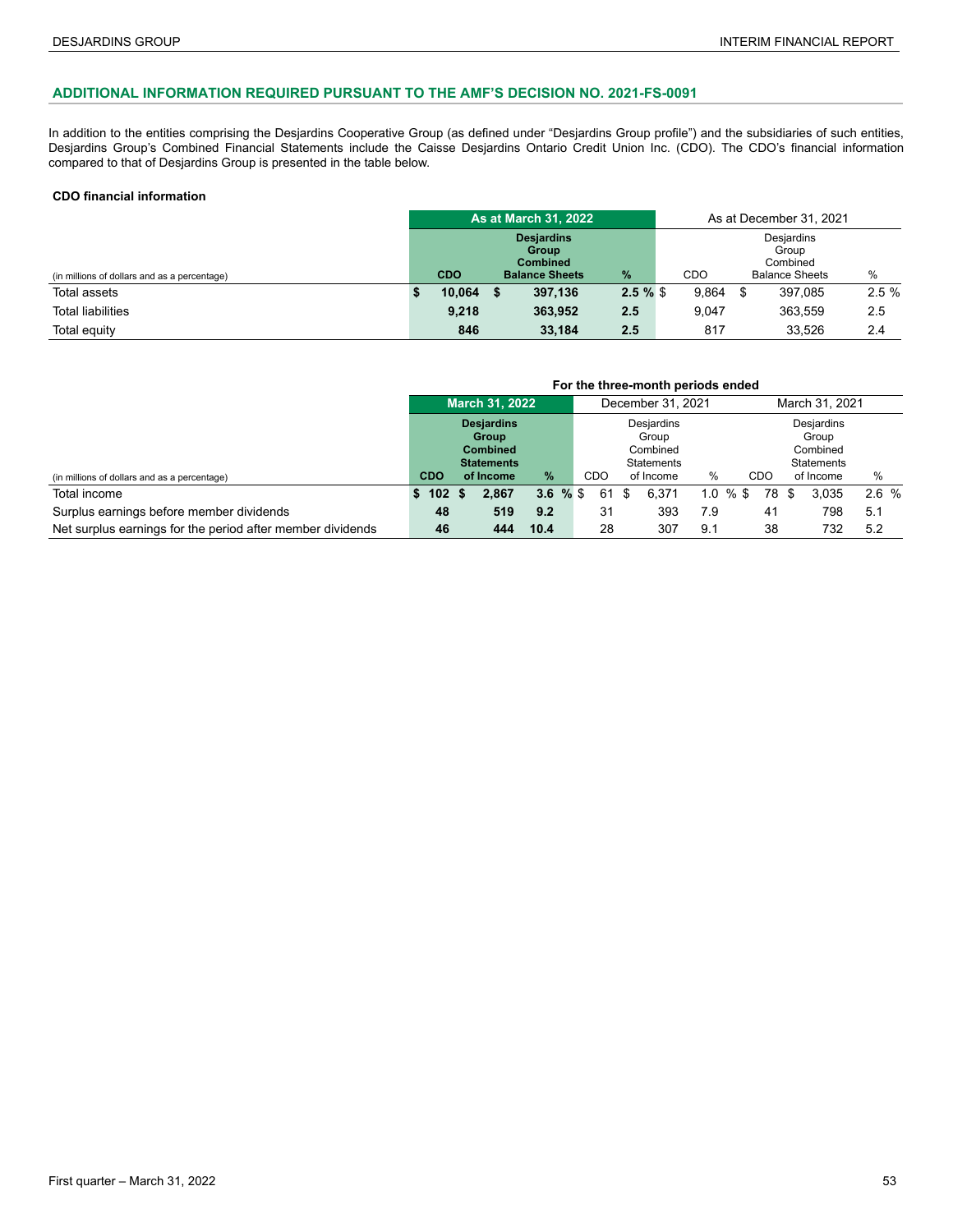# **Glossary**

#### **Acceptance**

Short-term debt security traded on the money market, guaranteed by a financial institution for a borrower in exchange for a stamping fee.

#### **Actuarial liabilities**

Amounts which, together with estimated future premiums and net investment income, will provide for all the life and health insurance subsidiaries' commitments regarding estimated future benefits, contract holder dividends and related expenses.

#### **Allowance for credit losses**

The loss allowance for expected credit losses reflects an unbiased amount, based on a probability-weighted present value of cash flow shortfalls, and takes into account reasonable and supportable information about past events, current conditions and forecasts of future economic conditions.

#### **Amortized cost**

For a financial asset or a financial liability, represents the historical cost at initial recognition, decreased or increased by amortization and any differences that made it fluctuate from initial recognition to maturity.

#### **Annuity premium**

Amount invested by a policyholder in order to receive annuity payments, immediately or after an accumulation period.

#### **Assets under administration**

Assets administered by a financial institution that are beneficially owned by its members or clients and are therefore not recognized on its Combined Balance Sheet. Services provided in respect of such assets are administrative in nature, such as custodial services, collection of investment income and settlement of buy and sell transactions.

#### **Assets under management**

Assets managed by a financial institution that are beneficially owned by its members or clients and are therefore not recognized on its Combined Balance Sheet. Services provided in respect of assets under management include selecting investments and offering investment advice. Assets under management may also be administered by the financial institution. In such case, they are included in assets under administration.

#### *Autorité des marchés financiers* **(AMF)**

Organization whose mission is to enforce the laws governing the financial industry in Québec, particularly in the areas of insurance, securities, deposittaking institutions and financial product and service distribution.

#### **Average assets**

Average of assets presented in the Combined Financial Statements at the end of the quarters calculated from the quarter preceding the relevant period.

#### **Average deposits**

Average of deposits presented in the Combined Financial Statements at the end of the quarters calculated from the quarter preceding the relevant period.

#### **Average equity before non-controlling interests**

Average of equity before non-controlling interests presented in the Combined Financial Statements at the end of the quarters calculated from the quarter preceding the relevant period.

#### **Average gross loans and acceptances**

Average of loans, including clients' liability under acceptances, presented in the Combined Financial Statements at the end of the quarters calculated from the quarter preceding the relevant period.

#### **Average net loans and acceptances**

Average of loans, including clients' liability under acceptances, net of the allowance for credit losses presented in the Combined Financial Statements at the end of the quarters calculated from the quarter preceding the relevant period.

#### **Basis point**

Unit of measure equal to one one-hundredth of a percent (0.01%).

#### **Bond**

Certificate evidencing a debt under which the issuer promises to pay the holder a specified amount of interest for a specified period of time, and to repay the borrowing at maturity. Generally, assets are pledged as security for the borrowing, except in the case of government or corporate bonds. This term is often used to describe any debt security.

#### **Capital ratios**

Ratio determined by dividing regulatory capital by risk-weighted assets. These measures are defined in the guideline on adequacy of capital base standards applicable to financial services cooperatives issued by the AMF.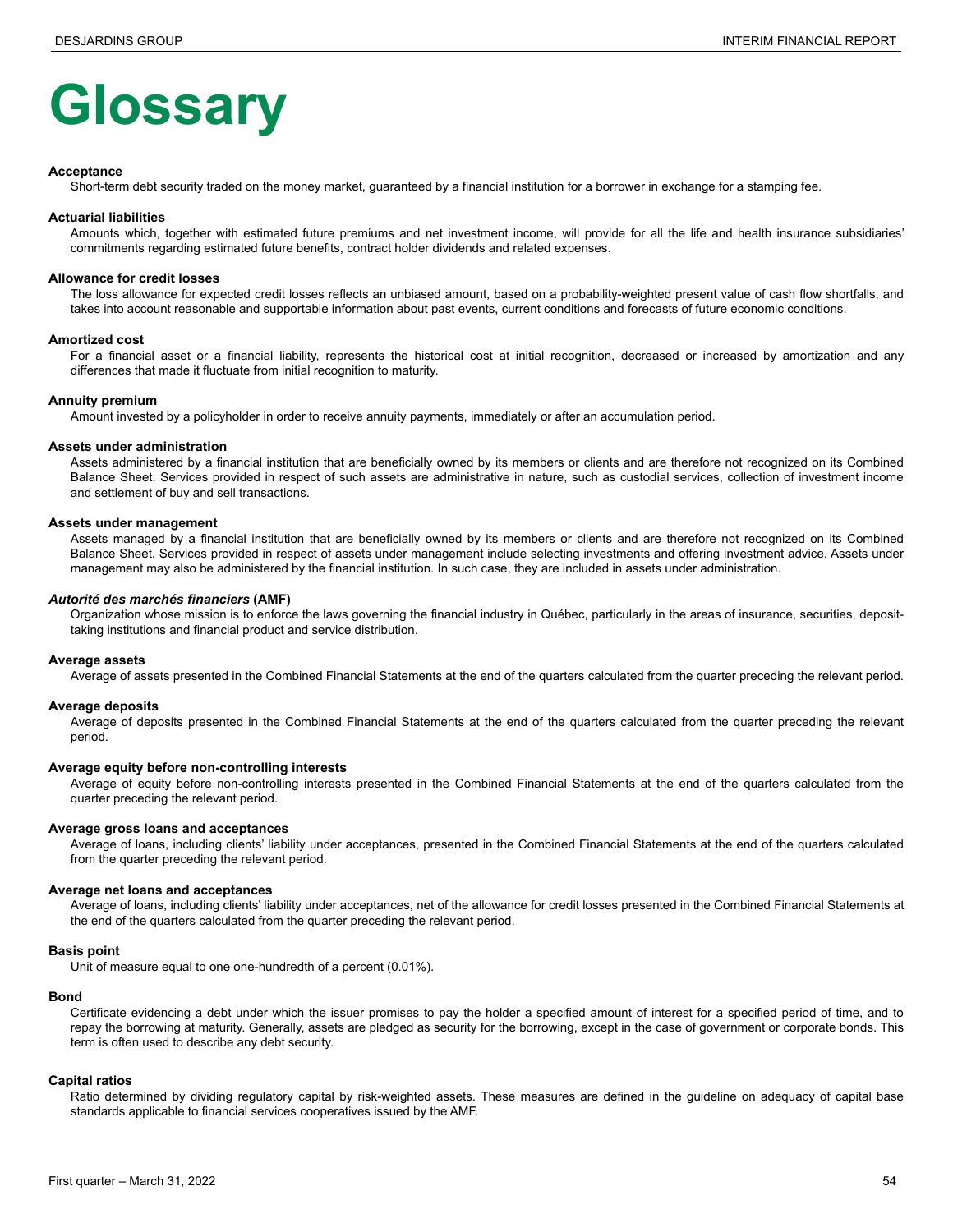#### **Capital share**

Equity security offered to Desjardins caisse members.

#### **Catastrophe and notable event**

– Catastrophe

In property and casualty insurance, group of claims caused by one or multiple close events arising from, among others, natural or other than natural causes, for which the cost is deemed significant since it reaches a minimum threshold, established annually Desjardins Group's management, for the reinsurance program retention.

- Natural catastrophes can take many forms and include, but are not limited to, hurricanes, tornados, windstorms, hailstorms, heavy rainfalls, ice storms, floods, extreme weather conditions and wildfires.
- Catastrophes other than natural catastrophes include, but are not limited to, terrorist acts, riots, explosions, crashes, train wrecks, large-scale cyber attacks.
- Notable event

In property and casualty insurance, group of claims caused by one or multiple close events arising from, among others, natural or other than natural causes, for which the impact on the loss ratio and claims frequency is deemed significant by Desjardins Group's management.

#### **Commitment**

– Direct commitment

 Any agreement entered into by a Desjardins Group component with a natural or legal person creating a on- or off-balance sheet exposure, either disbursed or non-disbursed, revocable or irrevocable, with or without condition, that may lead to losses for the component if the debtor is unable to meet its obligations.

– Indirect commitment

 Any financial receivable creating a credit exposure that is acquired by a Desjardins Group component in connection with a purchase on the market or the delivery of a financial asset pledged as collateral by a client or a counterparty, whose value may change in particular as a result of the deterioration of the creditworthiness of the counterparty associated to this receivable or changes in market prices.

#### **Counterparty and issuer risk**

Credit risk related to different types of securities, derivative financial instruments and securities lending transactions.

#### **Covered bond**

Full recourse on-balance sheet bond issued by a financial institution and secured by assets, comprised mainly of mortgage loans, over which investors enjoy a priority claim in the event of an issuer's insolvency or bankruptcy. These assets are separated from the issuer's assets in the event of the issuer's insolvency or bankruptcy and belong to a bankruptcy remote structured entity that guarantees the bond.

#### **Credit commitment**

Unused portions of authorizations to extend credit in the form of loans, guarantees or letters of credit, whose primary purpose is to ensure that members and clients have funds available, when necessary, for variable maturity terms and under specific conditions.

#### **Credit instrument**

Credit facility offered in the form of a loan or other financing vehicle recognized in the Combined Balance Sheets or in the form of an off-balance sheet product. Credit instruments include credit commitments, documentary letters of credit as well as guarantees and standby letters of credit.

#### **Credit loss provisioning rate**

Provision for credit losses expressed as a percentage of average gross loans and acceptances.

#### **Credit risk**

Risk of losses resulting from a borrower's, guarantor's, issuer's or counterparty's failure to honour its contractual obligations, whether or not such obligations appear on the Combined Balance Sheets.

#### **Credit valuation adjustment**

Adjustment representing the market value of a potential loss on over-the-counter derivatives due to counterparty and issuer risk.

#### **Defined benefit pension plan**

Pension plan guaranteeing each participant a defined level of retirement income that is often based on a formula set by the plan in terms of the participant's salary and years of service.

#### **Derivative financial instrument, or derivative**

Financial contract whose value fluctuates based on an underlying asset, but that does not require holding or delivering the underlying asset itself. Derivatives are used to transfer, modify or reduce current or expected risks, including risks related to interest and exchange rates and financial indexes.

#### **Desjardins Group (Desjardins) component**

Cooperative or subsidiary that is part of Desjardins Group.

#### **Documentary letter of credit**

Instrument issued for a member or a client that represents Desjardins Group's agreement to honour drafts presented by a third party upon completion of certain activities, up to a set maximum amount. Desjardins Group is exposed to the risk that the client does not ultimately pay the amount of the drafts. However, the amounts used are secured by the related goods.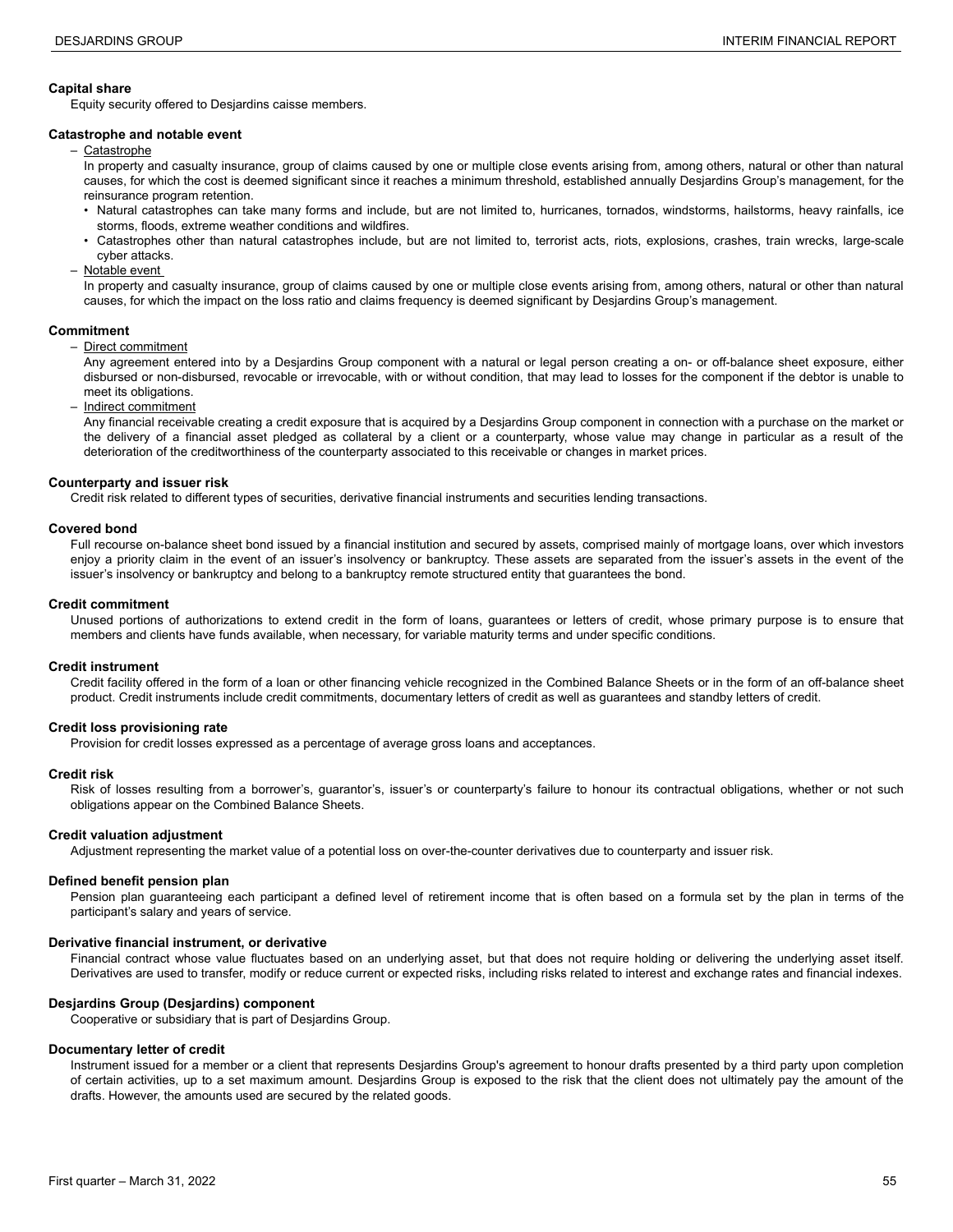#### **Economic capital**

Amount of capital that an institution must maintain, in addition to anticipated losses, to ensure its solvency over a certain horizon and at a high confidence level.

#### **Effective interest rate**

Rate determined by discounting total future cash flows, including those related to commissions paid or received, premiums or discounts and transaction costs.

#### **Effective tax rate**

Income tax expense on surplus earnings expressed as a percentage of operating surplus earnings.

#### **Environmental or social risk**

Risk that the impact of an environmental or social event or issue in connection with Desjardins Group's operations or its financing, investing or insurance activities could result in financial losses or damage Desjardins Group's reputation.

#### **Exposure at default (EAD)**

Estimate of the amount of a given exposure at time of default. For balance sheet exposures, it corresponds to the balance as at observation time. For off-balance sheet exposures, it includes an estimate of additional draws that may be made between observation time and default.

#### **Fair value**

Price that would be received to sell an asset or paid to transfer a liability in an orderly transaction at the measurement date.

#### **Fair value measurement**

Measurement to determine the approximate value at which financial instruments could be traded in a current transaction between willing parties.

#### **Foreign exchange risk**

Risk corresponding to the potential loss arising from a change in the market value of on-balance sheet financial instruments (spot products) and offbalance sheet financial instruments (forward products) as a result of a change in exchange rates.

#### **Forward contract**

Contractual commitment to sell or purchase a determined quantity of a specified underlying asset on a future specified date and at a predetermined price. These contracts, which are derivatives, are tailored and traded over the counter.

#### **Forward exchange contract**

Contractual commitment to sell or purchase a fixed amount of foreign currency on a specified future date and at a predetermined exchange rate.

#### **Futures contract**

Contractual commitment to sell or purchase a determined quantity of a specified underlying asset on a future specified date and at a predetermined price. These contracts, which are derivatives, are standardized and exchange-traded.

#### **Gross credit-impaired loan**

A financial asset is credit impaired when one or more events that have a detrimental impact on the futur estimated cash flows of that financial asset have occurred. A financial asset is therefore considered credit-impaired when it is in default, unless the detrimental impact on the estimated future cash flows is considered insignificant. The definition of default is associated with an instrument for which contractual payments are 90 days past due, in addition to certain other criteria.

#### **Gross credit-impaired loans/gross loans and acceptances**

Gross credit-impaired loans expressed as a percentage to total gross loans and acceptances.

#### **Gross premiums written**

In property and casualty insurance, the premiums stipulated in insurance policies issued during the year. In life and health insurance, insurance or annuity premiums for the policies or certificates issued during the year.

#### **Group insurance premium**

Payment that the insurance policyholder is required to make to maintain the contract in force. This payment represents the cost of insurance. The premium is directly proportional to the number of insured persons and the coverage chosen by the policyholder.

#### **Guarantee and standby letter of credit**

Irrevocable commitment by a financial institution to make payments in the event that a member or client cannot meet financial obligations to third parties. Desjardins Group's policy with respect to collateral received for these instruments is generally the same as for loans.

#### **Hedge fund**

Investment fund offered to accredited investors. A hedge fund manager enjoys great latitude with respect to the investment strategies to be used, which may include selling short, leverage, program trading, swaps, arbitrage and derivatives.

#### **Hedging**

Transaction designed to reduce or offset Desjardins Group's exposure to one or more financial risks that involves taking a position exposed to effects that are equivalent, but of opposite direction, to the effects of market fluctuations on an existing or forecasted position.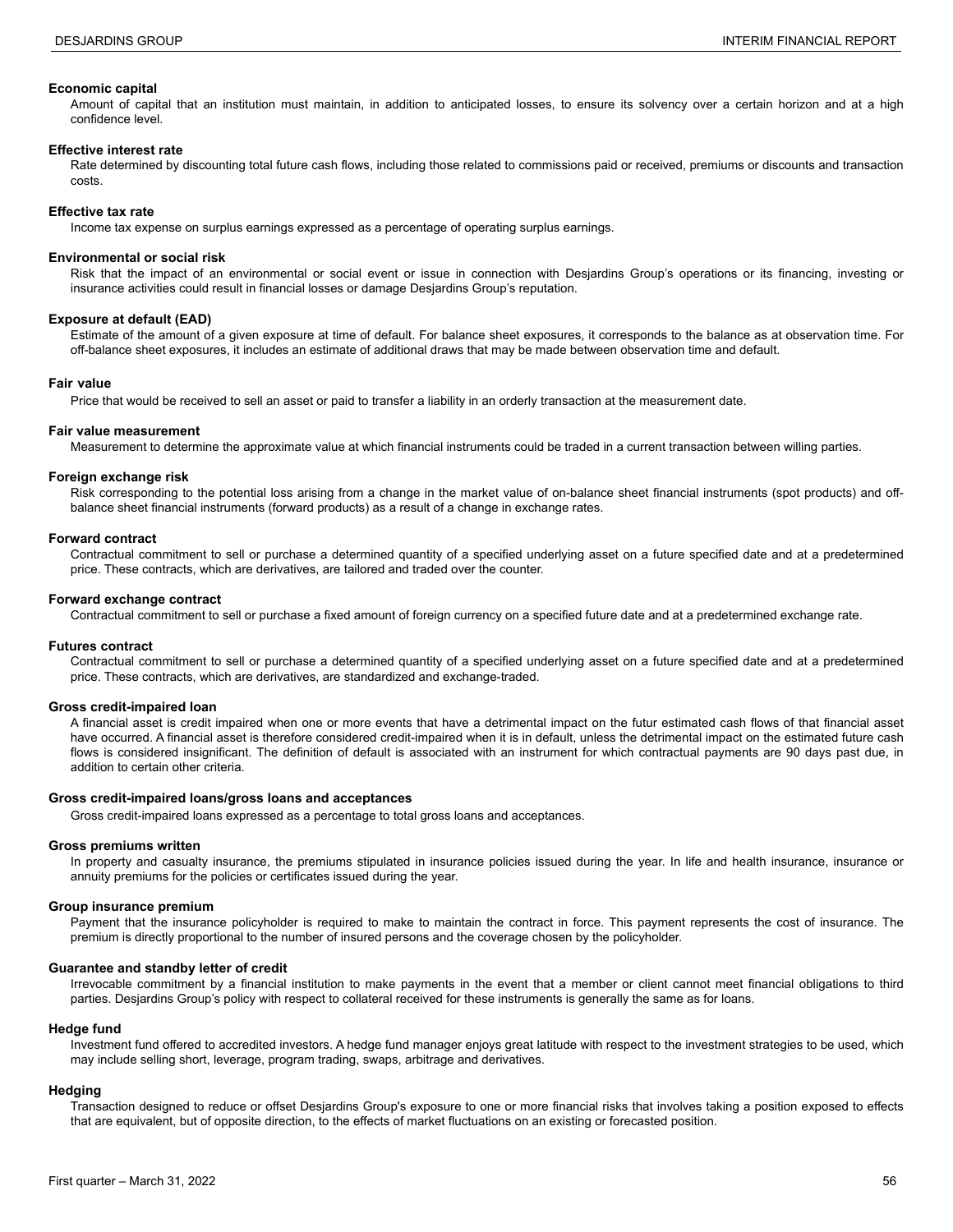#### **Incremental risk charge (IRC)**

Additional capital charge related to default and migration risks of positions with issuer risk in trading portfolios.

#### **Indemnification commitment related to securities lending**

Commitment made to members and clients with whom Desjardins Group entered into securities lending agreements and intended to ensure that the fair value of the securities lent will be reimbursed if the borrower does not return the borrowed securities or if the fair value of assets held as collateral is insufficient to cover the fair value of the securities lent. These commitments usually mature before being used.

#### **Individual insurance premium**

Payment that the insurance policyholder is required to make to maintain the contract in force. This payment represents the cost of insurance and can sometimes include a savings component. The cost of insurance portion of the premium is directly proportional to the amount of risk underwritten by the insurer.

#### **Insurance contract liabilities**

Provision representing the amount of an insurance company's commitments toward all insureds and beneficiaries, established to guarantee the payment of benefits.

#### **Insurance premium**

Payment that the insurance policyholder is required to make to maintain the contract in force. This payment represents the cost of insurance and can sometimes include a savings component. The premium is directly proportional to the amount of risk underwritten by the insurer.

#### **Insurance risk**

Risk that events may turn out differently from the assumptions used when designing, pricing or measuring actuarial reserves for insurance products, and that profitability of these products may be affected.

#### **Insurance sales**

Metric used to measure growth in Wealth Management and Life and Health Insurance segment operations. It is equal to annualized gross new premiums under group and individual insurance policies.

#### **Internal Model Method**

Approach used to calculate, with internal models, risk-weighted assets for the four areas of market risk: interest rate risk, equity price risk, foreign exchange risk and commodity risk. The calculation is based on different risk measures, such as Value at Risk, stressed Value at Risk and the incremental risk charge (IRC).

#### **Internal Ratings-Based Approach**

Approach under which risk weighing is based on the type of counterparty (individuals, small or medium-sized business, large corporation, etc.) and riskweighting factors determined using internal parameters: the borrower's probability of default, loss given default, applicable maturity and exposure at default.

#### **Large loss**

In property and casualty insurance, single claim having a significant cost.

#### **Legal and regulatory risk**

Risk associated with the non-compliance by Desjardins Group with obligations arising from the interpretation or application of a legislative or regulatory provision or a contractual commitment, which could have an impact on the conduct of its operations, its reputation, its strategies and its financial objectives.

#### **Leverage ratio**

Ratio determined by dividing the capital measure, which is Tier 1 capital, by the exposure measure. The exposure measure includes:

- on-balance sheet exposures;
- securities financing transaction exposures;
- derivative exposures; and
- off-balance sheet items.

#### **Liquidity coverage ratio**

Ratio determined by dividing the stock of unencumbered HQLA by the amount of net cash outflows for the next 30 days assuming an acute liquidity stress scenario.

#### **Liquidity risk**

Risk related to Desjardins Group's capacity to raise the necessary funds (by increasing liabilities or converting assets) to meet a financial obligation, whether or not it appears on the Combined Balance Sheets.

#### **Loss given default (LGD)**

Economic loss that may be incurred should the borrower default, expressed as a percentage of exposure at default.

#### **Market risk**

Risk of changes in the fair value of financial instruments resulting from fluctuations in the parameters affecting this value, in particular, interest rates, exchange rates, credit spreads and their volatility.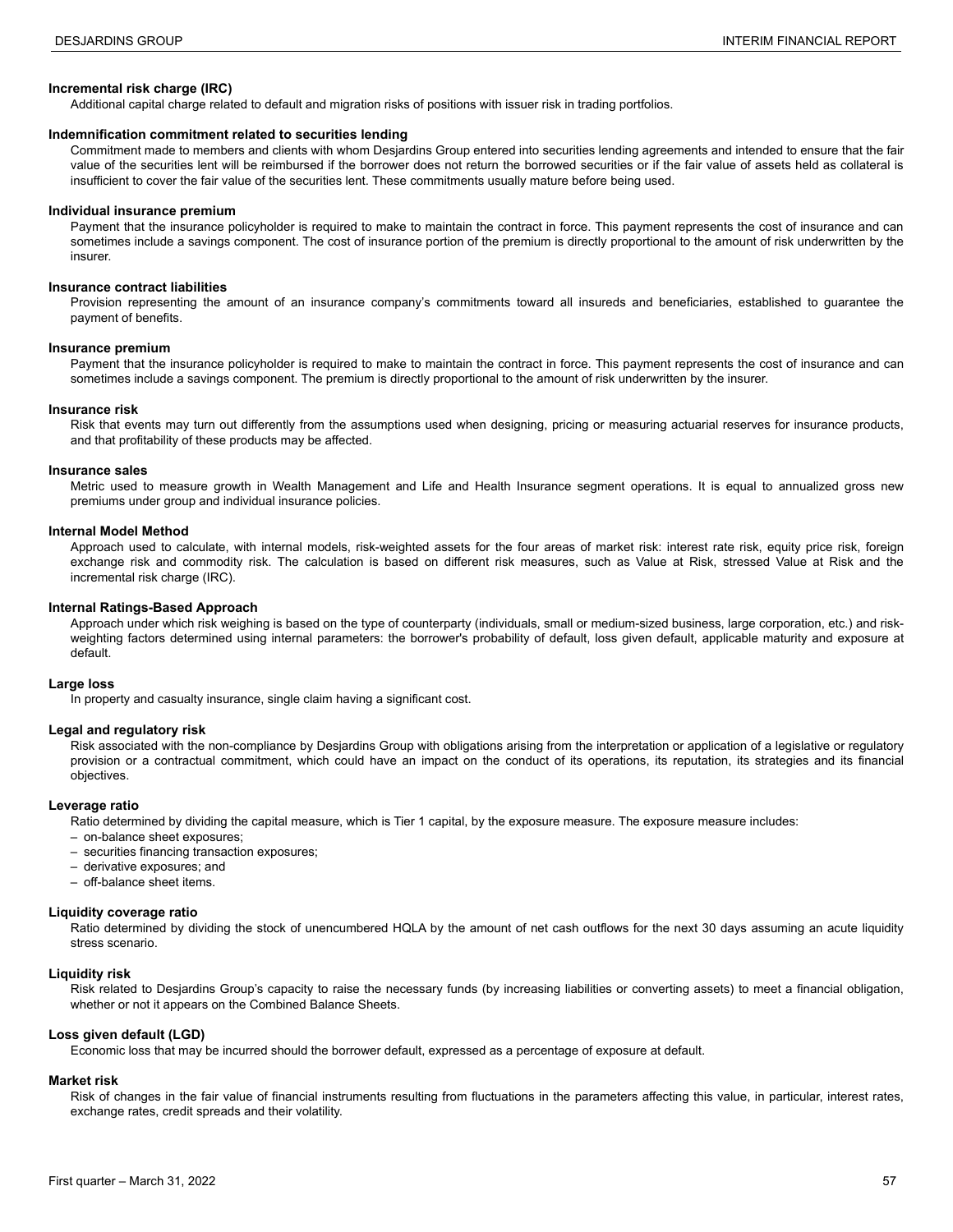#### **Master netting agreement**

Standard agreement developed to reduce the credit risk of multiple derivative transactions by creating a legal right to set off the obligations of a counterparty in the event of default.

#### **Matching**

Process of adjusting asset, liability and off-balance sheet item maturities in order to reduce risks related to interest or exchange rates and financial indexes. Matching is used in asset/liability management.

#### **Member dividend**

As a cooperative financial group, Desjardins Group distributes to its members a portion of its surplus earnings for a given year, taking into account its financial capacity. This distribution, called member dividend, is paid by the caisses and tailored to each member based on the use they make of their cooperative's financial services.

#### **Morbidity rate**

Probability that a person of a given age will suffer an illness or disability. The accident/health insurance premium paid by a person belonging to a particular age group is based on this group's morbidity rate.

#### **Mortality rate**

Rate of death in a particular group of persons. The life insurance premium paid by a person belonging to a particular age group is based on this group's mortality rate.

#### **Mortgage-backed security**

Security created through the securitization of a pool of residential mortgage loans under the *National Housing Act*.

#### **Net interest income**

Difference between what a financial institution receives on assets such as loans and securities and what it pays out on liabilities such as deposits and subordinated bonds.

#### **Net premiums**

In property and casualty insurance, premiums earned for a given period, net of reinsurance premiums. In life and health insurance, comprise insurance premiums and annuity premiums, net of reinsurance premiums.

#### **Net sales of savings products**

Metric used to measure growth in Wealth Management and Life and Health Insurance segment operations. It is equal to sales of group and individual savings products manufactured and distributed by segment entities, and is comprised of on- or off-balance sheet deposits, less redemptions.

#### **Net stable funding ratio**

Ratio determined by dividing available stable funding, designated by capital and liabilities, by required stable funding, designated by assets.

#### **Notional amount**

Reference amount used to calculate payments for instruments such as forward rate agreements and interest rate swaps. This amount is called "notional" because it does not change hands.

#### **NVCC subordinated notes**

Securities that meet the non-viability contingent capital (NVCC) requirements set out in the guideline on adequacy of capital base standards applicable to financial services cooperatives issued by the AMF, in particular securities issued by the Federation with a clause providing for their automatic conversion into capital shares of the Federation upon the occurrence of a trigger event as defined in the guideline.

#### **Off-balance sheet exposure**

Includes guarantees, commitments, derivatives and other contractual agreements whose total notional amount may not recognized on the balance sheet.

#### **Office of the Superintendent of Financial Institutions (OSFI)**

Organization whose mission is to enforce all laws governing the financial industry in Canada, particularly as concerns banks, insurance companies, trust companies, loan companies, cooperative credit associations, fraternal companies and private pension plans subject to federal oversight.

#### **Operational risk**

Risk of inadequacy or failure attributable to processes, people, internal systems or external events and resulting in losses or failure to achieve objectives and takes into account the impact of failures on the achievement of the strategic objectives of the relevant component or Desjardins Group, as the case may be.

#### **Option**

Contractual agreement that grants the right, but not the obligation, to sell (put option) or to buy (call option) a specified amount of a financial instrument at a predetermined price (the exercise or strike price) on or before a specified date.

#### **Other retail client exposures**

In accordance with the regulatory capital framework, risk category that includes all loans granted to individuals except for exposures related to residential mortgage loans and qualifying revolving retail client exposures.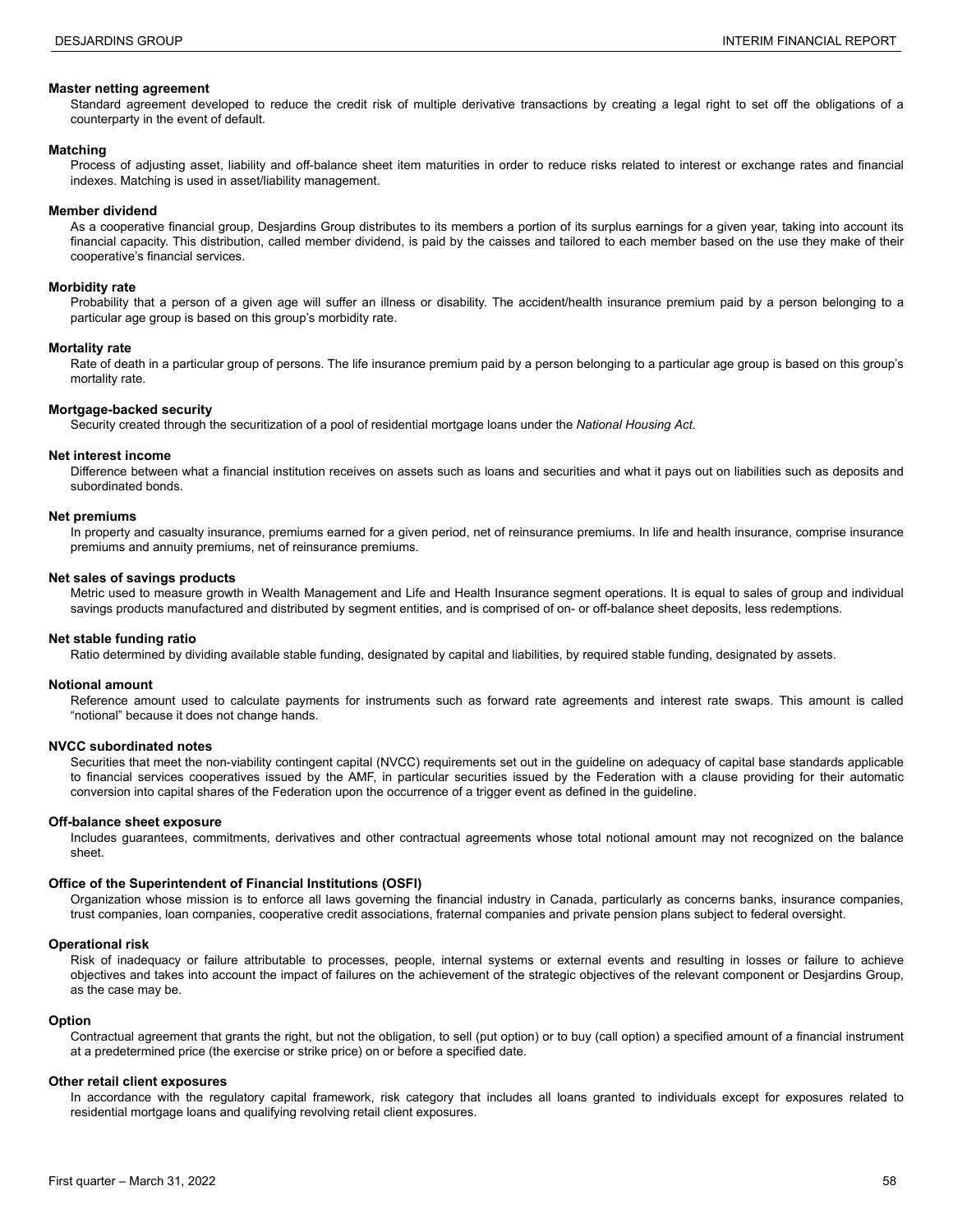#### **Pension plan**

Contract under which participants receive retirement benefits under certain terms starting at a given age. A pension plan is funded through contributions made either by the employer alone or by both the employer and the participants.

#### **Pension plan risk**

Risk of loss resulting from pension plan commitments made by Desjardins Group for the benefit of its employees. This risk basically arises from rate, price, foreign exchange and longevity risks.

#### **Price risk**

Risk of potential loss resulting from a change in the market value of assets (shares, commodities, real estate properties, index-based assets) but not resulting from a change in interest or foreign exchange rates or in the credit quality of a counterparty.

#### **Probability of default (PD)**

Probability that a borrower defaults on his obligations over a period of one year.

#### **Qualifying revolving retail client exposures**

In accordance with the regulatory capital framework, risk category that includes credit card loans and unsecured credit margins granted to individuals.

#### **Ratio of fringe benefits to total base compensation**

Fringe benefits expressed as a percentage of salaries.

#### **Regulatory capital**

In accordance with the definition set out in the guideline on adequacy of capital base standards applicable to financial services cooperatives issued by the AMF, the regulatory capital under Basel III comprises Tier 1A capital, Tier 1 capital and Tier 2 capital. The composition of these various tiers is presented in the "Capital management" section of the Management's Discussion and Analysis.

#### **Regulatory funds**

Funds needed to cover unexpected losses, calculated according to parameters and methods prescribed by regulatory authorities.

#### **Reinstatement premium**

Premium payable to restore the original reinsurance coverage limit that has been reduced by the occurrence of a catastrophe. Reinstatement premiums are recognized in net premiums.

#### **Reinsurance treaty**

Agreement whereby one insurer assumes all or part of a risk undertaken by another insurer. Despite the treaty, the original insurer remains fully liable to its policyholders for the insurance obligations.

#### **Repurchase agreement**

Agreement involving both the sale of securities for cash and the repurchase of these securities for value at a later date. This type of agreement represents a form of short-term financing.

#### **Reputation risk**

Risk that a negative perception by the stakeholders, whether or not justified, of Desjardins Group's practices, actions or lack of action could have an unfavourable impact income and equity, and the trust that Desjardins Group inspires.

#### **Return on equity**

Return on equity is equal to surplus earnings before member dividends, excluding the non-controlling interests' share, expressed as a percentage of average equity before non-controlling interests.

#### **Reverse repurchase agreement**

Agreement involving both the purchase of securities for cash and the sale of these securities for value at a later date. This type of agreement represents a form of short-term financing.

#### **Risk-weighted assets**

Assets adjusted based on a risk-weighting factor prescribed by regulations to reflect the level of risk associated with items presented in the Combined Balance Sheets. Some assets are not weighted, but rather deducted from capital. The calculation method is defined in the AMF guideline. For more details, see the "Capital management" section of the Management's Discussion and Analysis.

#### **Scaling factor**

Adjustment representing 6.0% of assets valuated according to the Internal Ratings-Based Approach, applied to credit exposures in compliance with section 1.3 of the AMF guideline on the capital adequacy standards applicable to financial services cooperatives.

#### **Securitization**

Process by which financial assets, such as mortgage loans, are converted into asset-backed securities.

#### **Security borrowed or purchased**

Security typically borrowed or purchased to cover a short position. The borrowing or purchase usually requires that an asset, taking the form or cash or highly rated securities, be pledged as collateral by the borrower.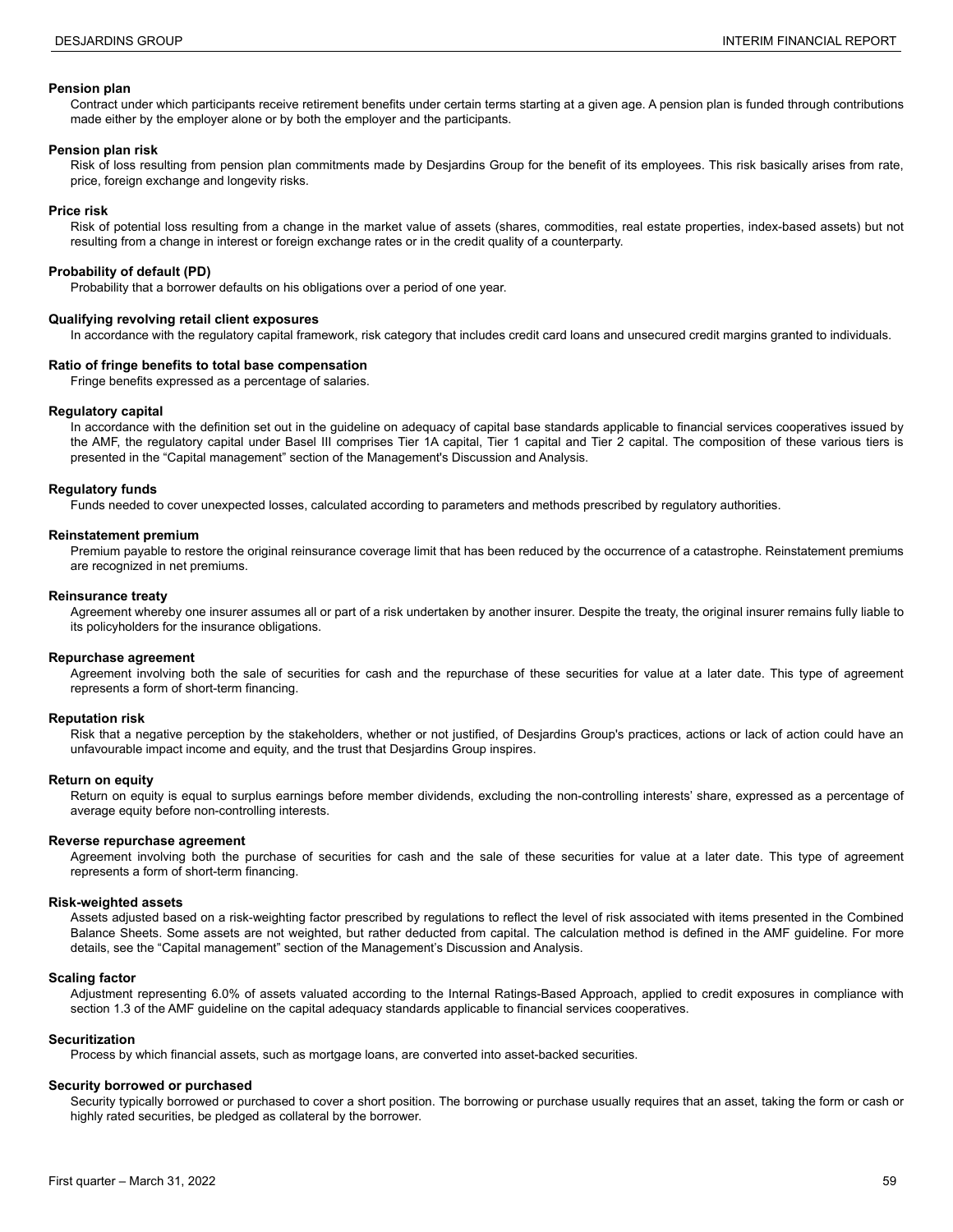#### **Security lent or sold**

Security typically lent or sold to cover a short position of the borrower. The loan or sale usually requires that an asset, taking the form or cash or highly rated securities, be pledged as collateral by the borrower.

#### **Security sold short**

Commitment by a seller to sell a security it does not own. Typically, the seller initially borrows the security to deliver it to the purchaser. At a later date, the seller buys an identical security to replace the borrowed security.

#### **Segregated fund**

Type of fund offered by insurance companies through a variable contract that provides the contract holder with a number of guarantees, such as principal repayment upon death. Segregated funds encompass a range of categories of securities and are designed to meet a variety of investment objectives. Segregated fund deposits represent amounts invested by clients. Segregated funds are comprised of investment funds with capital guaranteed upon death or at maturity.

#### **Segregated fund deposits**

Amounts paid by annuity contract holders in order to invest in segregated funds. Individual annuity contracts provide for a guarantee of the principal on death or at maturity.

#### **Standardized Approach**

– Credit risk

Default approach used to calculate risk-weighted assets. Under this method, the financial institution uses valuations performed by external credit assessment institutions recognized by the AMF to determine the risk-weighting factors related to the various exposure categories.

Market risk

Default approach used to calculate risk-weighted assets for the four areas of market risk: interest rate risk, equity price risk, foreign exchange risk and commodity risk. The calculation is based on predefined rules such as those on the size and nature of the financial instruments held.

**Operational risk** 

Risk measurement approach used to assess the capital charge for operational risk. For this measurement, activities are divided into predefined business lines for a financial institution. The capital charge is calculated by multiplying each business line's gross income by a specific factor. The total capital charge represents the three-year average of the summation of the capital charges across each of the business lines in each year.

#### **Strategic risk**

Risk of loss of value attributable to the occurrence of external and internal events or the implementation of inadequate strategies that might prevent the relevant component or Desjardins Group from achieving its strategic objectives.

#### **Stressed Value at Risk (VaR)**

Value calculated in the same way as the Value at Risk, except for the historical data used, which are for a one-year stress period.

#### **Structural interest rate risk**

Risk related to the potential impact of interest rate fluctuations on net interest income and the economic value of equity.

#### **Structured entity**

Entity that has been designed so that voting rights or similar rights are not the dominant factor in deciding who controls the entity, such as when any voting rights relate to administrative tasks only and the relevant activities are directed by means of contractual arrangements. A structured entity often has some or all of the following features or attributes: restricted activities, a narrow and well-defined objective, insufficient equity to permit it to finance its activities without subordinated financial support, or financing in the form of multiple contractually linked instruments to investors.

#### **Subordinated note**

Unsecured note whose repayment in the event of liquidation is subordinated to the prior repayment of certain other creditors.

#### **Subsidiary**

Company controlled by the Federation.

#### **Swap**

Derivative financial instrument under which two parties agree to exchange interest rates or currencies for a specified period according to predetermined rules.

#### **TLAC – Total loss absorbing capacity**

Regulatory capital and instruments that meet the eligibility criteria set out in the *Total Loss Absorbing Capacity Guideline* issued by the AMF.

#### **TLAC leverage ratio**

Ratio determined by dividing the total loss absorbing capacity by the exposure measure. The exposure measure is independent from risk and includes: – on-balance sheet exposures;

- securities financing transaction exposures;
- derivative exposures; and
- off-balance sheet items.

#### **TLAC ratio**

Ratio determined by dividing the total loss absorbing capacity by risk-weighted assets.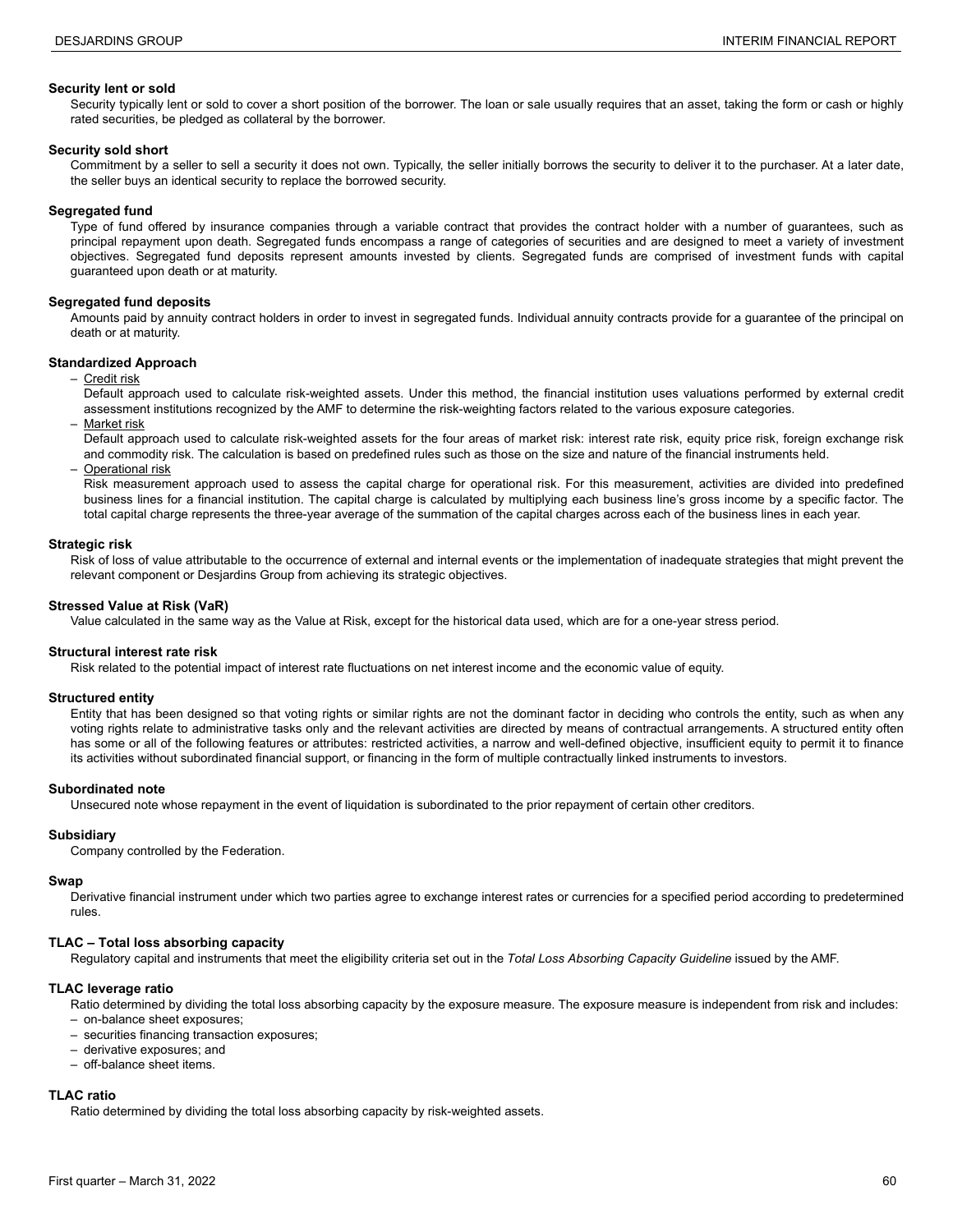#### **Underwriting experience**

In life and health insurance, the difference between actual results and actuarial assumptions used to determine premiums or actuarial liabilities, as applicable.

#### **Unused exposure**

Amount of credit authorizations offered in the form of margins or loans that is not yet used.

#### **Used exposure**

Amount of funds invested in or advanced to a member or client.

#### **Value at Risk (VaR)**

Potential loss that could occur by the next business day in normal market conditions and at a confidence level of 99% (approximate loss that could occur once every 100 days).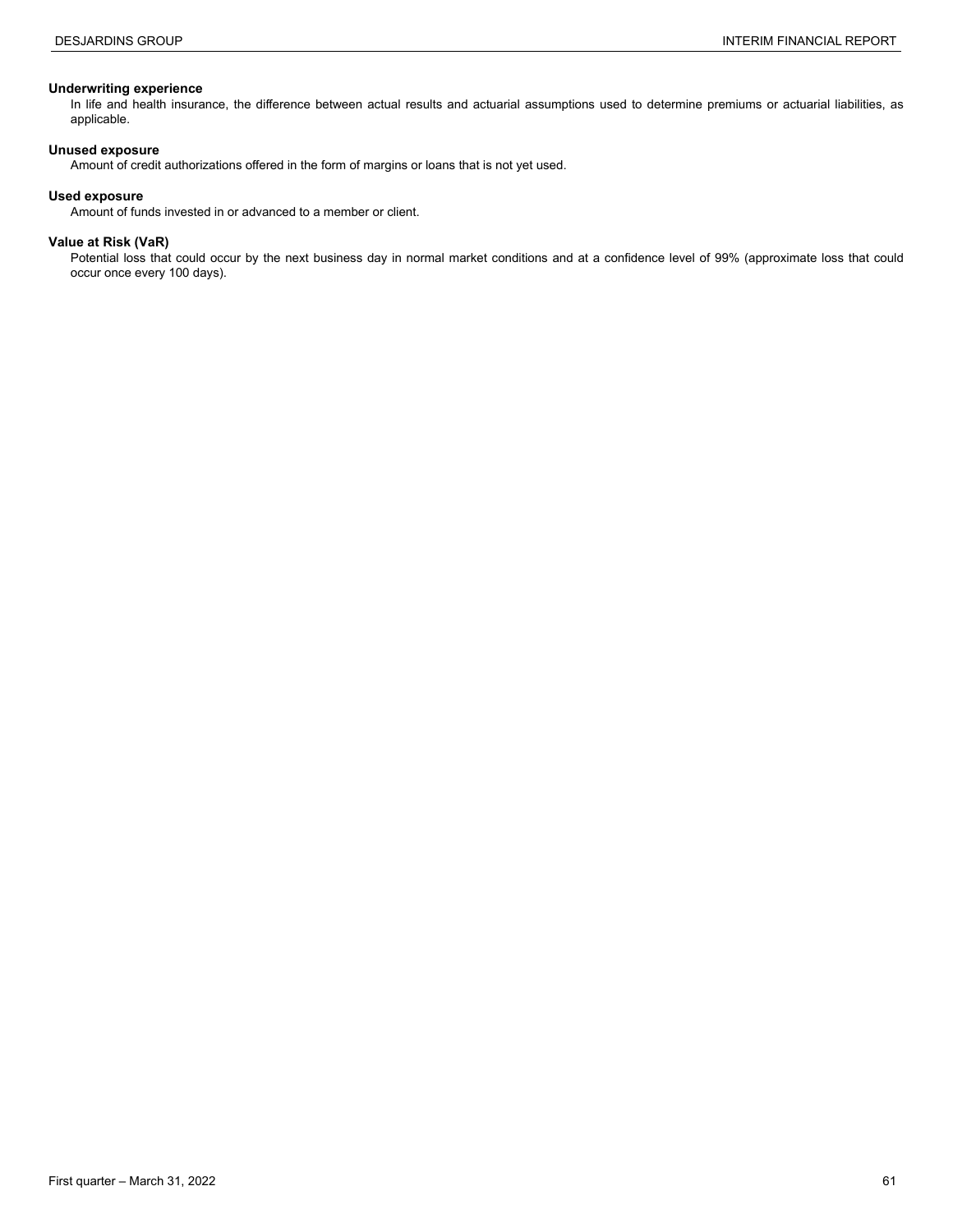#### **TABLE OF CONTENTS**

| 62 |  |  | <b>Combined Financial Statements</b> |
|----|--|--|--------------------------------------|
|----|--|--|--------------------------------------|

- Combined Statements of Income
- Combined Statements of Comprehensive Income
- Combined Statements of Changes in Equity

| 62 | <b>Combined Financial Statements</b> |                                             |  | Notes to the Condensed Interim Combined Financial Statements<br>69 |         |                                                      |  |  |  |
|----|--------------------------------------|---------------------------------------------|--|--------------------------------------------------------------------|---------|------------------------------------------------------|--|--|--|
|    | 63                                   | <b>Combined Balance Sheets</b>              |  | 69                                                                 | Note 1  | Basis of presentation                                |  |  |  |
|    | 64                                   | Combined Statements of Income               |  | 70                                                                 | Note 2  | Significant accounting policies                      |  |  |  |
|    | 65                                   | Combined Statements of Comprehensive Income |  | 71                                                                 | Note 3  | Carrying amount of financial instruments             |  |  |  |
|    | 67                                   | Combined Statements of Changes in Equity    |  | 73                                                                 | Note 4  | Fair value of financial instruments                  |  |  |  |
|    | 68                                   | <b>Combined Statements of Cash Flows</b>    |  | 79                                                                 | Note 5  | Loans and allowance for credit losses                |  |  |  |
|    |                                      |                                             |  | 86                                                                 | Note 6  | Deposits                                             |  |  |  |
|    |                                      |                                             |  | 86                                                                 | Note 7  | Accumulated other comprehensive income               |  |  |  |
|    |                                      |                                             |  | 87                                                                 | Note 8  | Capital management                                   |  |  |  |
|    |                                      |                                             |  | 88                                                                 | Note 9  | Net interest income and net investment income (loss) |  |  |  |
|    |                                      |                                             |  | 89                                                                 | Note 10 | Segmented information                                |  |  |  |
|    |                                      |                                             |  |                                                                    |         |                                                      |  |  |  |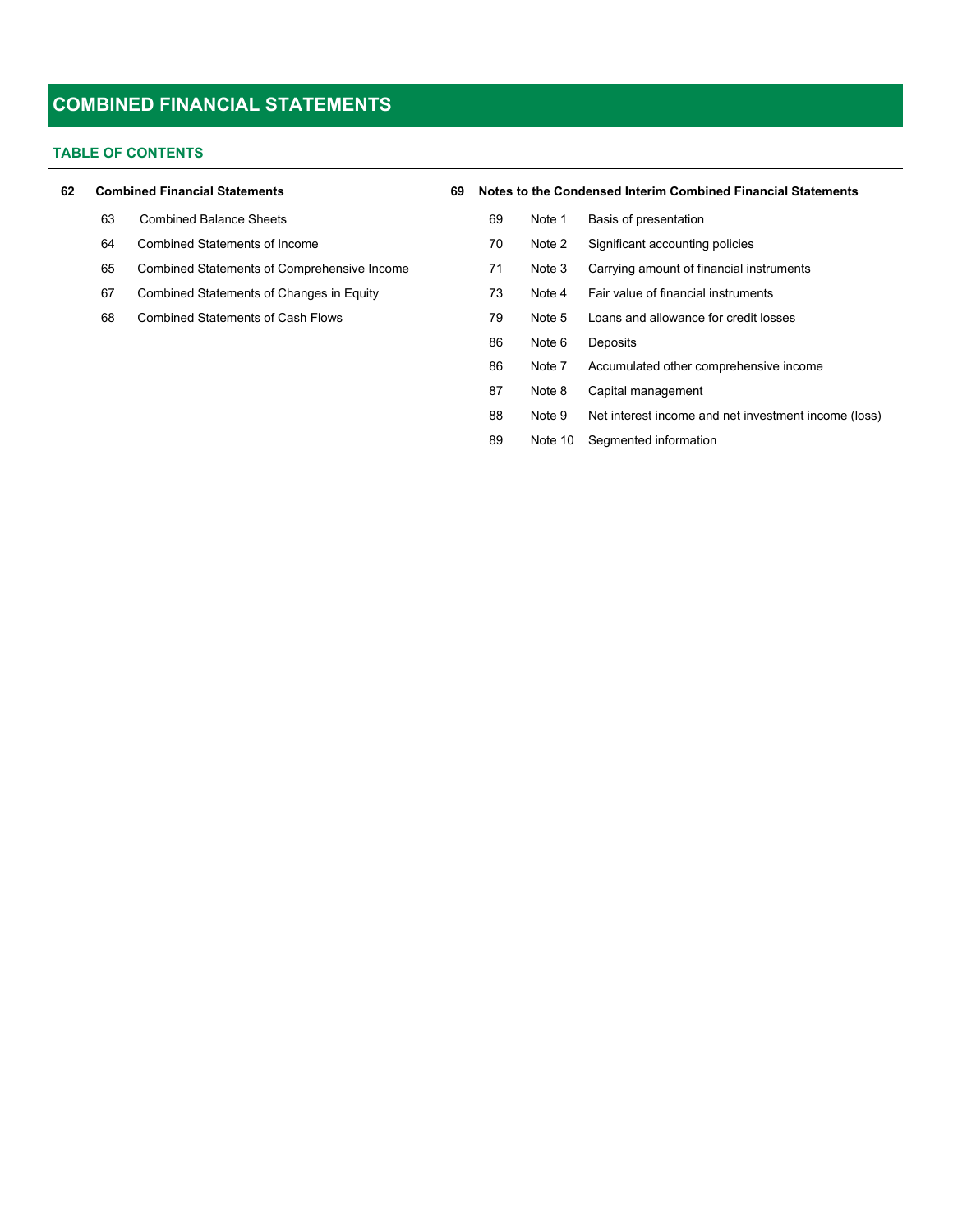# Combined Balance Sheets

(unaudited)

|                                                                                                                | As at                   | As at                   |
|----------------------------------------------------------------------------------------------------------------|-------------------------|-------------------------|
| Notes<br>(in millions of Canadian dollars)                                                                     | March 31, 2022          | December 31, 2021       |
| <b>ASSETS</b>                                                                                                  |                         |                         |
| Cash and deposits with financial institutions<br><b>Securities</b>                                             | \$<br>13,728            | \$<br>16,328            |
| Securities at fair value through profit or loss                                                                | 36,409                  | 39,772                  |
| Securities at fair value through other comprehensive income                                                    | 52,518                  | 53,286                  |
| Securities at amortized cost                                                                                   | 50                      | 41                      |
|                                                                                                                | 88,977                  | 93,099                  |
| Securities borrowed or purchased under reverse repurchase agreements                                           | 14,686                  | 12,019                  |
| 5<br>Loans                                                                                                     |                         |                         |
| Residential mortgages                                                                                          | 151,494                 | 149.695                 |
| Consumer, credit card and other personal loans                                                                 | 24,096                  | 24,386                  |
| Business and government                                                                                        | 58,883                  | 57,400                  |
| 5<br>Allowance for credit losses                                                                               | 234,473                 | 231.481                 |
|                                                                                                                | (947)<br>233,526        | (970)<br>230,511        |
| Segregated fund net assets                                                                                     | 21,848                  | 22,804                  |
| Other assets                                                                                                   |                         |                         |
| Clients' liability under acceptances                                                                           | 88                      | 268                     |
| Premiums receivable                                                                                            | 2,648                   | 2,839                   |
| Derivative financial instruments                                                                               | 5,293                   | 5,828                   |
| Amounts receivable from clients, brokers and financial institutions                                            | 4,834                   | 2,557                   |
| Reinsurance assets                                                                                             | 1,580                   | 1,582                   |
| Right-of-use assets                                                                                            | 553                     | 530                     |
| Investment property                                                                                            | 929                     | 926                     |
| Property, plant and equipment<br>Goodwill                                                                      | 1,514<br>157            | 1,531<br>157            |
| Intangible assets                                                                                              | 506                     | 497                     |
| Investments in companies accounted for using the equity method                                                 | 1,394                   | 1,380                   |
| Net defined benefits plan assets                                                                               | 673                     | 62                      |
| Deferred tax assets                                                                                            | 851                     | 789                     |
| Other                                                                                                          | 3,351                   | 3,378                   |
| <b>TOTAL ASSETS</b>                                                                                            | 24,371<br>\$<br>397,136 | 22,324<br>\$<br>397,085 |
|                                                                                                                |                         |                         |
| <b>LIABILITIES AND EQUITY</b>                                                                                  |                         |                         |
| <b>LIABILITIES</b><br>6<br><b>Deposits</b>                                                                     |                         |                         |
| Individuals                                                                                                    | \$<br>138,090           | \$<br>136,332           |
| Business and government                                                                                        | 103,586                 | 101,644                 |
| Deposit-taking institutions                                                                                    | 1,016                   | 379                     |
|                                                                                                                | 242.692                 | 238,355                 |
| <b>Other liabilities</b>                                                                                       |                         |                         |
| Acceptances                                                                                                    | 88                      | 268                     |
| Commitments related to securities sold short                                                                   | 10,930                  | 11,342                  |
| Commitments related to securities lent or sold under repurchase agreements<br>Derivative financial instruments | 29,013<br>6,261         | 31,177<br>5,500         |
| Amounts payable to clients, brokers and financial institutions                                                 | 10,133                  | 7,938                   |
| Lease liabilities                                                                                              | 620                     | 596                     |
| Insurance contract liabilities                                                                                 | 32,432                  | 34,762                  |
| Segregated fund net liabilities                                                                                | 21,847                  | 22,796                  |
| Net defined benefit plan liabilities                                                                           | 757                     | 1,048                   |
| Deferred tax liabilities                                                                                       | 226                     | 301                     |
| Other                                                                                                          | 7,001<br>119,308        | 7,516<br>123,244        |
| <b>Subordinated notes</b>                                                                                      | 1,952                   | 1,960                   |
| <b>TOTAL LIABILITIES</b>                                                                                       | 363,952                 | 363,559                 |
| <b>EQUITY</b>                                                                                                  |                         |                         |
| Capital stock                                                                                                  | 4,964                   | 4,982                   |
| Undistributed surplus earnings                                                                                 | 9,620                   | 1,546                   |
| $\overline{7}$<br>Accumulated other comprehensive income                                                       | (637)                   | 765                     |
| Reserves                                                                                                       | 18,334                  | 25,321                  |
| Equity - Group's share                                                                                         | 32,281                  | 32,614                  |
| Non-controlling interests                                                                                      | 903                     | 912                     |
| <b>TOTAL EQUITY</b><br>TOTAL LIABILITIES AND EQUITY                                                            | 33,184<br>\$            | 33,526<br>\$            |
|                                                                                                                | 397,136                 | 397,085                 |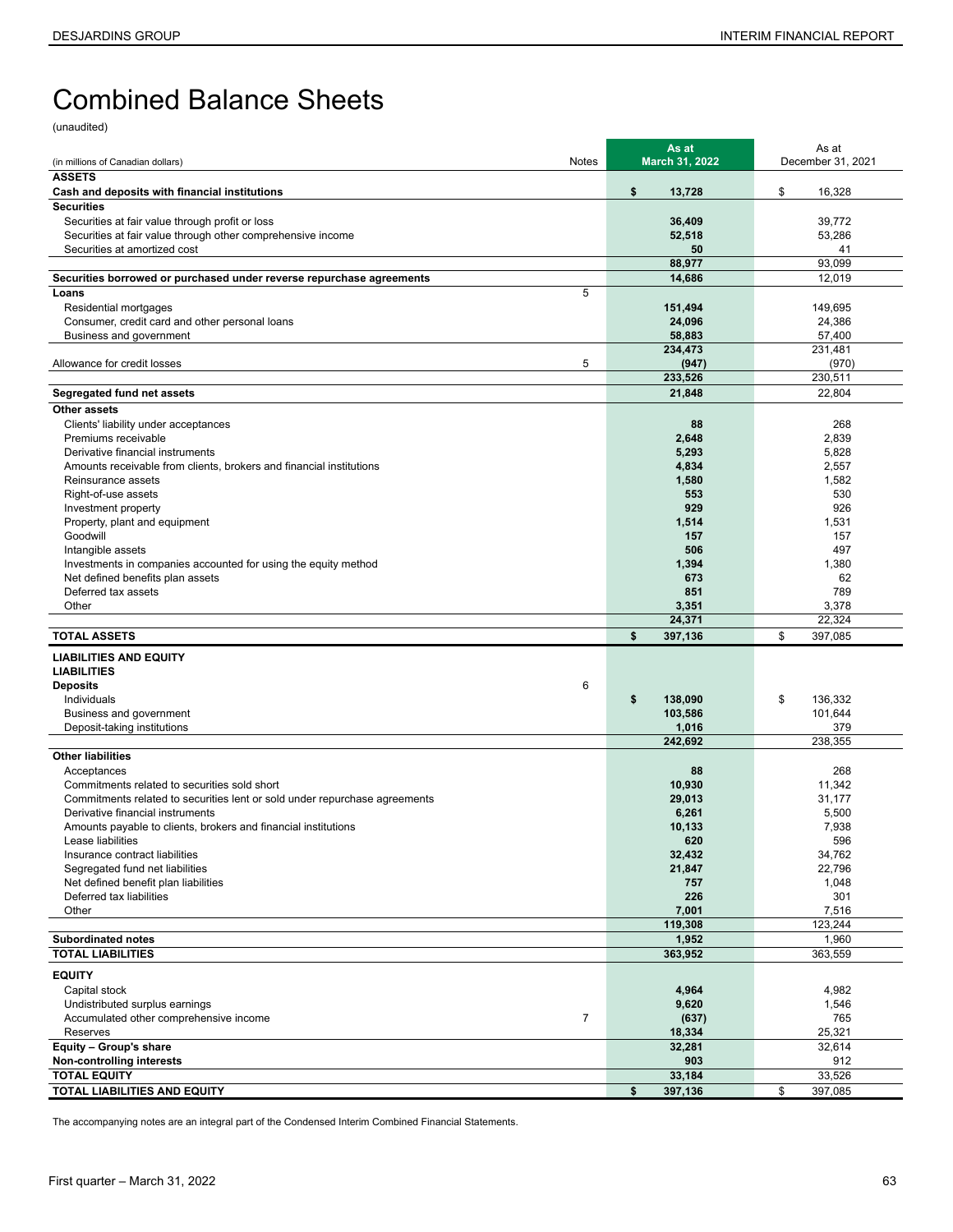# <span id="page-63-0"></span>Combined Statements of Income

(unaudited)

|                                                                       |       |                | For the three-month periods |  |
|-----------------------------------------------------------------------|-------|----------------|-----------------------------|--|
|                                                                       |       |                | ended March 31              |  |
| (in millions of Canadian dollars)                                     | Notes | 2022           | 2021                        |  |
| <b>INTEREST INCOME</b>                                                |       |                |                             |  |
| Loans                                                                 |       | \$<br>1,729    | \$<br>1,712                 |  |
| Securities                                                            |       | 143            | 113                         |  |
|                                                                       |       | 1,872          | 1,825                       |  |
| <b>INTEREST EXPENSE</b>                                               |       |                |                             |  |
| Deposits                                                              |       | 342            | 405                         |  |
| Subordinated notes                                                    |       | 12             | 14                          |  |
| Other                                                                 |       | 12             | 3                           |  |
|                                                                       |       | 366            | 422                         |  |
| <b>NET INTEREST INCOME</b>                                            | 9     | 1,506          | 1,403                       |  |
| <b>NET PREMIUMS</b>                                                   |       | 2,650          | 2,585                       |  |
| <b>OTHER INCOME</b>                                                   |       |                |                             |  |
| Deposit and payment service charges                                   |       | 104            | 99                          |  |
| Lending fees and credit card service revenues                         |       | 227            | 187                         |  |
| Brokerage and investment fund services                                |       | 268            | 273                         |  |
| Management and custodial service fees                                 |       | 193            | 169                         |  |
| Net investment loss                                                   | 9     | (2, 336)       | (1,602)                     |  |
| Overlay approach adjustment for insurance operations financial assets |       | 153            | (146)                       |  |
| Foreign exchange income                                               |       | 31             | 30                          |  |
| Other                                                                 |       | 71             | 37                          |  |
|                                                                       |       | (1, 289)       | (953)                       |  |
| <b>TOTAL INCOME</b>                                                   |       | 2,867          | 3,035                       |  |
| <b>PROVISION FOR CREDIT LOSSES</b>                                    | 5     | $6\phantom{a}$ | $\overline{4}$              |  |
| CLAIMS, BENEFITS, ANNUITIES AND CHANGES IN INSURANCE                  |       |                |                             |  |
| <b>CONTRACT LIABILITIES</b>                                           |       | (355)          | (206)                       |  |
| <b>NON-INTEREST EXPENSE</b>                                           |       |                |                             |  |
| Salaries and employee benefits                                        |       | 1,225          | 1,066                       |  |
| Professional fees                                                     |       | 261            | 171                         |  |
| Technology                                                            |       | 224            | 201                         |  |
| Commissions                                                           |       | 219            | 198                         |  |
| Occupancy costs                                                       |       | 105            | 103                         |  |
| Communications                                                        |       | 87             | 67                          |  |
| Business and capital taxes                                            |       | 125            | 113                         |  |
| Other                                                                 |       | 282            | 246                         |  |
|                                                                       |       | 2,528          | 2,165                       |  |
| <b>OPERATING SURPLUS EARNINGS</b>                                     |       | 688            | 1,072                       |  |
| Income taxes on surplus earnings                                      |       | 169            | 274                         |  |
| SURPLUS EARNINGS BEFORE MEMBER DIVIDENDS                              |       | 519            | 798                         |  |
| Member dividends                                                      |       | 102            | 90                          |  |
| Tax recovery on member dividends                                      |       | (27)           | (24)                        |  |
| NET SURPLUS EARNINGS FOR THE PERIOD AFTER MEMBER DIVIDENDS            |       | \$<br>444      | \$<br>732                   |  |
| of which:                                                             |       |                |                             |  |
| Group's share                                                         |       | \$<br>424      | \$<br>702                   |  |
| Non-controlling interests' share                                      |       | 20             | 30                          |  |
|                                                                       |       |                |                             |  |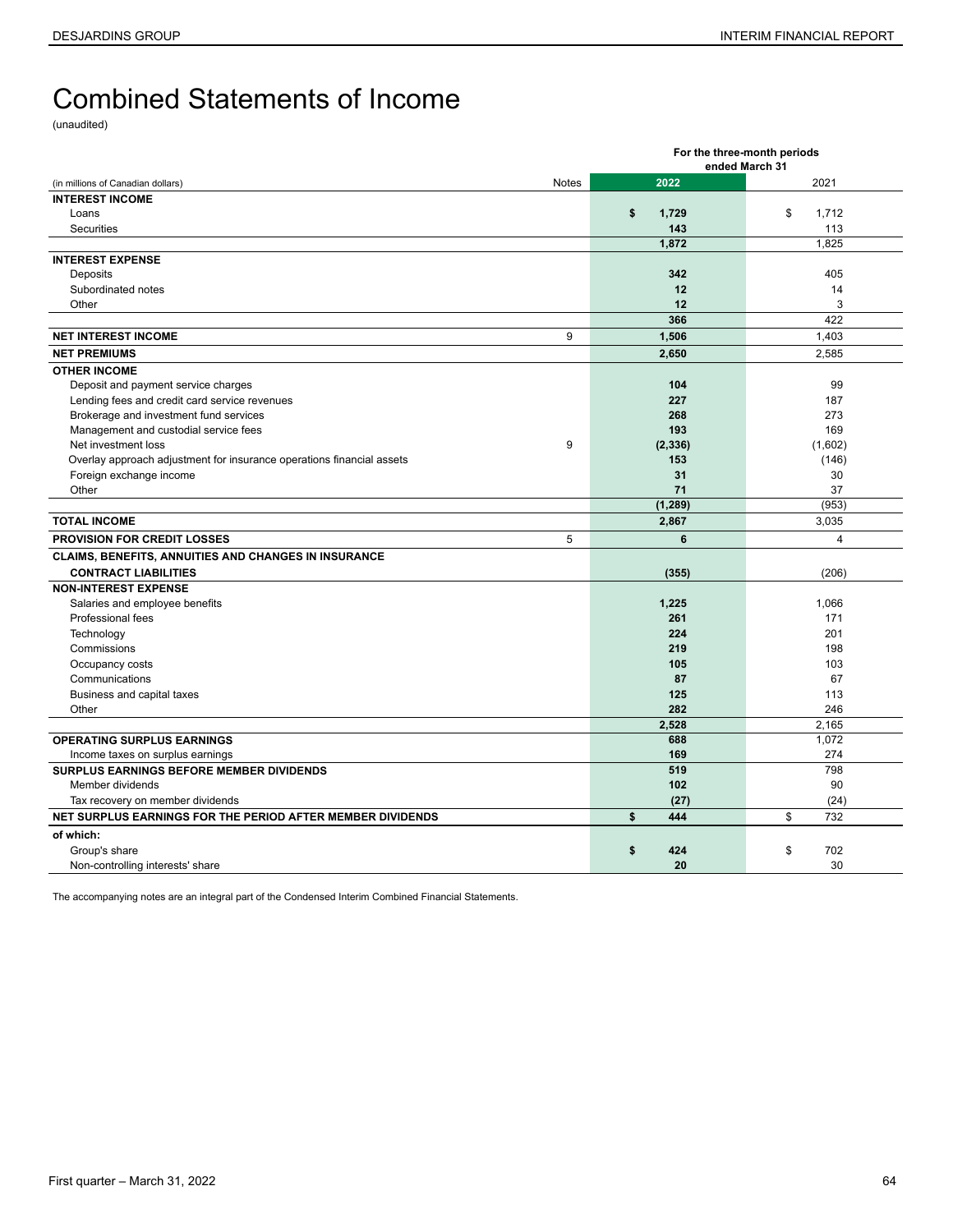# <span id="page-64-0"></span>Combined Statements of Comprehensive Income

(unaudited)

|                                                                                              |             | For the three-month periods |  |  |  |
|----------------------------------------------------------------------------------------------|-------------|-----------------------------|--|--|--|
|                                                                                              |             | ended March 31              |  |  |  |
| (in millions of Canadian dollars)                                                            | 2022        | 2021                        |  |  |  |
| Net surplus earnings for the period after member dividends                                   | \$<br>444   | \$<br>732                   |  |  |  |
| Other comprehensive income, net of income taxes                                              |             |                             |  |  |  |
| Items that will not be reclassified subsequently to the Combined Statements of Income        |             |                             |  |  |  |
| Remeasurement of net defined benefit plan liabilities                                        | 664         | 951                         |  |  |  |
| Share of associates and joint ventures accounted for using the equity method                 |             | 7                           |  |  |  |
| Net change in fair value attributable to changes in the credit risk of financial liabilities |             |                             |  |  |  |
| designated as at fair value through profit or loss                                           | 3           |                             |  |  |  |
|                                                                                              | 671         | 958                         |  |  |  |
| Items that will be reclassified subsequently to the Combined Statements of Income            |             |                             |  |  |  |
| Net change in unrealized gains and losses on debt securities classified as at fair value     |             |                             |  |  |  |
| through other comprehensive income                                                           |             |                             |  |  |  |
| Net unrealized losses                                                                        | (979)       | (290)                       |  |  |  |
| Reclassification of net (gains) losses to the Combined Statements of Income                  | 34          | (57)                        |  |  |  |
|                                                                                              | (945)       | (347)                       |  |  |  |
| Net change in unrealized gains and losses related to the overlay approach adjustment for     |             |                             |  |  |  |
| insurance operations financial assets                                                        |             |                             |  |  |  |
| Net unrealized gains (losses)                                                                | (55)        | 147                         |  |  |  |
| Reclassification of net gains to the Combined Statements of Income                           | (82)        | (36)                        |  |  |  |
|                                                                                              | (137)       | 111                         |  |  |  |
| Net change in cash flow hedges                                                               |             |                             |  |  |  |
| Net losses on derivative financial instruments designated as cash flow hedges                | (323)       | (50)                        |  |  |  |
| Reclassification to the Combined Statements of Income of net gains on                        |             |                             |  |  |  |
| derivative financial instruments designated as cash flow hedges                              | (14)        | (12)                        |  |  |  |
|                                                                                              | (337)       | (62)                        |  |  |  |
|                                                                                              | (1, 419)    | (298)                       |  |  |  |
| Total other comprehensive income, net of income taxes                                        | (748)       | 660                         |  |  |  |
| <b>COMPREHENSIVE INCOME FOR THE PERIOD</b>                                                   | \$<br>(304) | \$<br>1,392                 |  |  |  |
| of which:                                                                                    |             |                             |  |  |  |
| Group's share                                                                                | (315)<br>\$ | \$<br>1.346                 |  |  |  |
| Non-controlling interests' share                                                             | 11          | 46                          |  |  |  |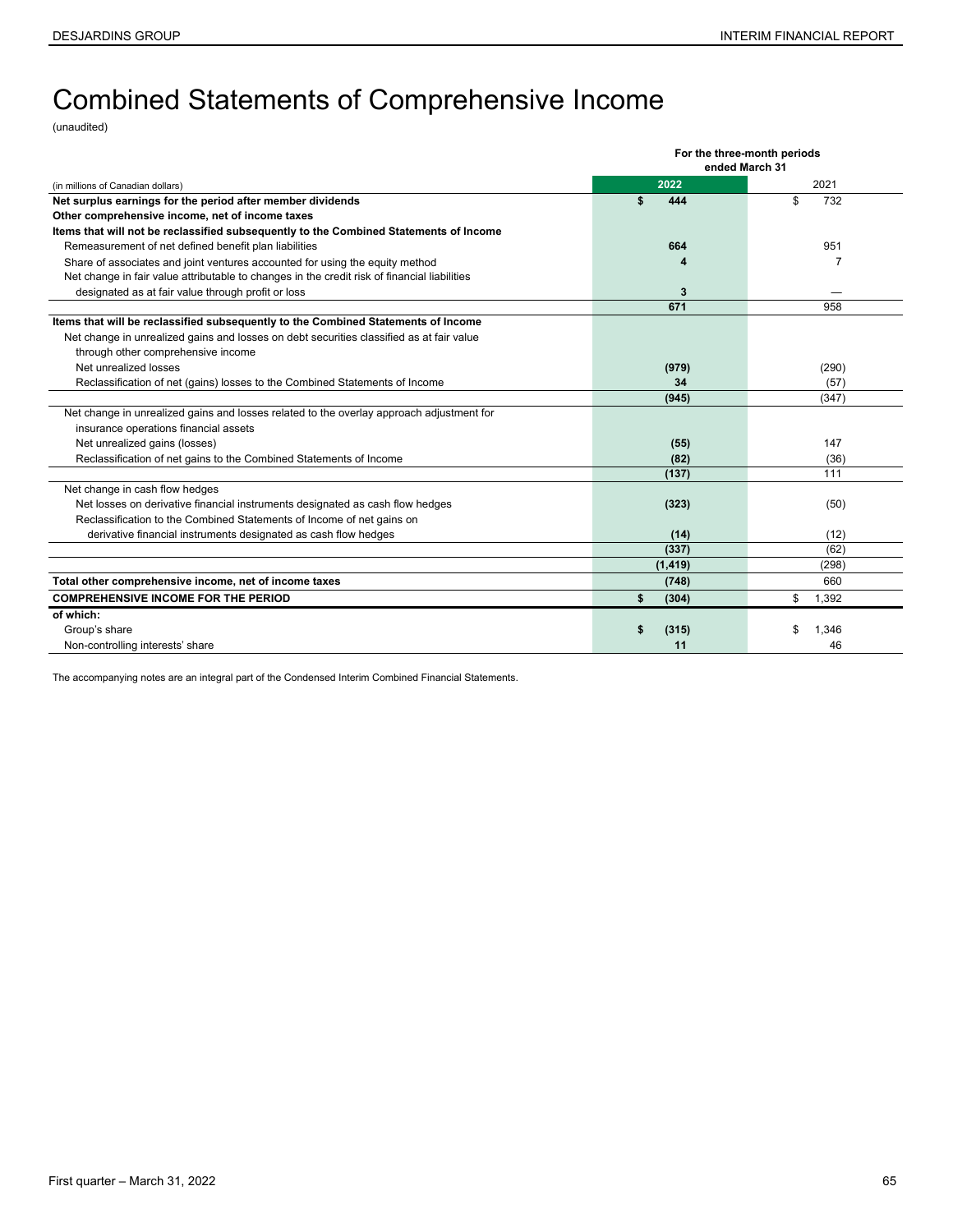# Combined Statements of Comprehensive Income *(continued)*

(unaudited)

#### **Income taxes on other comprehensive income**

The tax expense (recovery) related to each component of other comprehensive income for the period is presented in the following table.

|                                                                                              | For the three-month periods<br>ended March 31 |          |  |  |  |  |  |
|----------------------------------------------------------------------------------------------|-----------------------------------------------|----------|--|--|--|--|--|
| (in millions of Canadian dollars)                                                            | 2022                                          | 2021     |  |  |  |  |  |
| Items that will not be reclassified subsequently to the Combined Statements of Income        |                                               |          |  |  |  |  |  |
| Remeasurement of net defined benefit plan liabilities                                        | 237                                           | 341      |  |  |  |  |  |
| Net change in fair value attributable to changes in the credit risk of financial liabilities |                                               |          |  |  |  |  |  |
| designated as at fair value through profit or loss                                           | $\overline{2}$                                |          |  |  |  |  |  |
|                                                                                              | 239                                           | 341      |  |  |  |  |  |
| Items that will be reclassified subsequently to the Combined Statements of Income            |                                               |          |  |  |  |  |  |
| Net change in unrealized gains and losses on debt securities classified as at fair value     |                                               |          |  |  |  |  |  |
| through other comprehensive income                                                           |                                               |          |  |  |  |  |  |
| Net unrealized losses                                                                        | (346)                                         | (102)    |  |  |  |  |  |
| Reclassification of net (gains) losses to the Combined Statements of Income                  | 12                                            | (20)     |  |  |  |  |  |
|                                                                                              | (334)                                         | (122)    |  |  |  |  |  |
| Net change in unrealized gains and losses related to the overlay approach adjustment for     |                                               |          |  |  |  |  |  |
| insurance operations financial assets                                                        |                                               |          |  |  |  |  |  |
| Net unrealized gains (losses)                                                                | (1)                                           | 46       |  |  |  |  |  |
| Reclassification of net gains to the Combined Statements of Income                           | (15)                                          | (11)     |  |  |  |  |  |
|                                                                                              | (16)                                          | 35       |  |  |  |  |  |
| Net change in cash flow hedges                                                               |                                               |          |  |  |  |  |  |
| Net losses on derivative financial instruments designated as cash flow hedges                | (114)                                         | (19)     |  |  |  |  |  |
| Reclassification to the Combined Statements of Income of net gains on derivative             |                                               |          |  |  |  |  |  |
| financial instruments designated as cash flow hedges                                         | (5)                                           | (4)      |  |  |  |  |  |
|                                                                                              | (119)                                         | (23)     |  |  |  |  |  |
|                                                                                              | (469)                                         | (110)    |  |  |  |  |  |
| Total income tax expense (recovery)                                                          | (230)                                         | 231<br>S |  |  |  |  |  |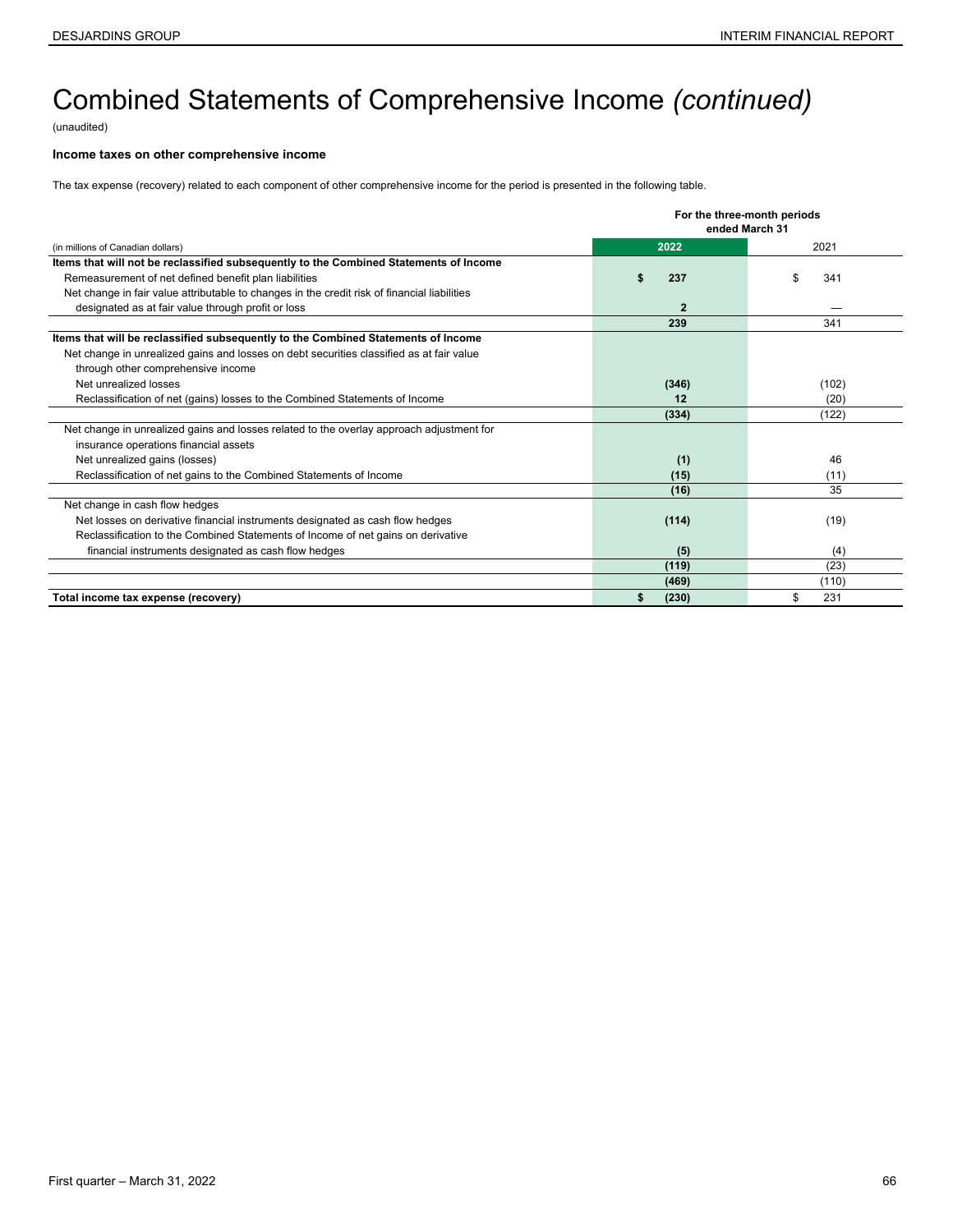# <span id="page-66-0"></span>Combined Statements of Changes in Equity

(unaudited)

For the three-month periods ended March 31

|                                                            |                                 |                                      |                                                                        |    |                      |                                              | <b>Reserves</b>                           |                          | sts              |                                  |              |
|------------------------------------------------------------|---------------------------------|--------------------------------------|------------------------------------------------------------------------|----|----------------------|----------------------------------------------|-------------------------------------------|--------------------------|------------------|----------------------------------|--------------|
| (in millions of Canadian dollars)                          | stock<br>Capital:               | surplus<br>earnings<br>Undistributed | <b>ome</b><br>othe<br>$\frac{5}{2}$<br>omprehensive ii<br>global (Note |    | <b>Stabilization</b> | for future<br>dividends<br>Reserve<br>member | other<br>and<br>erves<br>res<br>eral<br>ග | ෂි<br>ë<br>otal          | Group'<br>Equity | inter<br>olling<br>$\frac{5}{2}$ | Total equity |
| <b>BALANCE AS AT DECEMBER 31, 2021</b>                     | \$4,982                         | 1,546                                | 765                                                                    |    | 795                  | 1,212<br>S.                                  | \$23,314                                  | \$25,321                 | \$32,614         | 912                              | \$33,526     |
| Net surplus earnings for the period after member dividends |                                 | 424                                  |                                                                        |    |                      |                                              |                                           |                          | 424              | 20                               | 444          |
| Other comprehensive income for the period                  |                                 | 663                                  | (1, 402)                                                               |    | —                    |                                              |                                           |                          | (739)            | (9)                              | (748)        |
| Comprehensive income for the period                        | $\hspace{0.1mm}-\hspace{0.1mm}$ | 1,087                                | (1, 402)                                                               |    | —                    |                                              |                                           | $\overline{\phantom{m}}$ | (315)            | 11                               | (304)        |
| Redemption of shares of capital stock                      | (18)                            |                                      |                                                                        |    | –                    |                                              |                                           |                          | (18)             |                                  | (18)         |
| <b>Dividends</b>                                           |                                 |                                      |                                                                        |    | —                    |                                              |                                           |                          | –                | (20)                             | (20)         |
| Transfer from undistributed surplus earnings (to reserves) | –                               | (360)                                |                                                                        |    | 77                   | $\overline{\phantom{m}}$                     | 283                                       | 360                      |                  |                                  |              |
| Equity transactions <sup>(1)</sup>                         |                                 | 7,347                                |                                                                        |    | —                    |                                              | (7, 347)                                  | (7, 347)                 |                  |                                  |              |
| <b>BALANCE AS AT MARCH 31, 2022</b>                        | \$4,964                         | 9,620                                | (637)                                                                  |    | 872                  | 1,212<br>s.                                  | \$16,250                                  | \$18,334                 | \$32,281         | 903                              | \$33,184     |
| <b>BALANCE AS AT DECEMBER 31, 2020</b>                     | \$5,021                         | 1,874                                | 1,302                                                                  | £. | 795                  | ,159<br>\$                                   | \$19,362                                  | \$21,316                 | \$29,513         | 750                              | \$30,263     |
| Net surplus earnings for the period after member dividends |                                 | 702                                  |                                                                        |    | -                    |                                              |                                           |                          | 702              | 30                               | 732          |
| Other comprehensive income for the period                  | —                               | 947                                  | (303)                                                                  |    | —                    | –                                            |                                           |                          | 644              | 16                               | 660          |
| Comprehensive income for the period                        |                                 | 1,649                                | (303)                                                                  |    |                      | –                                            |                                           |                          | 1,346            | 46                               | 1,392        |
| Redemption of shares of capital stock                      | (5)                             |                                      |                                                                        |    |                      |                                              |                                           |                          | (5)              |                                  | (5)          |
| <b>Dividends</b>                                           |                                 |                                      |                                                                        |    |                      |                                              |                                           |                          |                  | (6)                              | (6)          |
| Transfer from undistributed surplus earnings (to reserves) |                                 | (1, 154)                             |                                                                        |    | —                    | (64)                                         | 1,218                                     | 1,154                    |                  |                                  |              |
| <b>BALANCE AS AT MARCH 31, 2021</b>                        | \$5,016                         | 2,369<br>\$                          | 999                                                                    | £  | 795                  | 1,095<br>\$                                  | \$ 20,580                                 | \$22,470                 | \$ 30,854        | 790                              | \$31,644     |

The increase in undistributed surplus earnings for the year results from equity transactions between Desjardins Group entities. Undistributed surplus earnings arising from such transactions will be included in the surplus distribution plans for the next fiscal year. These transactions had no impact on Desjardins Group's equity as at March 31, 2022.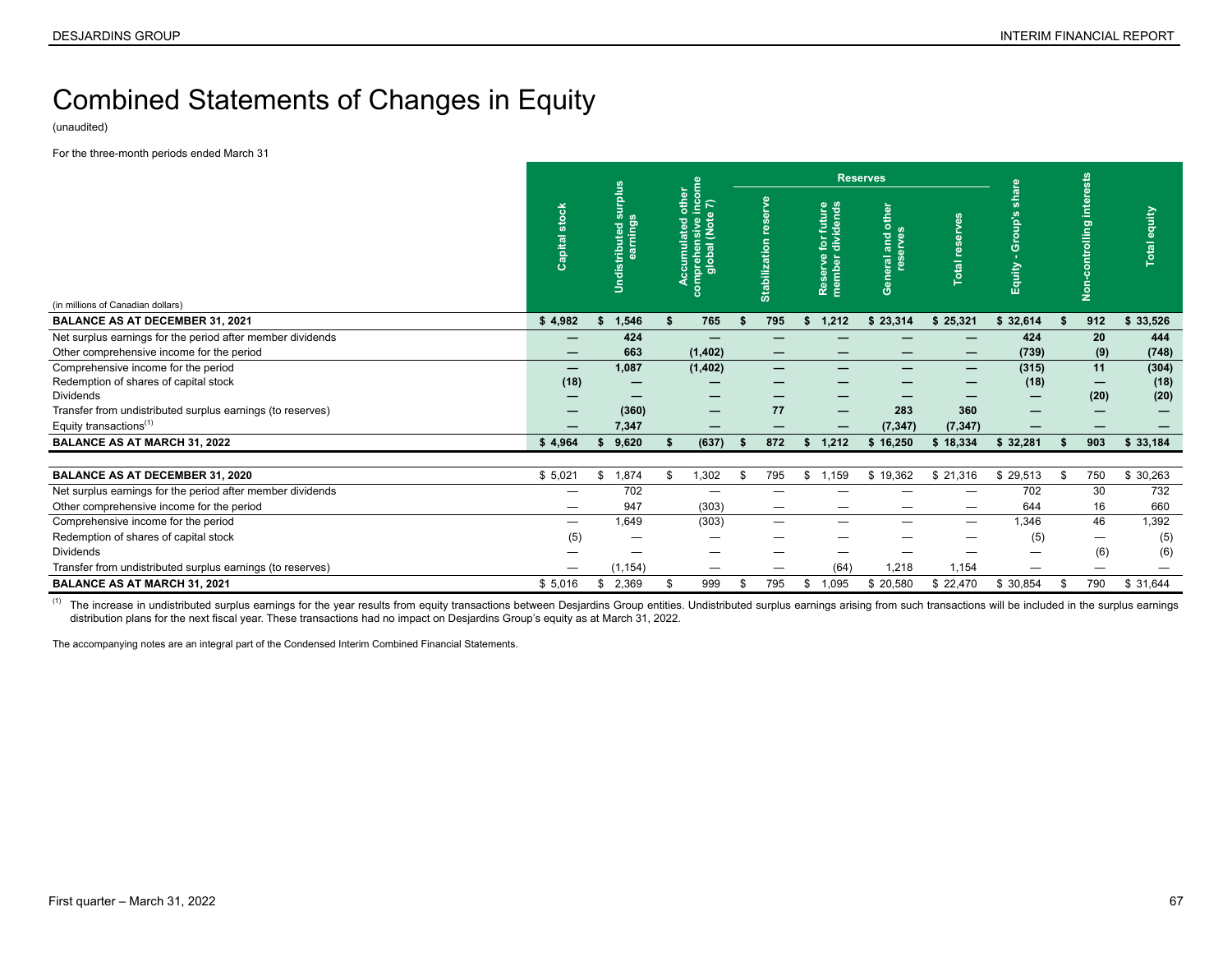# <span id="page-67-0"></span>Combined Statements of Cash Flows

(unaudited)

|                                                                                                          | For the three-month periods |                |  |  |  |  |
|----------------------------------------------------------------------------------------------------------|-----------------------------|----------------|--|--|--|--|
|                                                                                                          | ended March 31              |                |  |  |  |  |
| (in millions of Canadian dollars)                                                                        | 2022                        | 2021           |  |  |  |  |
| CASH FLOWS FROM (USED IN) OPERATING ACTIVITIES                                                           |                             |                |  |  |  |  |
| Operating surplus earnings                                                                               | \$<br>688                   | \$<br>1,072    |  |  |  |  |
| Non-cash adjustments:                                                                                    |                             |                |  |  |  |  |
| Depreciation of right-of-use assets, property, plant and equipment and investment property,              |                             |                |  |  |  |  |
| and amortization of intangible assets                                                                    | 100                         | 93             |  |  |  |  |
| Amortization of premiums and discounts                                                                   | 98                          | 114            |  |  |  |  |
| Net change in insurance contract liabilities                                                             | (2, 330)                    | (2,005)        |  |  |  |  |
| Provision for credit losses                                                                              | 6                           | $\overline{4}$ |  |  |  |  |
| Net realized (gains) losses on securities classified as at fair value through other comprehensive income | 50                          | (63)           |  |  |  |  |
| Overlay approach adjustment for insurance operations financial assets                                    | (153)                       | 146            |  |  |  |  |
| Other                                                                                                    | (18)                        | (2)            |  |  |  |  |
| Change in operating assets and liabilities:                                                              |                             |                |  |  |  |  |
| Securities at fair value through profit or loss                                                          | 3,363                       | (1, 582)       |  |  |  |  |
| Securities borrowed or purchased under reverse repurchase agreements                                     | (2,667)                     | (3,976)        |  |  |  |  |
| Loans                                                                                                    | (3,021)                     | (3, 434)       |  |  |  |  |
| Derivative financial instruments, net amount                                                             | 1,890                       | 1,386          |  |  |  |  |
| Net amounts receivable from and payable to clients, brokers and financial institutions                   | (82)                        | 1,347          |  |  |  |  |
| Deposits                                                                                                 | 4,337                       | 5,683          |  |  |  |  |
| Commitments related to securities sold short                                                             | (412)                       | 2,236          |  |  |  |  |
| Commitments related to securities lent or sold under repurchase agreements                               | (2, 164)                    | 2,731          |  |  |  |  |
| Other                                                                                                    | 216                         | 393            |  |  |  |  |
| Income taxes paid on surplus earnings                                                                    | (417)                       | (468)          |  |  |  |  |
|                                                                                                          | (516)                       | 3,675          |  |  |  |  |
| CASH FLOWS FROM (USED IN) FINANCING ACTIVITIES                                                           |                             |                |  |  |  |  |
| Sale (purchase) of debt securities and subordinated notes from third parties on the market               | $\overline{2}$              | (20)           |  |  |  |  |
| Repayment of lease liabilities                                                                           | (24)                        | (23)           |  |  |  |  |
| Redemption of shares of capital stock                                                                    | (18)                        | (5)            |  |  |  |  |
| Remuneration on capital stock                                                                            | (208)                       | (208)          |  |  |  |  |
| Dividends paid                                                                                           | (20)                        | (6)            |  |  |  |  |
|                                                                                                          | (268)                       | (262)          |  |  |  |  |
| <b>CASH FLOWS FROM (USED IN) INVESTING ACTIVITIES</b>                                                    |                             |                |  |  |  |  |
| Purchase of securities at fair value through other comprehensive income and at amortized cost            | (10, 074)                   | (6, 489)       |  |  |  |  |
| Proceeds from disposals of securities at fair value through other comprehensive income                   |                             |                |  |  |  |  |
| and at amortized cost                                                                                    | 5,975                       | 9,039          |  |  |  |  |
| Proceeds from maturities of securities at fair value through other comprehensive income                  |                             |                |  |  |  |  |
| and at amortized cost                                                                                    | 2,377                       | 1,874          |  |  |  |  |
| Acquisitions of property, plant and equipment, intangible assets and investment property                 | (77)                        | (78)           |  |  |  |  |
| Acquisitions of joint ventures and associates accounted for using the equity method                      | (17)                        | (32)           |  |  |  |  |
|                                                                                                          | (1, 816)                    | 4.314          |  |  |  |  |
| Net increase (decrease) in cash and cash equivalents                                                     | (2,600)                     | 7.727          |  |  |  |  |
| Cash and cash equivalents at beginning of period                                                         | 16,328                      | 12,126         |  |  |  |  |
| CASH AND CASH EQUIVALENTS AT END OF PERIOD                                                               | \$<br>13,728                | \$<br>19,853   |  |  |  |  |
| Supplemental information on cash flows from (used in) operating activities                               |                             |                |  |  |  |  |
| Interest paid                                                                                            | \$<br>436                   | \$<br>510      |  |  |  |  |
| Interest received                                                                                        | 1,946                       | 2,011          |  |  |  |  |
| Dividends received                                                                                       | 64                          | 59             |  |  |  |  |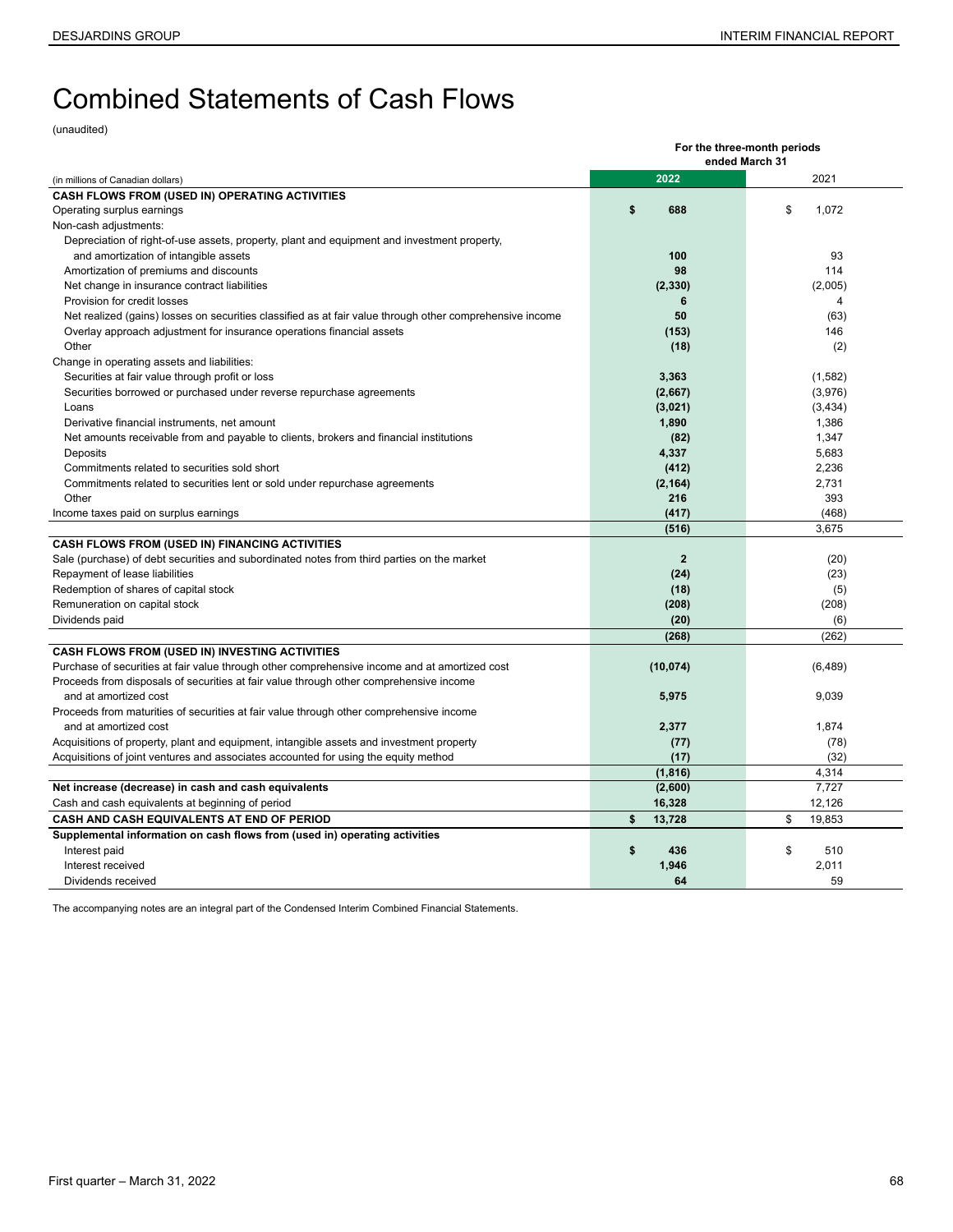### <span id="page-68-0"></span>**NOTES TO THE CONDENSED INTERIM COMBINED FINANCIAL STATEMENTS (unaudited)**

### NOTE 1 – BASIS OF PRESENTATION

#### **Nature of operations**

Desjardins Group is made up of the Desjardins caisses in Québec, the *Fédération des caisses Desjardins du Québec* (the Federation) and its subsidiaries, Caisse Desjardins Ontario Credit Union Inc. (CDO) and the *Fonds de sécurité Desjardins*. A number of the subsidiaries are active across Canada. The address of its head office is 100 Des Commandeurs Street, Lévis, Québec, Canada.

#### **Combined Financial Statements**

As an integrated financial services group, Desjardins Group is a complete economic entity. These unaudited Condensed Interim Combined Financial Statements (the Interim Combined Financial Statements) have been prepared to present the financial position, the financial performance and the cash flows of this economic entity. The Desjardins caisses exercise a collective power over the Federation, which is the cooperative entity responsible for assuming orientation, framework, coordination and development activities for Desjardins Group. The role of the Federation is also to protect the interests of Desjardins Group members.

As Desjardins caisses and the Federation are financial services cooperatives, these Interim Combined Financial Statements differ from the consolidated financial statements of a group with a traditional organizational structure. Consequently, the Combined Financial Statements of Desjardins Group are a combination of the accounts of the Desjardins caisses of Québec, the Federation, CDO and the entities controlled by them, namely the Federation's subsidiaries and the *Fonds de sécurité Desjardins*. The capital stock of Desjardins Group represents the aggregate of the capital stock issued by the caisses, the Federation and CDO.

#### **Statement of Compliance**

Pursuant to the *Act Respecting Financial Services Cooperatives*, these Interim Combined Financial Statements have been prepared by Desjardins Group's management in accordance with the International Financial Reporting Standards (IFRS) issued by the International Accounting Standards Board (IASB), more specifically in accordance with International Accounting Standard (IAS) 34, "Interim Financial Reporting", and the accounting requirements of the *Autorité des marchés financiers* (AMF) in Québec, which do not differ from IFRS. Certain comparative figures have been reclassified to conform with the presentation of the Interim Combined Financial Statements for the current period. These reclassifications had no impact on Desjardins Group's profit or loss or total assets and liabilities.

These Interim Combined Financial Statements should be read in conjunction with the audited Annual Combined Financial Statements (the Annual Combined Financial Statements) for the year ended December 31, 2021, and the shaded areas of section 4.0, "Risk management", of the related Management's Discussion and Analysis, which are an integral part of the Annual Combined Financial Statements.

These Interim Combined Financial Statements were approved by the Board of Directors of Desjardins Group, which is the Board of Directors of the Federation, on May 12, 2022.

#### **Significant judgments, estimates and assumptions**

The COVID-19 pandemic situation continues to give rise to sources of uncertainty having an impact on judgments as well as significant estimates and assumptions made by management in preparing the Interim Combined Financial Statements. Desjardins Group closely monitors the development of the pandemic and its impact on significant judgments, estimates and assumptions, which are described in Note 1, "Basis of presentation", to the Annual Combined Financial Statements. For more information on significant judgments made to estimate the allowance for expected credit losses, see Note 5, "Loans and allowance for credit losses", to the Interim Combined Financial Statements.

#### **Presentation and functional currency**

These Interim Combined Financial Statements are expressed in Canadian dollars, which is also the functional currency of Desjardins Group. Dollar amounts presented in the tables of the Notes to the Interim Combined Financial Statements are in millions of dollars, unless otherwise stated.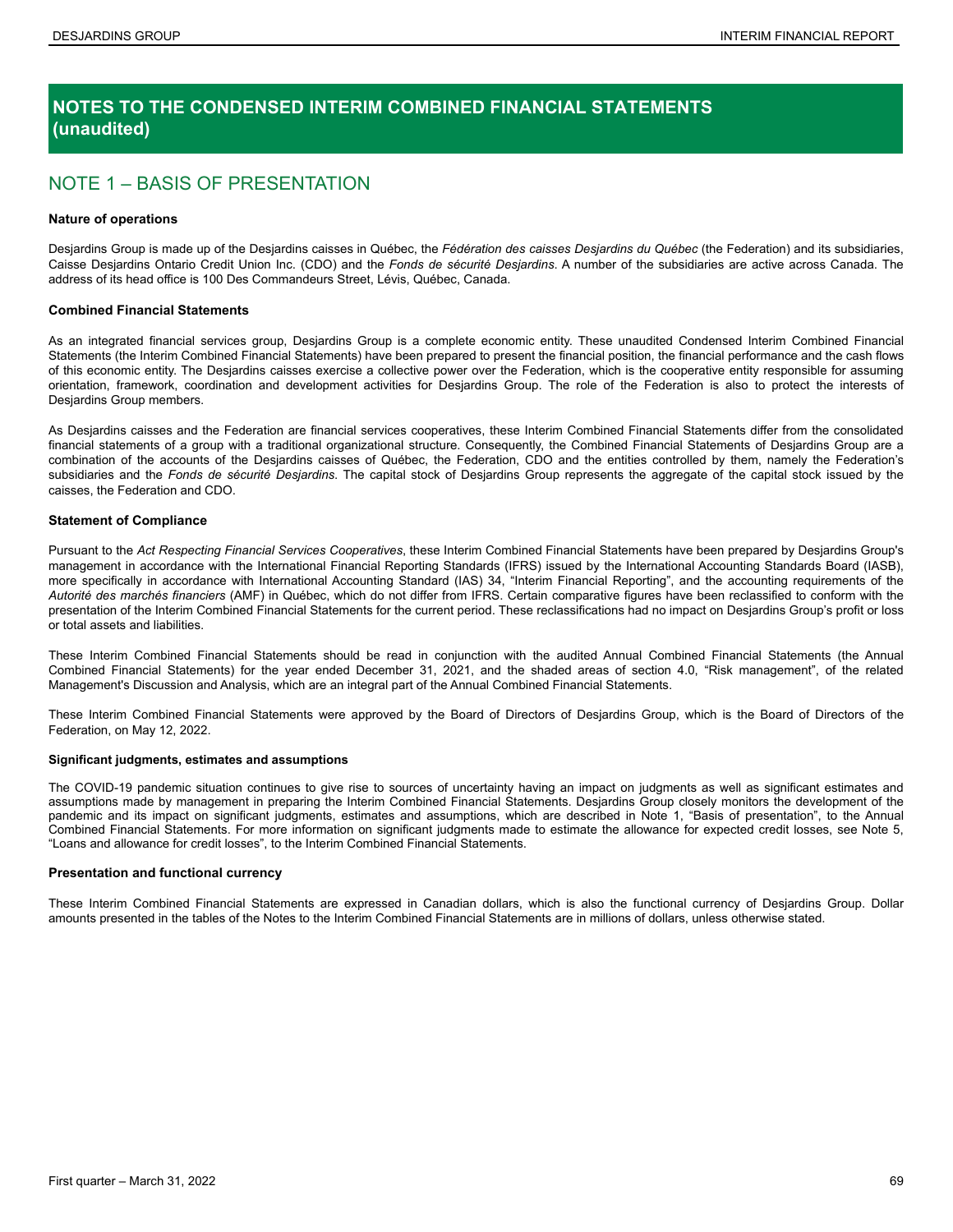### <span id="page-69-0"></span>NOTE 2 – SIGNIFICANT ACCOUNTING POLICIES

All accounting policies were applied as described in Note 2, "Significant accounting policies", to the Annual Combined Financial Statements.

#### **FUTURE ACCOUNTING CHANGES**

Accounting standards issued by the IASB, but not yet effective as at December 31, 2021, are described in Note 2, "Significant accounting policies", to the Annual Combined Financial Statements. During the three-month period ended March 31, 2022, the IASB has not issued any new accounting standards or new amendments to existing standards having a significant impact on Desjardins Group's financial statements.

#### **Update – IFRS 17, "Insurance Contracts"**

The progress of the IFRS 17 implementation work allowed Desjardins Group to conclude on certain elections and requirements set out in the standard.

At the date of transition, Desjardins Group will apply the requirements in IFRS 17 on a retrospective basis for groups of short-term contracts while it will apply the fair value approach for virtually all groups of long-term contracts. In addition, the general measurement model, the premium allocation approach and the variable fee approach will be used to measure and recognize insurance contracts.

The requirements in IFRS 17 allow reassessing the designation or classification of financial assets related to insurance operations accounted for under IFRS 9 at the date of initial application of IFRS 17. Desjardins Group elected to not restate the comparative figures in its Combined Financial Statements to reflect changes in designation or classification for these financial assets that would be made as at January 1, 2023.

Desjardins Group continues to assess the impact of adopting this standard, which will apply to annual periods beginning on January 1, 2023.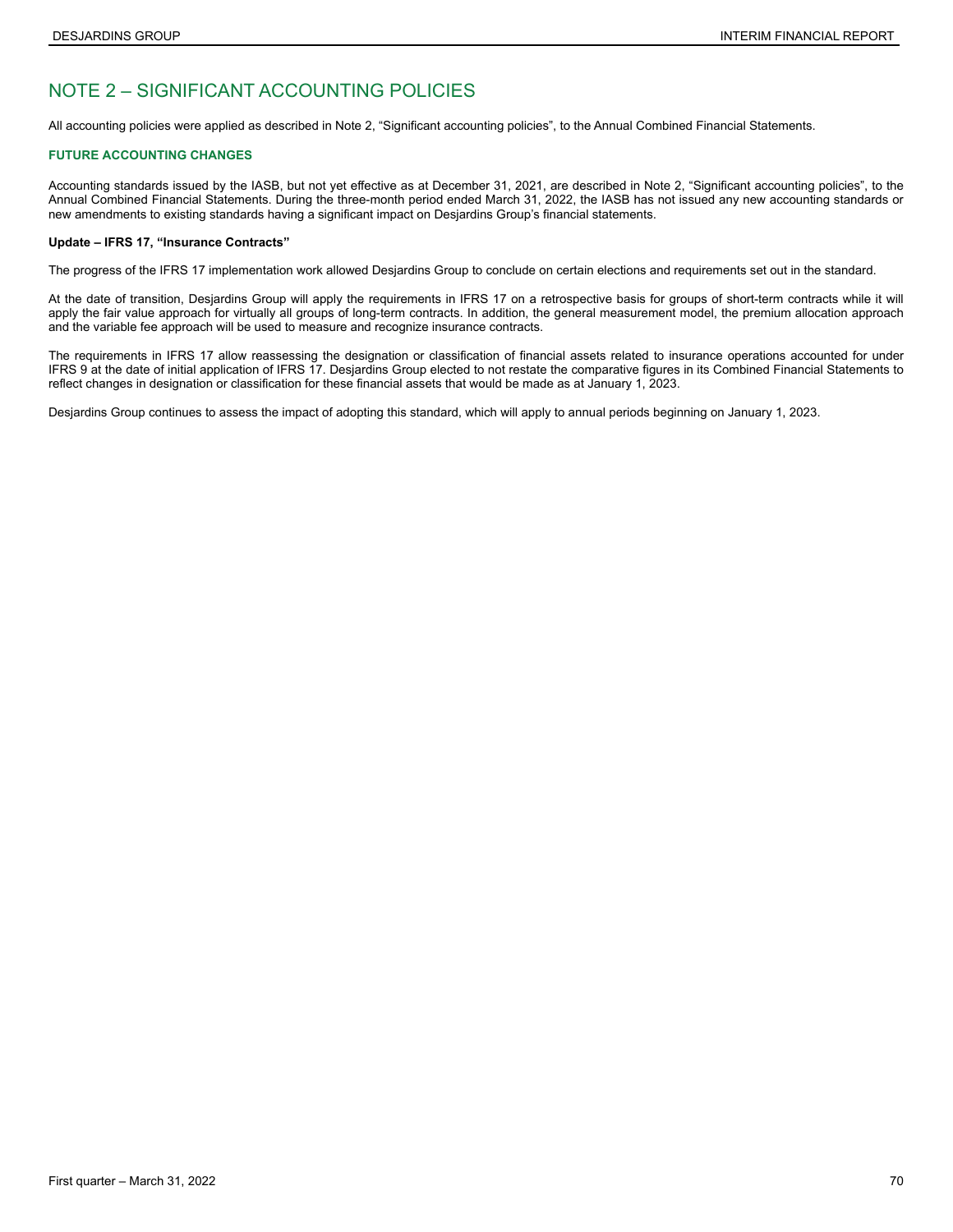### <span id="page-70-0"></span>NOTE 3 – CARRYING AMOUNT OF FINANCIAL INSTRUMENTS

#### **CLASSIFICATION AND CARRYING AMOUNT OF FINANCIAL INSTRUMENTS**

The following tables present the carrying amount of financial assets and liabilities according to their classification in the classes defined in the financial instrument standards.

|                                                 | At fair value through<br>profit or loss                                           |        |                                                                    | At fair value through other<br>comprehensive income |                                                                                                     |        |                                                                                      |    |                                         |         |    |              |
|-------------------------------------------------|-----------------------------------------------------------------------------------|--------|--------------------------------------------------------------------|-----------------------------------------------------|-----------------------------------------------------------------------------------------------------|--------|--------------------------------------------------------------------------------------|----|-----------------------------------------|---------|----|--------------|
| As at March 31, 2022                            | <b>Classified as</b><br>at fair value<br>through<br>profit or loss <sup>(1)</sup> |        | <b>Designated as</b><br>at fair value<br>through<br>profit or loss |                                                     | <b>Classified as</b><br>at fair value<br>through<br>other<br>comprehensive<br>income <sup>(2)</sup> |        | <b>Designated as</b><br>at fair value<br>through<br>other<br>comprehensive<br>income |    | <b>Amortized</b><br>cost <sup>(2)</sup> |         |    | <b>Total</b> |
| <b>Financial assets</b>                         |                                                                                   |        |                                                                    |                                                     |                                                                                                     |        |                                                                                      |    |                                         |         |    |              |
| Cash and deposits with financial                |                                                                                   |        |                                                                    |                                                     |                                                                                                     |        |                                                                                      |    |                                         |         |    |              |
| institutions                                    | \$                                                                                |        | \$                                                                 | 271                                                 | \$                                                                                                  | 954    | \$                                                                                   |    | \$                                      | 12,503  | S  | 13,728       |
| <b>Securities</b>                               |                                                                                   | 17,338 |                                                                    | 19,071                                              |                                                                                                     | 52,447 |                                                                                      | 71 |                                         | 50      |    | 88,977       |
| Securities borrowed or purchased under          |                                                                                   |        |                                                                    |                                                     |                                                                                                     |        |                                                                                      |    |                                         |         |    |              |
| reverse repurchase agreements                   |                                                                                   |        |                                                                    |                                                     |                                                                                                     |        |                                                                                      |    |                                         | 14,686  |    | 14,686       |
| Loans                                           |                                                                                   |        |                                                                    |                                                     |                                                                                                     |        |                                                                                      |    |                                         | 233,526 |    | 233,526      |
| Other financial assets                          |                                                                                   |        |                                                                    |                                                     |                                                                                                     |        |                                                                                      |    |                                         |         |    |              |
| Clients' liability under acceptances            |                                                                                   |        |                                                                    |                                                     |                                                                                                     |        |                                                                                      |    |                                         | 88      |    | 88           |
| Derivative financial instruments <sup>(3)</sup> |                                                                                   | 5,293  |                                                                    |                                                     |                                                                                                     |        |                                                                                      |    |                                         |         |    | 5,293        |
| Amounts receivable from clients.                |                                                                                   |        |                                                                    |                                                     |                                                                                                     |        |                                                                                      |    |                                         |         |    |              |
| brokers and financial institutions              |                                                                                   |        |                                                                    |                                                     |                                                                                                     |        |                                                                                      |    |                                         | 4,834   |    | 4,834        |
| Other                                           |                                                                                   |        |                                                                    |                                                     |                                                                                                     |        |                                                                                      |    |                                         | 1,816   |    | 1,816        |
| <b>Total financial assets</b>                   | \$                                                                                | 22,631 | \$                                                                 | 19,342                                              | \$                                                                                                  | 53,401 | \$                                                                                   | 71 | \$                                      | 267,503 |    | \$362,948    |
| <b>Financial liabilities</b>                    |                                                                                   |        |                                                                    |                                                     |                                                                                                     |        |                                                                                      |    |                                         |         |    |              |
| Deposits                                        | \$                                                                                |        | \$                                                                 | 406                                                 | \$                                                                                                  |        | \$                                                                                   |    | \$                                      | 242,286 |    | \$242,692    |
| Other financial liabilities                     |                                                                                   |        |                                                                    |                                                     |                                                                                                     |        |                                                                                      |    |                                         |         |    |              |
| Acceptances                                     |                                                                                   |        |                                                                    |                                                     |                                                                                                     |        |                                                                                      |    |                                         | 88      |    | 88           |
| Commitments related to securities               |                                                                                   |        |                                                                    |                                                     |                                                                                                     |        |                                                                                      |    |                                         |         |    |              |
| sold short                                      |                                                                                   | 10,930 |                                                                    |                                                     |                                                                                                     |        |                                                                                      |    |                                         |         |    | 10,930       |
| Commitments related to securities lent          |                                                                                   |        |                                                                    |                                                     |                                                                                                     |        |                                                                                      |    |                                         |         |    |              |
| or sold under repurchase                        |                                                                                   |        |                                                                    |                                                     |                                                                                                     |        |                                                                                      |    |                                         |         |    |              |
| agreements                                      |                                                                                   |        |                                                                    |                                                     |                                                                                                     |        |                                                                                      |    |                                         | 29,013  |    | 29,013       |
| Derivative financial instruments <sup>(3)</sup> |                                                                                   | 6,261  |                                                                    |                                                     |                                                                                                     |        |                                                                                      |    |                                         |         |    | 6,261        |
| Amounts payable to clients, brokers             |                                                                                   |        |                                                                    |                                                     |                                                                                                     |        |                                                                                      |    |                                         |         |    |              |
| and financial institutions                      |                                                                                   |        |                                                                    |                                                     |                                                                                                     |        |                                                                                      |    |                                         | 10,133  |    | 10,133       |
| Other                                           |                                                                                   | 153    |                                                                    |                                                     |                                                                                                     |        |                                                                                      |    |                                         | 3,535   |    | 3,688        |
| Subordinated notes                              |                                                                                   |        |                                                                    |                                                     |                                                                                                     |        |                                                                                      |    |                                         | 1,952   |    | 1,952        |
| <b>Total financial liabilities</b>              | \$                                                                                | 17.344 | \$                                                                 | 406                                                 | \$                                                                                                  |        | \$                                                                                   |    | \$                                      | 287,007 | \$ | 304,757      |

(1) An amount of \$3,624 million corresponds to financial assets designated for the overlay approach.

(2) As at March 31, 2022, the allowance for credit losses on securities at "Amortized cost" was insignificant, and the allowance for credit losses on securities "Classified as at fair value through other comprehensive income" totalled \$4 million. Detailed information on the allowance for credit losses on loans is presented in Note 5, "Loans and allowance for credit losses".

 $^{(3)}$  Include derivative financial instruments designated as hedging instruments amounting to \$27 million in assets and \$169 million in liabilities.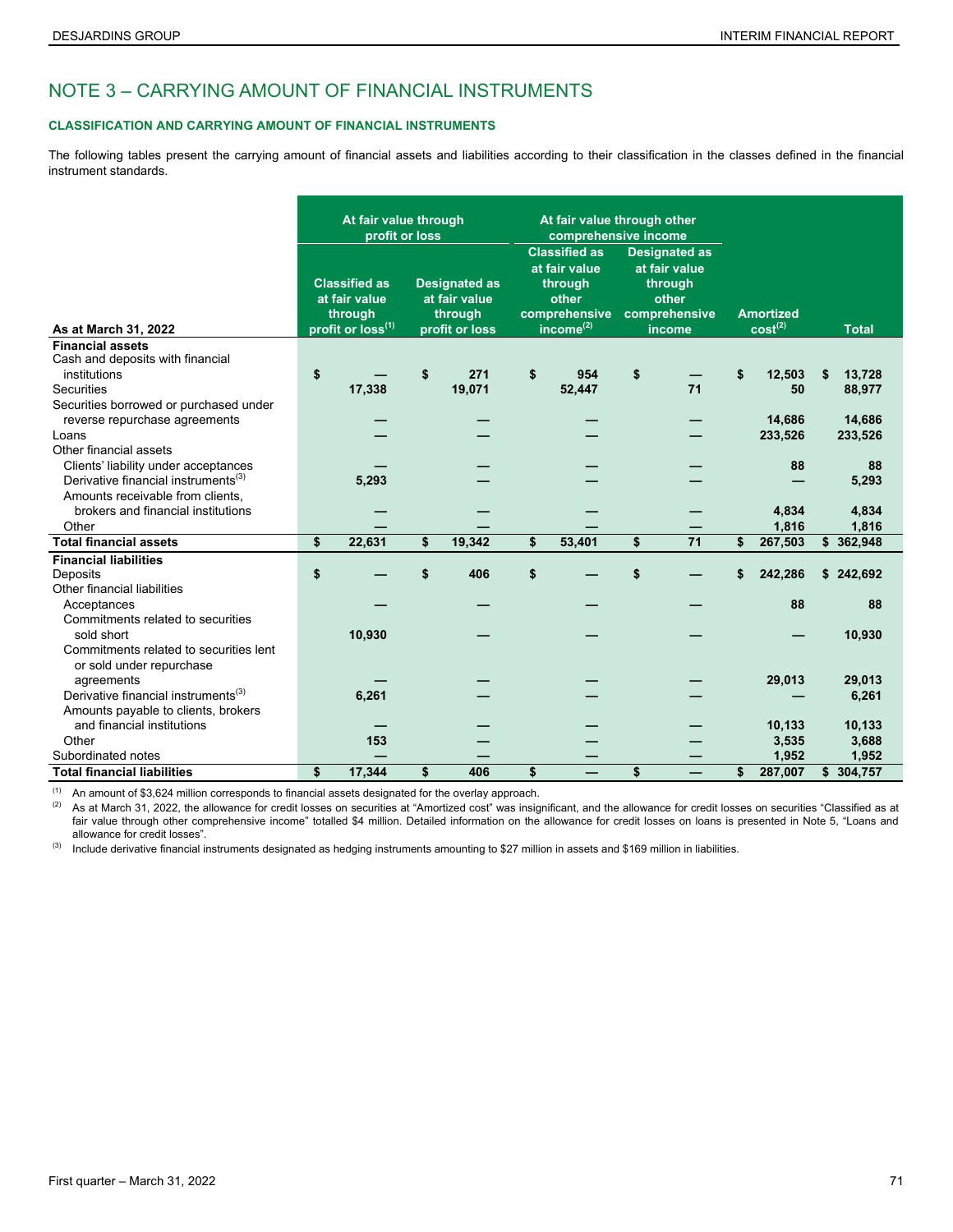### NOTE 3 – CARRYING AMOUNT OF FINANCIAL INSTRUMENTS *(continued)*

#### **CLASSIFICATION AND CARRYING AMOUNT OF FINANCIAL INSTRUMENTS** *(continued)*

|                                                                    | At fair value through<br>profit or loss                                    |                                                             |        |                                                                                        | comprehensive income | At fair value through other                                                   |    |                                  |         |              |
|--------------------------------------------------------------------|----------------------------------------------------------------------------|-------------------------------------------------------------|--------|----------------------------------------------------------------------------------------|----------------------|-------------------------------------------------------------------------------|----|----------------------------------|---------|--------------|
| As at December 31, 2021                                            | Classified as<br>at fair value<br>through<br>profit or loss <sup>(1)</sup> | Designated as<br>at fair value<br>through<br>profit or loss |        | Classified as<br>at fair value<br>through<br>other<br>comprehensive<br>income $^{(2)}$ |                      | Designated as<br>at fair value<br>through<br>other<br>comprehensive<br>income |    | Amortized<br>cost <sup>(2)</sup> |         | Total        |
| <b>Financial assets</b>                                            |                                                                            |                                                             |        |                                                                                        |                      |                                                                               |    |                                  |         |              |
| Cash and deposits with financial                                   |                                                                            |                                                             |        |                                                                                        |                      |                                                                               |    |                                  |         |              |
| institutions                                                       | \$<br>1                                                                    | \$                                                          | 353    | \$                                                                                     | 735                  | \$                                                                            |    | \$                               | 15,239  | 16,328<br>\$ |
| <b>Securities</b>                                                  | 18,890                                                                     |                                                             | 20,882 |                                                                                        | 53,214               |                                                                               | 72 |                                  | 41      | 93,099       |
| Securities borrowed or purchased under                             |                                                                            |                                                             |        |                                                                                        |                      |                                                                               |    |                                  |         |              |
| reverse repurchase agreements                                      |                                                                            |                                                             |        |                                                                                        |                      |                                                                               |    |                                  | 12,019  | 12,019       |
| Loans                                                              |                                                                            |                                                             |        |                                                                                        |                      |                                                                               |    |                                  | 230,511 | 230,511      |
| Other financial assets                                             |                                                                            |                                                             |        |                                                                                        |                      |                                                                               |    |                                  |         |              |
| Clients' liability under acceptances                               |                                                                            |                                                             |        |                                                                                        |                      |                                                                               |    |                                  | 268     | 268          |
| Derivative financial instruments <sup>(3)</sup>                    | 5,828                                                                      |                                                             |        |                                                                                        |                      |                                                                               |    |                                  |         | 5,828        |
| Amounts receivable from clients.                                   |                                                                            |                                                             |        |                                                                                        |                      |                                                                               |    |                                  |         |              |
| brokers and financial institutions                                 |                                                                            |                                                             |        |                                                                                        |                      |                                                                               |    |                                  | 2,557   | 2,557        |
| Other                                                              |                                                                            |                                                             |        |                                                                                        |                      |                                                                               |    |                                  | 1,895   | 1,895        |
| <b>Total financial assets</b>                                      | \$<br>24,719                                                               | \$                                                          | 21,235 | \$                                                                                     | 53,949               | \$                                                                            | 72 | \$                               | 262,530 | \$ 362,505   |
| <b>Financial liabilities</b>                                       |                                                                            |                                                             |        |                                                                                        |                      |                                                                               |    |                                  |         |              |
| Deposits                                                           | \$                                                                         | \$                                                          | 351    | \$                                                                                     |                      | \$                                                                            |    | \$                               | 238,004 | \$238,355    |
| Other financial liabilities                                        |                                                                            |                                                             |        |                                                                                        |                      |                                                                               |    |                                  |         |              |
| Acceptances                                                        |                                                                            |                                                             |        |                                                                                        |                      |                                                                               |    |                                  | 268     | 268          |
| Commitments related to securities                                  |                                                                            |                                                             |        |                                                                                        |                      |                                                                               |    |                                  |         |              |
| sold short                                                         | 11,342                                                                     |                                                             |        |                                                                                        |                      |                                                                               |    |                                  |         | 11,342       |
| Commitments related to securities lent<br>or sold under repurchase |                                                                            |                                                             |        |                                                                                        |                      |                                                                               |    |                                  |         |              |
| agreements                                                         |                                                                            |                                                             |        |                                                                                        |                      |                                                                               |    |                                  | 31,177  | 31,177       |
| Derivative financial instruments <sup>(3)</sup>                    | 5,500                                                                      |                                                             |        |                                                                                        |                      |                                                                               |    |                                  |         | 5,500        |
| Amounts payable to clients, brokers                                |                                                                            |                                                             |        |                                                                                        |                      |                                                                               |    |                                  |         |              |
| and financial institutions                                         |                                                                            |                                                             |        |                                                                                        |                      |                                                                               |    |                                  | 7,938   | 7,938        |
| Other                                                              | 147                                                                        |                                                             |        |                                                                                        |                      |                                                                               |    |                                  | 3,660   | 3,807        |
| Subordinated notes                                                 |                                                                            |                                                             |        |                                                                                        |                      |                                                                               |    |                                  | 1,960   | 1,960        |
| <b>Total financial liabilities</b>                                 | \$<br>16.989                                                               | \$                                                          | 351    | \$                                                                                     |                      | \$                                                                            |    | \$                               | 283,007 | \$ 300,347   |

(1) An amount of \$3,767 million corresponds to financial assets designated for the overlay approach.<br>(2) As at December 31, 2021, the allowance for credit losses on securities at "Amortized cost" was in

As at December 31, 2021, the allowance for credit losses on securities at "Amortized cost" was insignificant, and the allowance for credit losses on securities "Classified as at fair value through other comprehensive income" totalled \$4 million. Detailed information on the allowance for credit losses on loans is presented in Note 5 "Loans and allowance for credit losses".

(3) Include derivative financial instruments designated as hedging instruments amounting to \$126 million in assets and \$105 million in liabilities.

During the three-month period ended March 31, 2022 and the year ended December 31, 2021, there were no material reclassifications of financial instruments.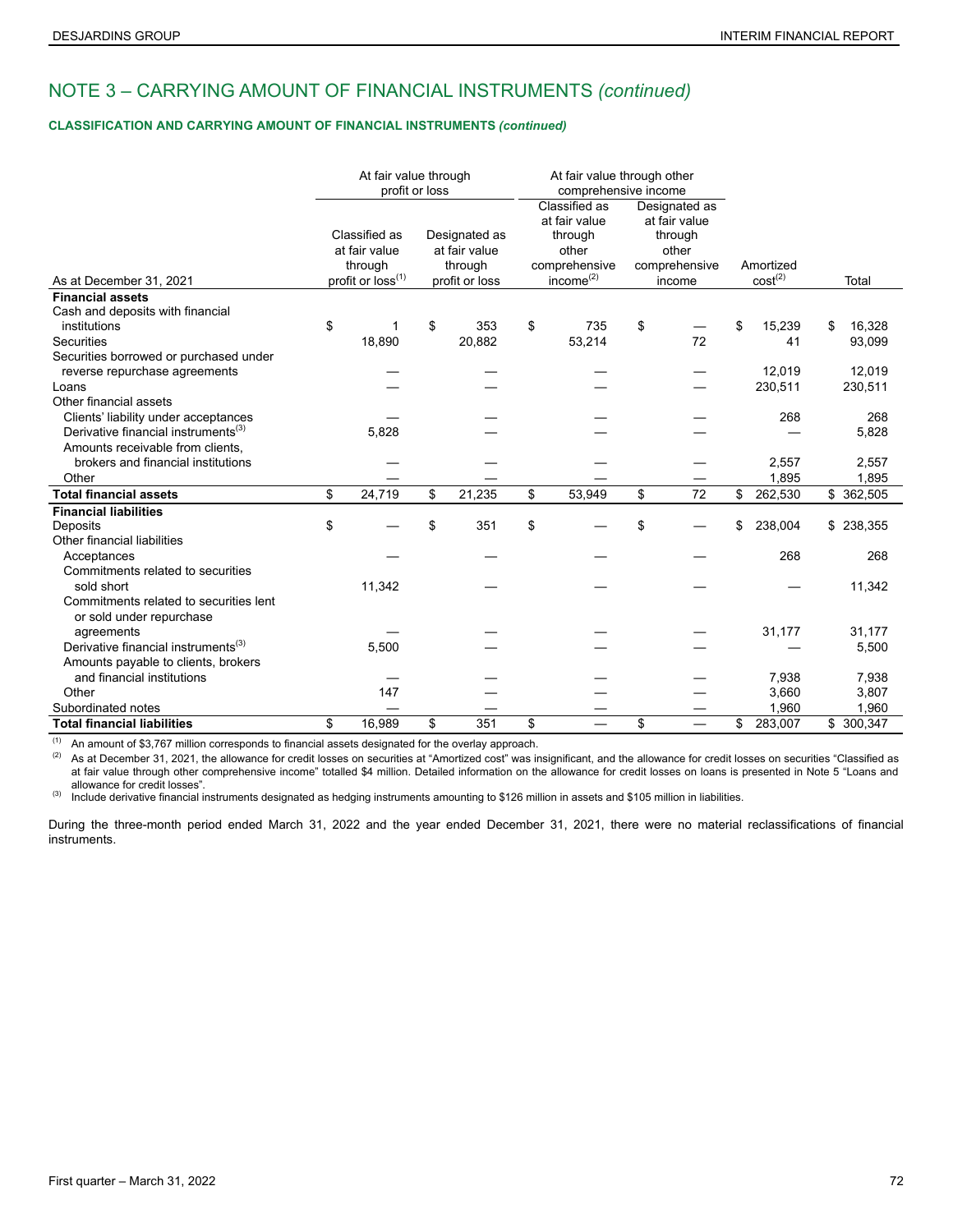## NOTE 4 – FAIR VALUE OF FINANCIAL INSTRUMENTS

### **DETERMINATION OF THE FAIR VALUE OF FINANCIAL INSTRUMENTS**

For a description of the valuation techniques and data used to determine the fair value of the main financial instruments, refer to Note 2, "Significant accounting policies", to the Annual Combined Financial Statements. No significant changes were made to our fair value valuation techniques during the quarter. Desjardins Group has implemented controls and procedures to ensure that financial instruments are appropriately and reliably measured.

### **FAIR VALUE OF FINANCIAL INSTRUMENTS**

The carrying amount of certain financial instruments measured at amortized cost does not reasonably approximate fair value. These financial instruments are presented in the following table.

|                              |                        | <b>As at March 31, 2022</b> |                   |                 | As at December 31, 2021 |            |  |
|------------------------------|------------------------|-----------------------------|-------------------|-----------------|-------------------------|------------|--|
|                              | <b>Carrying amount</b> |                             | <b>Fair value</b> | Carrying amount |                         | Fair value |  |
| <b>Financial assets</b>      |                        |                             |                   |                 |                         |            |  |
| Securities                   | 50                     |                             | 49                | 41              |                         | 41         |  |
| Loans                        | 233,526                |                             | 228.516           | 230.511         |                         | 229.566    |  |
| <b>Financial liabilities</b> |                        |                             |                   |                 |                         |            |  |
| Deposits                     | 242,286                |                             | 240,686           | 238.004         |                         | 238.465    |  |
| Subordinated notes           | 1,952                  |                             | 1,923             | 1,960           |                         | 2,009      |  |

### **FAIR VALUE HIERARCHY**

Fair value measurement is determined using a three-level fair value hierarchy. Refer to Note 4, "Fair value of financial instruments", to the Annual Combined Financial Statements, which contains a description of these three levels.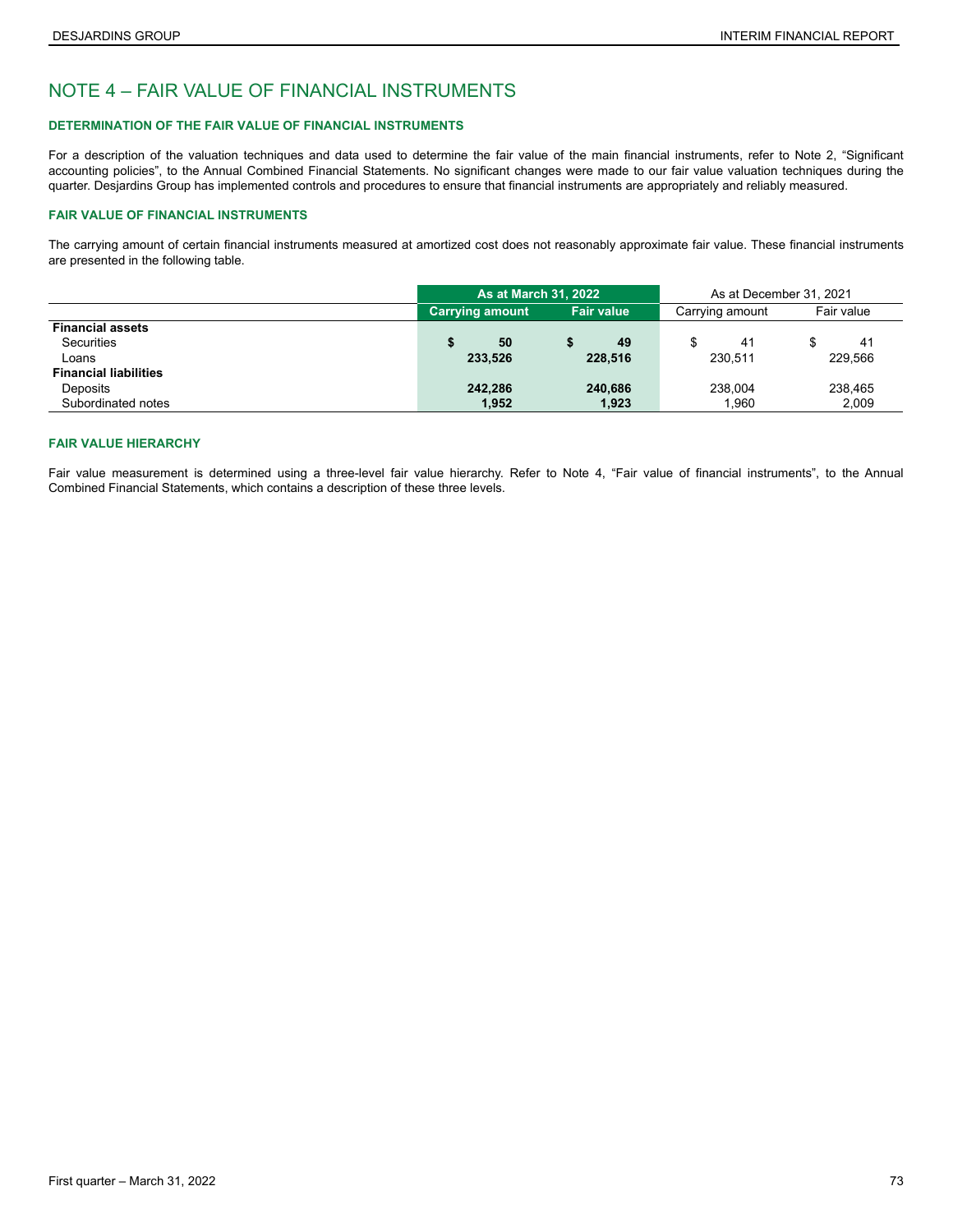### **HIERARCHY OF FINANCIAL INSTRUMENTS MEASURED AT FAIR VALUE**

The following tables present the hierarchy for financial instruments measured at fair value in the Combined Balance Sheets.

| As at March 31, 2022                                                    | Level 1      | Level <sub>2</sub> | Level 3 |       | <b>Total</b> |
|-------------------------------------------------------------------------|--------------|--------------------|---------|-------|--------------|
| <b>Financial assets</b>                                                 |              |                    |         |       |              |
| Financial assets at fair value through profit or loss                   |              |                    |         |       |              |
| Cash and deposits with financial institutions                           | \$<br>67     | \$<br>204          | \$      |       | \$<br>271    |
| Securities                                                              |              |                    |         |       |              |
| Debt securities issued or guaranteed by:                                |              |                    |         |       |              |
| Canadian governmental entities                                          | 7,067        |                    |         |       | 7,067        |
| Provincial governmental entities and municipal corporations in Canada   | 15,190       | 648                |         |       | 15,838       |
| School or public corporations in Canada                                 | 13           | 81                 |         |       | 94           |
| Foreign public administrations                                          | 682          |                    |         |       | 682          |
| Other securities                                                        |              |                    |         |       |              |
| <b>Financial institutions</b>                                           |              | 1,623              |         | 9     | 1,632        |
| Other issuers                                                           | $\mathbf{1}$ | 4,725              |         | 551   | 5,277        |
| Equity securities                                                       | 4,161        | 50                 |         | 1,608 | 5,819        |
|                                                                         | 27,114       | 7,127              |         | 2,168 | 36,409       |
| Derivative financial instruments                                        |              |                    |         |       |              |
| Interest rate contracts                                                 |              | 507                |         |       | 507          |
| Foreign exchange contracts                                              |              | 213                |         |       | 213          |
| Other contracts                                                         |              | 4,573              |         |       | 4,573        |
|                                                                         |              | 5,293              |         |       | 5,293        |
| Total financial assets at fair value through profit or loss             | 27,181       | 12,624             |         | 2,168 | 41,973       |
| Financial assets at fair value through other comprehensive income       |              |                    |         |       |              |
| Cash and deposits with financial institutions                           | 25           | 929                |         |       | 954          |
| Securities                                                              |              |                    |         |       |              |
| Debt securities issued or guaranteed by:                                |              |                    |         |       |              |
| Canadian governmental entities                                          | 6,936        | 7,218              |         |       | 14,154       |
| Provincial governmental entities and municipal corporations in Canada   | 28,159       | 3,550              |         |       | 31,709       |
| Other securities                                                        |              |                    |         |       |              |
| <b>Financial institutions</b>                                           | 5            | 5,487              |         |       | 5,492        |
| Other issuers                                                           |              | 1,030              |         | 62    | 1,092        |
| Equity securities                                                       |              |                    |         | 69    | 71           |
|                                                                         | 35.100       | 17,287             |         | 131   | 52,518       |
| Total financial assets at fair value through other comprehensive income | 35,125       | 18,216             |         | 131   | 53,472       |
| Financial instruments of segregated funds                               | 7,376        | 14,110             |         | 387   | 21,873       |
| <b>Total financial assets</b>                                           | \$<br>69,682 | \$<br>44,950       | \$      | 2,686 | \$117,318    |
| <b>Financial liabilities</b>                                            |              |                    |         |       |              |
| Financial liabilities at fair value through profit or loss              |              |                    |         |       |              |
| Deposits                                                                | \$           | \$<br>406          | \$      |       | \$<br>406    |
| Other liabilities                                                       |              |                    |         |       |              |
| Commitments related to securities sold short                            | 10,165       | 765                |         |       | 10,930       |
| Other                                                                   |              |                    |         | 153   | 153          |
|                                                                         | 10,165       | 1,171              |         | 153   | 11,489       |
| Derivative financial instruments                                        |              |                    |         |       |              |
| Interest rate contracts                                                 |              | 758                |         |       | 758          |
| Foreign exchange contracts                                              |              | 1,249              |         |       | 1,249        |
| Other contracts                                                         |              | 4,254              |         |       | 4,254        |
|                                                                         |              | 6.261              |         |       | 6,261        |
| <b>Total financial liabilities</b>                                      | \$<br>10.165 | \$<br>7,432        | \$      | 153   | \$<br>17,750 |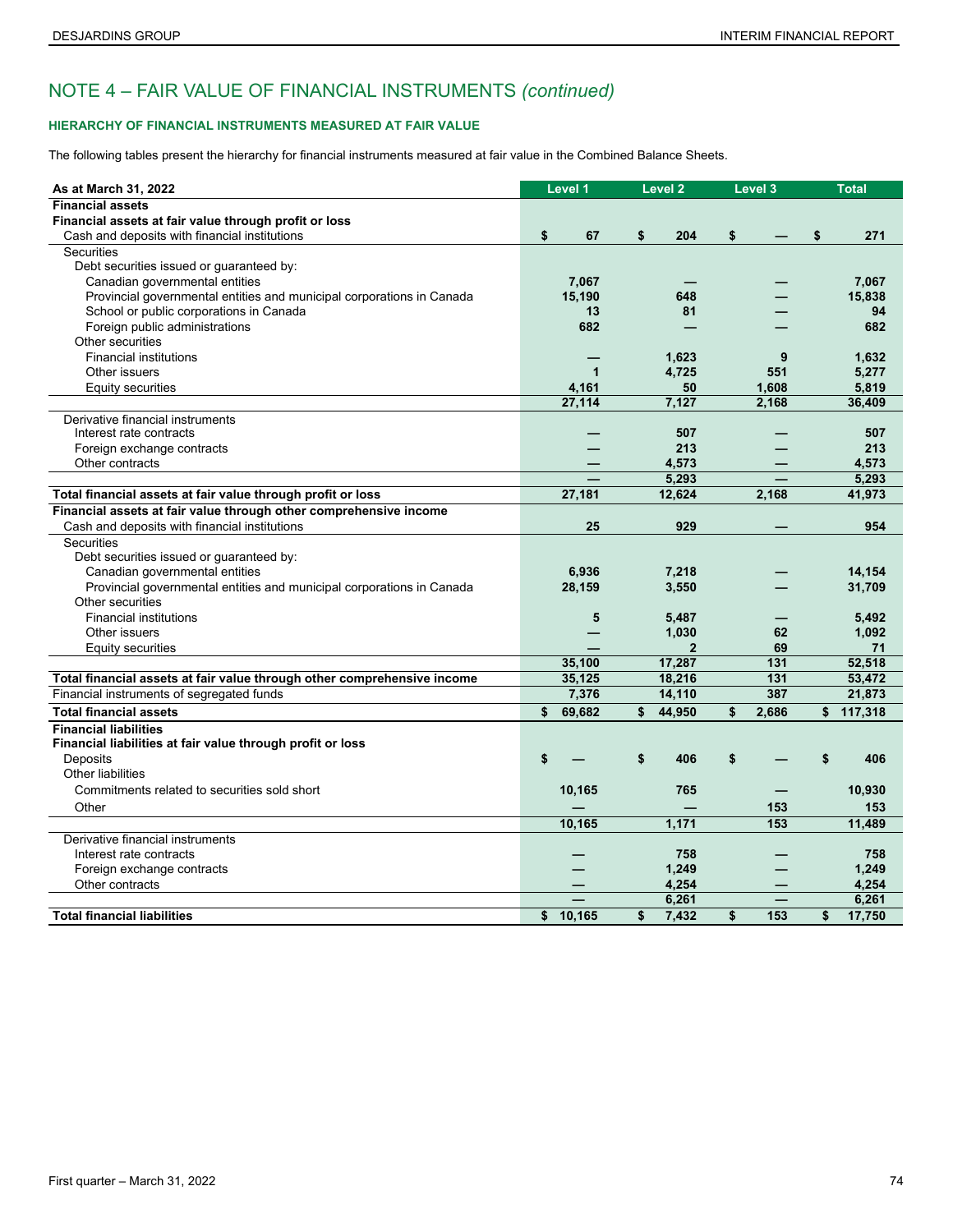### **HIERARCHY OF FINANCIAL INSTRUMENTS MEASURED AT FAIR VALUE** *(continued)*

| As at December 31, 2021                                                 | Level 1      | Level 2      | Level 3                  | Total        |
|-------------------------------------------------------------------------|--------------|--------------|--------------------------|--------------|
| <b>Financial assets</b>                                                 |              |              |                          |              |
| Financial assets at fair value through profit or loss                   |              |              |                          |              |
| Cash and deposits with financial institutions                           | \$           | \$<br>354    | \$                       | \$<br>354    |
| <b>Securities</b>                                                       |              |              |                          |              |
| Debt securities issued or guaranteed by:                                |              |              |                          |              |
| Canadian governmental entities                                          | 8,321        |              |                          | 8,321        |
| Provincial governmental entities and municipal corporations in Canada   | 16.944       | 684          |                          | 17.628       |
| School or public corporations in Canada                                 | 15           | 84           |                          | 99           |
| Foreign public administrations                                          | 567          |              |                          | 567          |
| Other securities                                                        |              |              |                          |              |
| <b>Financial institutions</b>                                           |              | 1,545        | 9                        | 1,554        |
| Other issuers                                                           | $\mathbf{1}$ | 4,790        | 591                      | 5,382        |
| Equity securities                                                       | 4,764        | 29           | 1,428                    | 6,221        |
|                                                                         | 30,612       | 7,132        | 2,028                    | 39,772       |
| Derivative financial instruments                                        |              |              |                          |              |
| Interest rate contracts                                                 |              | 950          |                          | 950          |
| Foreign exchange contracts                                              |              | 350          |                          | 350          |
| Other contracts                                                         |              | 4,528        |                          | 4,528        |
|                                                                         |              | 5,828        |                          | 5,828        |
| Total financial assets at fair value through profit or loss             | 30,612       | 13,314       | 2,028                    | 45,954       |
| Financial assets at fair value through other comprehensive income       |              |              |                          |              |
| Cash and deposits with financial institutions                           |              | 735          |                          | 735          |
| Securities                                                              |              |              |                          |              |
| Debt securities issued or guaranteed by:                                |              |              |                          |              |
| Canadian governmental entities                                          | 7.761        | 7,370        |                          | 15,131       |
| Provincial governmental entities and municipal corporations in Canada   | 28,131       | 3,642        |                          | 31,773       |
| School or public corporations in Canada                                 |              | 28           |                          | 28           |
| Foreign public administrations                                          | 16           |              |                          | 16           |
| Other securities                                                        |              |              |                          |              |
| <b>Financial institutions</b>                                           | 19           | 5,166        |                          | 5,185        |
| Other issuers                                                           |              | 1,017        | 64                       | 1.081        |
| Equity securities                                                       |              | 3            | 69                       | 72           |
|                                                                         | 35,927       | 17,226       | 133                      | 53.286       |
| Total financial assets at fair value through other comprehensive income | 35,927       | 17,961       | 133                      | 54,021       |
| Financial instruments of segregated funds                               | 7,685        | 14,760       | 360                      | 22,805       |
| <b>Total financial assets</b>                                           | \$74.224     | \$<br>46.035 | \$<br>2,521              | \$122,780    |
| <b>Financial liabilities</b>                                            |              |              |                          |              |
| Financial liabilities at fair value through profit or loss              |              |              |                          |              |
| Deposits                                                                | \$           | \$<br>351    | \$                       | \$<br>351    |
| <b>Other liabilities</b>                                                |              |              |                          |              |
| Commitments related to securities sold short                            | 10,617       | 725          |                          | 11,342       |
| Other                                                                   |              |              | 147                      | 147          |
|                                                                         | 10,617       | 1,076        | 147                      | 11,840       |
| Derivative financial instruments                                        |              |              |                          |              |
| Interest rate contracts                                                 |              | 594          |                          | 594          |
| Foreign exchange contracts                                              |              | 643          |                          | 643          |
| Other contracts                                                         |              | 4,263        |                          | 4,263        |
|                                                                         |              | 5,500        | $\overline{\phantom{0}}$ | 5.500        |
| <b>Total financial liabilities</b>                                      | \$10.617     | \$<br>6,576  | \$<br>147                | \$<br>17,340 |

During the three-month period ended March 31, 2022 and the year ended December 31, 2021, no material transfers attributable to changes in the observability of market data were made between Levels 1 and 2 of the hierarchy for instruments measured at fair value. Transfers of financial instruments into or out of Level 3 reflect changes in the availability of observable inputs as a result of changes in market conditions.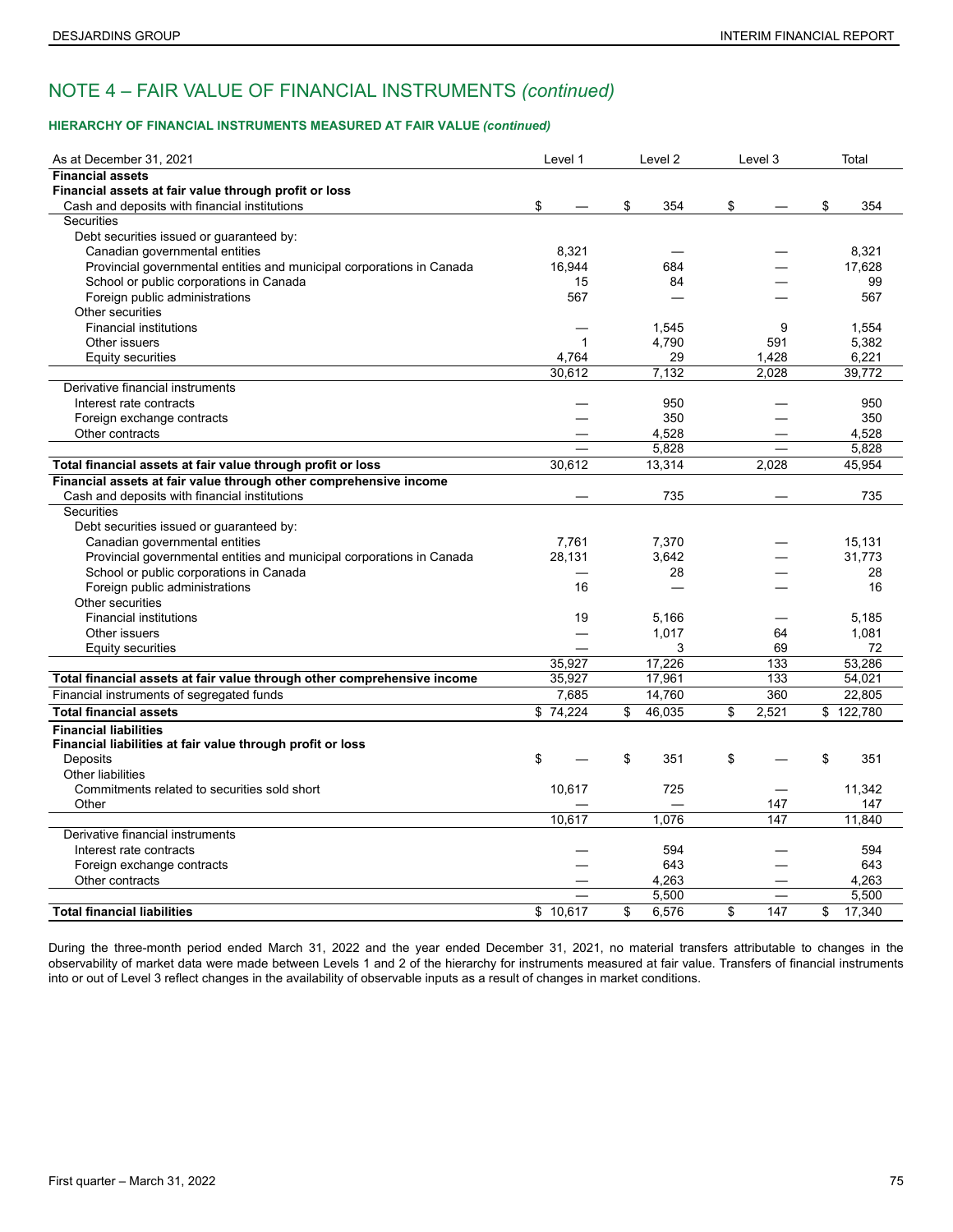### **FAIR VALUE OF FINANCIAL INSTRUMENTS CATEGORIZED WITHIN LEVEL 3**

Desjardins Group has implemented various key controls and procedures to ensure that the financial instruments categorized within Level 3 are appropriately and reliably measured. During the three-month period ended March 31, 2022, no significant changes were made to key controls and procedures, valuation techniques, unobservable inputs and input value ranges used to determine fair value. For a description of the valuation process for financial instruments categorized within Level 3, refer to Note 4 "Fair value of financial instruments", to the Annual Combined Financial Statements.

#### **Sensitivity of financial instruments categorized within Level 3**

Desjardins Group performs sensitivity analyses to measure the fair value of financial instruments categorized within Level 3. Changing unobservable inputs to one or more reasonably possible alternative assumptions does not significantly change the fair value of financial instruments categorized within Level 3.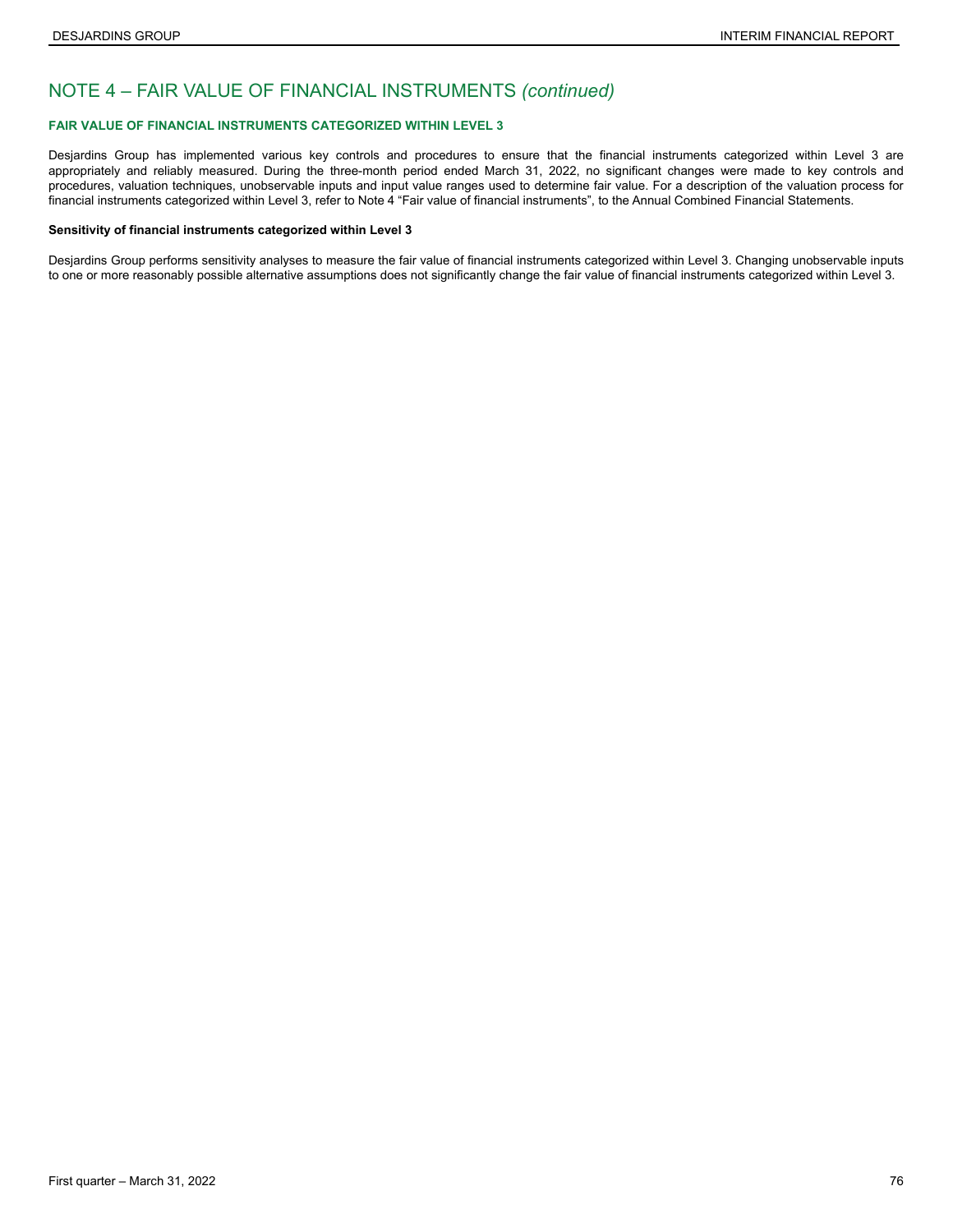#### **FAIR VALUE OF FINANCIAL INSTRUMENTS CATEGORIZED WITHIN LEVEL 3** *(continued)*

#### **Changes in fair value of financial instruments categorized within Level 3**

The following tables present the changes in fair value of financial instruments categorized within Level 3 of the hierarchy, namely financial instruments whose fair value is determined using valuation techniques not based mainly on observable market data.

|                                                              | <b>Balance</b><br>at | <b>Unrealized</b><br>gains / losses<br>recognized in | <b>Unrealized</b><br>gains / losses<br>recognized<br>in other | <b>Purchases /</b> | Sales /                  |    | <b>Balance</b><br>at |
|--------------------------------------------------------------|----------------------|------------------------------------------------------|---------------------------------------------------------------|--------------------|--------------------------|----|----------------------|
|                                                              | beginning            | profit or                                            | comprehensive                                                 | <b>Issuances /</b> | <b>Settlements /</b>     |    | end of               |
| For the three-month period ended March 31, 2022              | of period            | loss <sup>(1)</sup>                                  | income $(2)$                                                  | <b>Other</b>       | <b>Other</b>             |    | period               |
| <b>Financial assets</b>                                      |                      |                                                      |                                                               |                    |                          |    |                      |
| Financial assets at fair value through profit or loss        |                      |                                                      |                                                               |                    |                          |    |                      |
| <b>Securities</b>                                            |                      |                                                      |                                                               |                    |                          |    |                      |
| Other securities                                             |                      |                                                      |                                                               |                    |                          |    |                      |
| <b>Financial institutions</b>                                |                      |                                                      |                                                               |                    |                          |    |                      |
| Mortgage bonds                                               | \$<br>9              |                                                      |                                                               |                    |                          |    | 9                    |
| Other issuers                                                |                      |                                                      |                                                               |                    |                          |    |                      |
| Mortgage bonds                                               | 499                  | (20)                                                 |                                                               |                    | (20)                     |    | 459                  |
| Other debt securities                                        | 92                   |                                                      |                                                               |                    | (8)                      |    | 92                   |
| Equity securities                                            | 1,428                | (5)                                                  |                                                               | 186                | (1)                      |    | 1,608                |
| Total financial assets at fair value through profit or loss  | 2,028                | (24)                                                 | —                                                             | 193                | (29)                     |    | 2,168                |
| Financial assets at fair value through other                 |                      |                                                      |                                                               |                    |                          |    |                      |
| comprehensive income                                         |                      |                                                      |                                                               |                    |                          |    |                      |
| <b>Securities</b>                                            |                      |                                                      |                                                               |                    |                          |    |                      |
| Other securities                                             |                      |                                                      |                                                               |                    |                          |    |                      |
| Other issuers                                                |                      |                                                      |                                                               |                    |                          |    |                      |
| Mortgage bonds                                               | 64                   |                                                      | (1)                                                           |                    | (1)                      |    | 62                   |
| <b>Equity securities</b>                                     | 69                   |                                                      | —                                                             |                    | $\overline{\phantom{0}}$ |    | 69                   |
| Total financial assets at fair value through                 |                      |                                                      |                                                               |                    |                          |    |                      |
| other comprehensive income                                   | 133                  |                                                      | (1)                                                           |                    | (1)                      |    | 131                  |
| Financial instruments of segregated funds                    | 360                  | (2)                                                  | —                                                             | 35                 | (6)                      |    | 387                  |
| <b>Total financial assets</b>                                | \$<br>2,521          | (26)                                                 | \$<br>(1)                                                     | \$<br>228          | \$<br>(36)               | S. | 2,686                |
| <b>Financial liabilities</b>                                 |                      |                                                      |                                                               |                    |                          |    |                      |
| Financial liabilities at fair value through profit or loss   |                      |                                                      |                                                               |                    |                          |    |                      |
| Other liabilities - Other                                    |                      |                                                      |                                                               |                    |                          |    |                      |
| Financial liability related to the contingent considerations | \$<br>147            | 6                                                    |                                                               |                    |                          |    | 153                  |
| <b>Total financial liabilities</b>                           | \$<br>147            | \$<br>6                                              | \$                                                            | \$                 | \$                       | \$ | 153                  |

(1) Unrealized gains or losses on financial assets classified or designated as at fair value through profit or loss are presented under "Net investment loss", while unrealized gains or losses on financial liabilities "Clas through profit or loss" are recognized under "Other income - Other".

(2) Unrealized gains or losses on financial assets "Classified as at fair value through other comprehensive income" are recognized under "Net unrealized losses" on debt securities at fair value through other comprehensive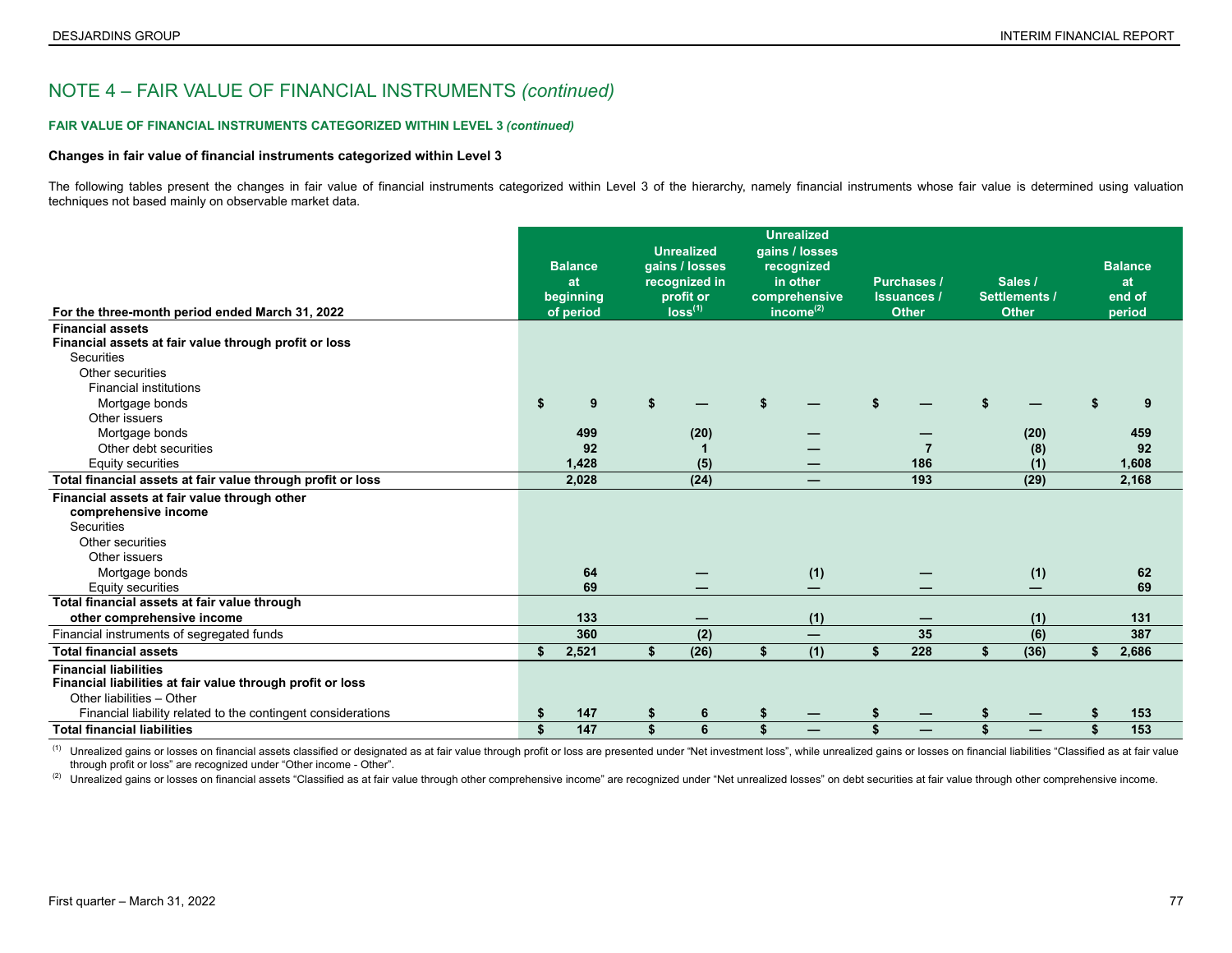#### **FAIR VALUE OF FINANCIAL INSTRUMENTS CATEGORIZED WITHIN LEVEL 3** *(continued)*

#### **Changes in fair value of financial instruments categorized within Level 3** *(continued)*

| For the three-month period ended March 31, 2021                                                                         | Balance<br>at<br>beginning<br>of period |       | Unrealized<br>gains / losses<br>recognized in<br>profit or<br>loss <sup>(1)</sup> |                | Unrealized<br>gains / losses<br>recognized<br>in other<br>comprehensive<br>income $^{(2)}$ |                          | Transfers of<br>instruments<br>into (out of)<br>Level 3 |     | Purchases /<br>Issuances /<br>Other |                               | Sales /<br>Settlements /<br>Other |      | Balance<br>at<br>end of<br>period |
|-------------------------------------------------------------------------------------------------------------------------|-----------------------------------------|-------|-----------------------------------------------------------------------------------|----------------|--------------------------------------------------------------------------------------------|--------------------------|---------------------------------------------------------|-----|-------------------------------------|-------------------------------|-----------------------------------|------|-----------------------------------|
| <b>Financial assets</b>                                                                                                 |                                         |       |                                                                                   |                |                                                                                            |                          |                                                         |     |                                     |                               |                                   |      |                                   |
| Financial assets at fair value through profit or loss<br>Securities                                                     |                                         |       |                                                                                   |                |                                                                                            |                          |                                                         |     |                                     |                               |                                   |      |                                   |
| Other securities                                                                                                        |                                         |       |                                                                                   |                |                                                                                            |                          |                                                         |     |                                     |                               |                                   |      |                                   |
| <b>Financial institutions</b>                                                                                           |                                         |       |                                                                                   |                |                                                                                            |                          |                                                         |     |                                     |                               |                                   |      |                                   |
| Mortgage bonds                                                                                                          | \$                                      | 10    | \$                                                                                |                | $\mathfrak{L}$                                                                             |                          |                                                         |     |                                     |                               |                                   |      | 10                                |
| Other issuers                                                                                                           |                                         |       |                                                                                   |                |                                                                                            |                          |                                                         |     |                                     |                               |                                   |      |                                   |
| Mortgage bonds                                                                                                          |                                         | 668   |                                                                                   | (13)           |                                                                                            |                          |                                                         |     |                                     |                               |                                   | (8)  | 647                               |
| Other debt securities                                                                                                   |                                         | 67    |                                                                                   |                |                                                                                            |                          |                                                         |     |                                     |                               |                                   |      | 67                                |
| Equity securities                                                                                                       |                                         | 964   |                                                                                   | 38             |                                                                                            |                          |                                                         |     |                                     | 120                           |                                   | (5)  | 1,117                             |
| Total financial assets at fair value through profit or loss                                                             |                                         | 1.709 |                                                                                   | 25             |                                                                                            | $\overline{\phantom{0}}$ |                                                         |     |                                     | 120                           |                                   | (13) | 1.841                             |
| Financial assets at fair value through other<br>comprehensive income                                                    |                                         |       |                                                                                   |                |                                                                                            |                          |                                                         |     |                                     |                               |                                   |      |                                   |
| <b>Securities</b>                                                                                                       |                                         |       |                                                                                   |                |                                                                                            |                          |                                                         |     |                                     |                               |                                   |      |                                   |
| Other securities                                                                                                        |                                         |       |                                                                                   |                |                                                                                            |                          |                                                         |     |                                     |                               |                                   |      |                                   |
| Other issuers                                                                                                           |                                         |       |                                                                                   |                |                                                                                            |                          |                                                         |     |                                     |                               |                                   |      |                                   |
| Mortgage bonds                                                                                                          |                                         | 69    |                                                                                   |                |                                                                                            | (1)                      |                                                         |     |                                     |                               |                                   | (1)  | 67                                |
| Equity securities                                                                                                       |                                         | 64    |                                                                                   |                |                                                                                            | $\overline{ }$           |                                                         |     |                                     |                               |                                   |      | 65                                |
| Total financial assets at fair value through other<br>comprehensive income                                              |                                         | 133   |                                                                                   |                |                                                                                            | —                        |                                                         |     |                                     | $\overbrace{\phantom{12332}}$ |                                   | (1)  | 132                               |
| Financial instruments of segregated funds                                                                               |                                         | 127   |                                                                                   | $\overline{1}$ |                                                                                            | —                        |                                                         | 145 |                                     | 20                            |                                   | (7)  | 286                               |
| <b>Total financial assets</b>                                                                                           | \$                                      | 1,969 | \$                                                                                | 26             | \$                                                                                         | $\overline{\phantom{0}}$ | \$                                                      | 145 | \$                                  | 140                           | \$                                | (21) | \$<br>2,259                       |
| <b>Financial liabilities</b><br>Financial liabilities at fair value through profit or loss<br>Other liabilities - Other |                                         |       |                                                                                   |                |                                                                                            |                          |                                                         |     |                                     |                               |                                   |      |                                   |
| Financial liability related to the contingent consideration                                                             | \$                                      | 155   | \$                                                                                | 28             | \$                                                                                         |                          |                                                         |     |                                     |                               |                                   |      | 183                               |
| <b>Total financial liabilities</b>                                                                                      | \$                                      | 155   | \$                                                                                | 28             | $\mathfrak{L}$                                                                             |                          | \$                                                      |     | \$                                  |                               | ፍ                                 |      | \$<br>183                         |
|                                                                                                                         |                                         |       |                                                                                   |                |                                                                                            |                          |                                                         |     |                                     |                               |                                   |      |                                   |

(1) Unrealized gains or losses on financial assets classified or designated as at fair value through profit or loss are presented under "Net investment loss", while unrealized gains or losses on financial liabilities "Clas through profit or loss" are recognized under "Other income - Other".

(2) Unrealized gains or losses on financial assets "Classified as at fair value through other comprehensive income" are recognized under "Net unrealized gains (losses)" on debt securities at fair value through other compre income.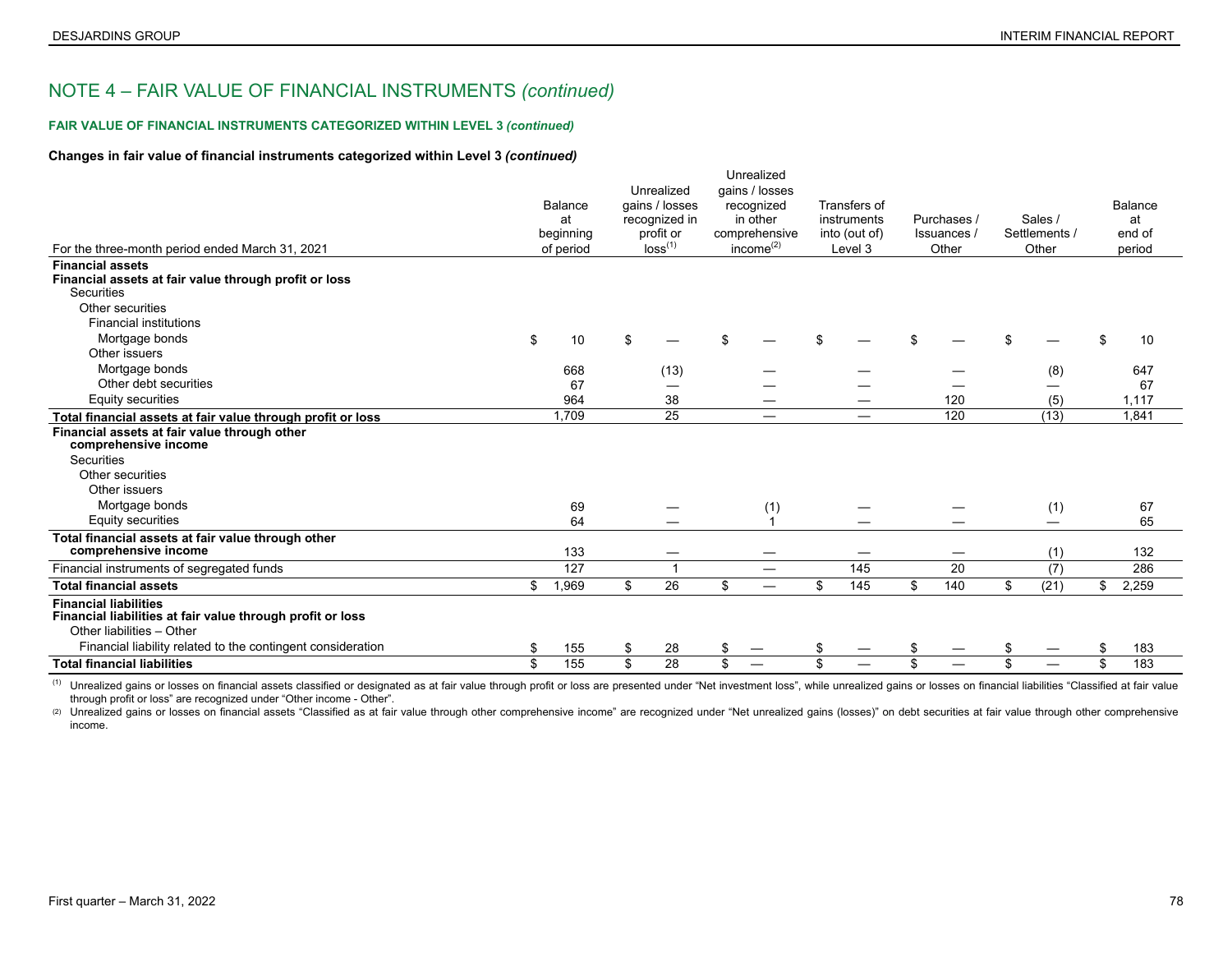## NOTE 5 – LOANS AND ALLOWANCE FOR CREDIT LOSSES

### **EXPOSURE TO CREDIT RISK OF LOANS AND OFF-BALANCE SHEET ITEMS**

The following tables present the gross carrying amount of loans and the exposure amount for off-balance sheet items for which Desjardins Group estimates an allowance for expected credit losses, according to credit quality and the impairment model stage in which they are classified. For more information on credit quality according to risk levels, see Table 35, "Probabilities of default of retail clients by risk level", and Table 36, "Probabilities of default of businesses, financial institutions and sovereign borrowers by risk level", in section 4.0, "Risk Management", of the 2021 Annual Management's Discussion and Analysis.

### **Loans**

|                                                            | <b>Non-credit impaired</b> |         |    | <b>Credit-impaired</b> |             |    |              |
|------------------------------------------------------------|----------------------------|---------|----|------------------------|-------------|----|--------------|
| As at March 31, 2022                                       |                            | Stage 1 |    | <b>Stage 2</b>         | Stage 3     |    | <b>Total</b> |
| <b>Residential mortgages</b>                               |                            |         |    |                        |             |    |              |
| Excellent                                                  | \$                         | 51,278  | \$ | 23                     | \$          | \$ | 51,301       |
| Very low                                                   |                            | 66,362  |    | 1,863                  |             |    | 68,225       |
| Low                                                        |                            | 23,661  |    | 3,719                  |             |    | 27,380       |
| Moderate                                                   |                            | 1,550   |    | 2,069                  |             |    | 3,619        |
| High                                                       |                            |         |    | 628                    |             |    | 629          |
| Default                                                    |                            |         |    | 138                    | 202         |    | 340          |
| <b>Total gross residential mortgages</b>                   | \$142,852                  |         | \$ | 8,440                  | \$<br>202   |    | \$151,494    |
| Allowance for credit losses                                |                            | (51)    |    | (42)                   | (17)        |    | (110)        |
| <b>Total net residential mortgages</b>                     | \$                         | 142,801 | \$ | 8,398                  | \$<br>185   |    | \$151,384    |
| Consumer, credit card and other personal loans             |                            |         |    |                        |             |    |              |
| Excellent                                                  | \$                         | 5,713   | \$ |                        | \$          | \$ | 5,713        |
| Very low                                                   |                            | 6,281   |    | 14                     |             |    | 6,295        |
| Low                                                        |                            | 7,893   |    | 833                    |             |    | 8,726        |
| Moderate                                                   |                            | 1,212   |    | 720                    |             |    | 1,932        |
| High                                                       |                            | 9       |    | 1,189                  |             |    | 1,198        |
| Default                                                    |                            |         |    | 70                     | 162         |    | 232          |
| Total gross consumer, credit card and other personal loans | \$                         | 21,108  | \$ | 2,826                  | \$<br>162   | \$ | 24,096       |
| Allowance for credit losses                                |                            | (135)   |    | (233)                  | (85)        |    | (453)        |
| Total net consumer, credit card and other personal loans   | \$                         | 20,973  | \$ | 2,593                  | \$<br>77    | \$ | 23,643       |
| Business and government loans <sup>(1)</sup>               |                            |         |    |                        |             |    |              |
| Acceptable risk                                            |                            |         |    |                        |             |    |              |
| Investment grade                                           | S                          | 20,465  | \$ | 479                    | \$          | S  | 20.944       |
| Other than investment grade                                |                            | 28,686  |    | 4,858                  |             |    | 33,544       |
| Under watch                                                |                            | 1,576   |    | 2.123                  |             |    | 3,699        |
| Default                                                    |                            |         |    | 76                     | 708         |    | 784          |
| Total gross business and government loans                  | \$                         | 50,727  | \$ | 7,536                  | \$<br>708   | \$ | 58,971       |
| Allowance for credit losses                                |                            | (104)   |    | (114)                  | (166)       |    | (384)        |
| Total net business and government loans                    | \$                         | 50,623  | \$ | 7,422                  | \$<br>542   | \$ | 58,587       |
| <b>Total gross loans and acceptations</b>                  | \$214,687                  |         | \$ | 18,802                 | \$<br>1,072 |    | \$234,561    |
| Allowance for credit losses                                |                            | (290)   |    | (389)                  | (268)       |    | (947)        |
| <b>Total net loans and acceptances</b>                     | \$214,397                  |         | \$ | 18,413                 | \$<br>804   |    | \$233,614    |

 $\overline{1}$  Include clients' liability under acceptances.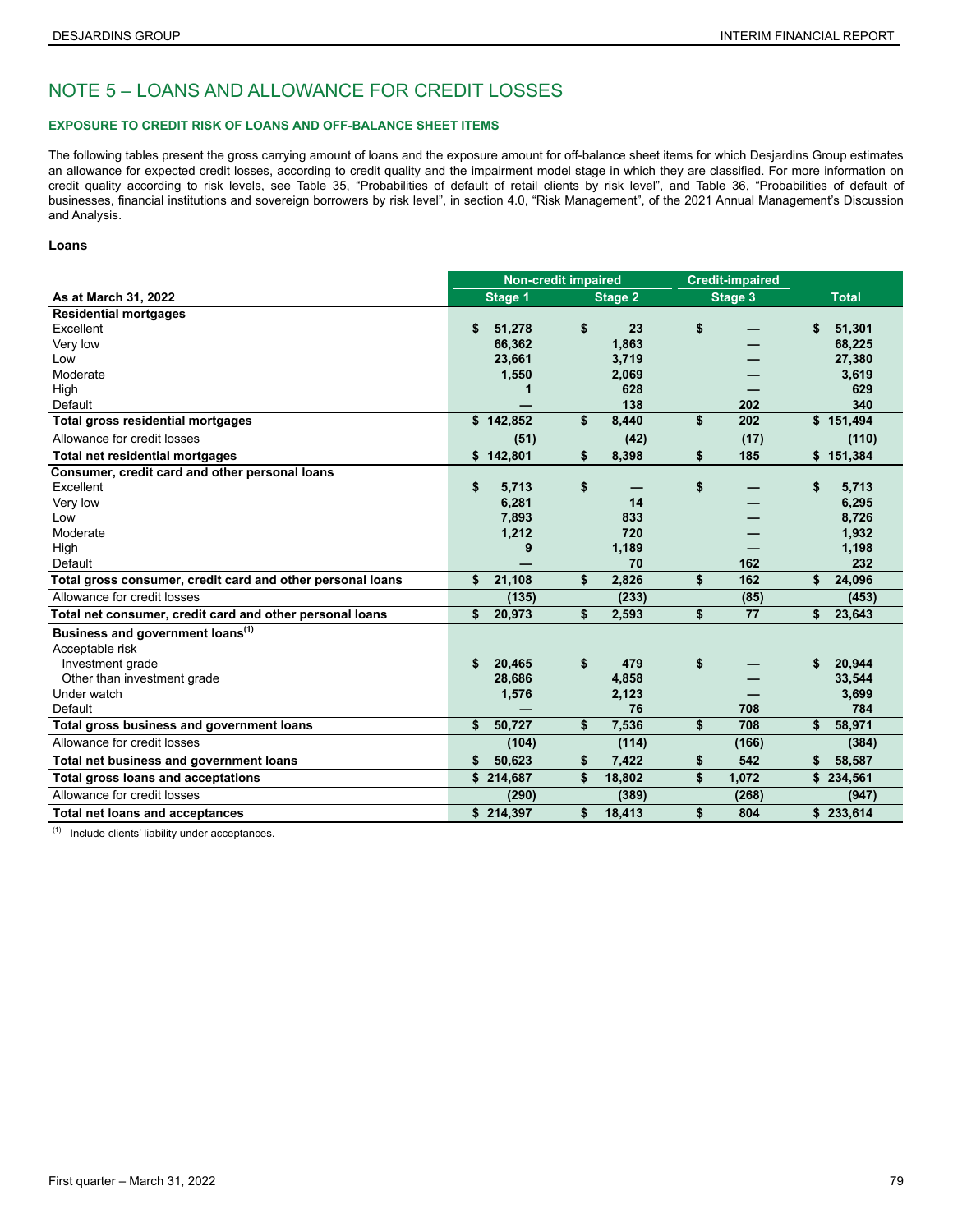## **EXPOSURE TO CREDIT RISK OF LOANS AND OFF-BALANCE SHEET ITEMS** *(continued)*

### **Loans** *(continued)*

|                                                            | Non-credit impaired |              | Credit-impaired |         |    |         |
|------------------------------------------------------------|---------------------|--------------|-----------------|---------|----|---------|
| As at December 31, 2021                                    | Stage 1             | Stage 2      |                 | Stage 3 |    | Total   |
| <b>Residential mortgages</b>                               |                     |              |                 |         |    |         |
| Excellent                                                  | \$<br>50,281        | \$<br>27     | \$              |         | \$ | 50,308  |
| Very low                                                   | 65.459              | 2,391        |                 |         |    | 67,850  |
| Low                                                        | 18,139              | 8,916        |                 |         |    | 27,055  |
| Moderate                                                   | 1,200               | 2,285        |                 |         |    | 3,485   |
| High                                                       | 5                   | 652          |                 |         |    | 657     |
| Default                                                    |                     | 131          |                 | 209     |    | 340     |
| Total gross residential mortgages                          | \$<br>135,084       | \$<br>14,402 | \$              | 209     | \$ | 149,695 |
| Allowance for credit losses                                | (72)                | (70)         |                 | (20)    |    | (162)   |
| <b>Total net residential mortgages</b>                     | \$<br>135,012       | \$<br>14,332 | \$              | 189     | \$ | 149,533 |
| Consumer, credit card and other personal loans             |                     |              |                 |         |    |         |
| Excellent                                                  | \$<br>5.731         | \$           | \$              |         | \$ | 5.731   |
| Very low                                                   | 6,314               | 14           |                 |         |    | 6,328   |
| Low                                                        | 7,609               | 1,268        |                 |         |    | 8,877   |
| Moderate                                                   | 1,241               | 756          |                 |         |    | 1,997   |
| High                                                       | 7                   | 1,229        |                 |         |    | 1,236   |
| Default                                                    |                     | 69           |                 | 148     |    | 217     |
| Total gross consumer, credit card and other personal loans | \$<br>20,902        | \$<br>3,336  | \$              | 148     | \$ | 24,386  |
| Allowance for credit losses                                | (113)               | (251)        |                 | (80)    |    | (444)   |
| Total net consumer, credit card and other personal loans   | \$<br>20,789        | \$<br>3,085  | \$              | 68      | \$ | 23,942  |
| Business and government loans <sup>(1)</sup>               |                     |              |                 |         |    |         |
| Acceptable risk                                            |                     |              |                 |         |    |         |
| Investment grade                                           | \$<br>20,307        | \$<br>616    | \$              |         | \$ | 20,923  |
| Other than investment grade                                | 27,475              | 4,747        |                 |         |    | 32,222  |
| Under watch                                                | 1,453               | 2,258        |                 |         |    | 3,711   |
| Default                                                    |                     | 81           |                 | 731     |    | 812     |
| Total gross business and government loans                  | \$<br>49,235        | \$<br>7,702  | \$              | 731     | \$ | 57,668  |
| Allowance for credit losses                                | (105)               | (80)         |                 | (179)   |    | (364)   |
| Total net business and government loans                    | \$<br>49,130        | \$<br>7,622  | \$              | 552     | \$ | 57,304  |
| <b>Total gross loans and acceptances</b>                   | \$<br>205,221       | \$<br>25.440 | \$              | 1.088   | \$ | 231,749 |
| Allowance for credit losses                                | (290)               | (401)        |                 | (279)   |    | (970)   |
| <b>Total net loans and acceptances</b>                     | \$<br>204,931       | \$<br>25,039 | \$              | 809     | \$ | 230,779 |

(1) Include clients' liability under acceptances.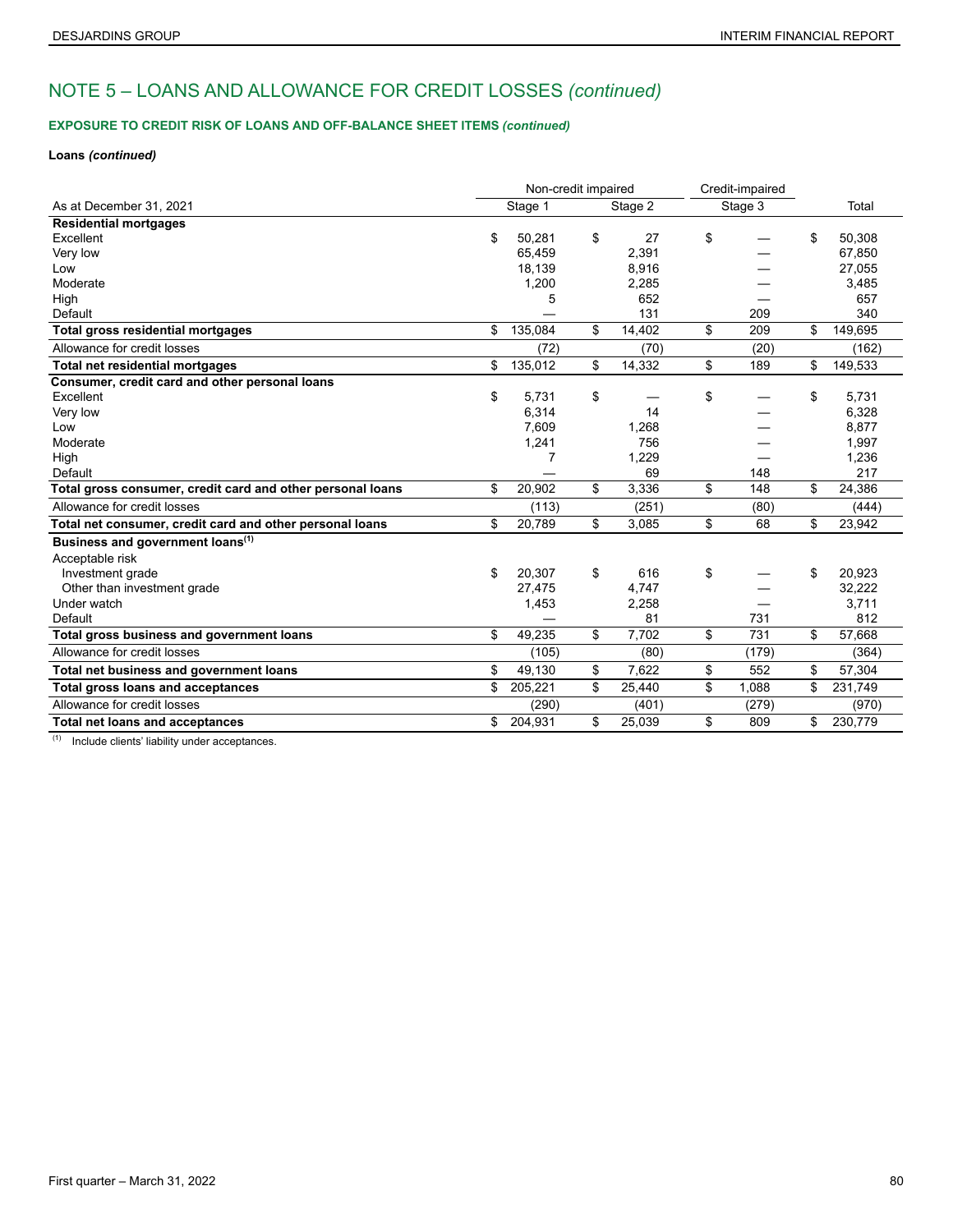### **EXPOSURE TO CREDIT RISK OF LOANS AND OFF-BALANCE SHEET ITEMS** *(continued)*

## **Off-balance sheet items(1)**

|                                                                   |               | <b>Non-credit impaired</b> |                | <b>Credit-impaired</b> |               |
|-------------------------------------------------------------------|---------------|----------------------------|----------------|------------------------|---------------|
| As at March 31, 2022                                              | Stage 1       |                            | Stage 2        | Stage 3                | <b>Total</b>  |
| Residential mortgages, consumer, credit card and other            |               |                            |                |                        |               |
| personal loans                                                    |               |                            |                |                        |               |
| Excellent                                                         | \$<br>48,286  | \$                         |                | \$                     | \$<br>48,286  |
| Very low                                                          | 21,907        |                            | 67             |                        | 21,974        |
| Low                                                               | 7,170         |                            | 896            |                        | 8,066         |
| Moderate                                                          | 1,689         |                            | 523            |                        | 2,212         |
| High                                                              | 5             |                            | 277            |                        | 282           |
| Default                                                           |               |                            | $\overline{2}$ | 43                     | 45            |
| <b>Total</b>                                                      | \$<br>79,057  | \$                         | 1,765          | \$<br>43               | \$<br>80,865  |
| Allowance for credit losses                                       | (34)          |                            | (7)            | –                      | (41)          |
| Total, net of allowance for credit losses                         | \$<br>79,023  | \$                         | 1,758          | \$<br>43               | \$<br>80,824  |
| <b>Business and government</b>                                    |               |                            |                |                        |               |
| Acceptable risk                                                   |               |                            |                |                        |               |
| Investment grade                                                  | \$<br>32,485  | \$                         | 101            | \$                     | \$<br>32,586  |
| Other than investment grade                                       | 9,425         |                            | 1,889          |                        | 11,314        |
| Under watch                                                       | 214           |                            | 391            |                        | 605           |
| Default                                                           |               |                            | 4              | 99                     | 103           |
| Total                                                             | \$<br>42,124  | \$                         | 2,385          | \$<br>99               | \$<br>44,608  |
| Allowance for credit losses                                       | (7)           |                            | (4)            | —                      | (11)          |
| Total, net of allowance for credit losses                         | \$<br>42,117  | \$                         | 2,381          | \$<br>99               | \$<br>44,597  |
| <b>Total off-balance sheet items</b>                              | \$<br>121,181 | \$                         | 4,150          | \$<br>142              | \$<br>125,473 |
| Allowance for credit losses                                       | (41)          |                            | (11)           |                        | (52)          |
| Total off-balance sheet items, net of allowance for credit losses | \$<br>121,140 | \$                         | 4,139          | \$<br>142              | \$<br>125,421 |

(1) Loan commitments for which Desjardins Group estimates an allowance for expected credit losses comprise credit commitments and documentary letters of credit, while financial guarantees for which it estimates an allowance for expected credit losses comprise guarantees and standby letters of credit.

|                                                                          | Non-credit impaired |             | Credit-impaired |                               |    |         |
|--------------------------------------------------------------------------|---------------------|-------------|-----------------|-------------------------------|----|---------|
| As at December 31, 2021                                                  | Stage 1             | Stage 2     |                 | Stage 3                       |    | Total   |
| Residential mortgages, consumer, credit card and other<br>personal loans |                     |             |                 |                               |    |         |
| Excellent                                                                | \$<br>51,740        | \$          | \$              |                               | \$ | 51,741  |
| Very low                                                                 | 21,756              | 73          |                 |                               |    | 21,829  |
| Low                                                                      | 6,395               | 2,336       |                 |                               |    | 8,731   |
| Moderate                                                                 | 1,618               | 645         |                 |                               |    | 2,263   |
| High                                                                     | 5                   | 461         |                 |                               |    | 466     |
| Default                                                                  |                     | 2           |                 | 50                            |    | 52      |
| <b>Total</b>                                                             | \$<br>81,514        | \$<br>3,518 | \$              | 50                            | \$ | 85,082  |
| Allowance for credit losses                                              | (46)                | (17)        |                 |                               |    | (63)    |
| Total, net of allowance for credit losses                                | \$<br>81,468        | \$<br>3,501 | \$              | 50                            | \$ | 85,019  |
| <b>Business and government</b>                                           |                     |             |                 |                               |    |         |
| Acceptable risk                                                          |                     |             |                 |                               |    |         |
| Investment grade                                                         | \$<br>31,397        | \$<br>120   | \$              |                               | \$ | 31,517  |
| Other than investment grade                                              | 9,611               | 1,899       |                 |                               |    | 11,510  |
| Under watch                                                              | 198                 | 448         |                 |                               |    | 646     |
| Default                                                                  |                     | 4           |                 | 119                           |    | 123     |
| Total                                                                    | \$<br>41,206        | \$<br>2,471 | \$              | 119                           | \$ | 43,796  |
| Allowance for credit losses                                              | (7)                 | (2)         |                 |                               |    | (9)     |
| Total, net of allowance for credit losses                                | \$<br>41,199        | \$<br>2,469 | \$              | 119                           | \$ | 43,787  |
| <b>Total off-balance sheet items</b>                                     | \$<br>122,720       | \$<br>5,989 | \$              | 169                           | \$ | 128,878 |
| Allowance for credit losses                                              | (53)                | (19)        |                 | $\overbrace{\phantom{12332}}$ |    | (72)    |
| Total off-balance sheet items, net of allowance for credit losses        | \$<br>122,667       | \$<br>5,970 | \$              | 169                           | \$ | 128,806 |

<sup>(1)</sup> Loan commitments for which Desjardins Group estimates an allowance for expected credit losses comprise credit commitments and documentary letters of credit, while financial guarantees for which it estimates an allowance for expected credit losses comprise guarantees and standby letters of credit.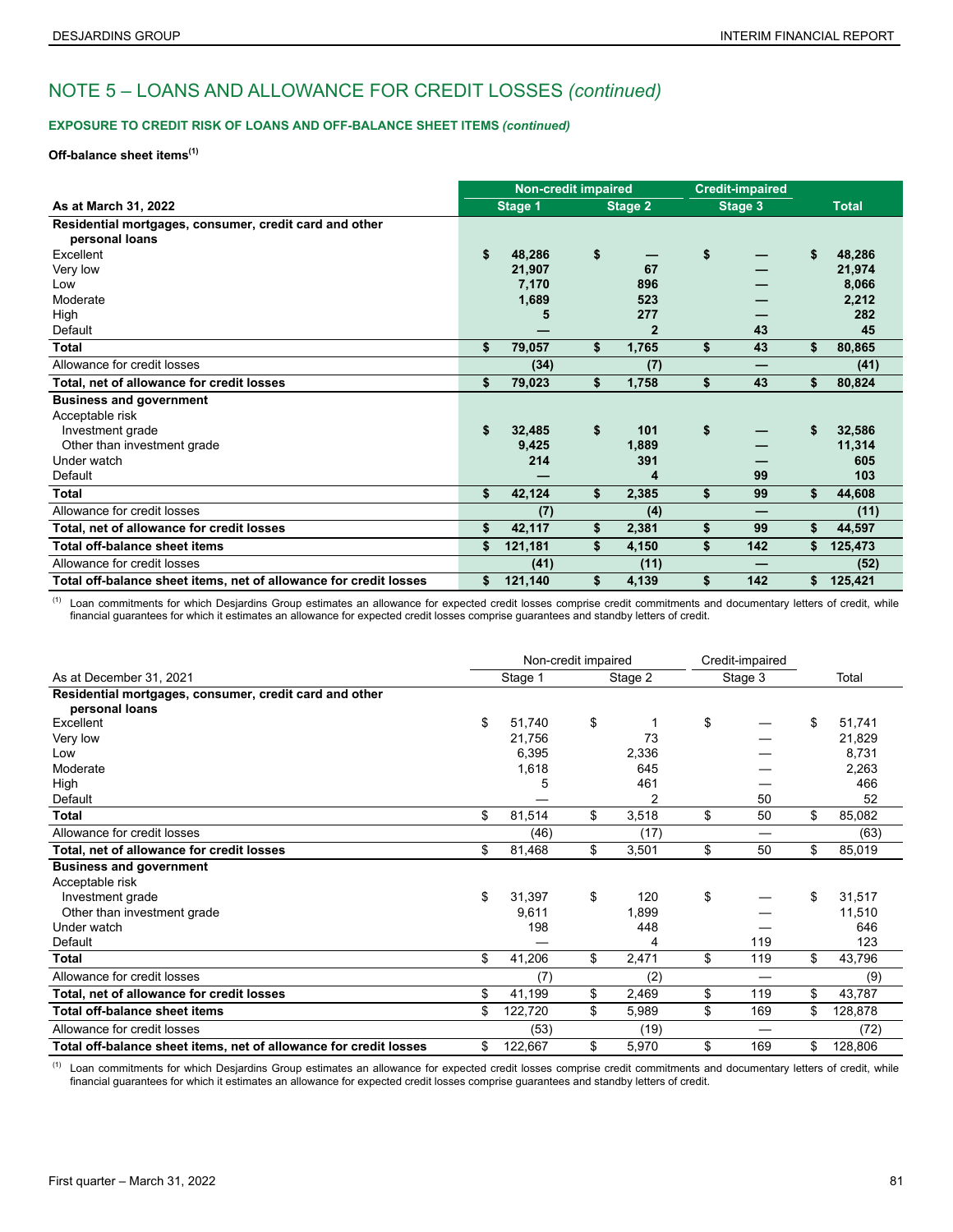## **ALLOWANCE FOR CREDIT LOSSES**

The following tables present the changes in the balance of the allowance for expected credit losses on loans and off-balance sheet items.

|                                                        | <b>Non-credit impaired</b> |                          |                         |                 | <b>Credit-impaired</b>   |                         | <b>Allowance for</b> |
|--------------------------------------------------------|----------------------------|--------------------------|-------------------------|-----------------|--------------------------|-------------------------|----------------------|
| For the three-month period ended March 31, 2022        |                            | <b>Stage 1</b>           |                         | <b>Stage 2</b>  | Stage 3                  |                         | credit losses        |
| <b>Residential mortgages</b>                           |                            |                          |                         |                 |                          |                         |                      |
| Balance at beginning of period                         | \$                         | 73                       | \$                      | 73              | \$<br>20                 | \$                      | 166                  |
| Provision for credit losses                            |                            |                          |                         |                 |                          |                         |                      |
| Transfers to $(1)$ :                                   |                            |                          |                         |                 |                          |                         |                      |
| Stage 1                                                |                            | 33                       |                         | (31)            | (2)                      |                         |                      |
| Stage 2                                                |                            | (2)                      |                         | 3               | (1)                      |                         |                      |
| Stage 3                                                |                            |                          |                         | (1)             | $\mathbf{1}$             |                         |                      |
| Net remeasurement due to transfers $^{(2)}$            |                            | (13)                     |                         | 3               | $\mathbf{1}$             |                         | (9)                  |
| Changes in risks, parameters and models <sup>(3)</sup> |                            | (43)                     |                         | (2)             | $\mathbf 1$              |                         | (44)                 |
| New originations or acquisitions <sup>(4)</sup>        |                            | $\overline{7}$           |                         | 3               |                          |                         | 10                   |
| Derecognitions and maturities <sup>(5)</sup>           |                            | (3)                      |                         | (5)             | (1)                      |                         | (9)                  |
| Net drawdowns (repayments) <sup>(6)</sup>              |                            |                          |                         |                 |                          |                         |                      |
|                                                        |                            |                          |                         | $\qquad \qquad$ | (1)                      |                         | (1)                  |
| Other                                                  |                            | (21)                     |                         | (30)            | (1)<br>$\overline{(3)}$  |                         | (1)<br>(54)          |
| Write-offs and recoveries                              |                            |                          |                         |                 | $\overline{\phantom{0}}$ |                         |                      |
| Balance at end of period                               | \$                         | 52                       | \$                      | 43              | \$<br>17                 | \$                      | 112                  |
| Consumer, credit card and other personal loans         |                            |                          |                         |                 |                          |                         |                      |
| Balance at beginning of period                         | \$                         | 158                      | \$                      | 265             | \$<br>80                 | \$                      | 503                  |
| Provision for credit losses                            |                            |                          |                         |                 |                          |                         |                      |
| Transfers to $(1)$ :                                   |                            |                          |                         |                 |                          |                         |                      |
| Stage 1                                                |                            | 77                       |                         | (75)            | (2)                      |                         |                      |
| Stage 2                                                |                            | (13)                     |                         | 21              | (8)                      |                         |                      |
| Stage 3                                                |                            |                          |                         | (9)             | 9                        |                         |                      |
| Net remeasurement due to transfers <sup>(2)</sup>      |                            | (15)                     |                         | 10              | 36                       |                         | 31                   |
| Changes in risks, parameters and models <sup>(3)</sup> |                            | (36)                     |                         | 35              | 29                       |                         | 28                   |
| New originations or acquisitions <sup>(4)</sup>        |                            | 14                       |                         | 9               |                          |                         | 23                   |
| Derecognitions and maturities <sup>(5)</sup>           |                            | (11)                     |                         | (13)            | (10)                     |                         | (34)                 |
| Net drawdowns (repayments) <sup>(6)</sup>              |                            | (6)                      |                         | (4)             |                          |                         | (10)                 |
|                                                        |                            | 10                       |                         | (26)            | 54                       |                         | 38                   |
| Write-offs and recoveries                              |                            | $\overline{\phantom{0}}$ |                         |                 | (49)                     |                         | (49)                 |
| <b>Balance at end of period</b>                        | \$                         | 168                      | \$                      | 239             | \$<br>85                 | \$                      | 492                  |
| <b>Business and government</b>                         |                            |                          |                         |                 |                          |                         |                      |
| Balance at beginning of period                         | \$                         | 112                      | \$                      | 82              | \$<br>179                | \$                      | 373                  |
| Provision for credit losses                            |                            |                          |                         |                 |                          |                         |                      |
| Transfers to $(1)$ :                                   |                            |                          |                         |                 |                          |                         |                      |
| Stage 1                                                |                            | 11                       |                         | (11)            |                          |                         |                      |
| Stage 2                                                |                            | (9)                      |                         | 11              | (2)                      |                         |                      |
| Stage 3                                                |                            |                          |                         | (1)             | $\mathbf{1}$             |                         |                      |
| Net remeasurement due to transfers <sup>(2)</sup>      |                            | (3)                      |                         | 4               | 6                        |                         | $\overline{7}$       |
| Changes in risks, parameters and models <sup>(3)</sup> |                            | (20)                     |                         | 28              | $\mathbf{1}$             |                         | 9                    |
| New originations or acquisitions $(4)$                 |                            | 24                       |                         | $\overline{7}$  |                          |                         | 31                   |
| Derecognitions and maturities <sup>(5)</sup>           |                            | (8)                      |                         | (3)             | (25)                     |                         | (36)                 |
| Net drawdowns (repayments) <sup>(6)</sup>              |                            | 4                        |                         | $\mathbf{1}$    | 6                        |                         | 11                   |
|                                                        |                            | $\overline{(1)}$         |                         | 36              | (13)                     |                         | $\overline{22}$      |
| Write-offs and recoveries                              |                            |                          |                         |                 |                          |                         |                      |
| Balance at end of period                               | \$                         | 111                      | \$                      | 118             | \$<br>166                | \$                      | 395                  |
| Total balances at end of period                        | $\overline{\mathbf{S}}$    | 331                      | $\overline{\mathbf{s}}$ | 400             | \$<br>268                | $\overline{\mathbf{s}}$ | 999                  |
| Composed of:                                           |                            |                          |                         |                 |                          |                         |                      |
| Loans                                                  | \$                         | 290                      | \$                      | 389             | \$<br>268                | \$                      | 947                  |
| Off-balance sheet items <sup>(7)</sup>                 |                            | 41                       |                         | 11              |                          |                         | 52                   |

(1) Represent transfers between stages before the remeasurement of expected credit losses.

<sup>(2)</sup> Represents the remeasurement of the allowance for expected credit losses resulting from transfers between stages.

<sup>(3)</sup> Represent the change in the allowance due to changes in risks resulting from changes in forward-looking information, risk levels, parameters and models, after transfers between stages.

(4) Represent the increase in the allowance for new originations or acquisitions during the period, including loans that were derecognized and for which a new asset was recognized following a modification of terms.

<sup>(5)</sup> Represent mainly the decrease in the allowance for fully repaid loans, including loans that were derecognized and for which a new asset was recognized following a modification of terms.

 $(6)$  Represent changes in the allowance attributable to drawdowns and repayments on outstanding loans.

 $(7)$  The allowance for credit losses on off-balance sheet items is presented under "Other liabilities – Other" in the Combined Balance Sheets.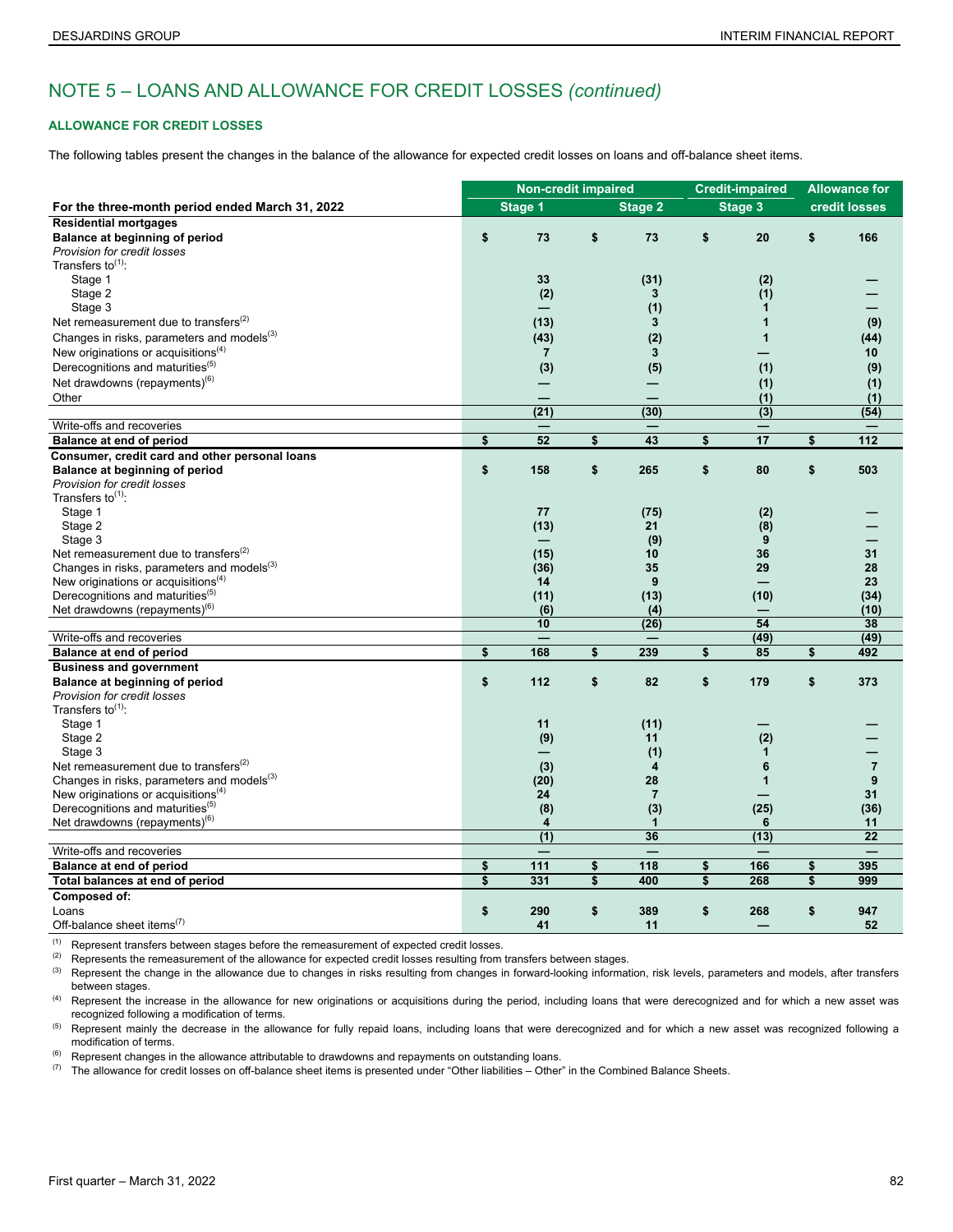### **ALLOWANCE FOR CREDIT LOSSES** *(continued)*

|                                                        |                         |                                   | Non-credit impaired |                 | Credit-impaired          | Allowance for  |
|--------------------------------------------------------|-------------------------|-----------------------------------|---------------------|-----------------|--------------------------|----------------|
| For the three-month period ended March 31, 2021        |                         | Stage 1                           |                     | Stage 2         | Stage 3                  | credit losses  |
| <b>Residential mortgages</b>                           |                         |                                   |                     |                 |                          |                |
| Balance at beginning of period                         | \$                      | 65                                | \$                  | 102             | \$<br>29                 | \$<br>196      |
| Provision for credit losses                            |                         |                                   |                     |                 |                          |                |
| Transfers to $(1)$ :                                   |                         |                                   |                     |                 |                          |                |
| Stage 1                                                |                         | 17                                |                     | (15)            | (2)                      |                |
| Stage 2                                                |                         | (3)                               |                     | 7               | (4)                      |                |
| Stage 3                                                |                         |                                   |                     | (1)             | $\mathbf{1}$             |                |
| Net remeasurement due to transfers <sup>(2)</sup>      |                         | (4)                               |                     | $\overline{7}$  | 5                        | 8              |
| Changes in risks, parameters and models <sup>(3)</sup> |                         | (18)                              |                     | (2)             |                          | (20)           |
| New originations or acquisitions $(4)$                 |                         | 12                                |                     | 5               | $\overline{\phantom{0}}$ | 17             |
| Derecognitions and maturities <sup>(5)</sup>           |                         | (3)                               |                     | (6)             | (3)                      | (12)           |
| Net drawdowns (repayments) <sup>(6)</sup>              |                         | $\overbrace{\phantom{123221111}}$ |                     | (2)             |                          | (2)            |
|                                                        |                         | $\mathbf{1}$                      |                     | (7)             | $\overline{(3)}$         | (9)            |
| Write-offs and recoveries                              |                         |                                   |                     | $\qquad \qquad$ | $\qquad \qquad$          | $\equiv$       |
| Balance at end of period                               | \$                      | 66                                | \$                  | 95              | \$<br>26                 | \$<br>187      |
| Consumer, credit card and other personal loans         |                         |                                   |                     |                 |                          |                |
| Balance at beginning of period                         | \$                      | 177                               | \$                  | 306             | \$<br>126                | \$<br>609      |
| Provision for credit losses                            |                         |                                   |                     |                 |                          |                |
| Transfers to <sup>(1)</sup> :                          |                         |                                   |                     |                 |                          |                |
| Stage 1                                                |                         | 75                                |                     | (70)            | (5)                      |                |
| Stage 2                                                |                         | (19)                              |                     | 42              | (23)                     |                |
| Stage 3                                                |                         | $\overline{\phantom{0}}$          |                     | (10)            | 10                       |                |
| Net remeasurement due to transfers <sup>(2)</sup>      |                         | (11)                              |                     | 16              | 44                       | 49             |
| Changes in risks, parameters and models <sup>(3)</sup> |                         | (58)                              |                     | 13              | 23                       | (22)           |
| New originations or acquisitions $(4)$                 |                         | 17                                |                     | 11              |                          | 28             |
| Derecognitions and maturities <sup>(5)</sup>           |                         | (9)                               |                     | (16)            | (15)                     | (40)           |
| Net drawdowns (repayments) <sup>(6)</sup>              |                         | (6)                               |                     | (9)             | (3)                      | (18)           |
|                                                        |                         | (11)                              |                     | (23)            | 31                       | (3)            |
| Write-offs and recoveries                              |                         |                                   |                     |                 | (48)                     | (48)           |
| Balance at end of period                               | \$                      | 166                               | \$                  | 283             | \$<br>109                | \$<br>558      |
| <b>Business and government</b>                         |                         |                                   |                     |                 |                          |                |
| Balance at beginning of period                         | \$                      | 76                                | \$                  | 128             | \$<br>181                | \$<br>385      |
| Provision for credit losses                            |                         |                                   |                     |                 |                          |                |
| Transfers to $(1)$ :                                   |                         |                                   |                     |                 |                          |                |
| Stage 1                                                |                         | 9                                 |                     | (9)             |                          |                |
| Stage 2                                                |                         | (5)                               |                     | $\overline{7}$  | (2)                      |                |
| Stage 3                                                |                         |                                   |                     | (2)             | $\overline{2}$           |                |
| Net remeasurement due to transfers <sup>(2)</sup>      |                         | (1)                               |                     | 1               | $\overline{7}$           | $\overline{7}$ |
| Changes in risks, parameters and models <sup>(3)</sup> |                         | (15)                              |                     | (2)             | 3                        | (14)           |
| New originations or acquisitions <sup>(4)</sup>        |                         | 23                                |                     | 11              |                          | 34             |
| Derecognitions and maturities <sup>(5)</sup>           |                         | (4)                               |                     | (7)             | (11)                     | (22)           |
| Net drawdowns (repayments) <sup>(6)</sup>              |                         | 3                                 |                     | 2               | 6                        | 11             |
|                                                        |                         | 10                                |                     | $\mathbf{1}$    | $\overline{5}$           | 16             |
| Write-offs and recoveries                              |                         |                                   |                     |                 | (8)                      | (8)            |
| Balance at end of period                               | \$                      | 86                                | \$                  | 129             | \$<br>178                | \$<br>393      |
| Total balances at end of period                        | $\overline{\mathbb{S}}$ | 318                               | \$                  | 507             | \$<br>313                | \$<br>1,138    |
| <b>Composed of:</b>                                    |                         |                                   |                     |                 |                          |                |
| Loans                                                  | \$                      | 263                               | \$                  | 488             | \$<br>313                | \$<br>1,064    |
| Off-balance sheet items <sup>(7)</sup>                 |                         | 55                                |                     | 19              |                          | 74             |

(1) Represent transfers between stages before the remeasurement of expected credit losses.<br>(2) Borrocents the remeasurement of the ellowence for expected credit losses resulting from

(2) Represents the remeasurement of the allowance for expected credit losses resulting from transfers between stages.<br>(3) Represent the change in the allowance due to changes in risks resulting from changes in forward-loo

Represent the change in the allowance due to changes in risks resulting from changes in forward-looking information, risk levels, parameters and models, after transfers between stages.

(4) Represent the increase in the allowance for new originations or acquisitions during the period, including loans that were derecognized and for which a new asset was recognized following a modification of terms.

<sup>(5)</sup> Represent mainly the decrease in the allowance for fully repaid loans, including loans that were derecognized and for which a new asset was recognized following a modification of terms.

 $(6)$  Represent changes in the allowance attributable to drawdowns and repayments on outstanding loans.

 $(7)$  The allowance for credit losses on off-balance sheet items is presented under "Other liabilities – Other" in the Combined Balance Sheets.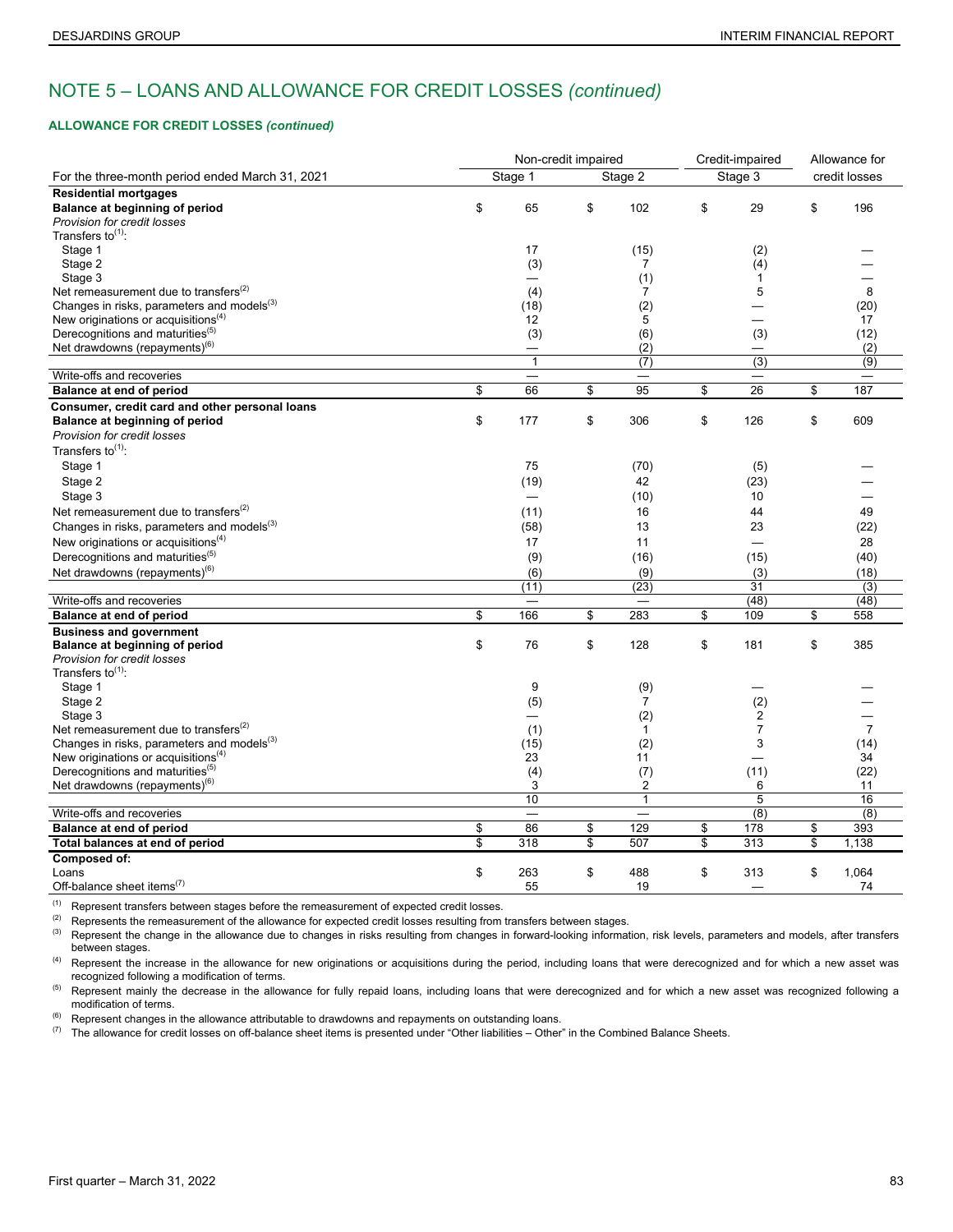### **KEY DATA AND ASSUMPTIONS**

The following information is an update, compared to the most recent annual financial statements, of key data and assumptions underlying the measurement of the allowance for expected credit losses. For more information, see Notes 2, "Significant accounting policies", and 7, "Loans and allowance for credit losses", to the Annual Combined Financial Statements.

The development of the COVID-19 pandemic continues to give rise to uncertainty, to which is now added the uncertainty related to the impact of the war in Ukraine. Therefore, management has to continue making particularly complex judgments to estimate the allowance for credit losses in the current situation.

To take into account relevant risk factors related to the unprecedented macroeconomic environment that are not reflected in models, management continues to apply expert credit judgment in measuring the allowance for expected credit losses. Expert adjustments are thus applied to some credit risk measures and some forward-looking information that should not be as representative of an improvement in portfolio credit quality as what historical data used in the models would otherwise suggest.

The macroeconomic scenarios prepared for calculating the allowance for expected credit losses include the following value ranges over the projection horizon for the most significant variables for credit risk parameters:

|                                        | <b>Base scenario</b> |               |           |  |             | <b>Upside scenario</b> |                  | <b>Downside scenario</b> |             |  |                  |  |
|----------------------------------------|----------------------|---------------|-----------|--|-------------|------------------------|------------------|--------------------------|-------------|--|------------------|--|
|                                        |                      |               | Remaining |  |             |                        | <b>Remaining</b> |                          |             |  | <b>Remaining</b> |  |
|                                        | <b>Next</b>          |               | forecast  |  | <b>Next</b> |                        | forecast         |                          | <b>Next</b> |  | forecast         |  |
| As at March 31, 2022                   | 12 months            |               | period    |  | 12 months   |                        | period           |                          | 12 months   |  | period           |  |
| Macroeconomic variables <sup>(1)</sup> |                      |               |           |  |             |                        |                  |                          |             |  |                  |  |
| Gross domestic product                 |                      |               |           |  |             |                        |                  |                          |             |  |                  |  |
| (annualized change)                    | 2.2%                 |               | 1.7%      |  | 4.1 %       |                        | 2.0%             |                          | 0.2 %       |  | 0.8%             |  |
| Unemployment rate                      |                      |               |           |  |             |                        |                  |                          |             |  |                  |  |
| (average)                              | 4.4%                 |               | 3.6%      |  | 3.9%        |                        | 3.1%             |                          | 5.3%        |  | 6.0%             |  |
| <b>Consumer Price Index</b>            |                      |               |           |  |             |                        |                  |                          |             |  |                  |  |
| (annualized change)                    | 2.5%                 |               | 2.0%      |  | 4.1 %       |                        | 2.4%             |                          | 4.0 %       |  | 1.8%             |  |
| Housing prices                         |                      |               |           |  |             |                        |                  |                          |             |  |                  |  |
| (annualized change)                    | $(0.2)$ %            |               | (1.1) %   |  | 6.1%        |                        | 1.6%             |                          | (21.1) %    |  | (2.2) %          |  |
| Corporate credit spread <sup>(2)</sup> |                      |               |           |  |             |                        |                  |                          |             |  |                  |  |
| (average)                              | $120$ bp             |               | $115$ bp  |  | 108         | bp                     |                  | 95 bp                    | 166 bp      |  | 152 bp           |  |
| S&P/TSX stock index <sup>(2)</sup>     |                      |               |           |  |             |                        |                  |                          |             |  |                  |  |
| (annualized change)                    | 4.9                  | $\frac{9}{6}$ | 3.9%      |  | 17.4%       |                        | 6.6%             |                          | $(29.6)$ %  |  | 7.2%             |  |

 $(1)$  All macroeconomic variables relate to the Québec economy, unless otherwise noted.

 $(2)$  Macroeconomic variables related to the Canadian economy.

|                                        |             | Base scenario |          |      |           | Upside scenario<br>Remaining |          |        |          |           | Downside scenario |        |  |  |  |
|----------------------------------------|-------------|---------------|----------|------|-----------|------------------------------|----------|--------|----------|-----------|-------------------|--------|--|--|--|
|                                        |             | Remaining     |          |      | Remaining |                              |          |        |          |           |                   |        |  |  |  |
|                                        | Next        |               | forecast |      | Next      |                              | forecast |        | Next     |           | forecast          |        |  |  |  |
| As at December 31, 2021                | 12 months   |               | period   |      |           | 12 months                    |          | period |          | 12 months |                   | period |  |  |  |
| Macroeconomic variables <sup>(1)</sup> |             |               |          |      |           |                              |          |        |          |           |                   |        |  |  |  |
| Gross domestic product                 |             |               |          |      |           |                              |          |        |          |           |                   |        |  |  |  |
| (annualized change)                    | 2.4%        |               | 1.6%     |      | 5.6 %     |                              | 2.0%     |        | 0.7 %    |           | 0.7 %             |        |  |  |  |
| Unemployment rate                      |             |               |          |      |           |                              |          |        |          |           |                   |        |  |  |  |
| (average)                              | 4.9<br>%    |               | $4.4\%$  |      | 4.2%      |                              | 3.2%     |        | 5.8      | %         | 5.9 %             |        |  |  |  |
| Consumer Price Index                   |             |               |          |      |           |                              |          |        |          |           |                   |        |  |  |  |
| (annualized change)                    | $\%$<br>1.8 |               | 2.2%     |      | 4.0       | $\%$                         | 2.3%     |        | 1.7      | %         | 1.5%              |        |  |  |  |
| Housing prices                         |             |               |          |      |           |                              |          |        |          |           |                   |        |  |  |  |
| (annualized change)                    | (5.0) %     |               | 0.1      | $\%$ | 8.2%      |                              | 1.6%     |        | (17.7) % |           | (1.7) %           |        |  |  |  |
| Corporate credit spread <sup>(2)</sup> |             |               |          |      |           |                              |          |        |          |           |                   |        |  |  |  |
| (average)                              | $114$ bp    |               | 115 bp   |      |           | 95 bp                        |          | 90 bp  | 143 bp   |           | 149 bp            |        |  |  |  |
| S&P/TSX stock index <sup>(2)</sup>     |             |               |          |      |           |                              |          |        |          |           |                   |        |  |  |  |
| (annualized change)                    | $\%$<br>7.0 |               | 4.8 %    |      | 14.0 %    |                              | 5.6 %    |        | (11.6) % |           | 1.6%              |        |  |  |  |

 $(1)$  All macroeconomic variables relate to the Québec economy, unless otherwise noted.

 $(2)$  Macroeconomic variables related to the Canadian economy.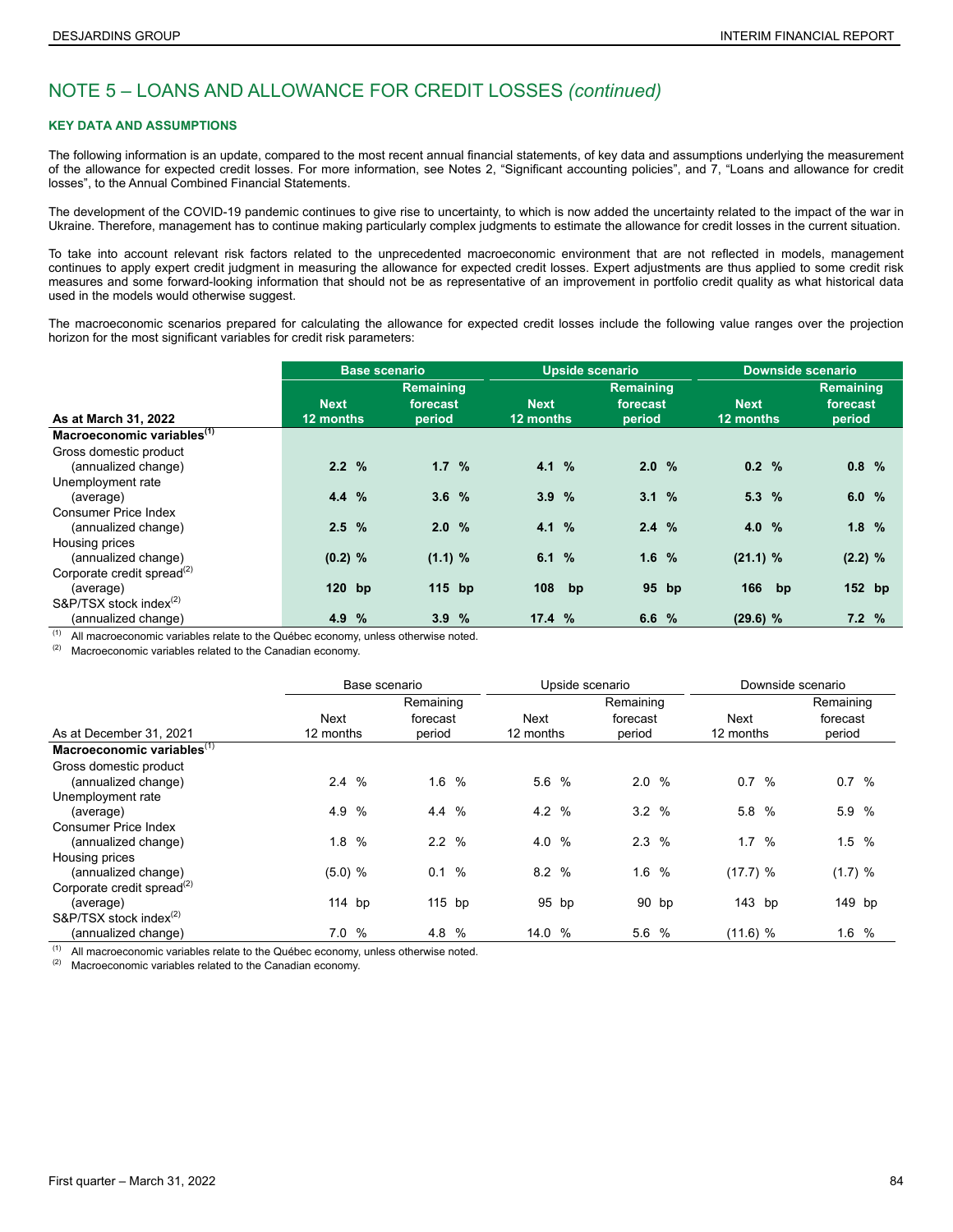### **KEY DATA AND ASSUMPTIONS** *(continued)*

After an exceptional year in 2021, when real GDP growth in Québec exceeded 6%, the base scenario forecasts than economic growth should be lower than 3% in 2022. The pace would then converge toward GDP potential growth, which is approximately 1.5% per year. Due to demographic changes, the unemployment rate should continue to decrease slightly to below 4%, and labour scarcity will remain a significant issue for many businesses. This scenario forecasts that inflation should be more persistent than what was anticipated in the previous forecast update. Now the key challenge for many large economies, inflation should reach a peak by summer 2022 before trending back down and meet its 2% target by the end of 2023. The base scenario also forecasts a hike in policy interest rates in Canada that will help reducing inflationary pressure but will have a dampening effect on the housing market.

In the downside scenario, inflation would be more persistent and interest rate hikes should be more robust in the near term than in the base scenario. This would have an adverse impact on real GDP. A recession would be likely in early 2023. The unemployment rate would increase in such a scenario, possibly above 7% in Québec. The downside scenario also assumes a significant correction in house prices of approximately 30% on average.

The upside scenario essentially assumes that the economic recovery will be faster than in the base scenario, helped by a faster reduction in supply constraints. To achieve this, the war in Ukraine has to end quickly and the development of the pandemic has to no longer require major lockdowns that curtail production, especially in China, where the zero-COVID policy continues to be rigorously applied for the time being. In this scenario, the unemployment rate could decrease to 3% in the next few years. Inflation would still be high, but would mostly result from very strong demand instead of supply constraints, as it is the case in the downside and base scenario. This scenario forecasts that, in the medium term, policy interest rates would be increased enough to avoid economic overheating. This would eventually limit the rise in house prices after another good performance from the housing market in the first half of 2022.

The development of the economic outlook after March 31, 2022 will be considered in estimating the allowance for expected credit losses in future periods.

### **SENSITIVITY ANALYSIS OF THE ALLOWANCE FOR CREDIT LOSSES ON NON-CREDIT IMPAIRED LOANS**

#### **Scenarios**

The amount of the allowance for expected credit losses depends on the probability of occurrence associated with each scenario. The following table compares the allowance for credit losses on non-credit impaired loans and off-balance sheet items at the reporting dates, which takes into account the probability weighting for the three scenarios, with the allowance for credit losses that would have been obtained if a weighting of 100% had been assigned to each scenario individually.

|                                             | Allowance for credit losses on                         |                         |    |     |  |  |
|---------------------------------------------|--------------------------------------------------------|-------------------------|----|-----|--|--|
|                                             | non-credit impaired loans and                          |                         |    |     |  |  |
|                                             |                                                        | off-balance sheet items |    |     |  |  |
|                                             | As at December 31, 2021<br><b>As at March 31, 2022</b> |                         |    |     |  |  |
| Under IFRS 9                                |                                                        | 731                     |    | 763 |  |  |
| Weighting of 100% assigned to the scenario: |                                                        |                         |    |     |  |  |
| Base                                        |                                                        | 624                     | \$ | 650 |  |  |
| Upside                                      |                                                        | 538                     |    | 610 |  |  |
| Downside                                    | 885<br>1.156                                           |                         |    |     |  |  |

### **Transfers between stages**

The following table compares the allowance for credit losses on non-credit impaired loans and off-balance sheet items at the reporting dates with the allowance for credit losses that would have been obtained if all non-credit impaired loans had been included in Stage 1 of the impairment model.

|                                                                                           | Allowance for credit losses on                         |     |  |     |  |
|-------------------------------------------------------------------------------------------|--------------------------------------------------------|-----|--|-----|--|
|                                                                                           | non-credit impaired loans and                          |     |  |     |  |
|                                                                                           | off-balance sheet items                                |     |  |     |  |
|                                                                                           | <b>As at March 31, 2022</b><br>As at December 31, 2021 |     |  |     |  |
| Under IFRS 9                                                                              |                                                        | 731 |  | 763 |  |
| If all non-credit impaired loans and off-balance sheet items had been included in Stage 1 |                                                        | 647 |  | 675 |  |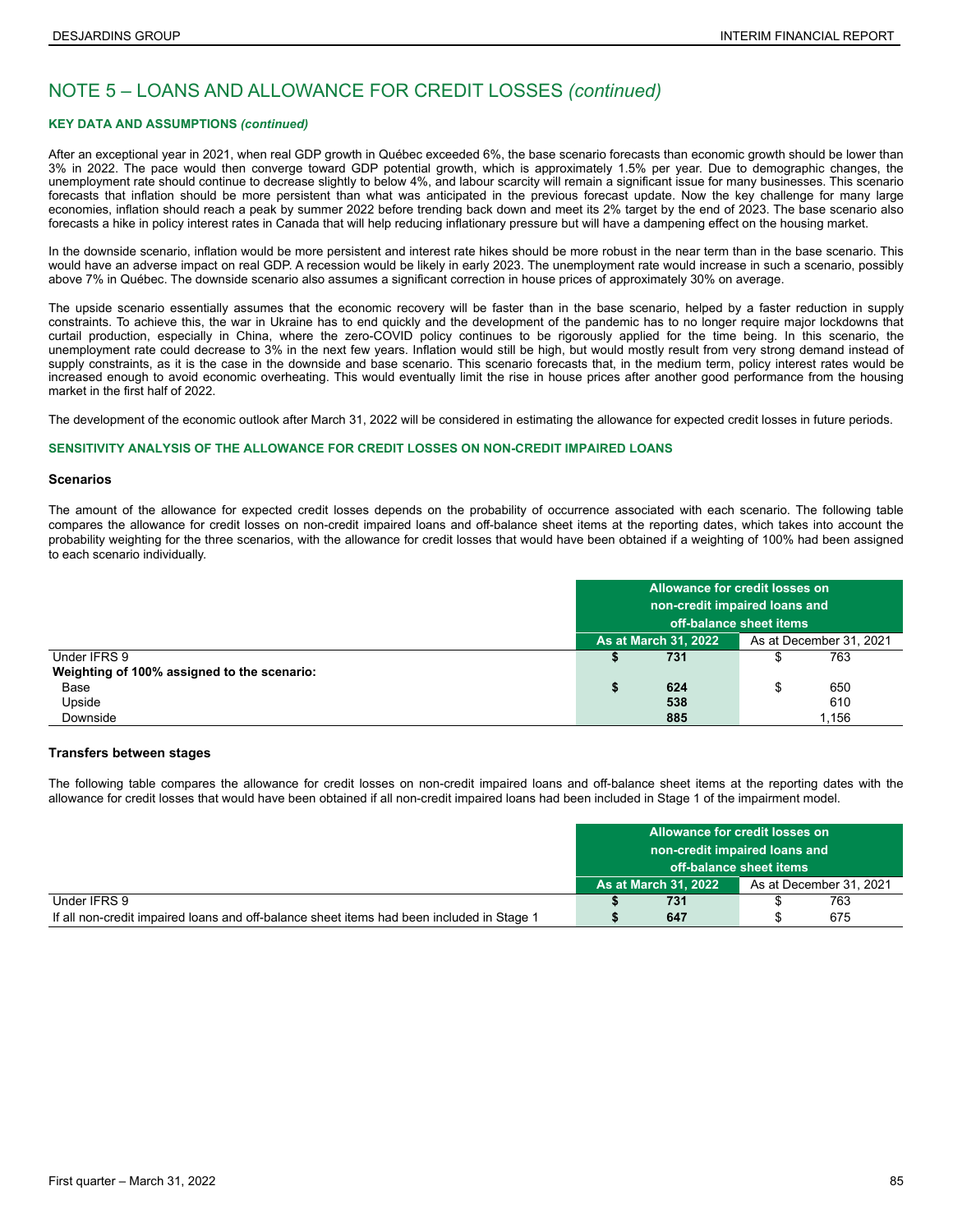## NOTE 6 – DEPOSITS

Deposits consist of demand deposits (payable on demand), notice deposits (payable upon notice) and term deposits (payable on a fixed date). Demand deposits are interest-bearing or non-interest-bearing deposits, primarily accounts with chequing privileges, for which Desjardins Group does not have the right to require notice prior to withdrawal. Notice deposits are interest-bearing deposits, primarily savings accounts, for which Desjardins Group has the legal right to require notice prior to withdrawal. Term deposits are interest-bearing deposits, primarily fixed-term deposit accounts, guaranteed investment certificates or other similar instruments, with a term that generally varies from 1 day to 10 years and mature on a predetermined date.

The following table presents the breakdown of deposits.

|                             | <b>As at March 31, 2022</b> |  |                        |            |                        |  | As at December 31, 2021 |  |              |         |                |         |                               |  |         |  |
|-----------------------------|-----------------------------|--|------------------------|------------|------------------------|--|-------------------------|--|--------------|---------|----------------|---------|-------------------------------|--|---------|--|
|                             | Payable                     |  | <b>Payable</b><br>upon |            | <b>Payable</b><br>on a |  |                         |  |              | Payable |                | Payable | Payable<br>on a<br>fixed date |  |         |  |
|                             | <b>on</b>                   |  |                        |            |                        |  |                         |  | on<br>demand |         | upon<br>notice |         |                               |  |         |  |
|                             | demand                      |  | notice                 | fixed date |                        |  | <b>Total</b>            |  |              |         |                |         |                               |  | Total   |  |
| Individuals                 | 71,501                      |  | 5,889                  |            | 60,700                 |  | 138.090                 |  | 70.756       |         | 5,536          |         | 60,040                        |  | 136,332 |  |
| Business and government     | 56,317                      |  | 440                    |            | 46.829                 |  | 103.586                 |  | 52.563       |         | 524            |         | 48.557                        |  | 101.644 |  |
| Deposit-taking institutions | 445                         |  |                        |            | 571                    |  | 1.016                   |  | 344          |         |                |         | 35                            |  | 379     |  |
|                             | 128,263                     |  | 6.329                  |            | 108.100                |  | 242.692                 |  | 123,663      |         | 6.060          |         | 108.632                       |  | 238.355 |  |

# NOTE 7 – ACCUMULATED OTHER COMPREHENSIVE INCOME

The following table presents the main components of "Accumulated other comprehensive income" (net of taxes).

|                                                                      |                                                            | <b>As at March 31, 2022</b> |                  |      |  |                                        | As at December 31, 2021 |     |  |  |
|----------------------------------------------------------------------|------------------------------------------------------------|-----------------------------|------------------|------|--|----------------------------------------|-------------------------|-----|--|--|
|                                                                      | Non-controlling<br>interests'<br>Group's<br>share<br>share |                             | Group's<br>share |      |  | Non-controlling<br>interests'<br>share |                         |     |  |  |
| Items that will be reclassified subsequently to the                  |                                                            |                             |                  |      |  |                                        |                         |     |  |  |
| <b>Combined Statements of Income</b>                                 |                                                            |                             |                  |      |  |                                        |                         |     |  |  |
| Net unrealized gains (losses) on debt securities classified as at    |                                                            |                             |                  |      |  |                                        |                         |     |  |  |
| fair value through other comprehensive income <sup>(1)</sup>         |                                                            | (702)                       |                  | (11) |  | 233                                    |                         | (1) |  |  |
| Net unrealized gains related to the overlay approach                 |                                                            |                             |                  |      |  |                                        |                         |     |  |  |
| adjustment for insurance operations financial assets                 |                                                            | 318                         |                  | 26   |  | 448                                    |                         | 33  |  |  |
| Net gains (losses) on derivative financial instruments designated as |                                                            |                             |                  |      |  |                                        |                         |     |  |  |
| cash flow hedges                                                     |                                                            | (253)                       |                  |      |  | 84                                     |                         |     |  |  |
| Accumulated other comprehensive income                               | S                                                          | (637)                       |                  | 15   |  | 765                                    |                         | 32  |  |  |

<sup>(1)</sup> Take into account an allowance for credit losses of \$4 million as at March 31, 2022 (\$4 million as at December 31, 2021) on securities classified as at fair value through other comprehensive income.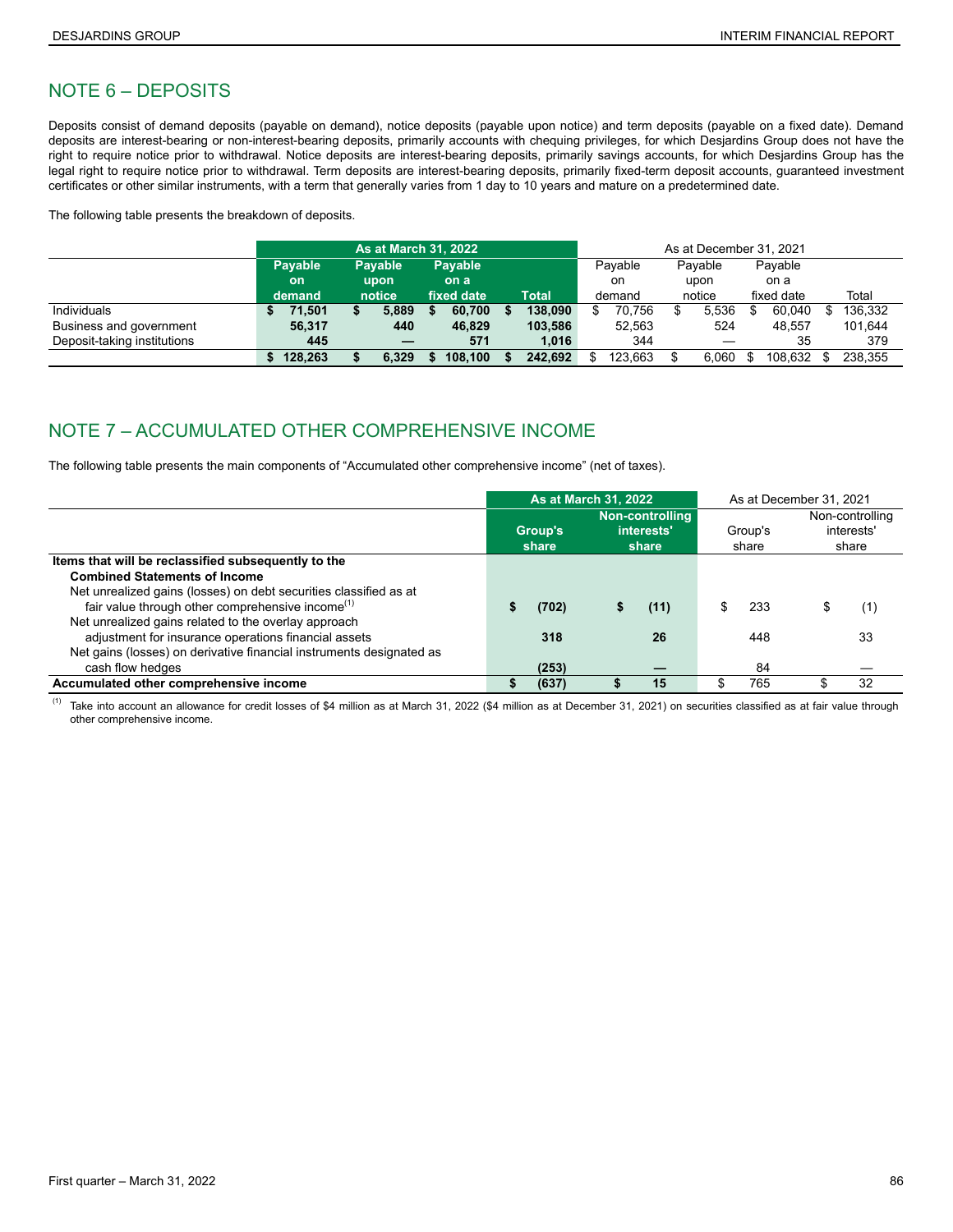## NOTE 8 – CAPITAL MANAGEMENT

The goal of capital management at Desjardins Group is to ensure that the capital level is consistent with its risk profile, distinctive nature and cooperative objectives. Capital management must also ensure that the capital structure is adequate in terms of protection for members, clients and creditors, and regulators' expectations and requirements. Capital is managed in accordance with the Desjardins Group capital management policy approved by the Federation's Board of Directors.

Desjardins Group's capital ratios are calculated according to the base capital adequacy guideline applicable to financial services cooperatives (the guideline) issued by the AMF and the applicable relief measures implemented by the AMF in response to the COVID-19 pandemic.

As it was designated by the AMF as a domestic systemically important financial institution, Desjardins Group is subject to an additional capital surcharge of 1.0% and must maintain a minimum Tier 1A capital ratio of 8.0%. In addition, its Tier 1 capital ratio and total capital ratio must be above 9.5% and 11.5%, respectively. These ratios include a 2.5% capital conversation buffer. In addition, Desjardins Group is required by the AMF to meet a minimum leverage ratio of 3.5%.

As at March 31, 2022, Desjardins Group was in compliance with the AMF's capital ratio and leverage ratio regulatory requirements.

The following table presents Desjardins Group's regulatory capital balances, risk-weighted assets and capital ratios.

| (in millions of dollars and as a percentage) | <b>As at March 31, 2022</b> | As at December 31, 2021 |
|----------------------------------------------|-----------------------------|-------------------------|
| Capital                                      |                             |                         |
| Tier 1A capital                              | \$<br>27,931                | \$<br>28,437            |
| Tier 1 capital                               | 27,931                      | 28,437                  |
| Total capital                                | 29,215                      | 29,721                  |
| <b>Risk-weighted assets</b>                  |                             |                         |
| Credit risk                                  | 117,868                     | 117,168                 |
| Market risk                                  | 3,225                       | 2,874                   |
| Operational risk                             | 14.654                      | 14,476                  |
| <b>Total risk-weighted assets</b>            | s.<br>135,747               | \$<br>134,518           |
| Ratios and leverage ratio exposure           |                             |                         |
| Tier 1A capital                              | 20.6%                       | 21.1%                   |
| Tier 1 capital                               | 20.6                        | 21.1                    |
| <b>Total capital</b>                         | 21.5                        | 22.1                    |
| Leverage                                     | 7.9                         | 8.5                     |
| Leverage ratio exposure                      | 352,070<br>S.               | \$<br>336,136           |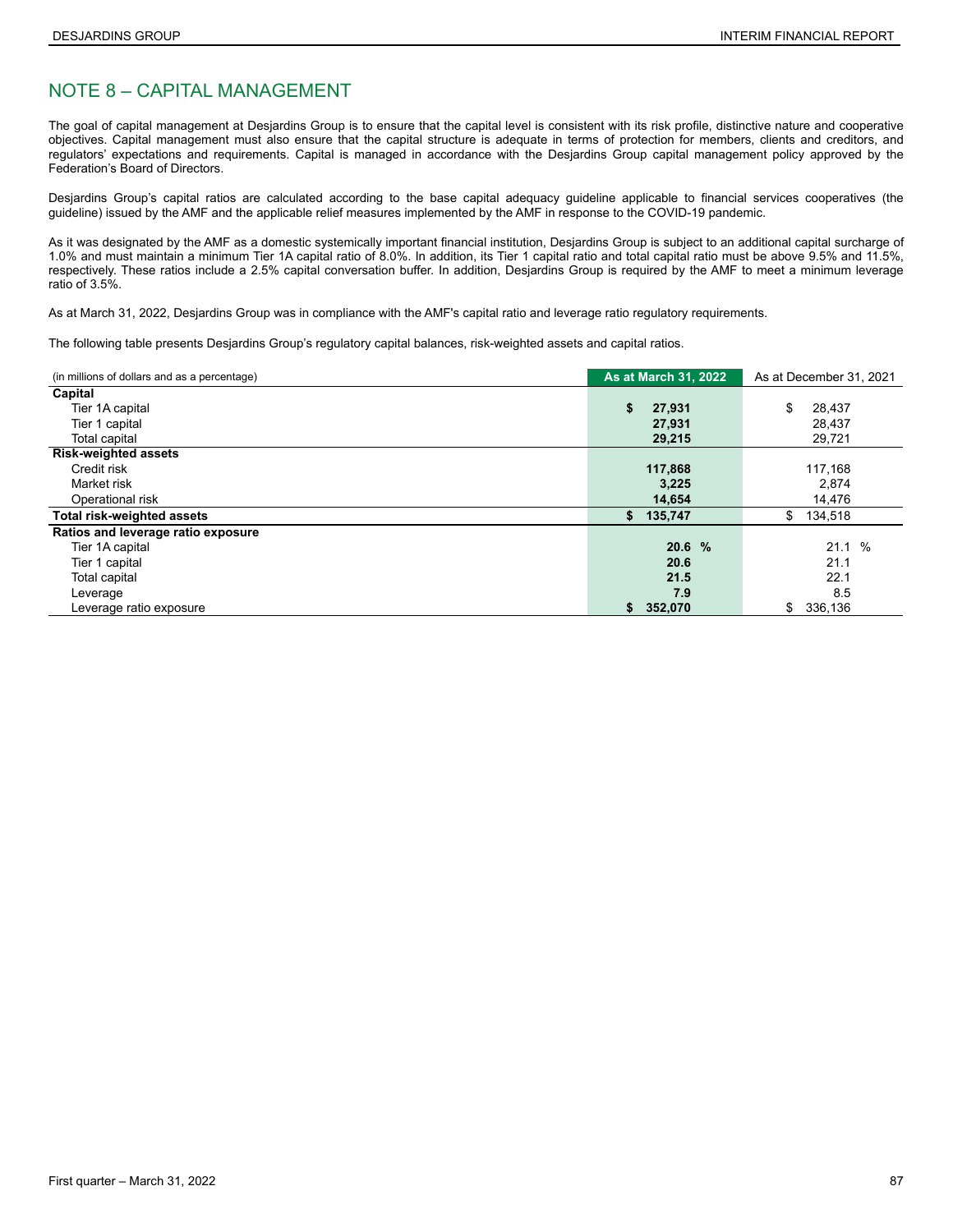# NOTE 9 – NET INTEREST INCOME AND NET INVESTMENT INCOME (LOSS)

### **NET INTEREST INCOME**

The following table presents the breakdown of net interest income according to the classification of financial assets and liabilities.

|                                                  |       | For the three-month periods<br>ended March 31 |  |  |  |  |
|--------------------------------------------------|-------|-----------------------------------------------|--|--|--|--|
|                                                  | 2022  | 2021                                          |  |  |  |  |
| Interest income on financial assets              |       |                                               |  |  |  |  |
| At amortized cost                                | 1,738 | 1.721                                         |  |  |  |  |
| At fair value through other comprehensive income | 132   | 100                                           |  |  |  |  |
| At fair value through profit or loss             |       |                                               |  |  |  |  |
|                                                  | 1,872 | 1,825                                         |  |  |  |  |
| Interest expense on financial liabilities        |       |                                               |  |  |  |  |
| At amortized cost                                | 363   | 420                                           |  |  |  |  |
| At fair value through profit or loss             | 3     |                                               |  |  |  |  |
|                                                  | 366   | 422                                           |  |  |  |  |
|                                                  | 1,506 | 1.403                                         |  |  |  |  |

### **NET INVESTMENT INCOME (LOSS)**

The following tables present the breakdown of investment income and loss according to the classification of financial assets and liabilities.

| For the three-month periods<br>ended March 31                       |    |                               | 2022                                 |              |    |                        | 2021                                 |     |           |
|---------------------------------------------------------------------|----|-------------------------------|--------------------------------------|--------------|----|------------------------|--------------------------------------|-----|-----------|
|                                                                     |    | <b>Interest</b><br>income and | Change in<br>fair value<br>and other | <b>Total</b> |    | Interest<br>income and | Change in<br>fair value<br>and other |     | Total     |
|                                                                     |    | expense                       |                                      |              |    | expense                |                                      |     |           |
| Net investment income (loss) on financial<br>assets and liabilities |    |                               |                                      |              |    |                        |                                      |     |           |
| Classified as at fair value through profit or loss                  | \$ | 77                            | (381)                                | (304)        | \$ | 54                     | \$                                   | 41  | \$<br>95  |
| Designated as at fair value through profit or loss                  |    | 133                           | (2, 181)                             | (2,048)      |    | 126                    | (1,939)                              |     | (1, 813)  |
| Classified as at fair value through other                           |    |                               |                                      |              |    |                        |                                      |     |           |
| comprehensive income                                                |    | 32                            | (50)                                 | (18)         |    | 25                     |                                      | 63  | 88        |
| At amortized cost and other                                         |    | 26                            | 8                                    | 34           |    | 30                     |                                      | (2) | 28        |
|                                                                     | S  | 268                           | \$ (2,604)                           | \$ (2,336)   | S  | 235                    | \$(1,837)                            |     | \$(1,602) |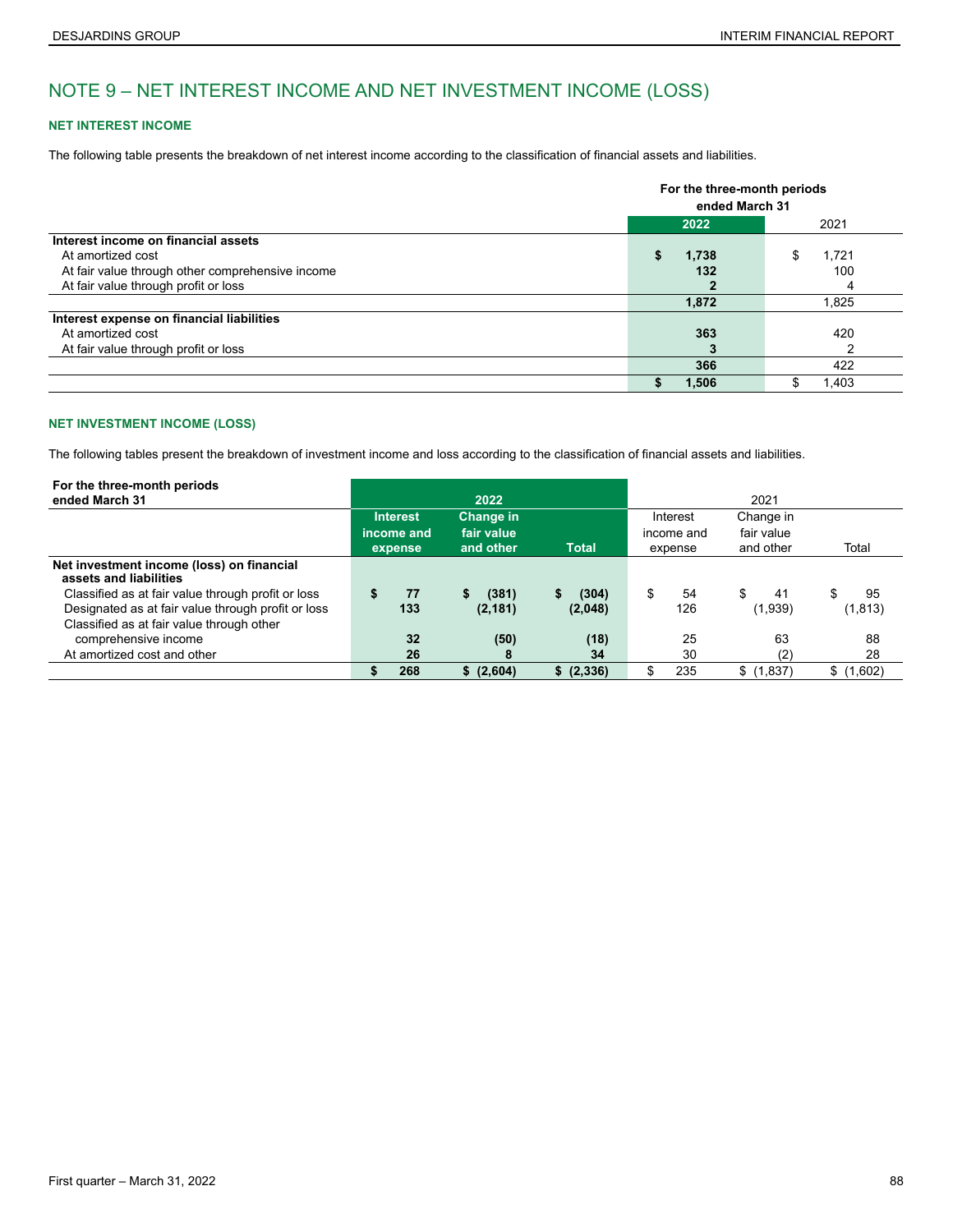# NOTE 10 – SEGMENTED INFORMATION

### **RESULTS BY BUSINESS SEGMENT**

The following table provides a summary of Desjardins Group's financial results by business segment.

|                                           |             | <b>Personal and</b><br><b>Business Services</b> | <b>Wealth</b><br><b>Management and</b><br><b>Life and Health</b><br><b>Insurance</b> |           |           | <b>Property and</b><br><b>Casualty</b><br><b>Insurance</b> |             | <b>Other</b> |             | <b>Combined</b> |
|-------------------------------------------|-------------|-------------------------------------------------|--------------------------------------------------------------------------------------|-----------|-----------|------------------------------------------------------------|-------------|--------------|-------------|-----------------|
| For the three-month periods               |             |                                                 |                                                                                      |           |           |                                                            |             |              |             |                 |
| ended March 31                            | 2022        | 2021                                            | 2022                                                                                 | 2021      | 2022      | 2021                                                       | 2022        | 2021         | 2022        | 2021            |
| Net interest income                       | 1,282<br>\$ | 1,215<br>\$                                     | \$                                                                                   | \$        |           | \$                                                         | \$<br>224   | \$<br>188    | 1,506<br>\$ | 1,403<br>\$     |
| Net premiums                              |             |                                                 | 1,258                                                                                | 1,229     | 1,471     | 1,427                                                      | (79)        | (71)         | 2,650       | 2,585           |
| Other income                              | 784         | 760                                             | (1, 587)                                                                             | (1, 383)  | (71)      | (90)                                                       | (415)       | (240)        | (1, 289)    | (953)           |
| <b>Total income</b>                       | 2,066       | 1,975                                           | (329)                                                                                | (154)     | 1,400     | 1,337                                                      | (270)       | (123)        | 2,867       | 3,035           |
| Provision for credit losses               | 6           | 6                                               |                                                                                      |           |           |                                                            |             | (2)          | 6           | 4               |
| Claims, benefits, annuities and           |             |                                                 |                                                                                      |           |           |                                                            |             |              |             |                 |
| changes in insurance contract liabilities |             |                                                 | (1, 169)                                                                             | (884)     | 833       | 685                                                        | (19)        | (7)          | (355)       | (206)           |
| Non-interest expense                      | 1,632       | 1,411                                           | 664                                                                                  | 576       | 373       | 327                                                        | (141)       | (149)        | 2,528       | 2,165           |
| <b>Operating surplus earnings</b>         | 428         | 558                                             | 176                                                                                  | 154       | 194       | 325                                                        | (110)       | 35           | 688         | 1,072           |
| Income taxes on surplus earnings          | 113         | 144                                             | 39                                                                                   | 29        | 47        | 77                                                         | (30)        | 24           | 169         | 274             |
| Surplus earnings before member            |             |                                                 |                                                                                      |           |           |                                                            |             |              |             |                 |
| dividends                                 | 315         | 414                                             | 137                                                                                  | 125       | 147       | 248                                                        | (80)        | 11           | 519         | 798             |
| Member dividends, net of income           |             |                                                 |                                                                                      |           |           |                                                            |             |              |             |                 |
| tax recovery                              | 75          | 66                                              |                                                                                      |           |           |                                                            |             |              | 75          | 66              |
| Net surplus earnings for the period       |             |                                                 |                                                                                      |           |           |                                                            |             |              |             |                 |
| after member dividends                    | 240         | 348<br>ß.                                       | 137<br>- \$                                                                          | \$<br>125 | 147<br>S. | \$<br>248                                                  | (80)<br>S.  | \$<br>11     | 444         | 732<br>S        |
| of which:                                 |             |                                                 |                                                                                      |           |           |                                                            |             |              |             |                 |
| Group's share                             | 240         | \$<br>348                                       | 137<br>S.                                                                            | 125<br>\$ | 127<br>S. | \$<br>218                                                  | (80)<br>\$. | S.<br>11     | 424         | 702<br>\$       |
| Non-controlling interests' share          |             |                                                 |                                                                                      |           | 20        | 30                                                         |             |              | 20          | 30              |

### **SEGMENT ASSETS**

|                         | <b>Personal and</b><br><b>Business Services</b> | <b>Wealth</b><br>Management and <b>\</b><br>Life and Health<br><b>Insurance</b> | <b>Property and</b><br><b>Casualty</b><br><b>Insurance</b> | <b>Other</b> | <b>Combined</b> |
|-------------------------|-------------------------------------------------|---------------------------------------------------------------------------------|------------------------------------------------------------|--------------|-----------------|
| As at March 31, 2022    | \$312.296                                       | 53.580                                                                          | 15,898                                                     | 15.362       | \$397.136       |
| As at December 31, 2021 | \$306.878                                       | 56.891                                                                          | 16.574                                                     | 16.742       | \$397.085       |